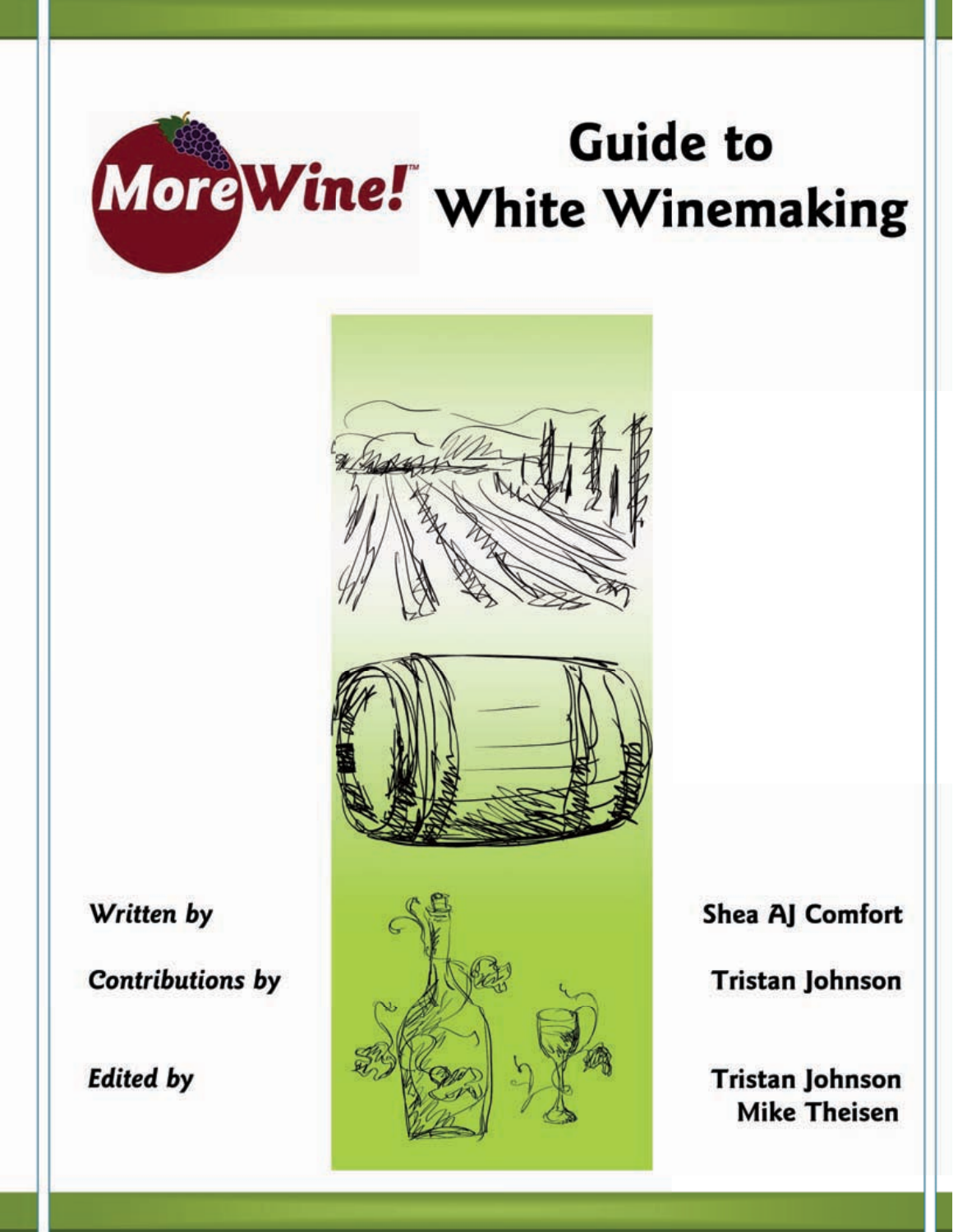# **Goal of this Manual: To make Great wine at home in your first try!**

It is highly recommended that this paper be read through completely before you start to make your wine. Wine-making is made up of a series of consecutive steps which build on and directly affect each other from the very beginning to the very end. In order to make the best wine possible you will need to make the best decisions possible at each of these steps, and in order to do that, you will need to have a general understanding of the overall process as a whole.

# **Table of Contents**

| Introduction                                                                    | Page 4  |
|---------------------------------------------------------------------------------|---------|
| <b>Chapter 1: Preparation &amp; Preplanning</b>                                 | Page 6  |
| Chapter 2: Prepare the juice for fermentation                                   | Page 8  |
| 2.1) Prepare to Fill the Press: Crush and De-Stem the Grapes, or Whole Clusters |         |
| 2.2) Let's Clean the Slate - Adding $SO2$ During Processising                   |         |
| 2.3) Fill the Press: Now or Later                                               |         |
| 2.4) Press the Grapes!                                                          |         |
| 2.5) Pressing                                                                   |         |
| 2.6) Refining our Pressed Juice: Settling Out the Solids                        |         |
| 2.7) Preemptive Fining                                                          |         |
| 2.8) Test and Adjust the Juice                                                  |         |
| Chapter 3: Add the Yeast and Begin Fermentation                                 | Page 25 |
| 3.1) Choose Your Yeast                                                          |         |
| 3.2) Hydrate with Go-Ferm                                                       |         |
| 3.3) "Co-Inoculation" (advanced technique)                                      |         |
| <b>Chapter 4: Monitor Fermentation</b>                                          | Page 28 |
| 4.1) Stir Daily                                                                 |         |
| 4.2) Yeast Nutrition During Fermentation                                        |         |
| 4.3) Fermentation Temperature                                                   |         |
| 4.4) Monitoring your Sugars, Timing the End of Fermentation                     |         |
| Chapter 5: Malolactic Fermentation ("MLF")                                      | Page 34 |
| 5.1) Malolactic Fermentation                                                    |         |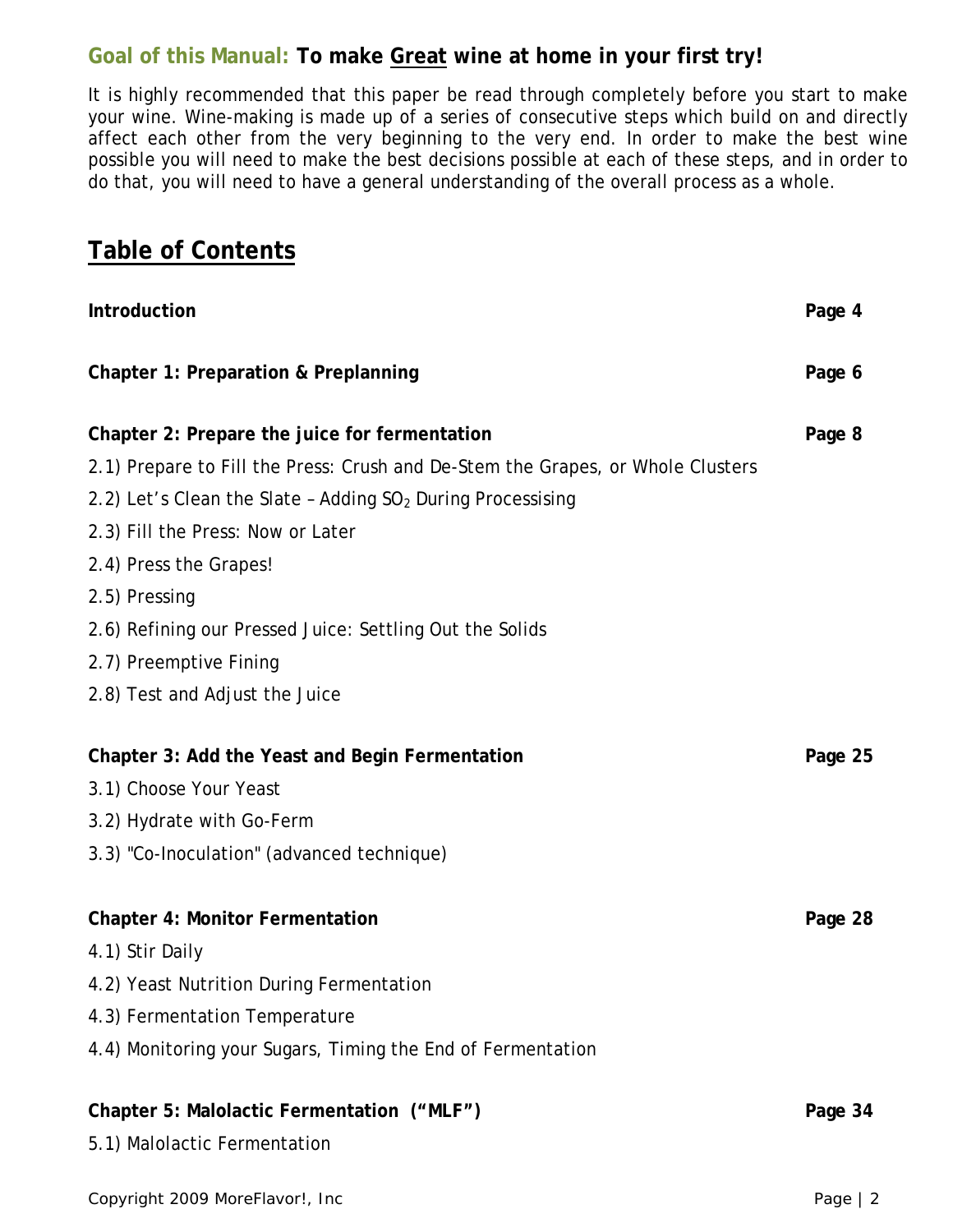| 5.2) Prepare and add the ML bacterial culture into the wine                |         |
|----------------------------------------------------------------------------|---------|
| 5.3) Manageing the MLF                                                     |         |
| 5.4) After 2-3 weeks, begin checking with Chromatography                   |         |
|                                                                            |         |
| Chapter 6: Ageing/Storage & Lees Management                                | Page 38 |
| 6.1) Preparing for ageing/storage                                          |         |
| 6.2) The Lees: Formation, Management, & "Sur-Lie" Ageing                   |         |
| 6.3) First Transfer (Lees Management Begins)                               |         |
| 6.4) Ageing/Storage                                                        |         |
| 6.5) SO2 Management                                                        |         |
| 6.6) Tasting and Adjusting During Ageing                                   |         |
| 6.7) Additional Transfers                                                  |         |
| Chapter 7: End of Ageing / Bottle Prep (Fining/Filtration & Stabilization) | Page 52 |
| 7.1) Fine-Tuning, Clarification (Fining/Filtration), Stability!            |         |
| 7.2) Fining and Filtration                                                 |         |
| 7.3) Stabilization                                                         |         |
|                                                                            |         |
| <b>Chapter 8: Bottling</b>                                                 | Page 61 |
|                                                                            |         |
| <b>Chapter 9: Expanded Information Section</b>                             |         |
| 9.1) Must Adjustments                                                      | Page 63 |
| 9.2) About Acidity and Adding Acid to Must/Wine                            | Page 64 |
| 9.3) Complete Must Adjustment Example: °Brix, pH, TA                       | Page 66 |
| 9.4) Testing $SO2$                                                         | Page 68 |
| 9.5) Inert Gas and Winemaking                                              | Page 72 |
| 9.6) Transferring/Racking                                                  | Page 75 |
| 9.7) Bench Trials                                                          | Page 76 |
| 9.8) Complete Yeast Hydration and Nutrients                                | Page 79 |
| 9.9) Oak                                                                   | Page 84 |
| 9.10) Malolactic Fermentation                                              | Page 90 |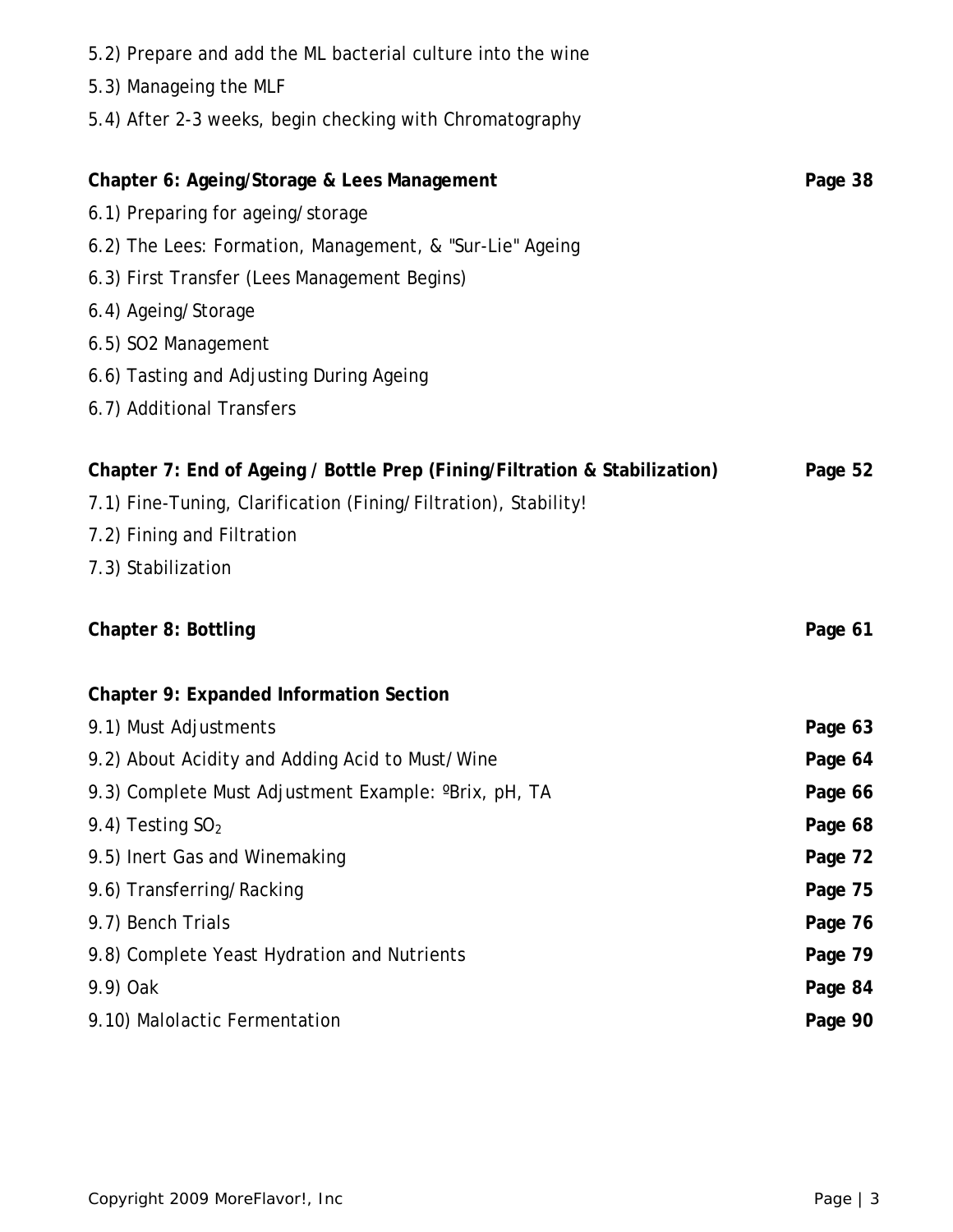# **Introduction**

Hello, and welcome to *MoreWine!*'s Guide to White Winemaking. We're excited that you're interested in learning to make wine, and we're hoping that you're at least as excited about the idea as we are! We think that you'll find winemaking to be at the same time relaxing and invigorating, rewarding and taxing, and a practically limitless source of entertainment and learning. Winemaking has the ability to teach us not only about the world around us, but about ourselves as well.

Winemaking is certainly a very old and established activity, the roots of which go back thousands of years. Over the history of the practice, many great texts have been written outlining the process and giving direction to generation after generation of winemaker. Today is no different; there are currently quite a few great books about winemaking available on the market. The purpose of this booklet is not to take the place of a more complete text, so much as to give the new winemaker a more digestible place to start from.

The basic process for making white wine is pretty straightforward. Fresh grapes are pressed to release their juice and strained to remove the solids. Specialized yeast is added to the juice (now called *must*) and fermentation begins. During fermentation the yeast consumes the sugar from the fruit, converting it to alcohol and carbon dioxide and the juice becomes wine.

Once fermentation is completed, the wine is set aside for ageing. Over the next 6-12 months the wine will be allowed to age and develop its flavors. During this time you may choose to add oak, tannins or a variety of other types of additives to the wine to augment or change its flavor. Also, depending on the style of wine you are making, the wine will be transferred one or more times to a fresh container (called *racking*) in order to separate it from the sediments that naturally settle out of the wine during the ageing period.

At the end of the ageing phase you may choose to add a clarifying agent to improve the wine's appearance and increase its stability over time. Treating a wine this way is called *fining* and the additives used to do it are called *fining agents*. In addition to fining you may also choose to filter your wine to clarify it. Finally, based on a variety of factors that we'll expand on as you read further, you'll decide that the wine is ready to put into bottles. After a short period of recovery from the bottling process, your wine will be ready to drink!

While reading through this booklet, there are a few things we'd like you to keep in mind. The first, and most important, is that there is very little in winemaking that can really be considered a "right" or "wrong" way to approach a problem or procedure. The favorite maxim on this subject is that if you ask 10 winemakers the same question you are likely to get 11 different answers. Another favorite maxim on the subject of winemaking is that it takes a lot of good beer to make great wine – but more on this later (please contact us if you're interested in making beer, we can help you with that too!). So, if, with the exception of a few cardinal rules, there is no real right or wrong way to make wine, then why have we dedicated the time and energy to adding yet another booklet on the subject to those already available? The answer is that over the course of many years we have found that certain techniques offer the greatest chances of success, especially to the first-time winemaker. It is only too easy to have something go wrong which spoils a batch and causes the new winemaker to lose interest or inspiration. Our goal with this booklet is to minimize the chance of this happening and maximize the chance of you sticking with this wonderful, rewarding pastime. There will be things in this booklet that contradict what you have read in other books, or have heard from your friends or relatives who already make wine. We want you to understand that neither we nor they are necessarily wrong. The steps and techniques laid out in this booklet are simply what we have found to work best for the majority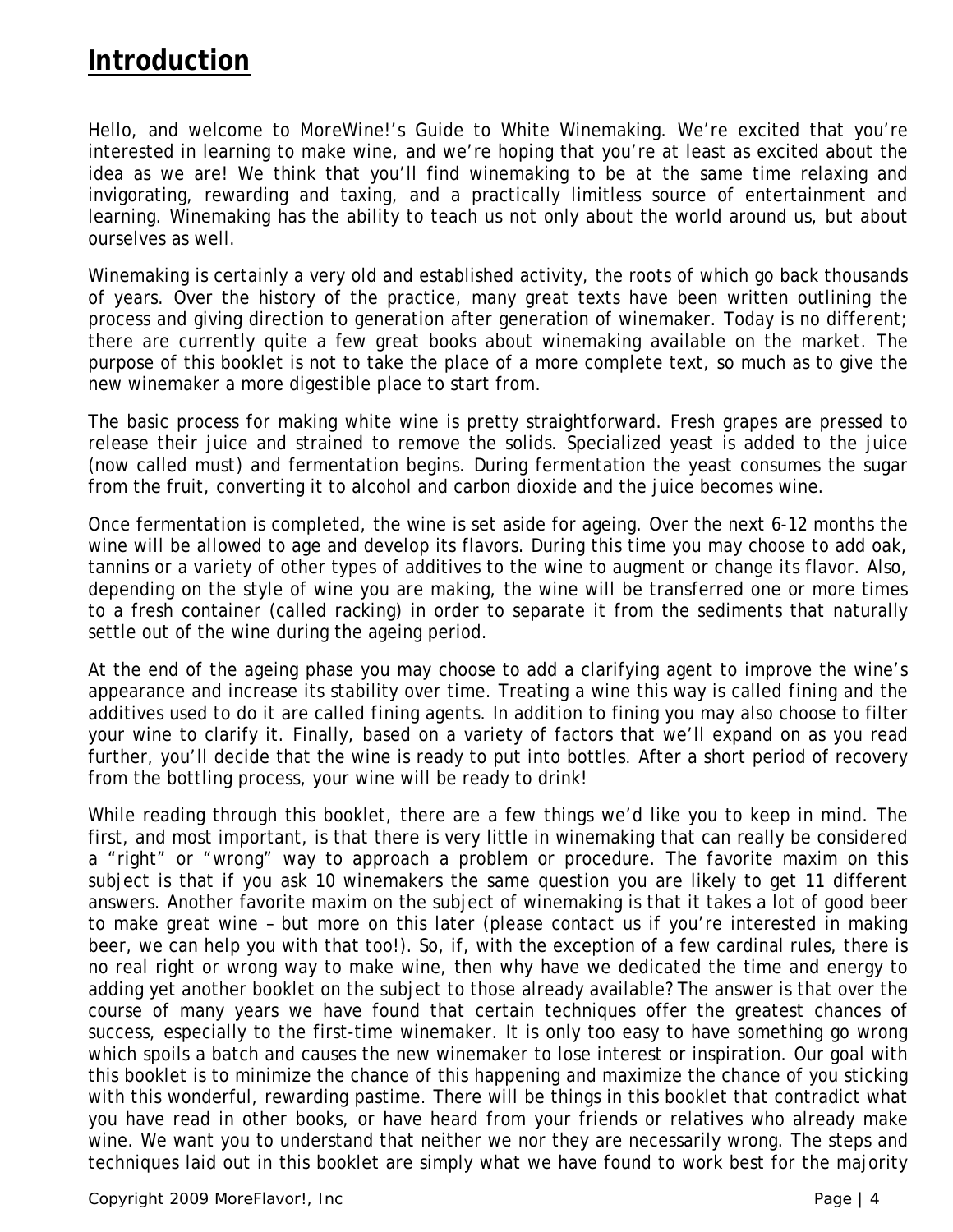of our customers after years of experience and feedback. We'd like to encourage you to experiment with new products and techniques - and to please contact us with any questions you might have about anything that you see in here.

We'd also like to encourage you to start and maintain a winemaking logbook. Keep track of all the measurements you make regarding sugar, acid and sulfite levels (don't worry if you don't know what these things are, we will go over everything!). Record tasting notes and detailed notes about any procedure that you put the wine through, including any changes that you notice as a result of your procedure. Too often we get phone calls from home winemakers that have a question about their wine and we are unable to help out because the winemaker has kept no or very poor records. We really cannot stress enough how important good record-keeping is. Imagine pulling a wine that you made 3 or 4 years ago and just loving it, but not having any records to refer back to about what additives or fining agents you used. Unless you can remember everything you did with the wine 4 years ago, a record book will be the best resource for you if you want to recreate your best wines. Conversely, if you make a wine that has problems or that you just don't like very much, a record book is the best way to avoid repeating the mistakes or procedures that led to the bad wine.

Finally, a quick word about the format of this booklet: The text is divided into 9 chapters and is designed to take you through the winemaking process in a step-by-step fashion all the way from picking (or picking up) your fruit through to bottling. Each chapter of the booklet covers a particular phase, stage or aspect of the whole winemaking process. What you'll find in Chapter Nine is an Expanded Information section which corresponds to each of the other chapters of the booklet. We've set the text up so that you'll get the "nuts and bolts" of what you're doing at each stage up front. If you wish to learn more about the "why" as opposed to just the "what" of that particular process just flip back to Chapter Nine and find the corresponding section. Our aim here is for you to have a quick reference guide show you what you need to do, as well as the basic theory behind it, in an easy to navigate package that will stay within arm's reach in the winery for years to come.

So, all that said, let's get to it!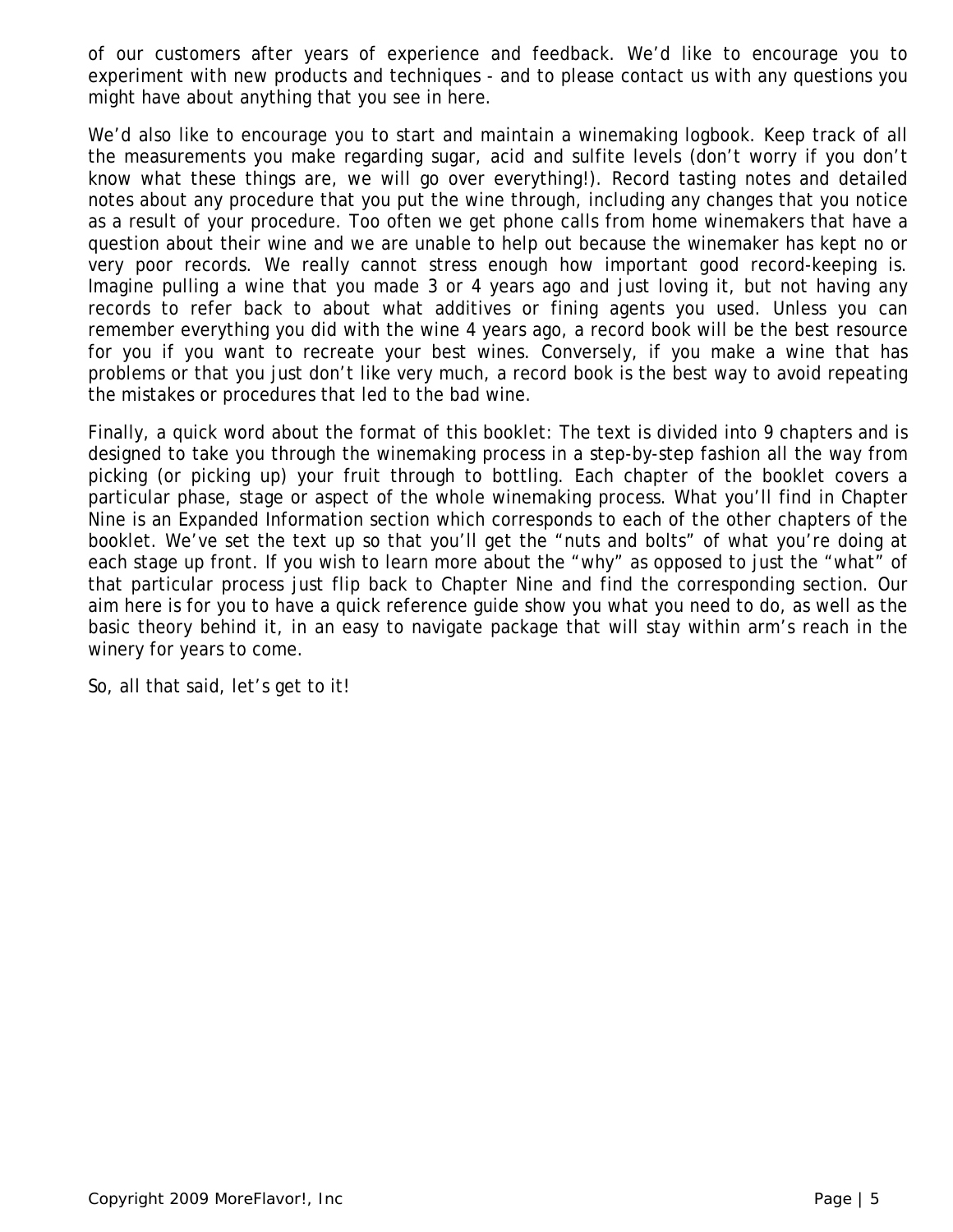# **Chapter 1: Preparation & Preplanning**

# **(Any time before fruit arrives!)**

# **Getting ready to make wine**

Before we can get into the mechanics of making wine, we need to go over the steps required to prepare.

#### 1. **Source Your Fruit**

There are a variety of resources available to home winemakers nationwide when it comes to sourcing fruit. These sources range from the vineyard down the road to a commercial broker of wine grapes. Many home wine and beer making shops maintain a bulletin board where local grape growers can post ads for their fruit. M*oreWine!* offers high-quality frozen juice from Brehm Vineyards which is available in 5 gallon pails and can be shipped straight to your door by UPS. We also maintain a free online bulletin board that you can find at www.MoreGrapes.com. As much as possible, we encourage you to develop a direct relationship with the grape grower. We suggest this for a couple of reasons. First, a direct relationship often gets you the best price on the fruit and the best chance of getting the fruit again in subsequent seasons. Second, working with the same fruit year after year will give you the best chance to develop as a winemaker, because you will be able to see how different yeasts and additives affect wine made from the same vineyard. You will also see how differences from one growing season to the next can influence the fruit.

#### 2. **Get Your Equipment Together**

If this is your first season making wine, there are a few different options for obtaining equipment. We suggest, if possible, that you rent the major equipment like a grape crusher and a wine press if from a local shop that offers these. Many regional winemaking clubs have group equipment available. If renting or borrowing equipment is not an option for you, you can also try to find the major items you need in used condition either through a local classified ads website like Craigslist or, again, through a local home winemaking club. Be wary of used equipment as the condition of the equipment can be substandard. Check any steel equipment for rust and any rubber parts for cracks or brittleness. These flaws cannot be effectively repaired. If you find any rust or cracked, brittle rubber these parts must be replaced. This can be difficult if you're looking at older equipment as spare or replacement parts may not still be available.

#### 3. **The one with the most information wins**

There are important differences between red and white winemaking. Unlike red winemaking, where you can crush the fruit and immediately begin the fermentation without any other steps or preparation, white winemaking requires carrying out a series of steps before the juice undergoes fermentation. In addition, the juice for white wine is more delicate and prone to oxidation. This means that it is less forgiving to technical mistakes, so special attention must be paid to protect it during processing. On average, white winemaking is more technical and less forgiving than red winemaking.

However, this doesn't mean you should be scared off from trying your hand at making white wine! If you take the time to learn about the techniques and required handling procedures that are laid out for you in this manual *before* you begin crushing your grapes you will find white winemaking can be extremely rewarding- you just need to know the proper steps to take to be successful. This manual has been designed to present this information. Many of the concepts and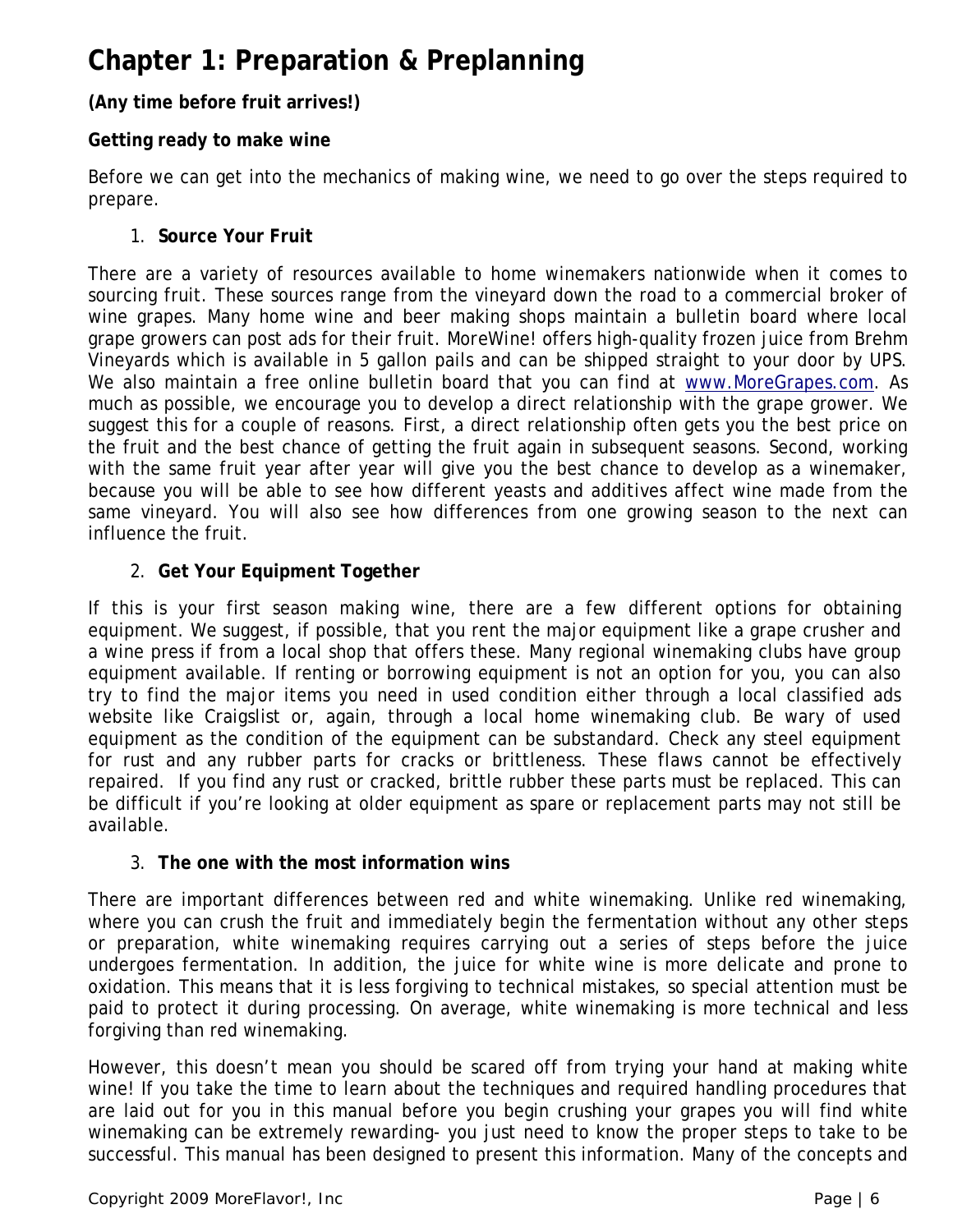techniques that will be discussed such as pre-emptive fining and lees management may be new to some of you, but don't worry. You do not need to adopt every single one of them to see improvement in your wines. However, many of these techniques will allow you to make nicer, more stable wines. Ultimately you will need to decide if they are right for your style of winemaking. Let's get started!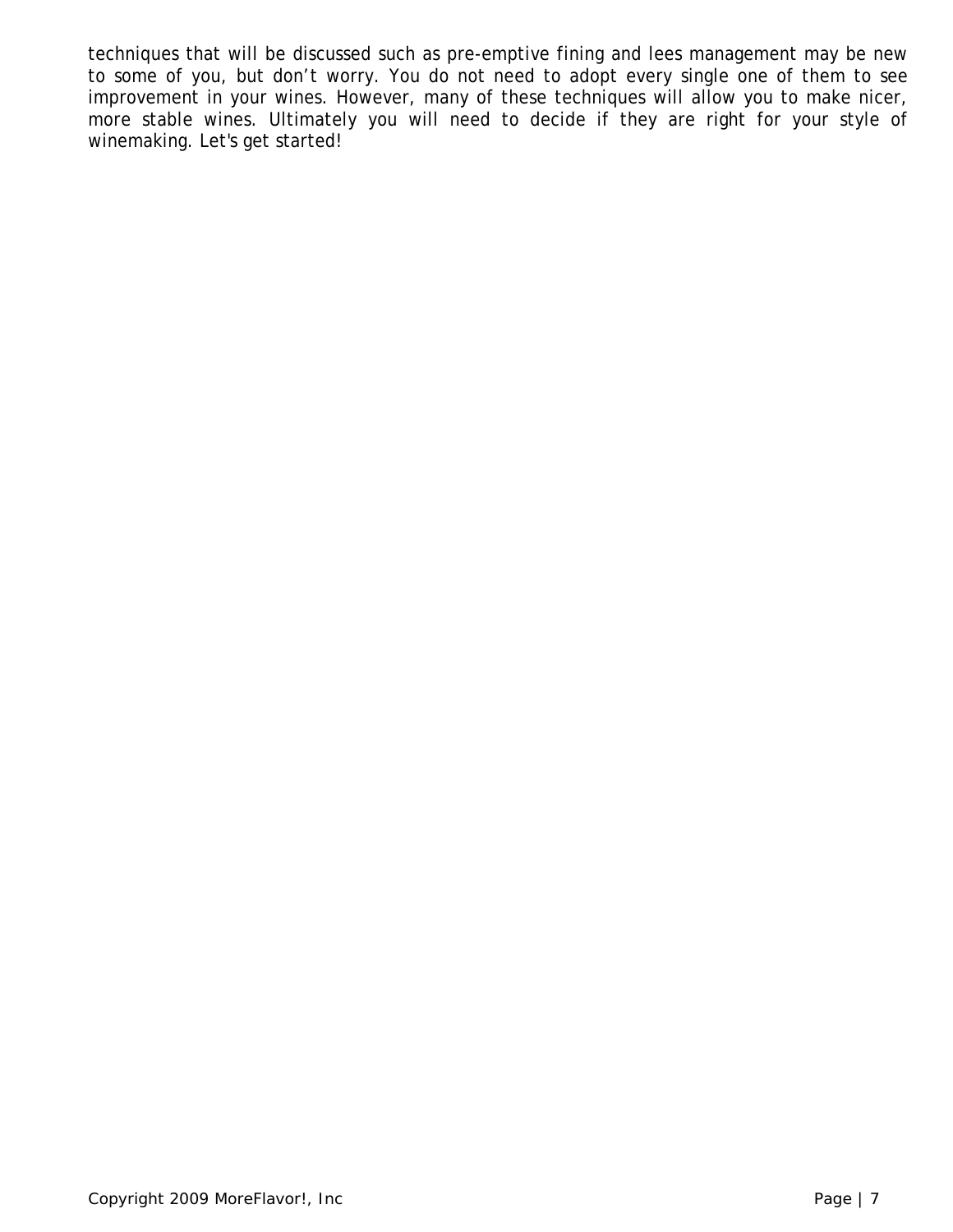# **Chapter 2: Prepare the juice for fermentation**

# **(Days 1-2)**

White wines are made using only the juice from the fruit, the solids are not included. In order to separate the juice from the solid parts of the grapes, we must crush and press the grapes before the fermentation begins. Once we the juice is processed (also called "must") we test the pH, TA, and <sup>o</sup>Brix. pH and TA are measures of acidity, while the <sup>o</sup>Brix tells us how much sugar is in the juice. There are general ranges where we would like each of these to be in order to create a nicely balanced wine. If the pH, TA or ºBrix of our juice happens to fall outside of the recommended ranges, we will need to adjust them (determining and adjusting these factors will be explained in detail later). Then, yeast is added and fermentation begins. These steps make up the basic foundation of white winemaking and will be the focus of this chapter. In addition, there are a few "advanced" processing steps that we can incorporate into this basic foundation which can really help improve the stability and overall quality of our finished wines. These "advanced" techniques are not hard to do, but success lies in understanding what is required from a technical standpoint to avoid doing more harm than good. Let's take a closer look at how everything comes together**.**

#### **We Picked up the Fruit!**

Ok, so you've harvested your fruit or purchased some grapes and brought them home. First, examine the fruit and remove any raisined or rotted/molded clusters. Hopefully the grower will have picked the fruit when the sugars are in the correct range (17°-24° °Brix\*). You can request this service, so don't be afraid to ask. If the sugars are outside of this range, you will have to address this after the crush. (Either by adding sugar to raise the *Parix*, or by diluting the must to lower the sugars. See section **2.8 A** for a full explanation of adjusting sugars.)

*\*Note: Brix is the scale most often used to measure sugars in winemaking: 1ºBrix = 1% sugar (wt/vol), or 1 gram sugar in 100 mL. You can measure ºBrix with a refactometer (MT700) or a standard hydrometer (MT310) - just take your reading off of the ºBrix scale and not the Specific Gravity scale. The grower or your source for the grapes should be able to tell you the ºBrix level because this should determines when they are picked.*

**2.1) Prepare to Fill the Press: Crush and De-Stem the Grapes, or Leave as Whole Clusters** When processing white wine grapes, there are two options; either crush and de-stem them first or just add them straight into the press. The pros and cons to both techniques are listed below, but for the most part the majority of white wines are made by de-stemming and crushing before going into the press.

*Note: Whichever method you choose to obtain your juice, we recommended processing the grapes cool if at all possible (50-55F). Doing so will help retain delicate aromatics in the final juice, slow oxidative reactions, and help the SO<sub>2</sub> delay any unwanted microbial activity! Picking/processing early morning or at night is a very effective means of achieving this. If you are lucky enough to have access to a walk-in fridge/freezer this is a great way to get the grapes cool before processing. However, you will need to make sure they don't get too cold either or the yeast may have a hard time getting started!*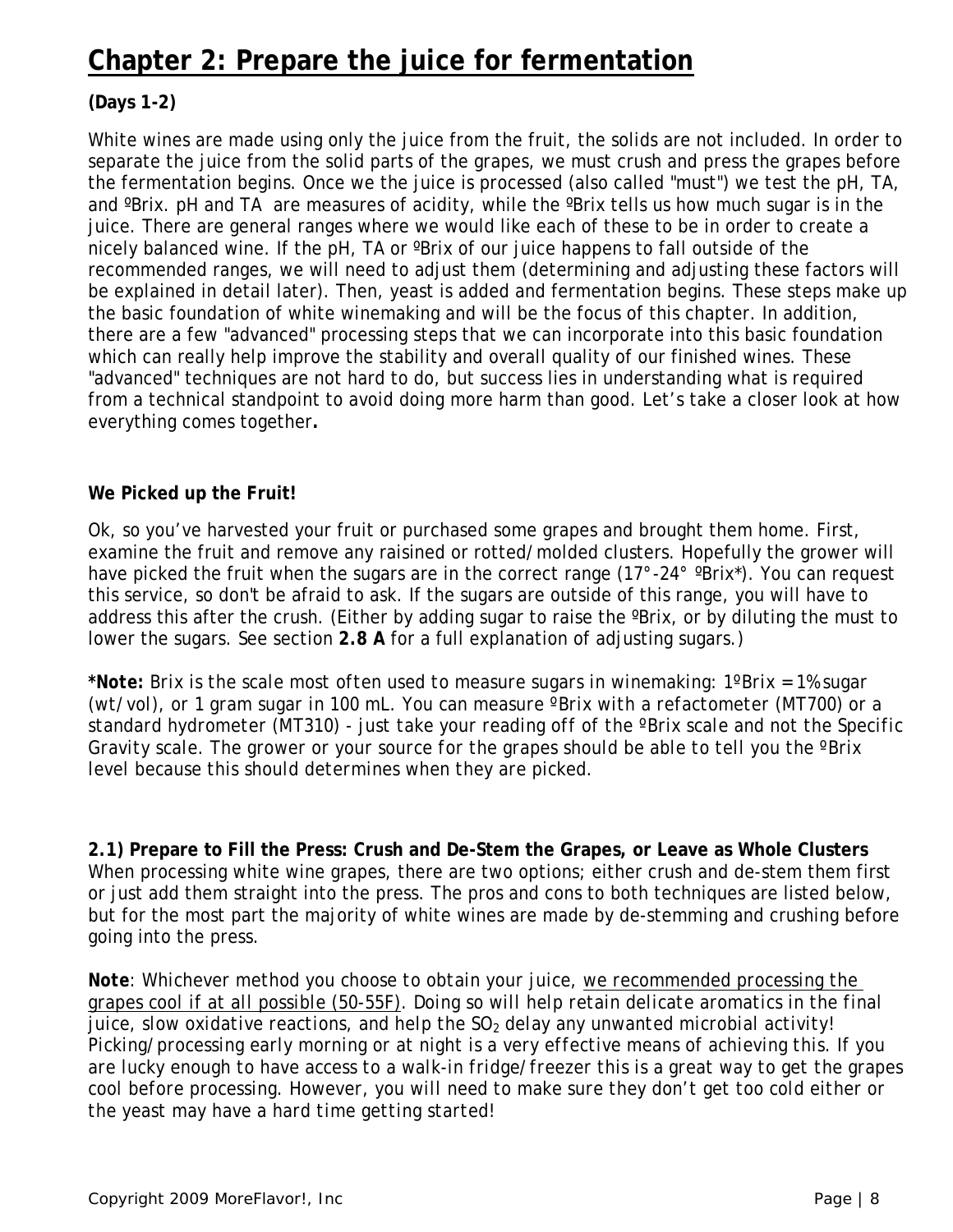# **Crushing before pressing:**

Since you will be pressing the fruit anyway, the berries don't need to be completely mashed – just removed from the stems. For small amounts, this can be done by hand. If using a crusherdestmmer, unwashed grapes are added directly to the top hopper on these machines. The grapes are crushed by the rollers and fall through the grate below into your fermenter. The separated stems are ejected out of the unit by the "destemming bar." These machines are available in manual and electric versions. The combination of juice, skins, seeds, and pulp that falls into your holding vat is now called "**must**".

#### **Pros:**

- Allows winemaker to work with skins if desired (so any style of wine can be made).
- No fear of extracting harsh stem tannins during pressing.

#### **Cons:**

- Requires crusher-destemmer**.**
- Exposes juice to oxidation before it gets to the press (this can be avoided and we'll explain the techniques needed to protect against oxidation in the next section).
- Some grapes may clog the press and require multiple breaking-ups of the press cake in order to drain completely (this can be addressed by adding rice hulls or a portion of the stems along with the must when filling the press; see "pressing" section below).

#### **Whole Cluster Pressing:**

Not all white wine grapes are destemmed before being crushed. In fact, Champagne production exclusively uses *whole-cluster* pressing. This creates a delicate, lighter-styled wine that is great for making sparkling wines, but if you are after something that will be more full-bodied, destemming and crushing before pressing may be a better choice. However, if you do choose to whole cluster press, remember that the presence of the stems can create an over extraction of harsh tannins and other potentially undesirable compounds if you squeeze the fruit too hard. Remember to taste often once the pressure is being applied during the press cycle to avoid picking up too much astringent/green characteristics in the pressed juice.

#### **Pros:**

- Does not require a crusher-destemmer.
- Limits the juice exposure to oxidation before going into the press.
- Stems help the press cake drain completely, increasing the yield of juice/grape solids.

#### **Cons:**

- Does not allow winemaker to work with skins, can only make light and delicate wine.
- Very possible to extract harsh stem tannins during pressing.

# 2.2) Let's Clean the Slate - Adding SO<sub>2</sub> (Potassium Metabisulfite) During Processising

One of the keys to a successful fermentation is removing any native wild yeast and bacteria from the must prior to adding your special winemaking yeast. Wild yeast and bacteria can consume sugar from grape juice just as easily as your special yeast can, but generally produce some pretty terrible flavors in the process. In addition, many wild yeasts are less tolerant to high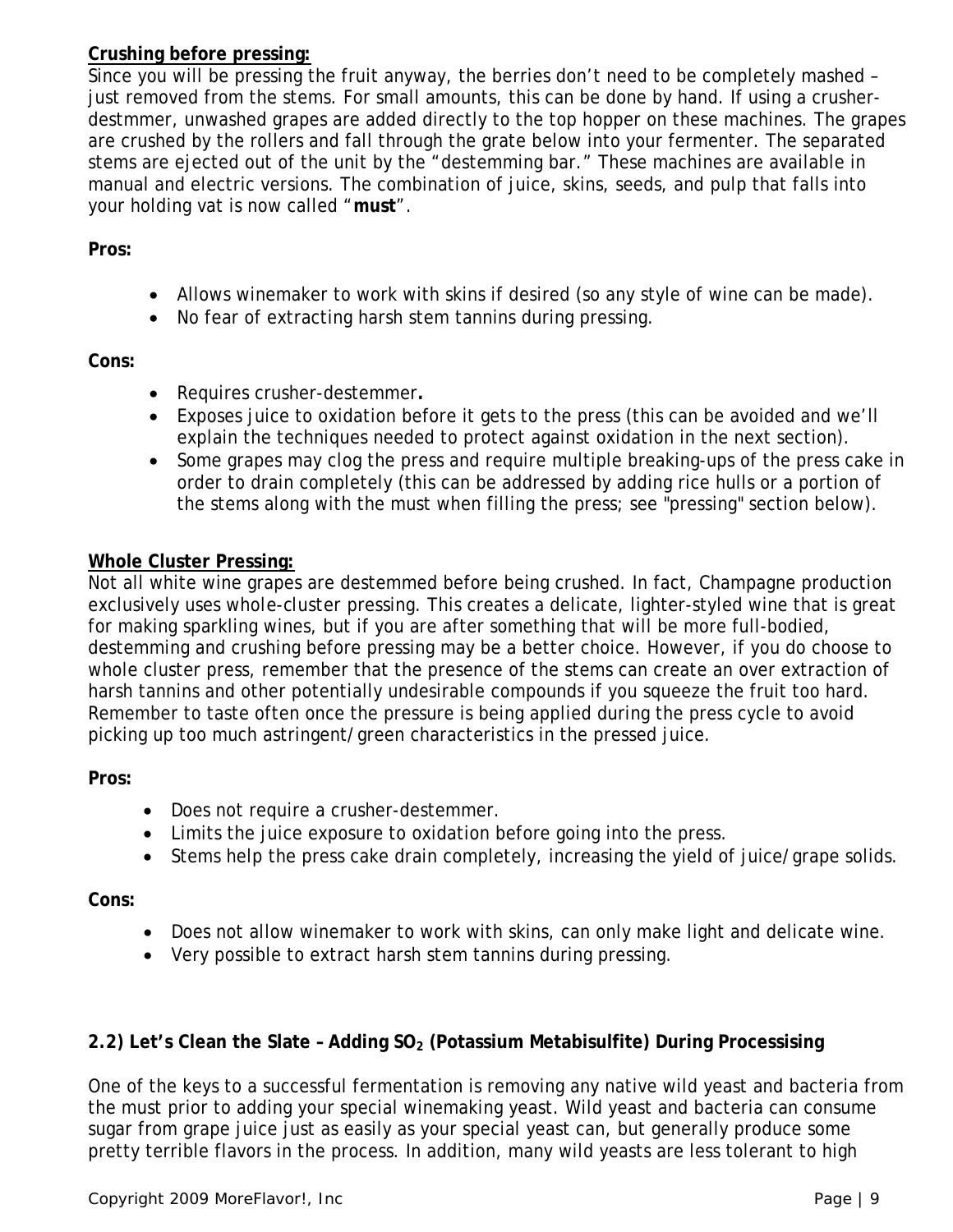alcohol levels, and may stop fermenting before all of the sugars have been consumed, creating a "stuck" fermentation. If this happens, left-over sugar could be used as a food supply for any spoilage organisms present, and the wine will be compromised. Therefore, Potassium Metabisulfite (A.K.A. "sulfite", "meta" & "SO<sub>2</sub>") is added immediately after you crush to "clean the slate" of these unwanted guests\*. The amount used is usually just enough to kill or at least inhibit spoilage organisms, but not enough to bother the more sulfite-tolerant, cultured yeast strains that we recommend using. If your grapes are in good condition, free of mold etc., add 50 ppm ('parts per million') of  $SO<sub>2</sub>$  based on the total volume of the must. If the grapes are not in good condition, add more sulfite to counteract the presence of the mold and bacteria- up to 100 ppm. However, be aware that levels of  $SO<sub>2</sub>$  above 50 ppm will inhibit a Malolactic Fermentation if you choose to do one (a full explanation of MLF can be found in **Chapter 5**, and section **9.10**). The 50ppm dosage rate at the time of the crush is usually fine. For each 5 gallons: 50ppm equates to  $1/4$  tsp or 1.6 g SO<sub>2</sub>.

*\* SO2 is used extensively in winemaking to control oxidation and microbial contamination. This is the first of several points in the process where you will be adding SO<sub>2</sub> to protect and preserve the wine.* 

To best protect the delicate white wine juice from oxidation it is best to add the sulfite as soon as the grapes have been broken open. Therefore, the timing for when you add the  $SO<sub>2</sub>$  will be different depending on the type of juice processing technique you choose to employ. Either way it is recommended to sulfite a little at a time as the juice is coming out of the crusher or press to start protecting the juice as soon as possible:

• For every 5 gallons of must coming out of the crusher or juice coming out of the press, add 50ppm of  $SO<sub>2</sub>$  (1/4 tsp, or 1.6 g  $SO<sub>2</sub>$ ).

*Note: The sulfite addition made during the crush usually becomes entirely "bound-up" by the end of the alcoholic fermentation. During the wines' ageing and storage, only the "free" portion of the SO2 addition is actually contributing to the protection of the wine. Therefore, keep in mind that this first addition isn't part of the sulfite level that will be later needed to protect the wine during its storage and ageing.*

*For more comprehensive information on SO2, see sections 6.5 and 9.4*

# Types of SO<sub>2</sub>

We recommend  $SO<sub>2</sub>$  in 2 specific forms for addition to your wine, Potassium Metabisulfite (most common) and Efferbaktol. Potassium Metabisulfite is often shortened to "meta," "SO<sub>2</sub>" or "Sulfite," and comes in a white powder form. It can be dissolved into water and added to must or finished wine. Our preferred format for sulfite is in the form of effervescent, self-dissolving and pre-measured granules called Efferbaktol.  $SO<sub>2</sub>$  is also available as "Campden tablets", which look like aspirin. Campden tablets are made from Sodium Metabisulfite, a less desirable form of  $SO<sub>2</sub>$  and must be crushed prior to use. However, they're easily measurable in small doses.

# **Efferbaktol packets:**

Sizes: Available in **2g** (AD503A), **5g** (AD504A), and **10g** (AD505B) packets.

**2g** adds 528ppm per gallon, **5g** adds 1320ppm per gallon, **10g** adds 2640ppm per gallon.

Copyright 2009 *MoreFlavor!*, Inc **Page 10** 2009 *MoreFlavor!*, Inc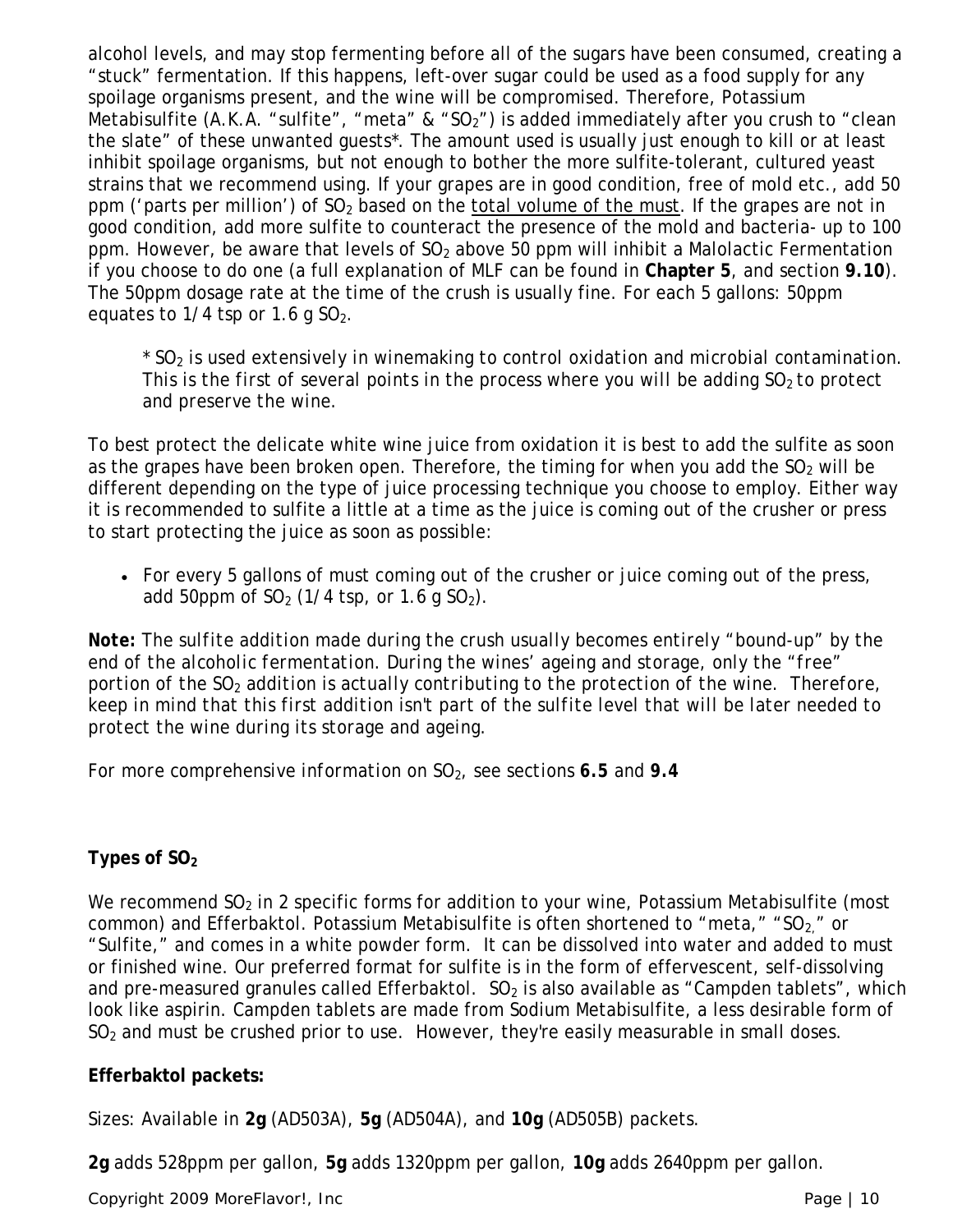To add the right amount of  $SO<sub>2</sub>$  for your fermenter using Efferbaktol, divide the ppm by your gallons of must to see how many ppm of  $SO<sub>2</sub>$  will be added:

Let's say you have 10 gallons of must. The 2g packet offers 528ppm per gallon; divide 528ppm by 10 gallons to get 52.8ppm, close enough to our desired 50 ppm. To use: Tear the bag open and add directly to the must or wine. Mix thoroughly. Easy and clean.

*About Efferbaktol: It takes 2.5 grams of product weight to give 1 gram of SO2. So, the 2 gram packet of Efferbaktol actually weighs 5 grams*. This is useful to remember when dividing dosages between vessels while using a scale. If the individual dosages are done at the same time, this is not a problem. Once opened, you should immediately use the entire contents of the package because it begins to lose its effectiveness when exposed to moisture in the ambient air.

#### **SO2 in Powered Form**:

Sizes: Available in 4oz (AD495), or 1lb (AD500) bags

0.33 grams per gallon results in 50ppm. For 10 gallons you would need 3.3 grams of powdered meta-bisulfite. If you do not have a gram scale, ½ teaspoon (level) is about 3.3 grams and adds 50ppm to 10 gallons. To use: Dilute the sulfite powder in water until the crystals are completely dissolved and thoroughly mix into the must.

#### **2.3) Fill the Press: Now or Later**

The timing of filling the press depends on the technique of processing the fruit you decided to use:

- Whole clusters: Fill the press immediately, add  $SO<sub>2</sub>$  to the juice as it gets released during the pressing cycle.
- Crush with no cold soaking: Fill the press as soon as  $SO<sub>2</sub>$  has been mixed into the must post crushing/de-stemming.
- Crush with cold-soaking: Add  $SO<sub>2</sub>$  after the crush. When the soaking period is over, we fill the press.

# **2.3 A) Soaking on the skins (A.K.A.: "Cold Soaking"): Wait to Fill the Press**

If you have chosen to de-stem and crush (remember to add  $SO<sub>2</sub>$ ), you have a choice of how soon to press. You can either start filling the press immediately or you can choose to allow the skins to soak in the juice for a period of time before separating them. The longer the skin contact, the more varietal characteristics will be infused into the juice. This makes for a bolder, richer wine. Enzymes can be added to the must to help with extracting desirable compounds from the skins (see below). However, there is a caveat: the longer you soak on the skins, the greater the phenolics (tannin), protein and potassium levels will be in the final juice! This is important because, depending on the grape varietal and the amount of time the skins are allowed to soak for, can cause a greater shift in the treatments needed to stabilize the wine when it is time to bottle. It *is* possible to overdo the soak and wind up with "too much of a good thing." We

Copyright 2009 *MoreFlavor!*, Inc **Page 11 Page | 11**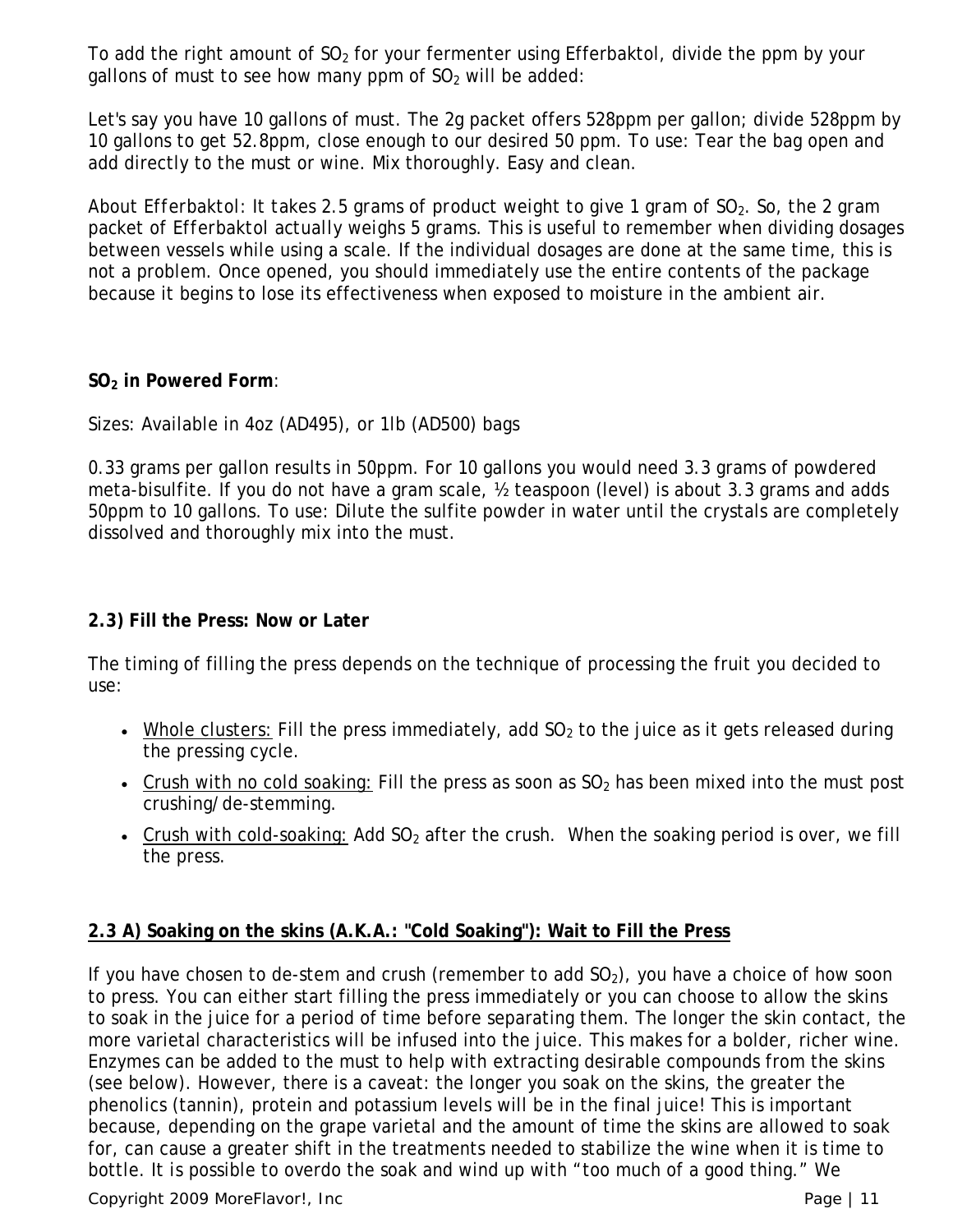recommend starting in the 4-8 hour range when trying cold-soaking for the first time. This allows you to get a good portion of the benefits of the technique while limiting the potential negative side-effects on future stability (more on this later).

If you are going to initiate skin contact here are some key points to keep in mind:

- Soaking times generally vary from 2-16<sup>\*</sup> hours, with the 4-8 hours range being a good place to start.
- Yeast double every four hours at 68F (20C) and every 6-8 hours at 59F (15C). The  $SO<sub>2</sub>$  we added at crush inhibits bacteria and *most* indigenous yeast. However, there are wild yeast strains that are  $SO<sub>2</sub>$  tolerant. If present, they can become established in your must and potentially create off flavors and aromas. The way to control unwanted fermentation is by using both  $SO<sub>2</sub>$  and temperature:
	- 1. As long as you are adding your yeast within 4 hours of crushing any wild yeast that happens to be  $SO<sub>2</sub>$  tolerant will not have enough time to take hold and harm your must.
	- 2. If you will be soaking for more than 4 hours it is important to be able to keep the temperature of the must at 55F or below to avoid contamination problems. Any higher and you could get a spontaneous fermentation starting before you have a chance to inoculate! This is why this process is referred to as a "cold" soak".
	- 3. In summary: If you cannot keep the must below 55F, then your options are to only soak for up to 4 hours or not do a cold soak. (Tip: refrigerating the fruit before processing, frozen water/soda bottles (sanitized before going into the wine!) or even dry ice can help keep temps down for extended cold-soaking.)
- If there are signs of any mold or rot on the grapes, *you will want to limit the skin contact, not extend it!* Grapes that are not perfect are not to be used for cold soaking.
- Taste the fruit: unripe fruit that tastes herbaceous will only magnify this flaw in the must when cold-soaked. If the fruit is not fully ripe, do not cold-soak.
- The  $SO<sub>2</sub>$  you added at the crusher is your friend, but it is only temporary. Using a blanket of inert gas (Argon, or  $CO<sub>2</sub>$ ) will help avoid oxidative problems during the cold soak period. The  $SO<sub>2</sub>$  and the inert gas should be thought of as internal and external protection respectively and work together as partners to protect the must from oxidation during the cold soak period.
- **Lallzyme Cuvee Blanc (AD353)** is a specialized enzyme that was designed to help release a greater amount of desirable aromatics from the skins during cold-soaking. To use: Cuvee Blanc is simply mixed with a small amount of water then added to the must during the crushing-destemming.

*Note: make sure that your SO<sub>2</sub> addition has been mixed into the must before adding the enzyme as high levels of SO<sub>2</sub> could interfere with the enzymes ability to do its job!*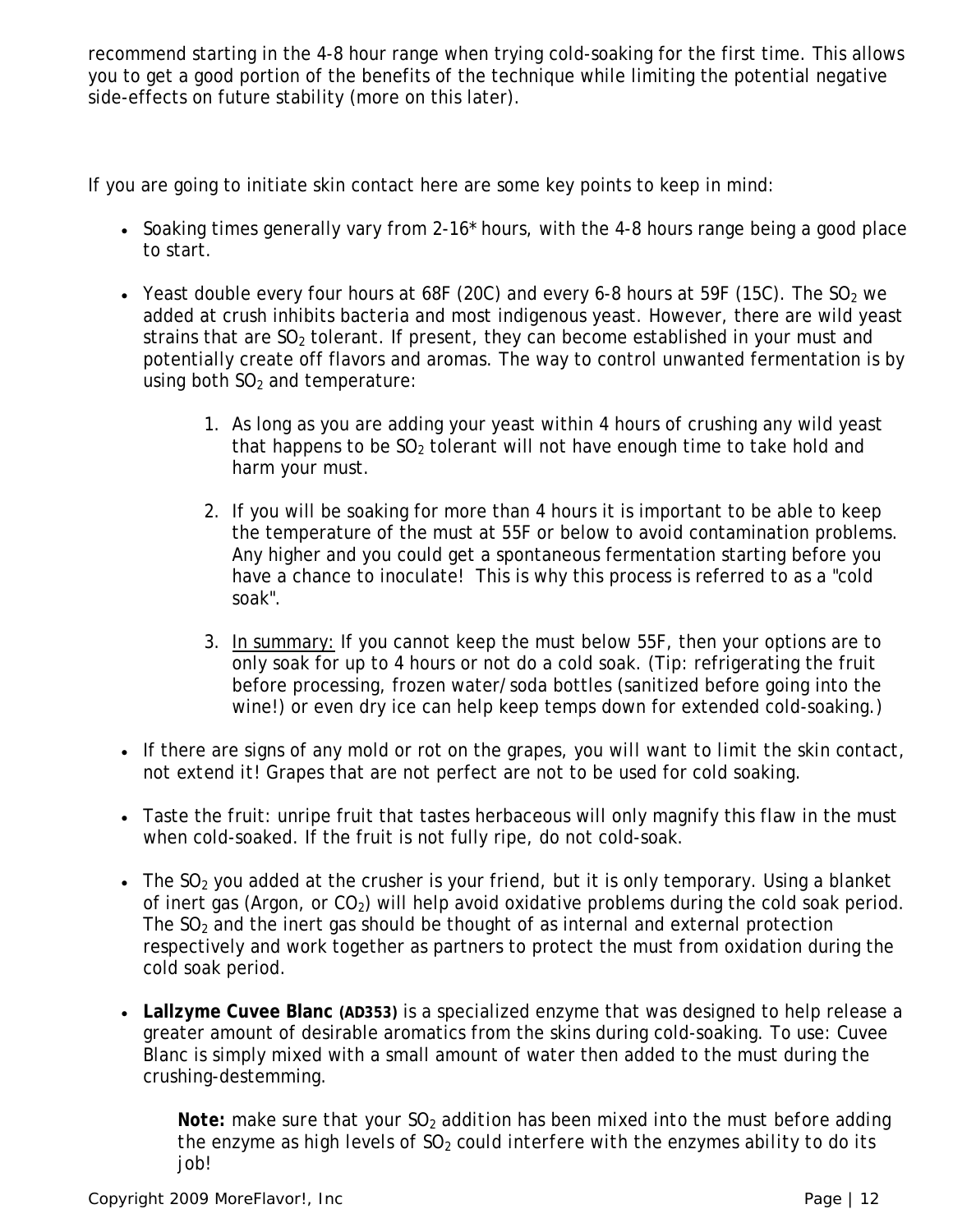• **Tanin Galalcool (AD150)** can also be added to the must at the crusher to give oxidative protection during a cold soak.

#### **2.4) Press the Grapes!**

Pressing involves straining the liquid off of the solids, then squeezing the remaining skins and seeds (called *pommace*) to get the residual wine out, much in the same way you squeeze a sponge to release residual water. You can use anything from a nylon mesh bag (BAG24) draining into a food-grade bucket (FE345) for smaller batches to an actual wine press that can be purchased or rented for the day.

Presses can be broken down into two design types: traditional ratcheting basket presses; and newer style bladder presses:

- Traditional Basket Presses work by pressing down the pommace from the top of the holding basket using a heavy, cast iron, ratcheting mechanism (a very tedious and tiring process). Basket presses are affordable and time-tested, but there are a few drawbacks. During pressing they develop a pocket of juice in the center of the basket which needs to be broken up and re-pressed to get all of the wine out. In addition, the pressing forces required by basket presses are usually much higher than for bladder presses. As a result, it is very easy to get harsh and aggressive characteristics from over-pressing the seeds and skins. Finally, basket presses are difficult to sanitize and heavy to move around.
- Bladder Presses work by expanding a bladder using household water pressure via a garden hose. Since the bladder is situated in the center of the press, the grapes are squeezed from the inside outward in an even fashion, avoiding the formation of juice pockets. Bladder presses are quite gentle on the must and create a higher quality wine than basket presses. Furthermore, bladder presses don't require any physical effort to operate; a hose will do all of the work for you. Finally, bladder presses are easy to sanitize and lightweight enough to move around easily.

*\*Note: If you do not already own a press and are lucky enough to live close to a winemaking supply/retail store like MoreWine!, you may be able to rent one. This is a great way to get the benefit of using a high quality machine on your wines without having to buy it up front. If you do decide at some point to go ahead and purchase your own press, (or Crusher / Detstemmer) you will know exactly which one is best for you*.

# **2.5) Pressing**

There are several ways to get the must into the press. With small volumes, the most common method is to scoop the must out of the holding vat with a small bucket and pour it into the press. For larger volumes, you can purchase a must pump, which is a specialized large diameter pump with a rubber impeller to pump the must into the press. A must pump is a serious investment, but if you find that your production has increased over the years, it will be worth looking into at some point.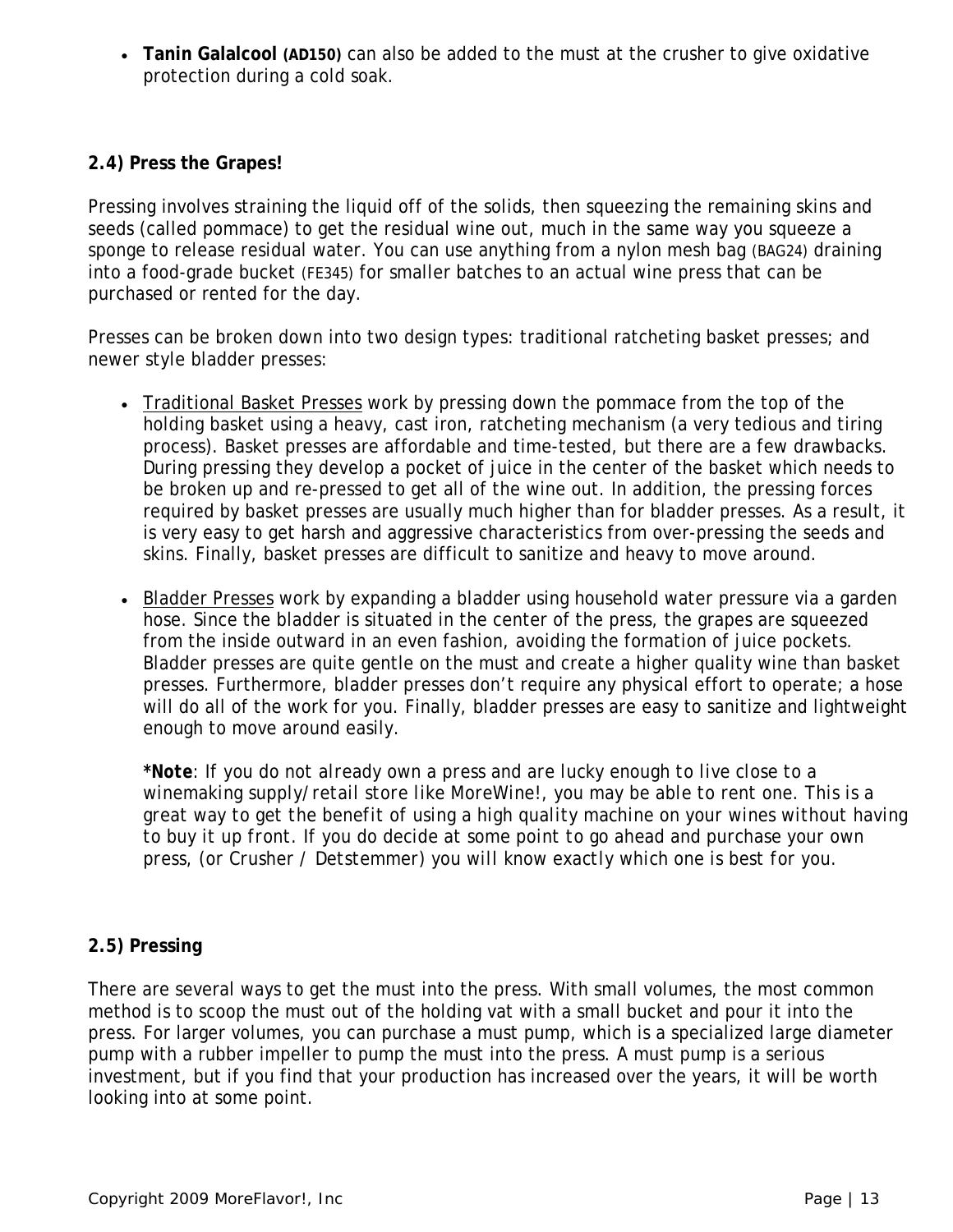# *Free-Run* **and** *Press-Run*

When you transfer the must into the press, a large portion of the liquid will run through the press before any pressure has been applied to the skins. This is called *free-run.* If kept isolated, it makes a lighter, more stable wine than the portion that is squeezed out of the skins, referred to as *press-run*. The pressed juice always has a higher level of protein, potassium, tannins, and solids than the *free-run* juice. These elements are concentrated in the skins, pulp, and seeds of the grape, and are extracted under the pressure of pressing. This can be both good and bad: on one hand, the skins contain a large amount of the varietal characteristic of the grape and extracting some of this character is often a benefit to our juice. However, at some point during the pressing cycle the tannin, potassium, protein and solids levels become over-extracted and we end up with a juice that has bitter, astringent characters that will be harder to stabilize (excess potassium creates cold-stability problems, excess protein creates heat stability problems. More on heat/cold stability in sections **2.7 & 7.3**).

In the end, you will need to be the judge of how much press fraction will go into your final juice and this is where the art of winemaking comes in! There is no set recipe for volumes and pressures to determine when the press is done; it will be different for every grape varietal and vintage. However, the following are good guideline to follow as you learn how to determine the end of the press cycle:

- Press lightly and taste the run-off frequently.
- Each press load will contain a unique ratio of seeds/skins/liquid. This means that even though two consecutive press loads may be coming from the same must, they will not behave the same. The end point of the press will be different for each of them!
- The major signal to stop is a "thin" taste from the must along with an astringent quality. Some winemakers separate these two portions of the press and age them individually. This practice can be difficult due to the need for two different sets of containers. You are welcome to experiment with separating the two runs. However, our winemaking has shifted back to blending free run and carefully-monitored press run together, as there are certain flavors in the pressed wine that we really enjoy (along with the lack of hassle).

*A note about press draining: in some instances, depending on the type of grape you are working with (i.e.: Muscat and Muscadine) or the ripeness level of the fruit, you may have trouble getting the must to flow freely during the pressing because the quality of the skins causes them to clog the outlets. When this happens pockets of juice within the inner sections of the press cake are left un-drained and multiple actions of breaking-up/fluffing the pommace cake are needed for each press load. Each time the cake is broken up there is grinding. Ideally, as winemakers we would like to keep the amount of grinding of the grape solids to a minimum in order to avoid extracting too many harsh and bitter compounds from the solids. Therefore, if you are having trouble getting the press to flow freely and require more than two breaking-ups of the press cake to complete your press cycle, you may want to consider using one of these two suggestions: either reserve a portion of the stems for adding back to the must when filling the press at a rate of 10% stems/total must volume, or use rice hulls at a rate of 1:100 when filling your press (sprinkle the hulls in at a constant rate while you are filling the press). These will help to maintain the flow of the pressed juice through the press cake.*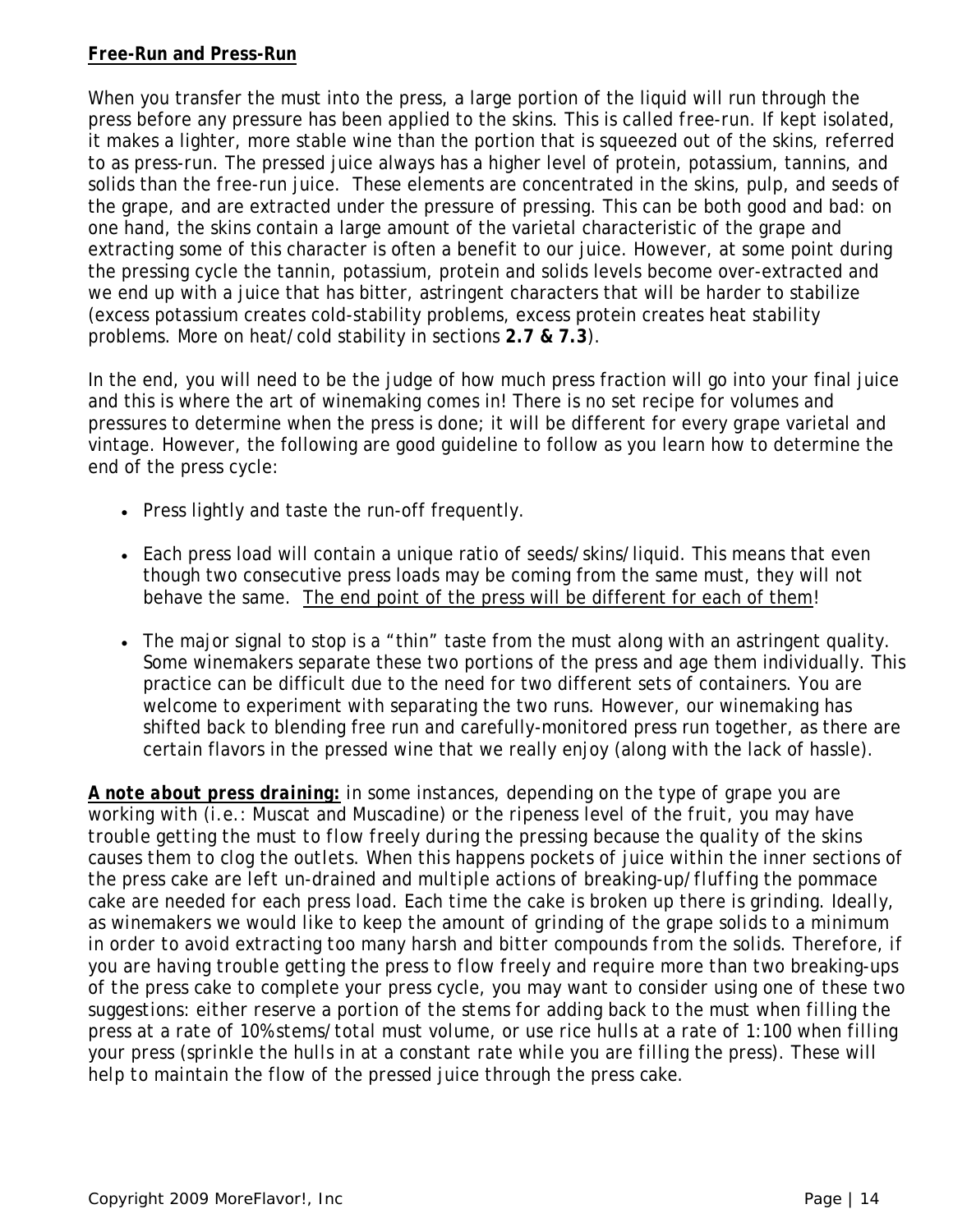# **2.6) Refining our Pressed Juice: Settling Out the Solids**

Once we finish pressing we will have a light green/yellow colored juice that will be very cloudy. This cloudiness is coming from fine grape particles/solids that have been created during the crushing-destemming and pressing stages. Removing these solids is highly recommended because doing so dramatically lowers the production of heavy, harsh, green/herbaceous, and sharp notes from potentially developing in our white wines during the fermentation. When the solids are removed we get cleaner, more aromatic and fruity wines. Quite simply: a clean juice makes a clean wine.

However, there are some technical requirements that may not make this a viable option for everyone. Settling our juice takes time and is only possible if we can ensure that during that time required to settle-out the solids our juice can be protected from oxidation and contamination from unwanted yeast and bacteria. In order to establish this protection we will need to be able to ensure the following:

- Correct, immediate  $SO<sub>2</sub>$  additions are made at the crusher-destemmer at regular intervals (see the  $SO<sub>2</sub>$  section above in 2.2).
- If the juice will be exposed longer than 4 hours before being inoculated, (starting from when the juice is first exposed to the air) the temperature of the must should be kept at  $\leq$ 50-55 F (closer to 50 F is better than 55 F) to delay microbial growth and slow oxidative reactions. Besides the danger of undesirable flavors and aromas being created in our wine by unwanted yeast and bacteria, the bubbling action of an active fermentation will effectively keep the solids in suspension and they will never settle out!

 *Note: A couple of ways to maintain cool temps are: chilling the fruit before processing (if you are working with your own vines or are close to the vineyard then harvest and process in the early morning); use a series of sanitized ice jugs submerged in the must during the settling period; settle carboys/covered buckets in a fridge; work in a cool cellar (airconditioned/glycol).*

- The juice should also be protected from oxidation with a blanket of inert gas during the entire settling process (for more info on inert gas, see section **9.5**)
- **Lallzyme-C MAX (AD354)** is a pectolytic enzyme preparation that was specifically designed to speed up the settling process. Typical results see clearing in 4-6 hours, even in difficult conditions, such as low pH, low temps, high pectin content.

*NOTE: It is important to understand that any benefit that might come from allowing the solids to settle out of the juice is negated if a wild fermentation starts in your must and the solids never settle out due to the swirling/churning action of an active fermentation. If you are not able to keep the must at 55F or lower for the couple of hours required to settle out the solids then we recommend skipping this stage. In this case just go ahead and adjust the pH/TA and Brix right after you press and then add your yeast as soon as possible.*

Once the settling has finished, you will have a layer of a light beige colored sediment at the bottom of the vessel and a layer of clear juice on top of it. The clear juice will need to be transferred off of this sediment layer into a clean vessel. This is called "racking" and can be done by using a gravity siphon set-up for small vessels (carboys and demi-jons), or with a pump. If you have access to inert gas it is highly recommended to purge the receiving vessel before it gets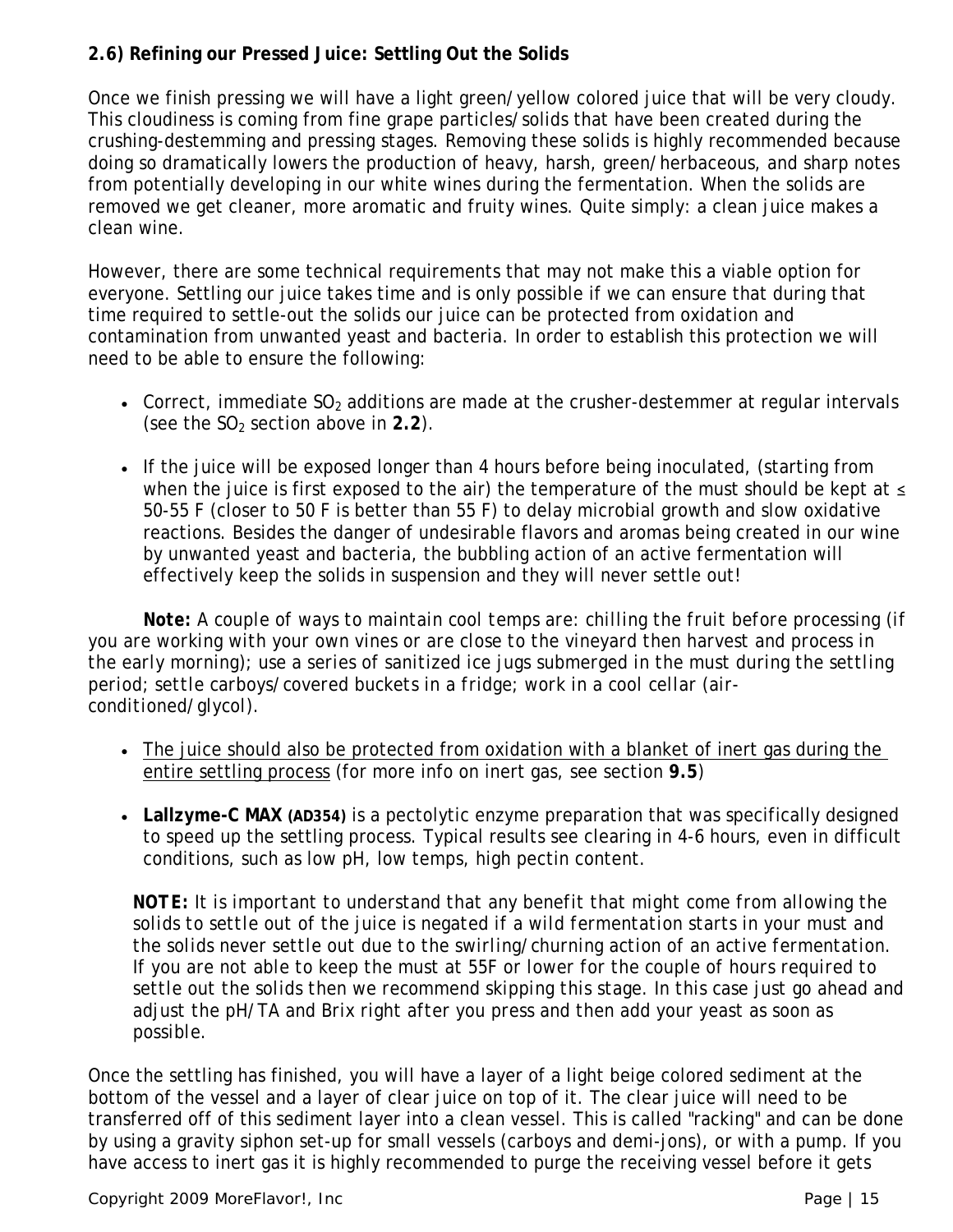filled to eliminate the oxygen and avoid any oxidation reactions (*For a complete explanation of transferring wine, see section 9.6***).**

*Note about sanitization: At all stages in the winemaking process any tools and equipment that are going to come into contact with the juice or wine will need to be sanitized. This is done to eliminate spoilage yeast and bacteria that could contaminate our wine and ruin it. Sanitization is done in two steps:* 

- *1. Make sure the surface area to be cleaned is free of any dirt, film or grime. If it isn't you will need to scrub it off with a sponge or scrub pad and water. Brushes and hoses can be cleaned with a long hose/line brush made for this purpose.*
- *2. Once the surface is clean it can now be sanitized. This is done by preparing the sanitizer\* and pouring, wiping, or swirling to make sure the sanitizer wets all surfaces needing to be sanitized. After a few minutes contact time, rinse the equipment off with fresh, clean water.*

*\* We recommend using Star-San (CL26) as your sanitizer, as it is much friendlier and*  easy to deal with than the traditional SO<sub>2</sub> and citric acid solution that is often referred to in many winemaking books. Unlike the SO<sub>2</sub> solution, Star-San has no *dangerous fumes and is perfectly safe to come into contact with. In fact during our winemaking, often the first step when we begin working is to dunk our hands into a bucket of prepared Star-San!* 

The clear juice can now be adjusted for pH/TA and Brix and fermentation initiated (see section 2.8), or we can choose to carry out one additional processing step and preemptively remove some of the browning agents and a portion of the protein before they can cause us problems later!

# **2.7) Preemptive Fining**

# **Fining: not just post-fermentation!**

Remember from chapter one that *fining* is the process of improving the wine by adding a specific product that will remove/lessen an unwanted element? Examples of this are egg white fining for removing excess tannins/astringency in red wines, or using Bentonite/gelatin to help a white wine clear out quickly post fermentation. However, fining is often done for more than aesthetic reasons in white winemaking, such as to reduce harshness, bitterness, and astringency along with limiting the potential for oxidative browning. In addition, fining is the only way to ensure heat stability (prevention of a potential protein haze) in a finished white wine.

The various compounds responsible for harshness, bitterness, astringency, and haze (phenolics, tannins, proteins, etc) come largely from the seeds, skins, and pulp and are released into the juice as soon as we process the fruit. In fact, the more the fruit is handled during processing; the greater the quantity of these undesirable compounds that will be in our final juice. The important part to understand here is that these compounds are already here in our juice before the fermentation has even begun. Once the fermentation is underway all of these compounds start knitting themselves together, becoming evermore intertwined as the wine ages.

All fining, by nature, alter the wine. A good way to think about this is to use an analogy of a house of cards. As the wine ages its various elements become increasingly interconnected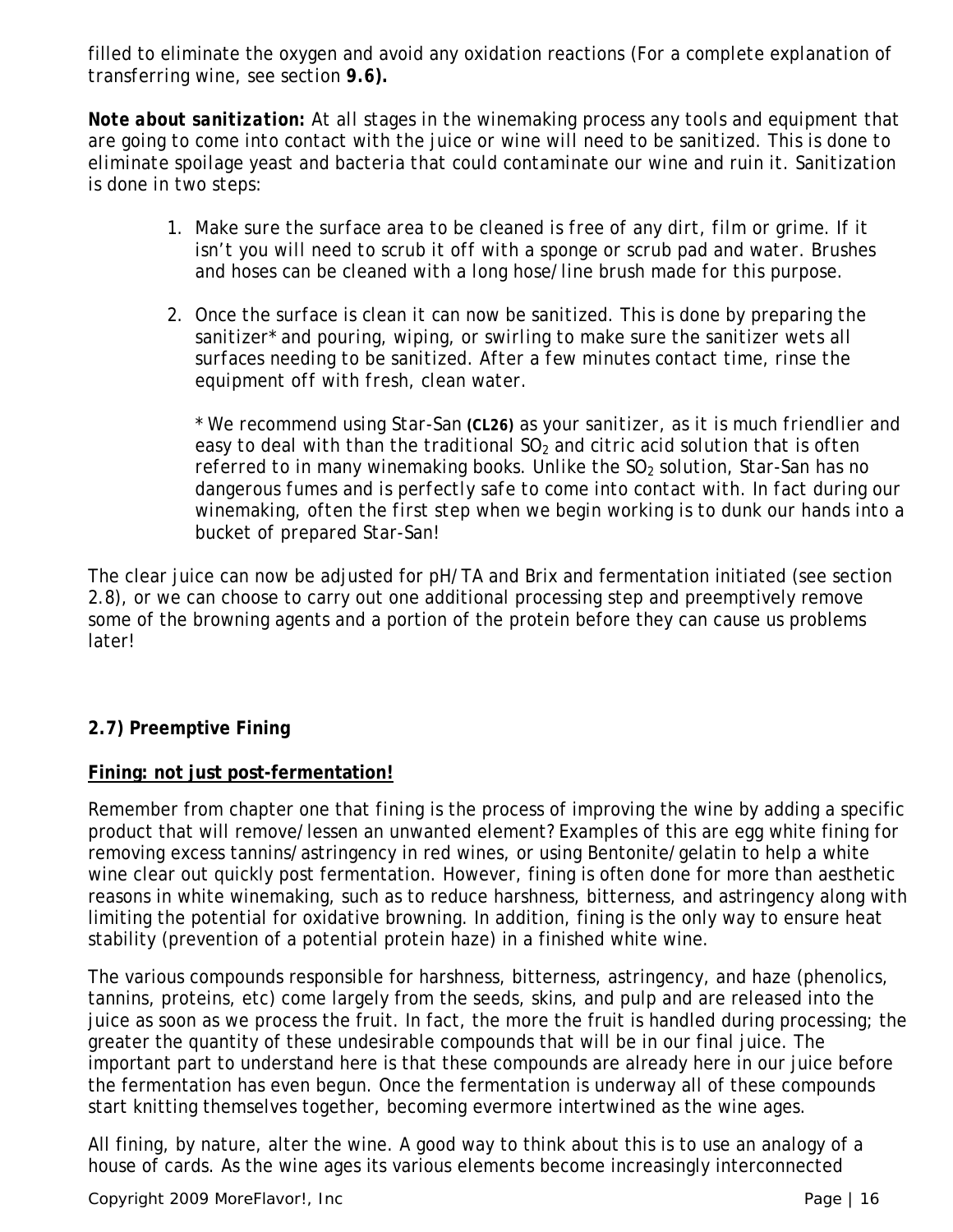through polymerization and a balance is struck in the overall balance of the parts. The longer we go the higher we build. However, when we remove one of these pieces by fining (for example to remove out a protein that could potentially cause a haze in the bottle) we will cause a shift in the structural balance of the wine and the wine will have to put itself back together again. Depending on how much of the compound that was removed, this can be a slight shift or the wine can change dramatically. This is why fining is a compromise and the goal should be to use the least amount needed to achieve the desired effect.

Now we come to the practical part: the best time to fine for removing a large portion of undesirable elements is in the juice phase before the wine has started to put itself together! This pre-emptive fining does not create a loss of aromatic quality, and it gives a greater heat and oxidative stability to the wine from the very beginning.

#### How fining works

The elements in wine that are subject to fining are usually positively or negatively charged. As with magnets where opposites attract and stick together, fining is the act of selectively removing a targeted element in the juice/wine. Tannins or proteins can be removed by using this principle. Add an oppositely charged element to the wine, and your targeted compound and the two smaller molecules interact to form a larger molecule that will stick together. Depending on the size of this newly created molecule, it will get pulled down by gravity and eventually settle out of the wine, or it will need to removed by filtration.

Preemptive Fining is used in juice to help treat the following problems:

• **Heat Stability**: All grapes contain protein. Depending on the grape varietal and the growing factors the amount of protein in our juice can be very little or quite a bit. In the beginning this protein is in a clear, solubulized form and it is relatively harmless. However, over time this protein can become unstable and flocculate out of solution (one way to think about this is to picture the way an egg white starts clear then turns opaque white when dropped into a boiling broth). The reactions are sped up when the wine is heated and this is referred to as a "heat stability" problem. The result is that a once clear wine will now suddenly see the appearance of wispy, white, fluffy clumps of material that look like a snow-globe when agitated. To avoid this from happening in finished wines, we need to remove this protein. In white wines**\*** this is done by adding Bentonite clay. The clay is negatively charged and grabs the positively charged protein out of solution and settles it out. This is a very effective treatment, but there is a downside: depending on the type of Bentonite used the lees can be very fluffy and result in a loss of wine volume when the treated wine gets racked off of the deposit. Sodium based Bentonite is very fluffy and for that reason it is usually accompanied by a light gelatin ("Ichtyocolle" (**FIN74**)) or silica-gel dosage to help compact the final treatment lees and therefore reduces volume loss. Calcium based Bentonites are not quite as effective as Sodium based ones so you wind up using a bit more to get the job done. However, they have the benefit of being very compact in the final lees so there is little loss of wine post treatment. Calcium based Bentonites also benefit from a light gelatin or silica-gel dosage, not for compacting the lees during settling but for clearing out any fine particles that may be slow to settle once the main deposit has dropped.

 *\* Red wine must also contains protein at the early stages but the presence of seeds and skins during the fermentation creates a greater tannin presence in the*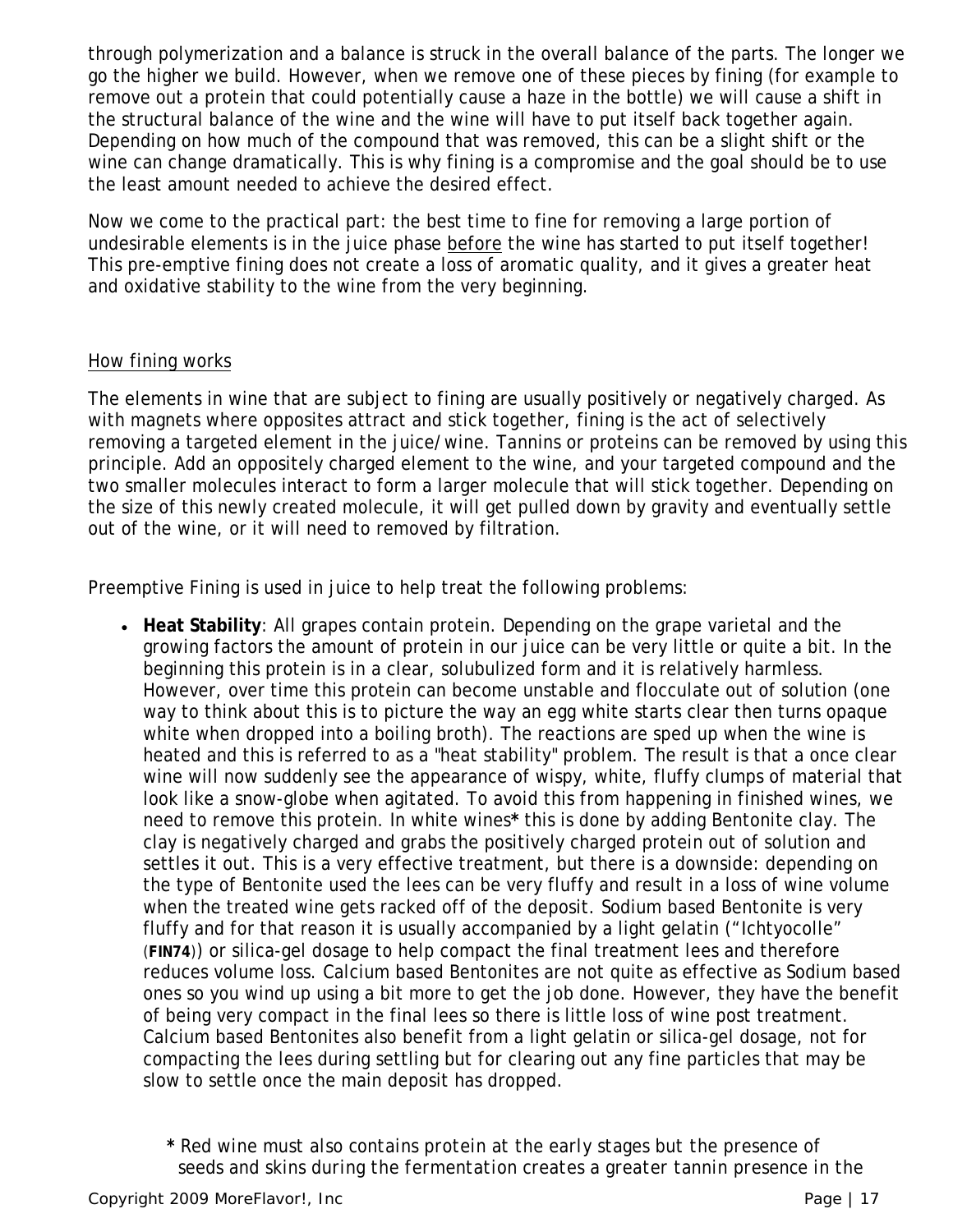*finished wine. Since tannin is reactive with proteins the protein gets fined out as a natural by-product of red winemaking.* 

• **Oxidation/Browning:** There are certain compounds (oxidative polyphenols) in must/wine that react with oxygen to create an undesirable brown color (the same way an apple turns brown after being cut open). When this happens, as an added insult to injury, a wine that was once fresh and lively becomes flat a dull. These polyphenols can be removed by fining with Casein, usually supplemented with PVPP. These are usually more effective when used together ("Polylact" **(FIN73)**).

*Note: If there is any rot in the grapes this will greatly increase the browning phenomenon. However this is from a highly reactive protein called "laccase" that is produced by the mold and is treated with Bentonite (not Casein or PVPP).* 

• **Bitterness/Astringency**: These negative qualities come from tannins and other phenolics and are found in the seeds, pulp and skins of the grape (especially if the fruit is not completely ripe). Depending on the source these can be softened or removed by using Bentonite, Casein, PVPP, and or Gelatin.

How to choose the specific product(s) and determine the dosage rates for fining is determined by when you will be using them:

• Juice stage: One of the beautiful things about preemptively fining in the juice stage is that the amount needed for each of the various fining agents is not as precisely regimented as it would be if treating the final wine. In fact, when treating the juice, we recommend following more of a "kitchen-sink" approach. Great results can be had by using a combination of products to cover all of your bases! This is why we recommended preemptively fining our white wine juice with "Polylact" a combination of Casein, and PVPP, followed right after with a dosage of Bentonite:

**"Polylact" (FIN73)** use at a rate of 2 g/gal. Mix with 10x its weight in cold water and let it soak for 2 hours. Then mix a little bit at a time into the juice while stirring. *It is important to mix it into the wine slowly while stirring or pumping because if you pour it in too fast it will clump and just float on the surface of the wine.*

**"Albumex" Bentonite: (FIN51)**, use at a rate of 8 grams/gallon. Albumex has been prepared so that no swelling is needed before it is used. Just add it directly to the must right after adding the Polylact. Add a little bit at a time while stirring or pumping to ensure an even dosage on the entire juice volume.

*Important Note: Albumex is a Calcium-based Bentonite which, as explained earlier, means a larger dosage (8 g/gal) is needed compared to Sodium–based bentonites to be effective. However, if you are using a Sodium- Bentonite, then we recommend you use a dosage rate of 1 to 1.5 g/gal.*

Once you have added the Polylact and Albumex, we recommend mixing the tank again around 1-2 hours after the initial dosage. This allows the fining to be more effective. The juice is racked once the deposit settles.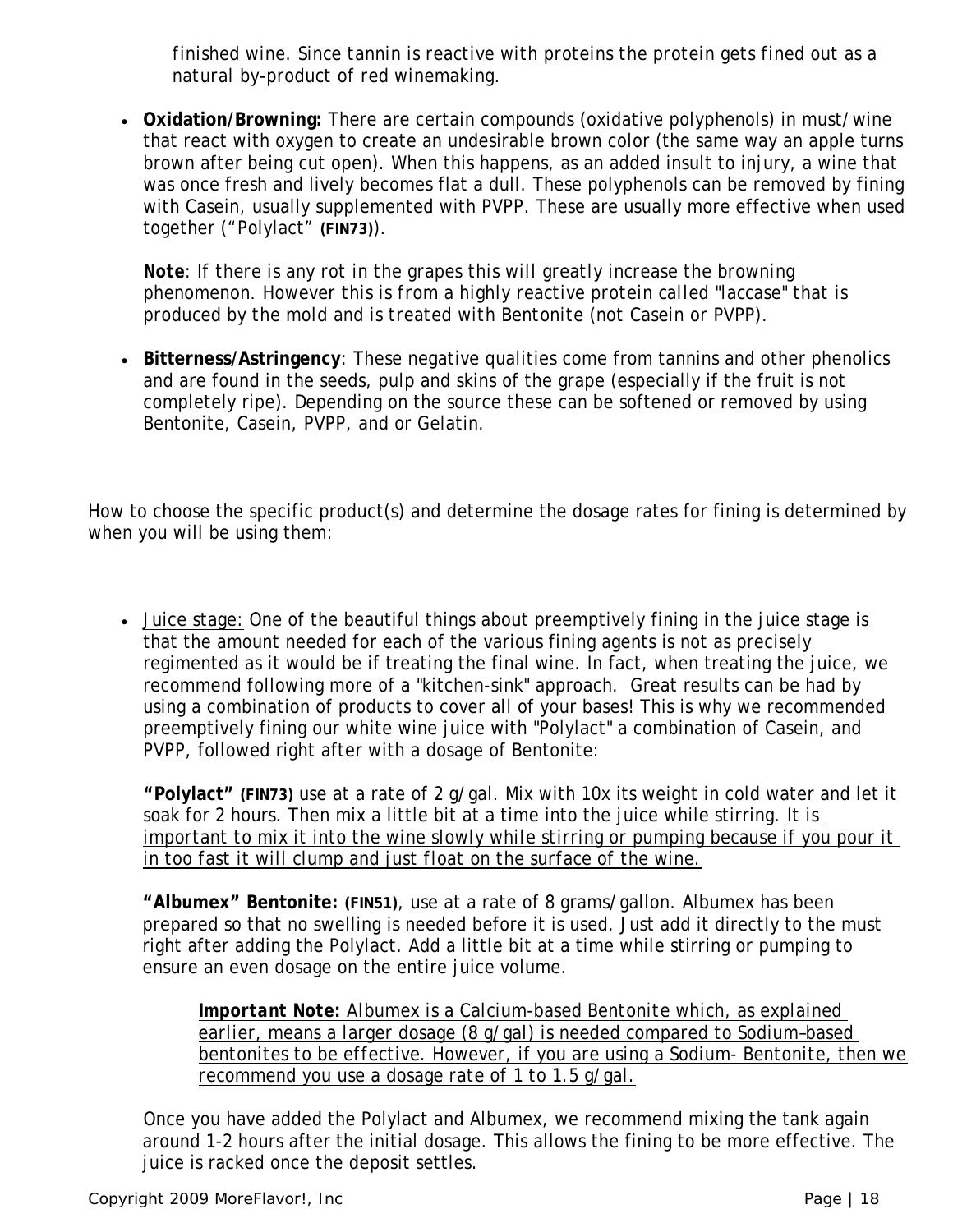• Wine stage: Unlike the juice stage, when we get into fining in the wine stage we must be very careful and *bench-trials are definitely recommended!* (For complete information on bench trials see section **9.7**)

A final word about preemptive fining of the juice before fermentation: it does require extra handling and you do lose some juice to the process. However, what you lose in volume you definitely gain in quality... This may not be the technique you use for all of your white wines, but if you have the ability to keep the must cold, can protect the juice from oxidation with inert gas, and can be thorough with your  $SO<sub>2</sub>$ , we highly recommend giving it a try.

#### Set Aside a Sample for Testing

Once you have your pressed juice and finished any refinement of the must, it is time to take out a cup or so (230 mL) for testing.

**2.8) Test and Adjust the Juice**

Before you add the yeast, you need to test the must to determine if any additions/corrections are needed. Very rarely will you get a grape that naturally has the required balance of acids, sugars, and pH necessary to create a harmonious wine. When one or more of these elements are out of their ideal ranges, the quality of the wine suffers. Any potential the fruit had to make a nice wine is significantly lowered. However, if you take the time to correct any possible problems and balance the must early on, the quality of the resulting wine will be better maintained. Correcting a must lays the foundation on which the wine will be built. Even slight adjustments can raise a wine from being just good to great.

# **2.8 A) Test the Sugar:**

Before making any adjustments, double-check your °Brix after the grapes have been crushed and the must has had a chance to be completely mixed together. There is usually a bit of variation in sugar levels between each and every bunch of grapes that make up the whole volume. Interestingly enough, these differences are not only found in fruit coming from different sections of the same vineyard, but even off of the same vine. Therefore, the only way to get a truly accurate sugar reading for any must is to wait until the fruit has been completely processed and thoroughly mixed together. Ideally we are looking for the reading to be 17-24°Brix (17-24 g/L).

*\*Note: Testing the whole must once it has been homogenized also helps to make the TA and pH testing more accurate as well. (Information on TA and pH and why they are important will be explained shortly)*

#### You can measure the sugar level with a hydrometer or a refractometer

A hydrometer works by measuring the density of the liquid you're testing compared to water at a certain temperature. Temperature affects density, so it is important to have a sample close to your hydrometer's calibration temperature. If using a hydrometer: make sure to strain the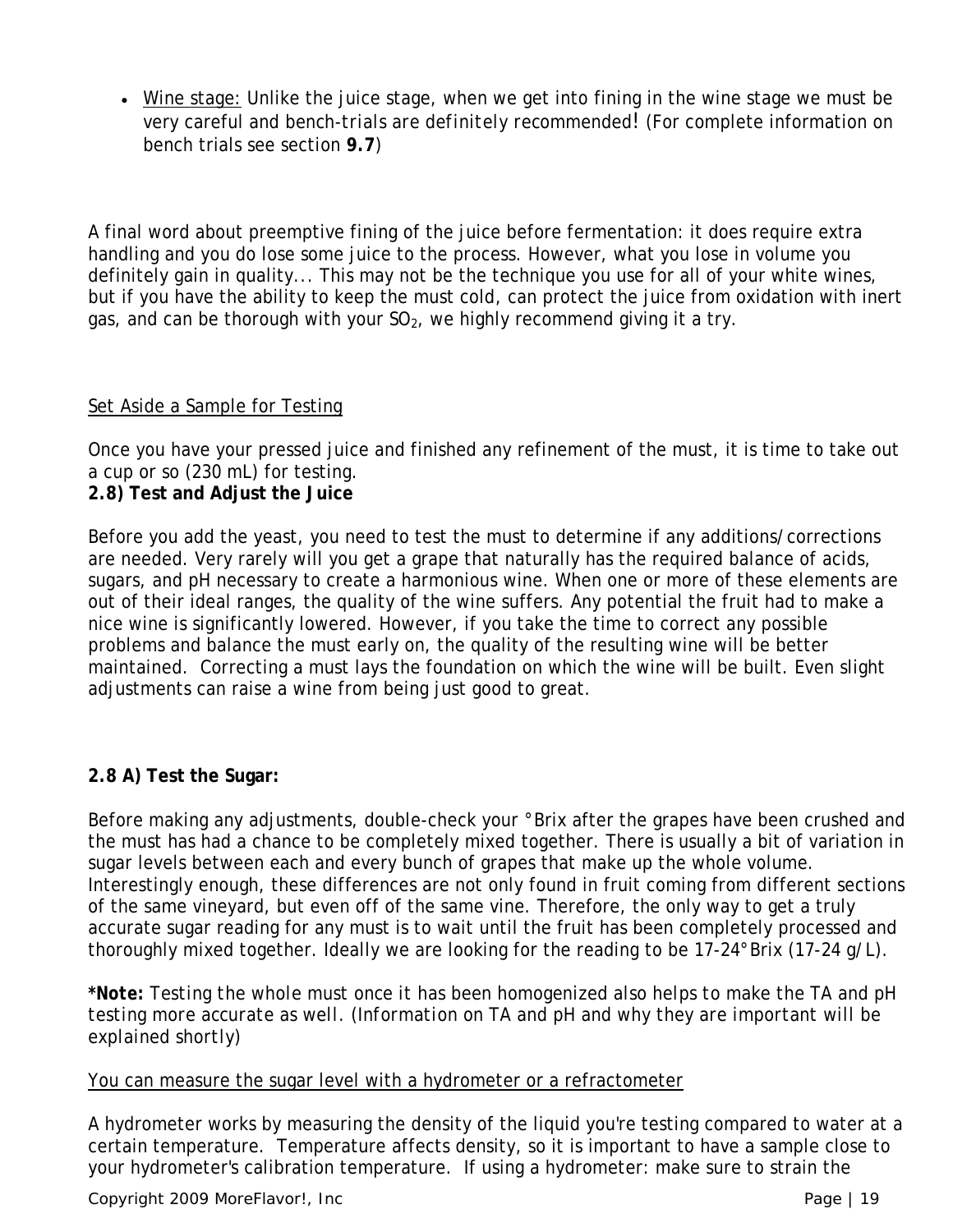sample of juice to remove any seeds and skins before filling the hydrometer jar. If the solids are left in the sample, these may cause the hydrometer to stick to the side of the jar, compromising the accuracy of the results. Another good technique for getting a clear juice sample is to place the sample in a freezer for 15-20 minutes. Decant off of the sediment that settles out. However, because a Hydrometer works off of the principle of density, and density changes with temperature, you will need to allow the sample to warm back up to 68º F before the results will be accurate because this is where most hydrometers are calibrated. The hydrometer jar should contain enough sample that the hydrometer is always floating. Wait until it stabilizes and read the number where the top of the liquid meets the scale on the hydrometer.

*Note: Depending on the temperature of the sample, you should also add or subtract the amount indicated by the thermometer at the bottom of the hydrometer for the greatest amount of accuracy.* 

If using a refractometer, add a drop or two of the juice to the lens and close the flap onto it. This will cause some of the juice to squish out, which is normal. Next, wait 30 seconds for the sample to adjust to the temperature of the refractometer's prism. Then, hold it up to the light and look through it to see where the colored bar extends to on the scale. This is your <sup>o</sup>Brix reading.

When using a refractometer, make sure the glass lens is clean and dry, and reads 0 °Brix when testing with plain water. If not, adjust/calibrate it with water according to the instructions that came with it. This usually involves turning a knob or a small screw while looking through it until it reads "0".

Once you have gotten a ºBrix reading for the must, record this in your notes and determine if you need to adjust the sugars or not:

As mentioned earlier, you want a sugar level of 17°-24° °Brix for the start of a white wine fermentation.

- If your sugar level is lower than  $17^{\circ}$  °Brix, we recommend adding sugar to bring it up to the standard level (called *chapitalizing* the must). This is done with table sugar: 1.5 oz. of table sugar per US gallon of projected liquid raises the ºBrix by 1°. Measure the amount of sugar needed and completely dissolve it into a small quantity of warm water. The warm water ensures that the sugar will dissolve completely into the wine. This small amount of water will not be enough to dilute the wine. Alternatively, you can dissolve the sugar directly into the liquid from the must, but depending on how much you are adding, this may be difficult. Mix thoroughly into the must so that the sugar (which is heavier than must) doesn't wind up sitting on the bottom of the fermentation vessel.
- If your sugars are higher than 24 °Brix, you may choose to leave the must as is and make a "big" wine. However, depending on your yeast strain, you may get a wine that does not ferment all the way "dry" (less than 1% residual sugar). To avoid this, you can dilute the juice to 17°-24° ºBrix with water.

*For complete notes on dilution and chapitalization, see section 9.1.*

If you don't have a scale (MT358): 1 tsp of table sugar =  $5$  grams  $(.17 \text{ oz.})$ 8.8 tsp of table sugar = 43 grams  $(1.5 \text{ oz.})$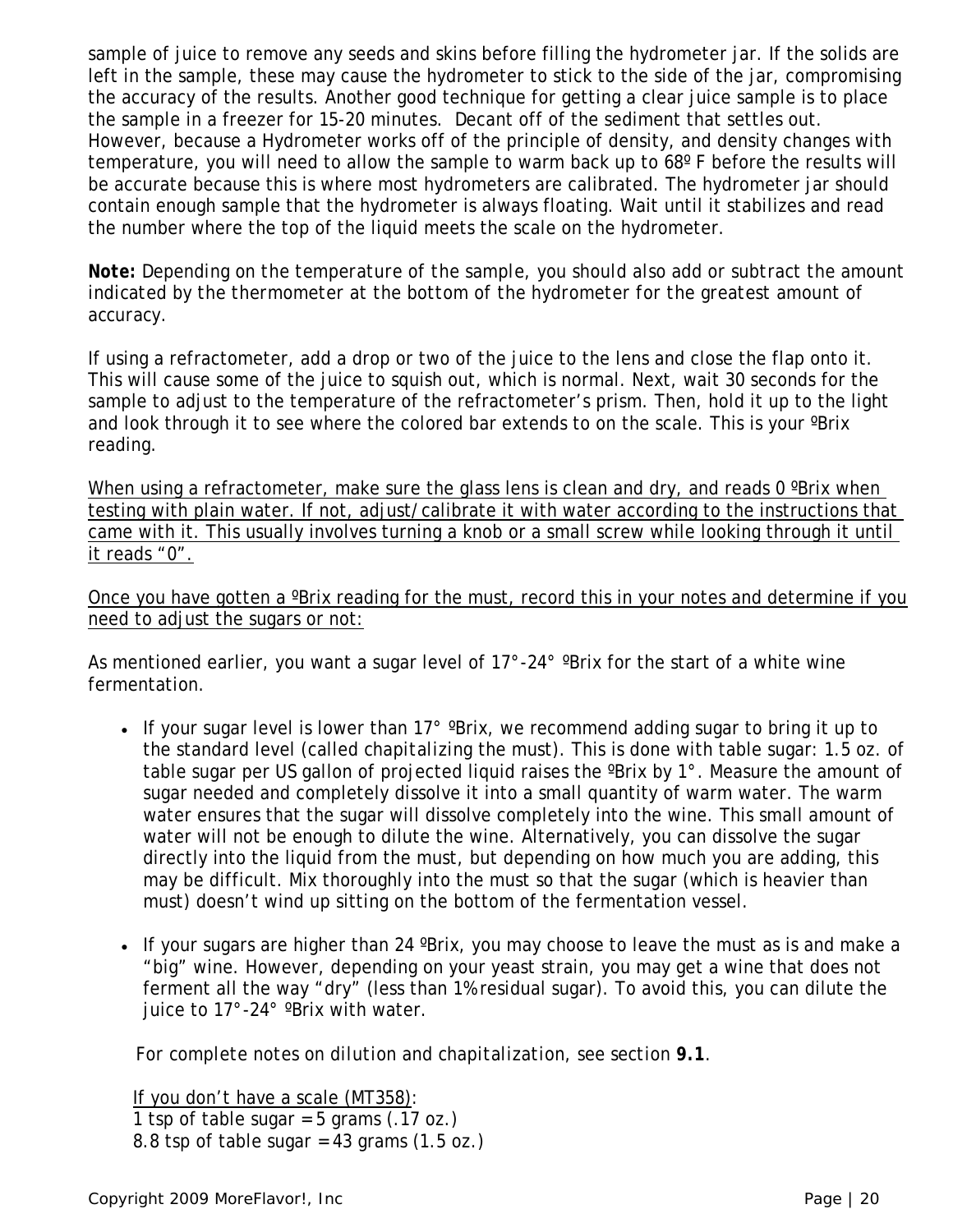# **2.8 B) TA and pH**

The next two sections deal with testing pH and TA. These are very important elements to monitor during winemaking because they give us an indication of what is going on with the overall balance of the wine. TA measures all of the combined acids in the wine, (there are many different types) and tells you how acidic/tart the wine is. TA is expressed in either %TA or in g/L of Tartaric Acid. For example, a wine's TA could be expressed as 0.65% TA or as 6.5g/L TA. These two values are equivalent, and you can easily switch between the two common ways of expressing TA by moving the decimal point one place left or right. We prefer to express TA in of g/L because we feel it is easier to visualize: We are literally saying that the wine has 6.5g of TA per **L** of wine. The pH is a measure of how these acids balance out against buffering compounds such as Potassium. pH value also indicates how effective the blend of acidic and basic compounds will be at helping to protect the wine. pH is measured in pH units, pH values of less than 7.0 are acidic. The typical pH range for white wines is between 3.2 and 3.5.

Let's take a look at how these two parameters interact. Assume we have two white wines that each have the same TA, but different pHs, 3.1 and 3.6 respectively. The wine with a pH of 3.1 will have bright fruit flavors, but it will also be thin, acidic and aggressive on the palette. On the other hand, the wine at 3.6 will be softer and rounder than the wine at 3.1, but also less vibrant; the fruit characteristics will flatten out quickly. Ideally, we are after a wine that has the freshness and strong fruit characteristics of the lower pH wine, but with the roundness and approachability of the higher pH one. The key to achieving this lies in making sure the pH of the wine ends up somewhere in the middle of these two extremes, between 3.2-3.5 pH. Vigilant monitoring of your TA and pH will help you achieve this goal.

**The importance of correctly preparing a sample for both the TA and pH testing**: TA and pH are sensitive tests. It is important to properly prepare samples or we may get false results. The sample should be taken once the press is over and the entire volume can be homogenized by stirring. This is done because the free run will have a different level of acids and other compounds than the press fraction will. Stirring will even everything out and represents what we will be working with in the fermenter. Straining a sample of the must is also recommended because the grape solids (both large and fine) all have a different pH and TA than the juice itself. If they remain in the sample, they can skew the results. We only want to test the final liquid that is free of solids. To achieve this, first strain the blended fruit to get the larger solids out (a stray seed or skin that made it through the press). A fine mesh bag (*BAG10)* is great for this. Next, filter the resulting liquid to obtain a clean juice free of the finer solids (particles that make the juice cloudy). Paper coffee filters pushed into a wine glass are great for this. The resulting clean juice is optimal for TA and pH determinations.

#### Steps to prepare sample:

- 1. Strain blended must through a mesh bag into a bowl or jar to remove solids. Lightly squeeze bag if needed until enough sample has been collected: 50-100mL
- 2. Place coffee filter part way into a wine glass or jar (maybe use rubber band to secure it around the rim to keep it from falling in.) Pour sample into the filter and allow it to drip into the glass/jar: 30-50 mL. Use this sample to do the pH and TA testing on.

# **Test for the Total Acidity%**

There are three methods used by the home winemaker to test for acidity: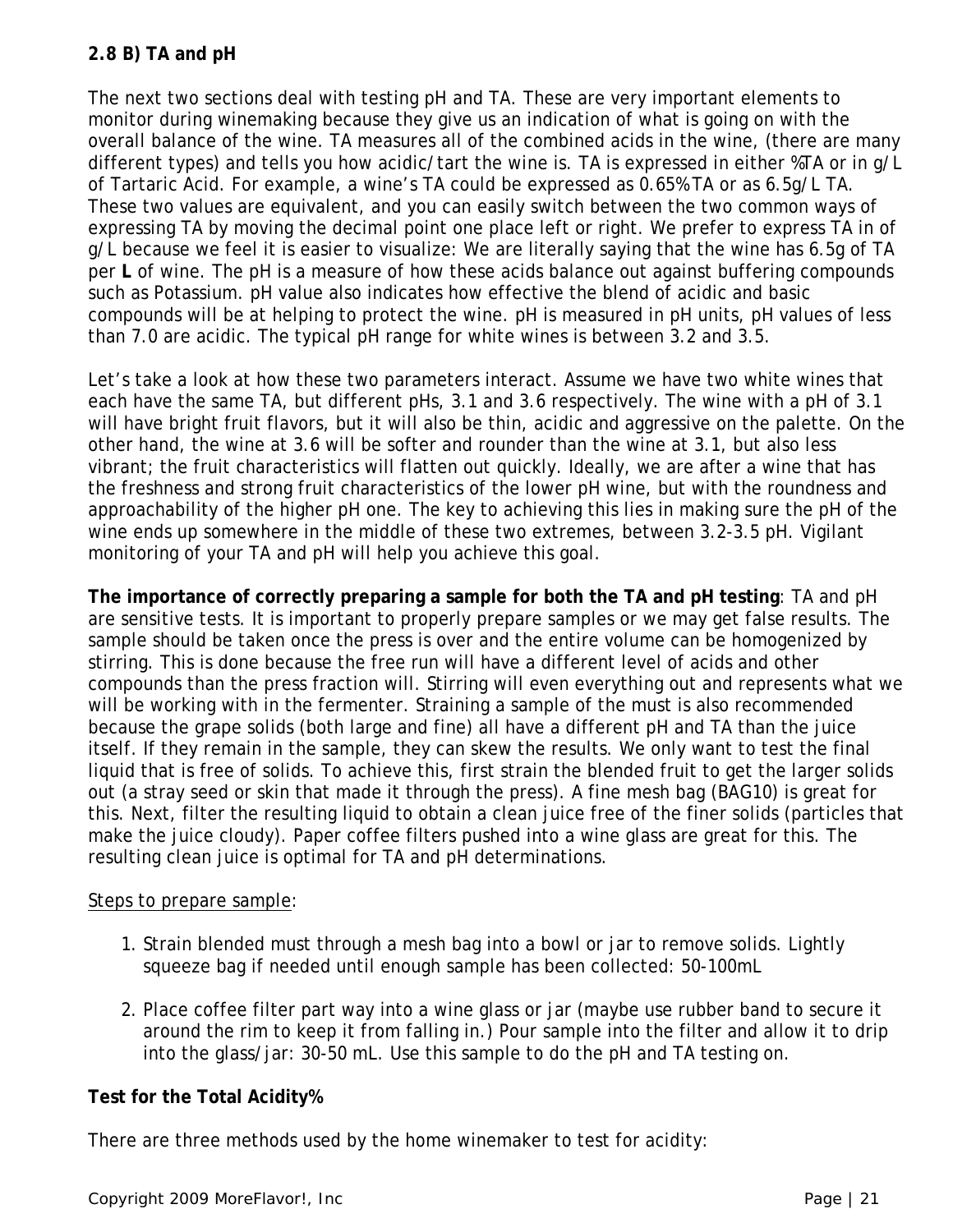- Method 1 Basic: Test the must with an acid test kit (W501).
- Method 2 Better: Use a pH meter with our Test Kit (W501). Run the same test using the acid test kit from the first method, only this time stir with the pH meter while titrating until it reads pH 8.2. Use this as the endpoint for the test in place of the color change. Calculate the results by following the acid test kits instructions exactly as in the first method.
- Method 3 Best: Use the Hanna Acidity titrator (MT682). This is a machine that takes 30 seconds to give you a highly accurate TA reading. Great if doing large batches of multiple samples. Used by hundreds of commercial wineries.

Once you have tested your TA, you can decide whether it needs adjusting. Keep in mind that that wine chemistry is very complex. Often, the amount of acid we have calculated on paper is not the amount that winds up being the best choice for taste. This is especially true when working with larger acid additions (>.2%TA or 2 g/L). We recommend making ½ of the addition you think is needed, and then test and taste to see if the balance is correct or if the wine still needs more acid. This is definitely one of those times where art and science come together. Ideally, we are looking for the must to be in a range of 6.0-9.0 TA at the start of fermentation. So:

- If your acids are in the 9g/L-1g/L range, you will want to consider lowering them. One of the best ways to do this is a MaloLactic Fermentation, or "MLF" after the primary, alcoholic fermentation has finished (for more complete information on MLF, see sections **3.3**, **5**, and **9.10**).
- If your TA is significantly lower than .6g/L, you will need to raise it at least to this level by adding tartaric acid. Calculate the amount needed to raise your volume to the desired acidity level. Dissolve it completely into some wine or warm chlorine-free water and mix it thoroughly into the must/wine.

3.8 grams Tartaric Acid per US Gallon raises TA by +.1% (1 g/L)

If you don't have a scale: 1 level teaspoon Tartaric Acid per US Gallon raises TA by +.12% 1 tsp Tartaric acid = 5 grams.

*For in-depth information on acidity and adding acid to a must, see section 9.2* 

*For a complete example of adjusting the TA of a must, see section 9.3* 

# **Check the PH:**

A general fact that might be helpful when taking a wine's pH into account is the higher the acid, the lower the pH. So, if your pH is high and you need to make an acid adjustment, the acid will also help to bring your pH down. The inverse is equally correct: if your pH is low, then lowering your acids (with a cold stabilization, chemical adjustment, or MLF) will raise your pH.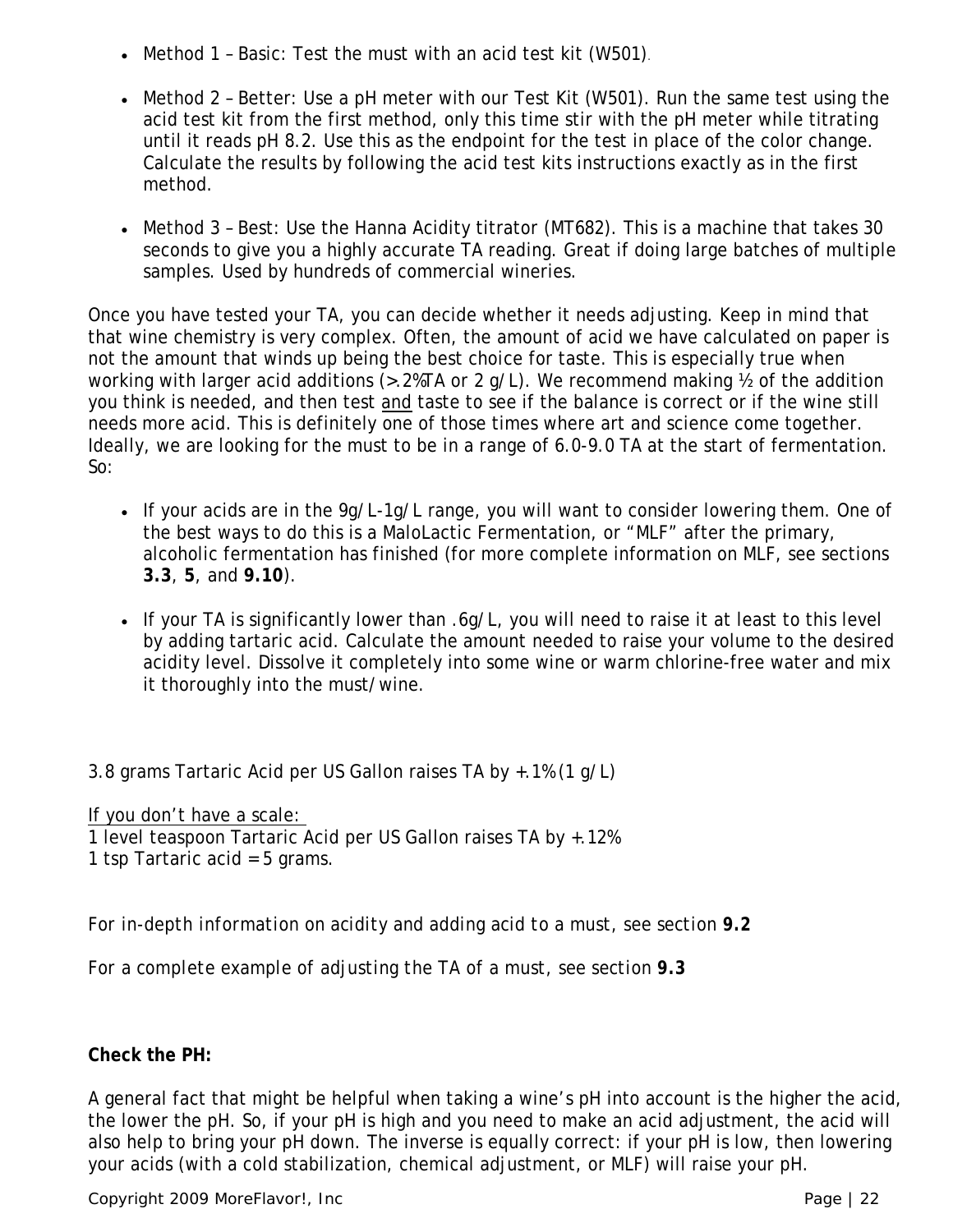Optimally, the pH of a white wine should be in the 3.2-3.5 range. A pH above 3.6 indicates and unstable wine and will not have a long shelf life. pH under 3.1 generally indicates a wine that will be too sour. If you have a pH meter, now is the time to use it! If you do not (*MoreWine!* has a variety of models to choose from), it is probably safe to say that if your TA and sugars are at their correct levels, then your pH level is fine. However, be careful in years where you see rain on the vines just ahead of harvest, as this can cause the vine to leech additional buffers – compounds which interfere with an acid's ability to express itself in terms of pH – from the soil as a result of the rain. This often yields higher pH values than would be expected for a given TA value. Testing with a pH meter is always the best way to be certain.

*For a complete, in-depth example of adjusting the pH of a must, see section 9.3* 

# **2.8 C) Additives**

Once the pH, TA and sugars have been taken care of, you may want to consider incorporating some of the beneficial specialty winemaking additives into your must. For quite a while these additives have been readily available to commercial wineries but not packaged in smaller quantities for home winemakers. *MoreWine!* changed that when we began a program of sterile repackageing under HEPA Filtered laminar flow hoods. This is why you will only now begin to see these additives appear in articles and newer home winemaking books. They are great tools for making well-rounded, beautifully structured wines of character and are definitely worth exploring.

**Opti-White (AD356)**– Adds body and structure to a wine, as well as helping to avoid browning. Opti-White also serves to protect fresh aromas during ageing. Opti-White is added to the juice at the start of fermentation.

**Lysozyme (AD352)** - Use Lysozyme for controlling lactic acid bacteria growth in your wine. Isolated from egg whites, this enzyme will degrade the cell wall of gram positive bacteria, but note that it will not affect yeast or gram negative bacteria such as Acetobacter. Lysozyme can be used for both delaying and prohibiting Malolactic Fermentations. *Note: if you use lysozyme, you will have stability problems if you do not heat stabilize the wine before bottling (see Chapter 7)!* 

**Enological Tannins** – Enological tannins are added to help structure the wine. They are used in both fermentation and during ageing. In addition, tannins also have an antioxidant property that helps to protect the wine during its maturation. Enological tannins are both wood and grape derived, and are available in various formulations according to their intended use.

- Galalcool SP (TAN150): Can be used during fermentation to minimize reductive odors and enhance mouthfeel. It is usually used for white wines, but can be used for fruit wines and mead, as well.
- Toasted Oak (chips/cubes): Economic source of wood (also called *ellagic*) tannin that will help stabilize color and add body during fermentation. Toasted oak will also give some finished flavor complexity to the wine. Can be used with enological tannins as a spice/flavor component. (For a complete explanation on the use of oak in winemaking see section **9.9**)

-Dosage rate for chips/cubes is 1-4 lb per 1000 lb of fruit (or 1.6 to 6.4 ounces per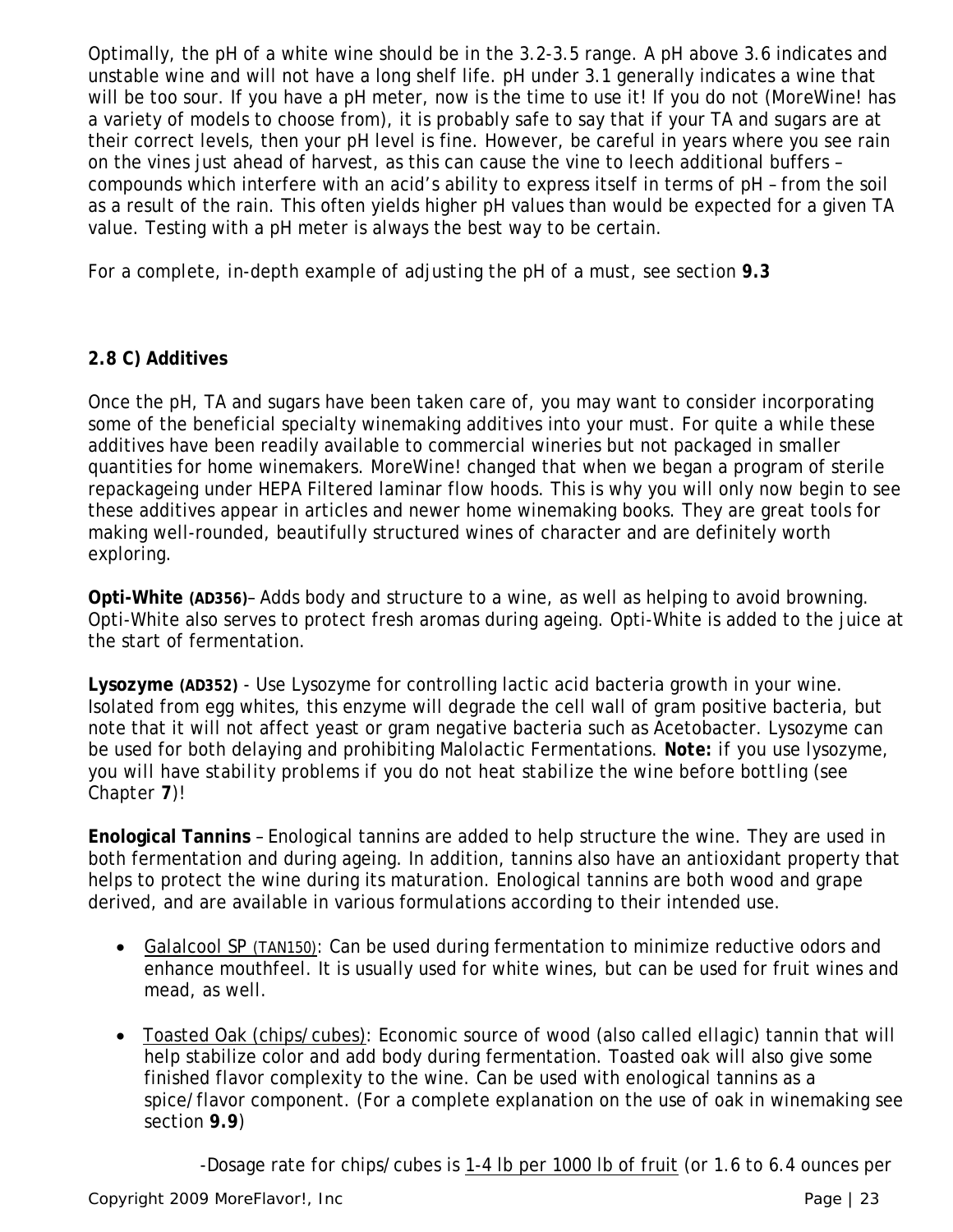100 lb of fruit), with the low end being used for stabilizing color and structure, and the high end being used to minimize vegetal characteristics.

*\*Important note regarding enzymes and tannin interaction: Since all tannins can strip out enzymes if added too early into the must, add the enzymes, let them work on the skins for 6-8 hours, then add your tannins to the must.*

*Once the juice has been adjusted we are now finally ready to prepare our yeast and begin the fermentation.*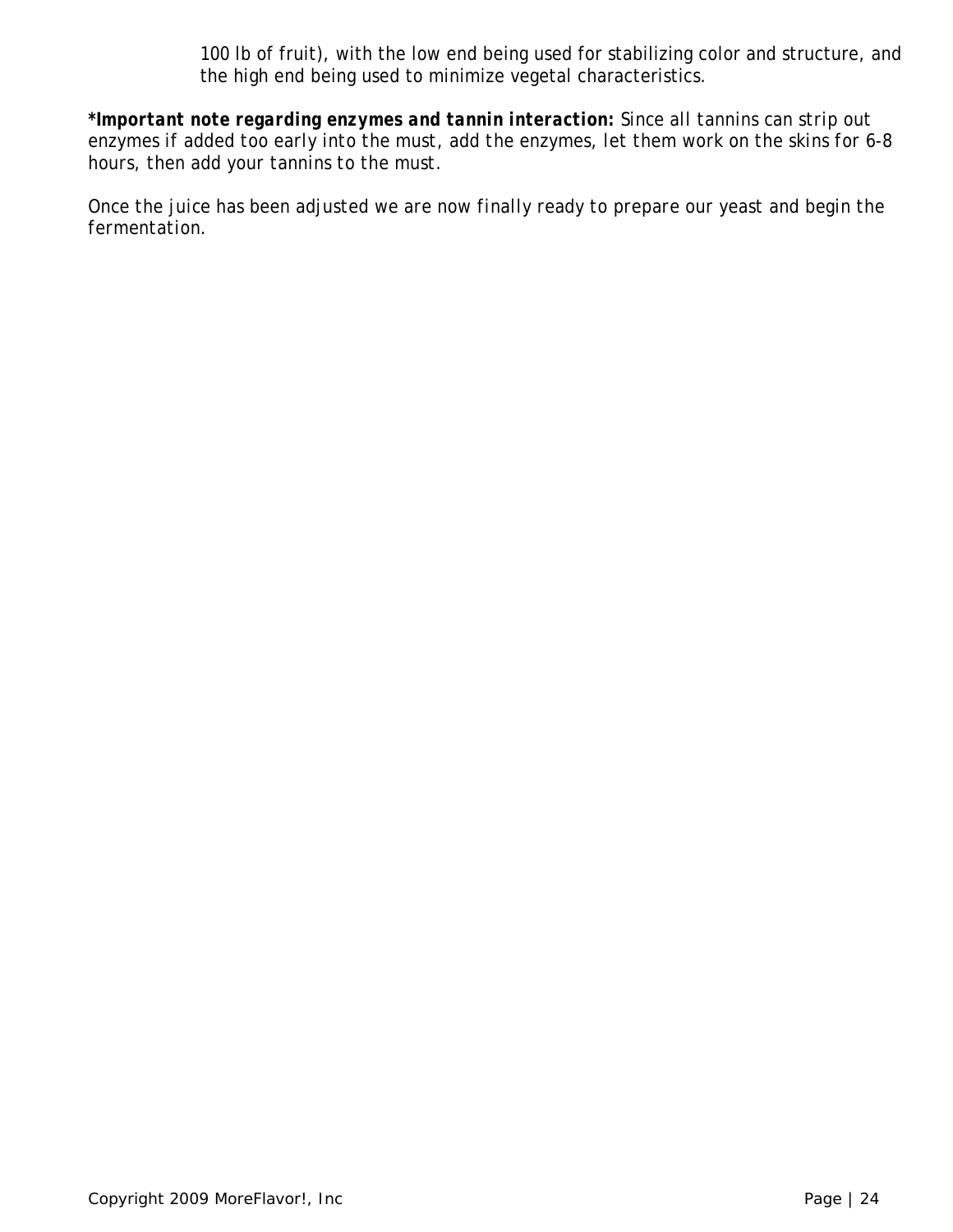# **Chapter 3: Add the Yeast and Begin Fermentation**

**(As soon as the must is ready)**

**Now that our juice is prepared, it is time to add our yeast and begin fermentation!**

#### **3.1) Choose Your Yeast**

Wild yeast can be found everywhere. They are in the vineyard, coming in on the fruit, covering winemaking equipment, floating in the air, everywhere you can imagine. While they all are capable of fermenting to various degrees, few are strong enough to provide good flavors and finish a fermentation. Yes, it is possible to just crush the fruit and let whichever yeast(s) present at the time be solely responsible for the fermentation. However, this is essentially fermentation by Russian Roulette. At some point you will eventually get a wine that will develop off-flavors and/or stop short of finishing, both equally undesirable. In order to avoid this situation, we recommend using a known, dependable strain that was carefully chosen from past successful fermentations. This is why *MoreWine!* offers over 30 cultured strains of yeast to choose from. There are yeast specific to varietals, yeast for emphasizing certain flavors, and yeast known for improving body and structure, etc. You can use a single strain, or a couple of different strains to blend them later and create a more complex final wine. The only caveat with using more than one yeast strain is that you can only use one strain per fermenter. So, if you want to explore using blends, then you will need more than one fermenting vessel.

We encourage you to look through all of the strains we offer, read our Yeast Strain Selecting Guide, and make a choice based on what sounds good to you. **Realize that there is no single, "right" choice of yeast strain.** In fact, for each varietal there are actually a number of possible choices that will all make lovely wine. It is *up to you* to choose the one that will best give the desired characteristics you are looking for.

#### **3.2) Hydrate with Go-Ferm**

Go-Ferm is a specialized yeast nutrient created by Lallemand to help the yeast during the delicate hydration process. It helps the yeast to become as strong as possible before they start fermentation. We at *MoreWine!* strongly recommend using Go-Ferm during the hydration of all of our yeasts. By using Go-Ferm, yeast are more healthy throughout the entire fermentation, make better flavors, are less apt to create  $H_2S$  (Hydrogen Sulfide, a rotten egg smell) and are much more likely to finish fermentation.

#### For every gallon of must:

For every 1 gram of yeast, add 1.25 grams of Go-Ferm into 25 mL clean, chlorine-free water (not distilled, you want the minerals). Yeast is added to warm water (104º F) containing Go-Ferm and allowed to soak for 20 minutes. Then a small amount of the must is added to the yeast starter and the mixture is allowed to sit for another 20 minutes. The yeast is then ready to be introduced to the must.

*\*Important note regarding yeast starter and cold must temperature differences: if the temperature difference between the yeast starter and the must is over 18º F, you need to bring the yeast to within 18º F of the must temperature. Otherwise, you run the risk of damageing the health of the yeast due to cold shock. Using the cooler must, just add a portion of it into the yeast starter until you achieve a 15º F drop. Wait at least 20*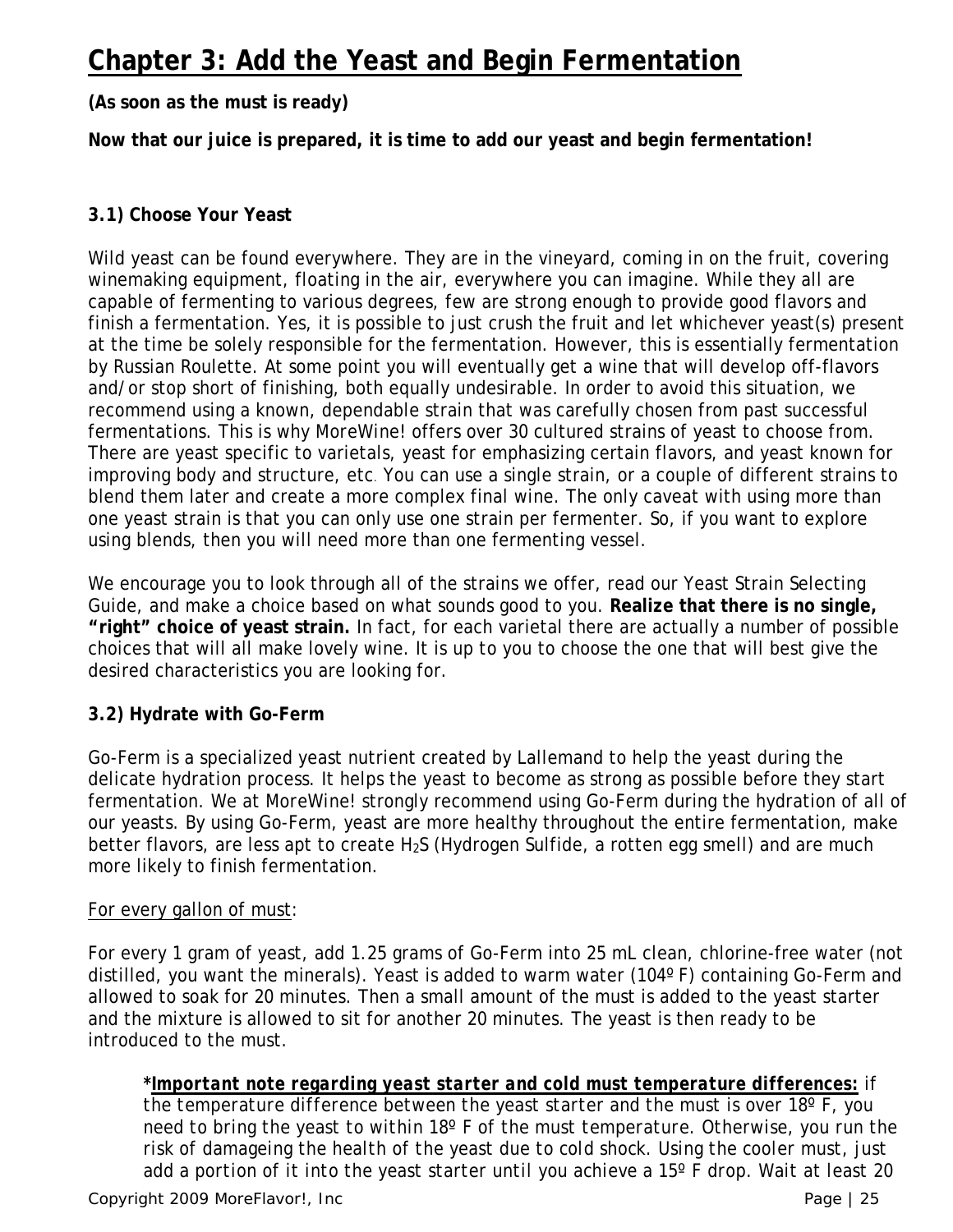*minutes (longer is better, but often not practical during winemaking) before repeating the process as often as needed until you are finally within 18º F of the must temperature. Now you can safely introduce the yeast into the must.*

Once the yeast has been properly hydrated, add it to the must and thoroughly mix it in. Congratulations, you have just inoculated your must and the fermentation has officially begun. However, even though things are taking place, it will probably be a day or two before you see any visible signs.

*For complete, in-depth information and instructions on yeast hydration and nutrients, see section 9.8.* 

*Further information is also available in our Yeast Re-Hydration manual and video online.*

# **3.3) "Co-Inoculation" (advanced technique)**

This next section will talk about an advanced winemaking technique called "co-inoculation". If you are already familiar with Malolactic fermentation and/or have heard about co-inoculation, then the following information will help you learn more about it and decide if this technique is right for you. If Malolactic fermentation is new to you – don't worry, it will be introduced and discussed fully in chapter **5** & section **9.10**. You can choose to read this section now or just skip ahead to chapter **4** and come back to this later if you are curious.

Traditionally, most winemaking involving Malolactic fermentation is done by first completing the alcoholic fermentation to dryness then doing the ML fermentation second. This is the most tried and true' protocol and is the one we recommended for most winemakers because it offers the highest degree of success in most wines.

However, for the more adventurous, it is possible to add both yeast and ML bacteria at the beginning of the fermentation so that both can start working on the wine at the same time. This shortens the time needed to complete fermentation (conveniently freeing-up vessels for use sooner) and it does indeed create a different wine than is made by the traditional two-stage MLF schedule. Wines made using co-inoculation let a little more of the yeast impact and original fruit character come through. Both ways make delicious wines, just different.

If you are curious to try a co-inoculation it is critical you understand the following: ML bacteria always consumes the malic (then citric) acid that is in the wine/must first. Once these have been depleted, if there are residual sugars present they will then begin to degrade these. *If the pH of the must/wine is above 3.5, a byproduct of the sugar degredation will be VA (vinegar)!* However, if the pH remains below 3.5 we will not get VA production. Therefore, if you wish to try a co-inoculation you need to be able to guarantee the following:

- 1. If the pH of the must/juice is above 3.5 you need to make sure that the yeast consume all of the sugars *before* the malic acid is completely metabolized and the ML bacteria start to look for sugars! This is potentially a very tricky scenario because you have to be able to precisely monitor the falling malic acid levels in the must/juice during fermentation. Most of us do not have access to this kind of lab service, so trying to work above pH 3.5 represents a very real risk and is not recommended.
- If the pH is below 3.5 at all times we can safely do our co-inoculation: keep in mind that that a must or juice with a pH of 3.4 can start off fine, but as the malic acid is degraded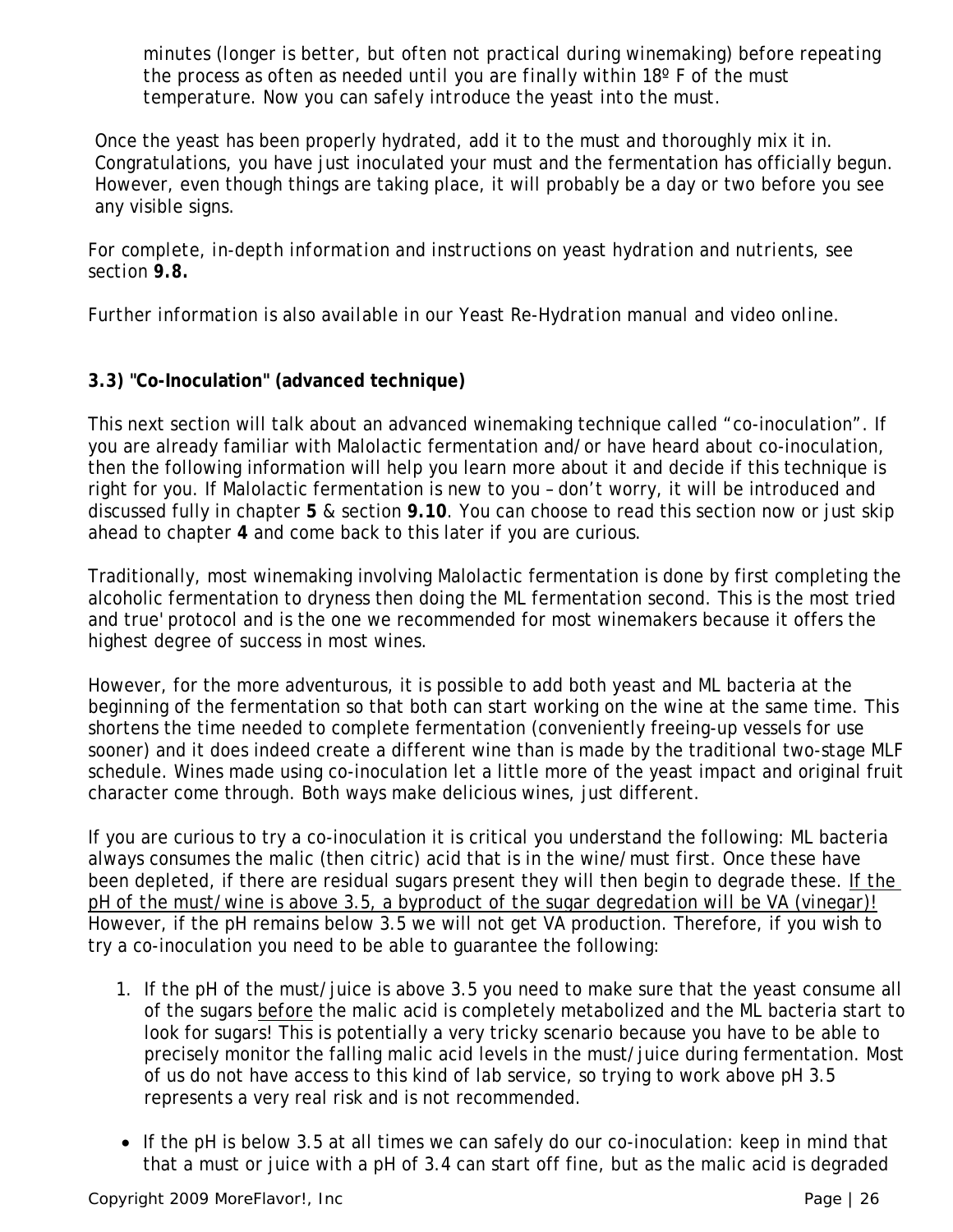by the bacteria (and certain yeast strains!) it is possible to have the pH rise above 3.5 during the fermentation and VA will start to be produced!

• If we do choose to co-inoculate remember make sure you do not choose a fermentation temperature that will cause the ML bacteria to struggle- yes, 54º F makes a lovely Riesling, but most ML bacteria will have a hard time working this cold! In this case you may want to ferment at around 64º F as a compromise between the yeast and bacteria's ideal fermentation temperature ranges.

#### **If Co-inoculating, add the Bacteria Early!**

Due to a number of complex reasons ML bacteria have a difficult time getting acclimated and may not finish their job if they are added after the 1/2 way point of a fermentation. Therefore, if you choose to do a co-inoculation, prepare the bacteria according to the instructions and add it to the fermenter at the beginning of the fermentation along with the yeast.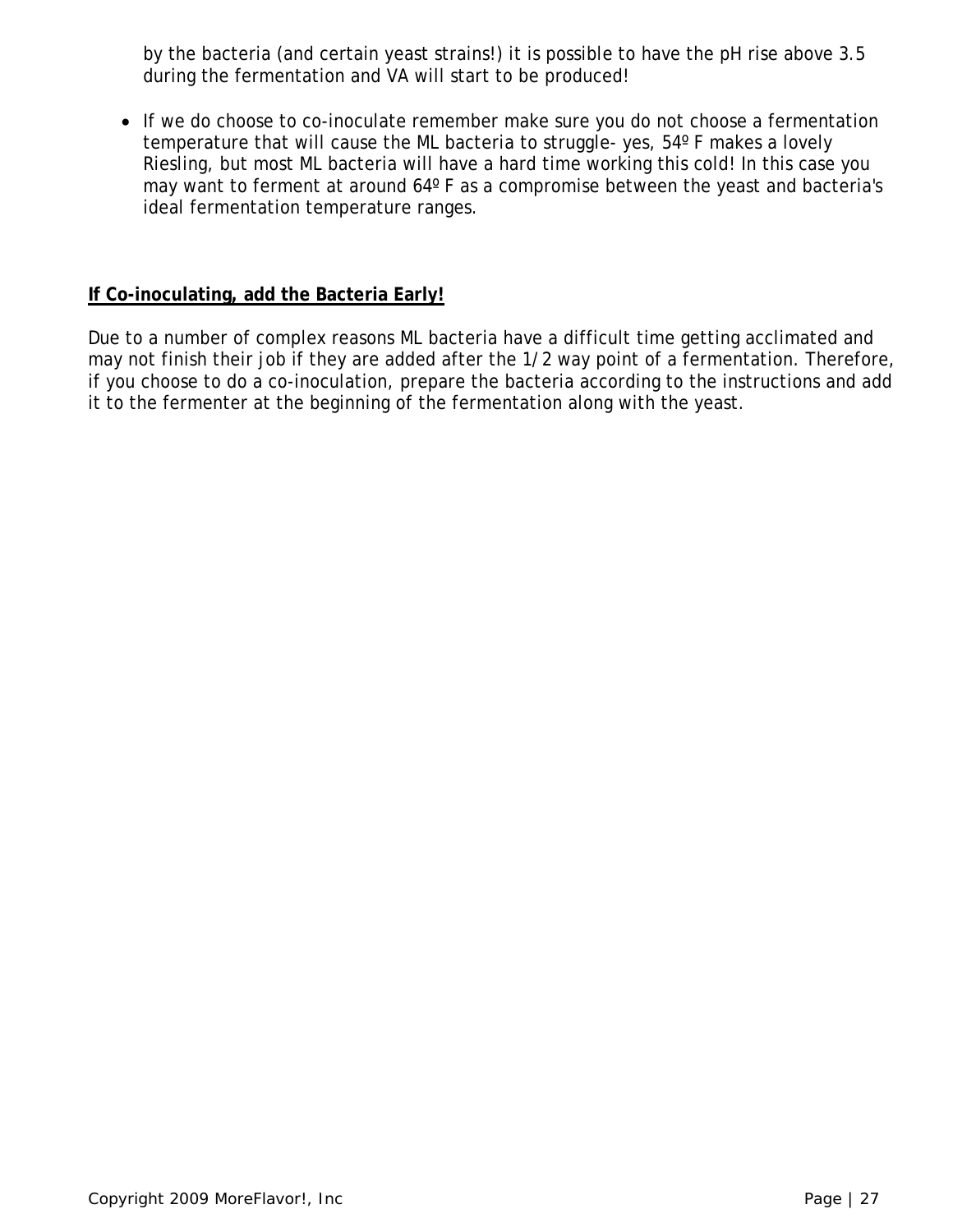# **Chapter 4: Monitor Fermentation**

# **(Next 2-3 weeks)**

Your fermentation should become active anywhere from 1-3 days after introducing your yeast to the must. An important factor in determining how long it will take is the temperature of the must. Yeast's rate of metabolism is directly affected by temperature: cold musts start fermenting more slowly, while warm musts get off to a quicker start. This equally applies to the fermentation itself: cold temperatures make for slower fermentations and warmer temperatures make for quicker ones. Once the fermentation has begun, the yeast will proceed to consume the sugars in the must/juice, producing  $CO<sub>2</sub>$  (bubbles) and alcohol.

# **4.1) Stir Daily**

**\*Note:** For each day the fermentation is underway it is important to get all of the lees (the layer of yeast that settles out on the bottom of the fermenter) stirred back up into suspension. You are looking for the must to become beige and creamy. This allows the fermenting wine to expel many negative fermentation odors that are a natural product of fermentation. It also helps to keep the wine from developing sulfur problems.

#### **How to Stir the Fermenting Wine**

*MoreWine!* offers several models of punches and lees stirrers to accommodate a variety of fermenter sizes from 1-gallon carboys to 600 gallon stainless steel tanks. They are made of durable food-grade metal or plastic and are easily sanitized and cleaned after each use. Of course, any object made of food-grade material can work as a punch down tool, as long as it can move the wine and stir the lees. It is a good idea to make sure the material can be sanitized, however. Food grade plastic or stainless steel is great, but wood is not, due to its porosity.

#### **4.2) Yeast Nutrition During Fermentation**

When we removed the solids during the refinement of our juice, we also removed nutrients. As the fermentation progresses, the must becomes a more difficult place for the yeast to work in: the alcohol level starts to rise (slowly becoming more and more toxic) and the original nutrients have been depleted. The Go-Ferm addition you made when hydrating our yeast was only designed to get them through the hydration process. Yeast requires more nitrogen, amino acids, micro-nutrients, etc. in order to stay healthy during fermentation. When those nutrients are not present in sufficient amounts, yeast produce off-flavors (Hydrogen Sulfide and VA) and have difficulty finishing fermentations. In order to avoid this scenario, provide the needed nutrition in the form of a complete specially formulated yeast nutrient that gets added to the must during the fermentation.

That said, many people have told us: "I never used any nutrient and my wine was fine." Yes, that can certainly be true. However, by feeding the yeast during fermentation, you can easily avoid the most common problems in winemaking, such as Hydrogen Sulfide (rotten egg smell) or VA (Volatile Acidity) production, stuck ferments, and various other off flavors. Studies have shown that even in wines with no fermentation problems, the ones with the full nutrient supply made better flavors and aromas than the musts utilizing no nutrient additions. **Using nutrients is a cheap and easy insurance policy that always makes a positive difference and becomes even more important if you settled and removed the juice solids before starting your fermentation!**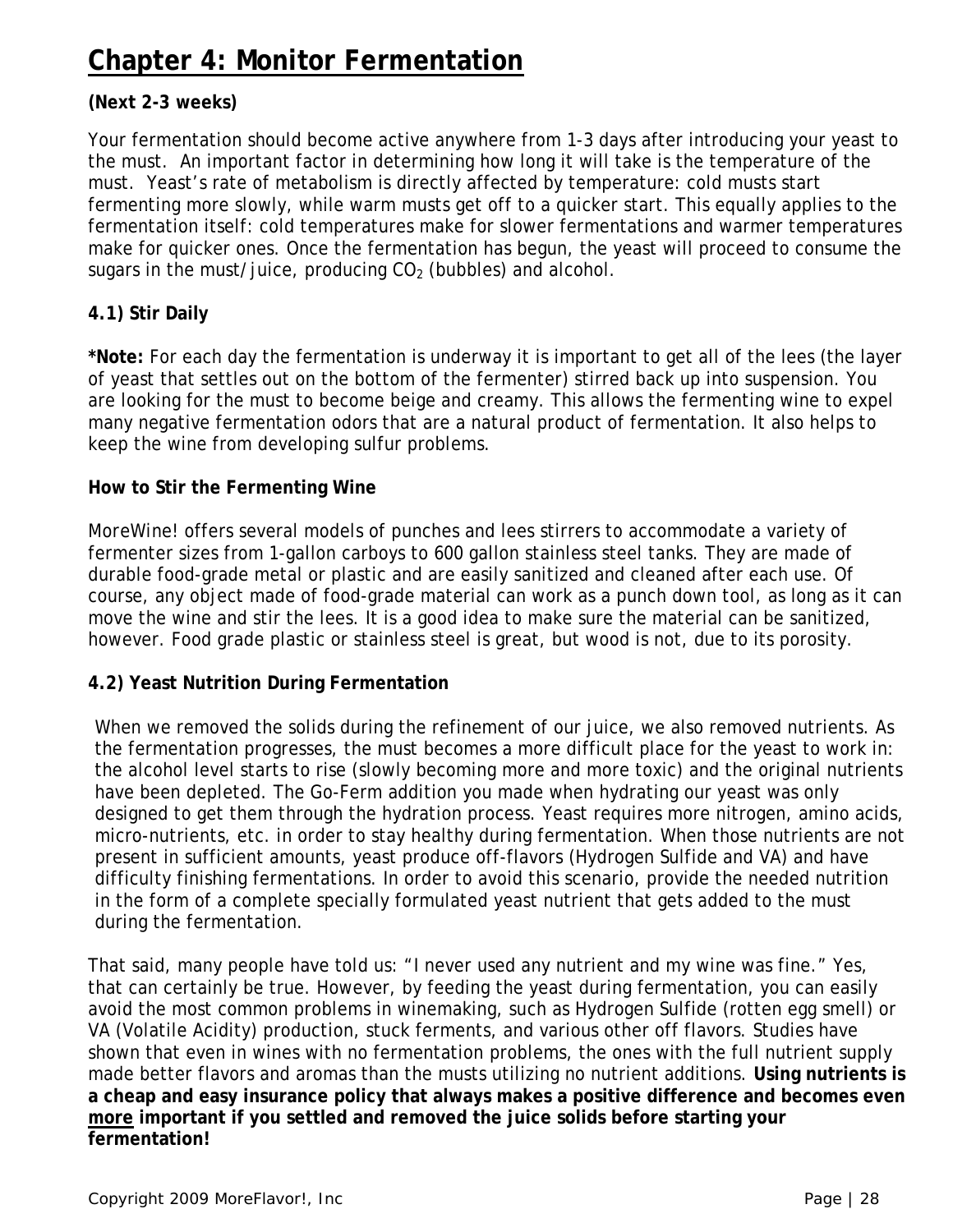**Fermaid-K:** To complement your Go-Ferm addition once fermentation has started, we suggest using Fermaid-K, a complete yeast nutrient also made by Lallemand. Fermaid-K is usually applied at the beginning of the fermentation and again at 1/3 sugar depletion (usually an 8-10 ºBrix drop). A double addition supplies the yeast with enough nutrients to maintain a healthy metabolism throughout the fermentation. Some winemakers choose to add Fermaid-K in smaller amounts on a daily basis, usually starting on day 1. This is also a fine approach. However, yeast will utilize few nutrients after 10% alcohol (a 15 ºBrix drop). Additions made after 10% alcohol may only serve to feed spoilage organisms.

*Note: If you do not have good temp control and have a warm starting fermentation (≥65º F), an 8-10 ºBrix drop may take place in the first 2-4 days, so be sure to start checking your ºBrix early in order to not miss the window.* 

**DAP (Di-Ammonium Phosphate):** DAP is a traditional yeast nutrient that is still widely used. However, DAP is solely a non-organic source of nitrogen – it offers no additional nutrition. DAP should be only considered a supplement to a complete nutrient set when a must is known to have a low nitrogen content. DAP does make yeast grow and produce more cells, but it does not feed them. A good analogy here would be to say that Fermaid-K is a bowl of fresh fruit salad that is chock full of vitamins, minerals and natural sugars, and DAP is a packet of high fructose corn sugar, offering quick energy but no nutritional value.

If a ferment is suffering from a lack of nutrients and making  $H_2S$ , there is a deficiency of nutrients available per yeast cell. Adding DAP would not feed them, it would only increase the number of starving cells. It does not make sense to increase the population in a famine zone. You should use a complete nutrient set instead of DAP to address and avoid  $H_2S$  problems during fermentation.

If you are using Go-Ferm and the recommended two Fermaid-K feedings, which contains DAP as one of its ingredients, there should be very little reason to use DAP separately.

*For complete information on Yeast Nutrients, see section 9.8*

# **4.3) Fermentation Temperature**

Every winemaker has a theory on what temperature to ferment at. We have seen great wine fermented from a variety of different temperature schedules. You should pay attention to the temperature. It's definitely a good habit to note the temperature of the must each time you stir the wine (a good way to do this is to use a fermometer (MT410)) for future reference. The act of fermentation produces heat and can cause the must to be 10°-15° F higher than the ambient temperature.

# **A Typical Temperature Schedule**

If you have control over fermentation temperatures, a recommended white wine schedule is to start slowly and inoculate at slightly warmer temperatures, such as the low 60s. Then, once activity starts, gradually allow the must to cool down to the desired temperature as the fermentation gets underway (such as the mid to upper 50s).

Yeast create different compounds at different temperatures. The general rule of thumb is that more esters are produced at higher temps, while more clarity of the fruit will be had at lower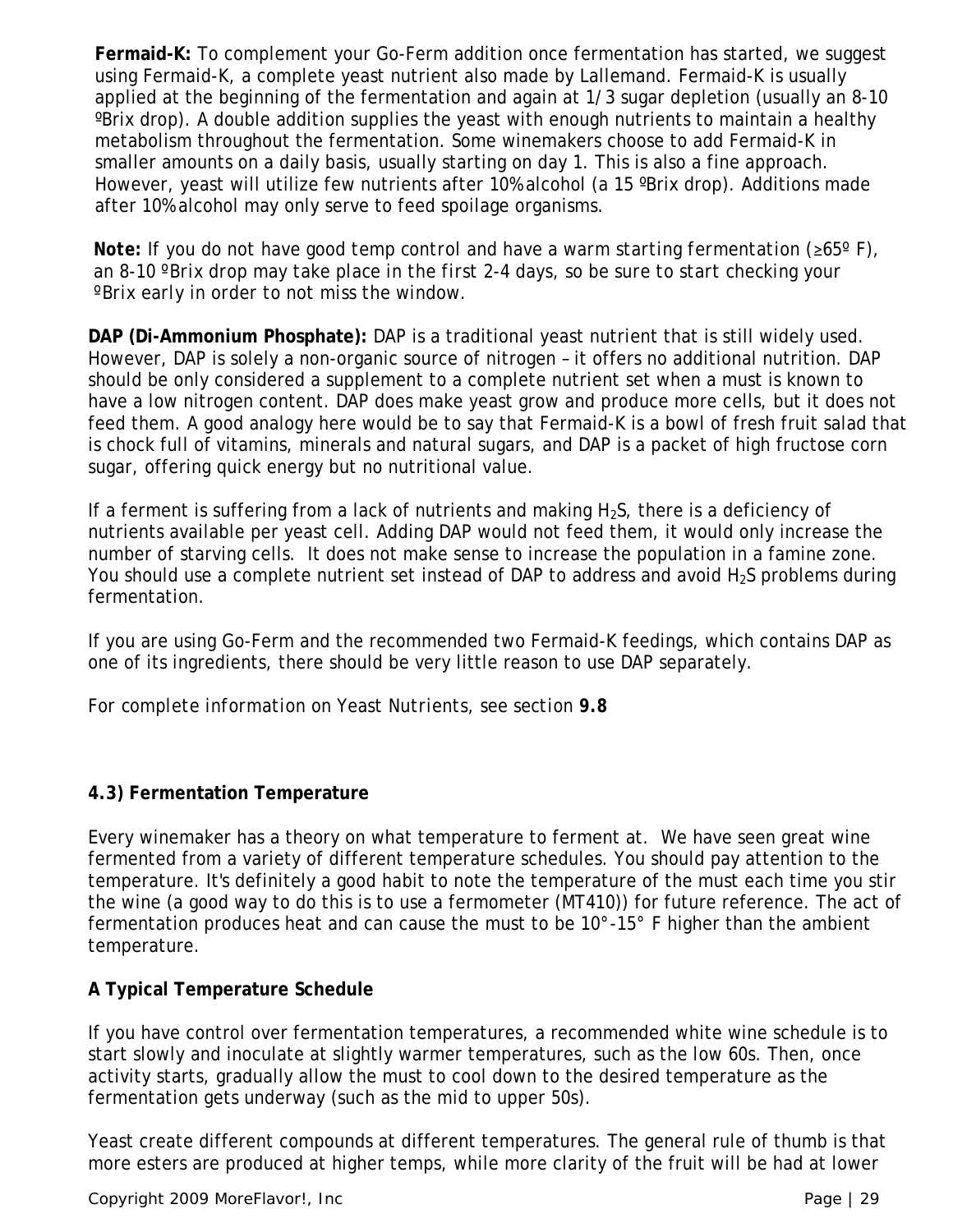temps. However, this can also be strain dependent and there are no hard and fast rules. We encourage you to experiment with fermentation temperatures, but we do recommend staying within the tried-and-true 55°-65° F range.

#### **Controlling Temperature**

For white winemaking, the best ways to control fermentation temperatures are to either ferment in a space that already has cool ambient temps (a basement or cellar), or use some form of refrigeration to create cold (air conditioner or glycol system). Each option has advantages and disadvantages:

1. **Ambient cooling:** Naturally occurring cool ambient temperatures as found in basements and cellars are great because they are free! However, you have no direct control over the temperature of the fermentation. If the fermentation temperatures start to run hot, you can make an ice bath for a smaller vessel. For larger tanks, there is really nothing you can do about it.

*Watch out that the ice bath doesn't become too cold or you risk shocking the yeast and causing a stuck fermentation and H2S and VA production!* 

- 2. **Air Conditioned Rooms:** This is basically an ambient cooling system that you pay for. Air conditioning is a low-cost way to help keep fermentation temperatures low but you still have the same lack of temperature control at each fermenter if fermentation temperatures start to run away on you. As with any ambient cooling situation, air conditioning is more effective with smaller fermentation vessels.
- 3. **Refrigerator:** If you are making a small amount of wine, a refrigerator or chest freezer can be used with a temperature controller (FE610) with great success. The nice thing about this set-up is that you can also cold-stabilize the wine, then set the temp back to maintain cellar temps for year round storage. The only downside is that you can only fit a small amount of wine into a fridge!
- 4. **Glycol System:** The most serious home hobbyist purchases a small glycol cooling system such as our GLY100 which can precisely dial in temperatures. They work by circulating cold water or water/glycol mix through a jacket around the tank or a cooling snake/cooling plate submerged in the fermenting must. They are the best way to achieve total control over your fermentation temperatures. The only downside with these systems is that they're relatively expensive.

*Note: In addition to perfectly controlling fermentation temperatures, the same glycol set-up can be used to cold stabilize wines! What's more, with the addition of a fan unit, you can use it as an air conditioner to maintain cellar temps throughout the year. How's that for getting the most out of your investment!* 

# **4.4) Monitoring your Sugars, Timing the End of Fermentation**

In about two weeks most of the sugar will have been consumed by the yeast and fermentation

Copyright 2009 *MoreFlavor!*, Inc **Page 130** and Page 130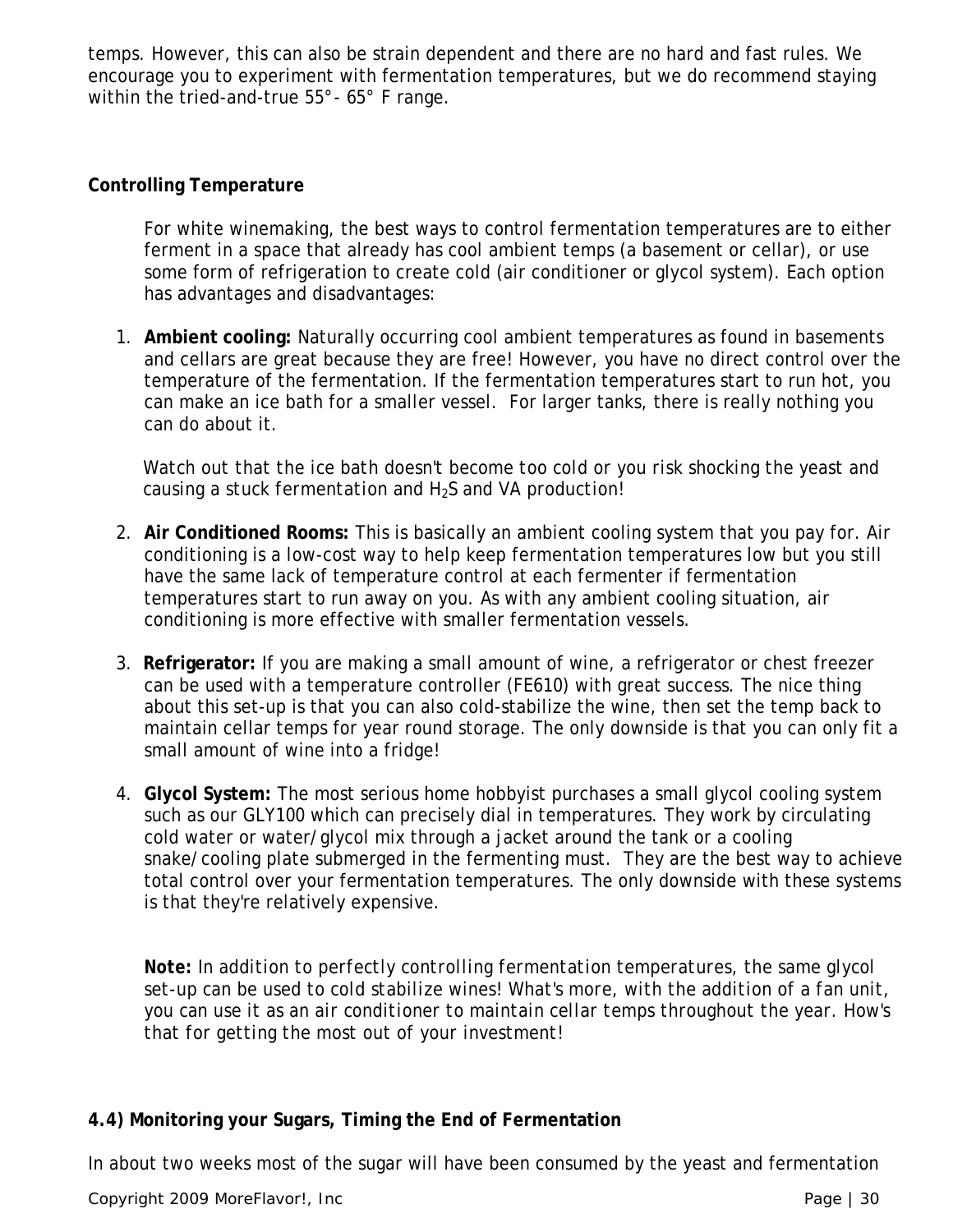will slow, making it easier to keep track of the falling sugar level of your wine. You want to be aware of your sugar levels because they will give you an overview of how the ferment has been progressing. You may wish to stop the fermentation early and leave a bit of residual sugar in your wine.

*Note: This time frame is dependent on yeast strain selection, the starting ºBrix and fermentation temperatures. Just like people, yeast are more active when they are warm. So, if you are fermenting at 65º F the sugars will drop much sooner that if you are fermenting at 55º F. Each wine's rate of fermentation will be different so you will need to check it throughout the fermentation to monitor the progress.* 

#### **Measuring the Sugar Levels**

The easiest way to test your sugar levels during fermentation is to use a hydrometer or a refractometer. You may have heard that you cannot use a refractometer after the onset of fermentation, because the presence of alcohol distorts the reading. You are correct, but *MoreWine!* has a very nifty and FREE spreadsheet that you can use to adjust the reading for the presence of alcohol allowing you to take readings all the way to the end of fermentation. *MoreWine!* stocks three different styles of refractometer, as well as offering a comprehensive selection of various hydrometers.

- You can use your Refractometer (MT700) to test for dryness, as long as you remember to compensate for the alcohol using the spreadsheet.
- If you are using a hydrometer, the alcohol in the sample will skew the accuracy of the result; a reading of 0° Brix is not actually dry. Because alcohol is lighter than water, you will need a reading of -1.5° to -2° for true 0° Brix determination. A "+5/-5" ranged hydrometer (MT318) will give the most accurate reading.
- **"Clinitest" test-kit (MT918):** As soon as you get into the true 0° Brix range with your Refractometer or Hydrometer, you will now need to do your testing with a Clinitest testkit. The Clinitest is designed to only measure the narrow range of 0 to 1% (0 to 1 g/L) and is the most precise way to test for residual sugar in a finished wine. The accuracy of both Hydrometers and Refractometers is great for monitoring the drop in sugars during fermentation. They are not precise enough to give reliable results for determining the final Residual sugar ("RS") level in a finished wine at the end of fermentation.

*Note: You cannot use the Clinitest to measure the sugar levels above 1% (1g/L) you still need a Hydrometer or Refractometer for that!*

# **When is the Fermentation Over?**

The fermentation is considered done when you either reach your desired sugar level or go "dry" at 0° Brix. A wine with 0.2% residual sugar contains two grams of sugar in a liter of wine. Dry wines are typically in the 0.2%-0.3% range, off-dry wines in the 1.0%-5.0% range, and sweet dessert wines are normally 5.0%-10%. However this can be a little subjective on taste and a wine with .5% or 5 g/L may taste completely dry depending on the wine. In the end there is no "correct" sugar level for your wine, it just comes down to your personal preference.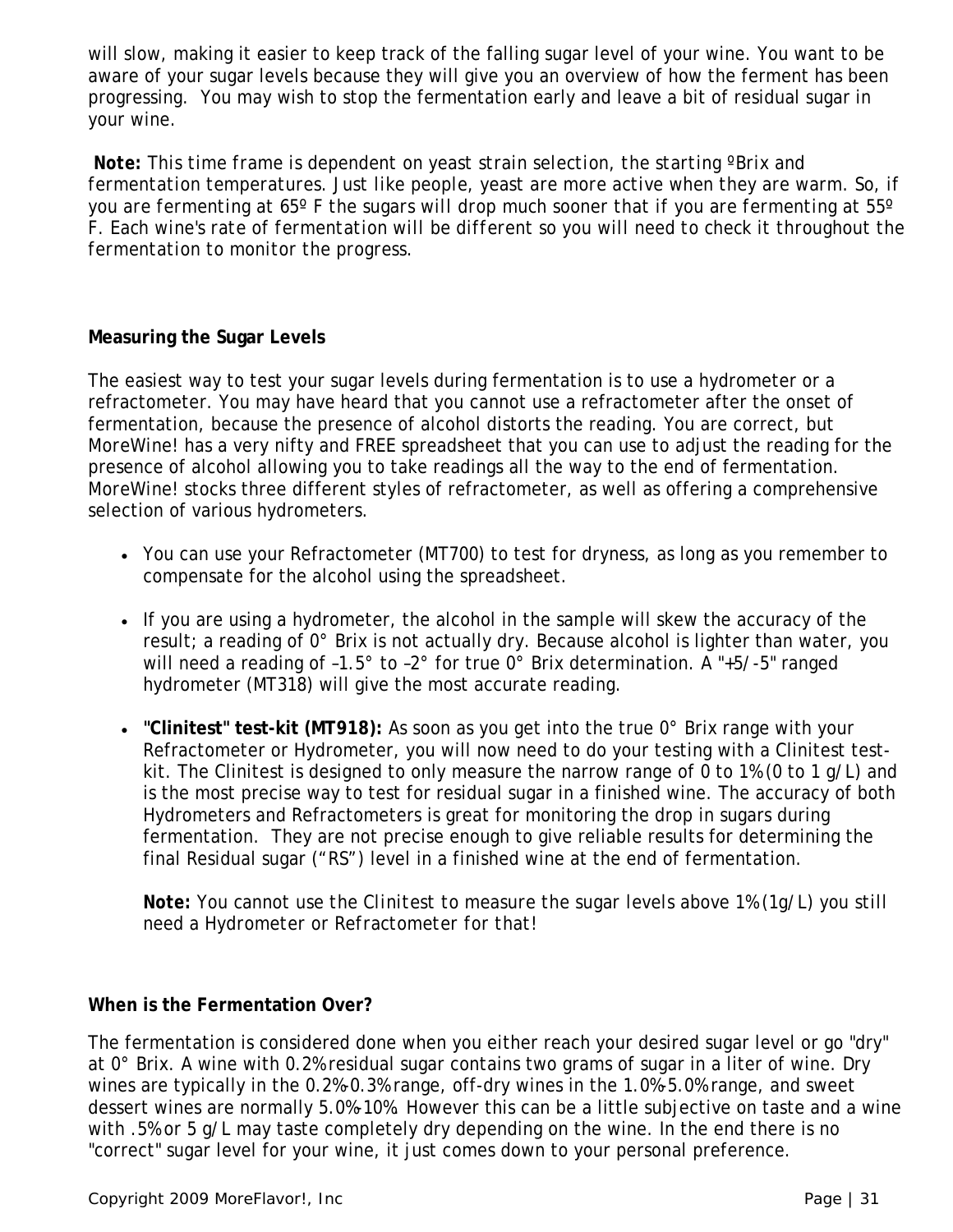#### Creating a dry wine

Fermenting to dryness simply involves letting the yeast continue the fermentation until all of the sugars have been consumed. If a secondary malolactic fermentation (MLF) is desired, no  $SO<sub>2</sub>$  is added and ML bacteria are added to the wine (see chapter **5** & section **9.10**). If no MLF is desired then the wine is immediately sulfited (with a thorough stirring) and we proceed to the ageing period (see Chapter **6**).

#### Creating a wine with residual sugar

Finished wines with residual sugar can be made in one of two ways; by either fermenting to dryness then sweetening at bottling, or stopping fermentation before reaching dryness so that some residual sugar remains in the wine. The techniques for each are as follows:

• **Ferment to dryness, sweeten later:** Prior to starting fermentation, a small percentage of the refined and sulfited must can be set aside and put in the freezer (A zip-lock type freezer bag works great for this- remember to squeeze all the air out before sealing it to limit oxidation). This reserved must will be used to sweeten the wine before bottling and is called the "sweet reserve". The rest of the wine is fermented to dryness. Whenever the wine is to be bottled, the sweet reserve is taken out and added to the dry wine until the desired level of residual sugar has been achieved. A bench trial will help determine the ideal ratios to add (see section **9.7**). The wine is then filtered and bottled (see Chapters **7 & 8**).

*Note: household sugar can also be used to sweeten the wine, but depending on the amount used the flavor in the final wine will not be as rich as if you used the original juice.* 

• **Stopping fermentation before dryness:** Once the desired sugar level has been reached the wine is sulfited in the fermenter (with a final stir to distribute the  $SO<sub>2</sub>$ ) and immediately chilled to 40° F or below. Depending on how exact you want to be with your chosen RS% level, you may want to start the cooling a little earlier than right when the must is at the desired sugar level. Yeast will still be consuming sugars as they are being chilled. When they finally do get cold enough to stop being active, you may find you have a lower °Brix level than you wanted. To avoid this scenario start cooling 1-2° Brix higher than where you want to end up. Whenever the wine is deemed ready it is filtered and bottled.

*Note: An active fermentation can also be stopped by adding spirits to the wine, as in Port winemaking. However, unless you are after this kind of specialized winemaking, the added alcohol will make your wine very out of balance and this technique is not recommended for making non-fortified wines with residual sugars.* 

#### **A word about Potassium Sorbate**

Potassium sorbate is used to help stabilize a wine that contains residual sugar. It inhibits yeast reproduction and will stop a renewed fermentation from taking place. However, it will not stop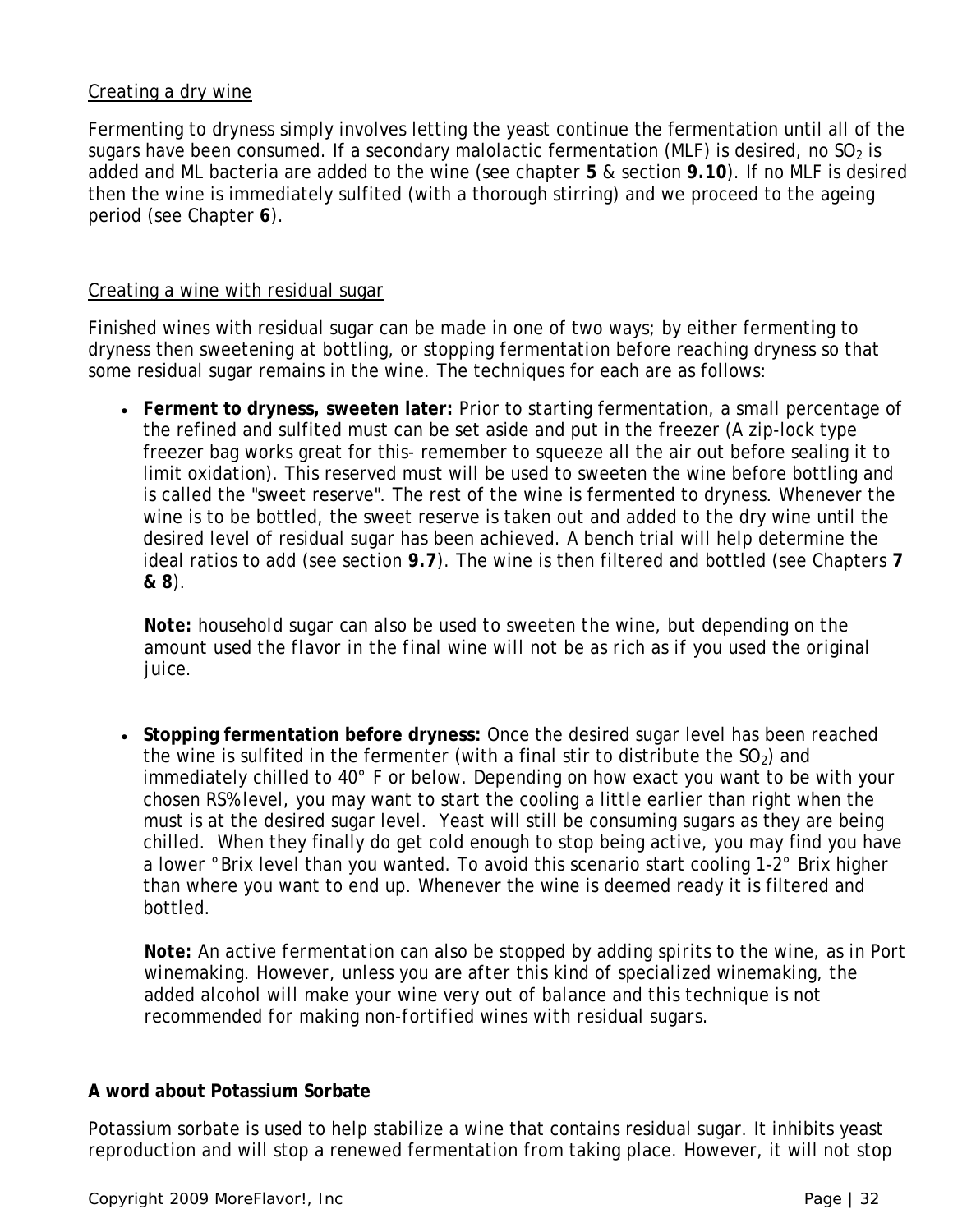an active fermentation.

• Add at the rate of .5 to .75 grams per gallon (125-200ppm) in conjunction with .3 grams of meta-bisulphite (50ppm) per gallon. Use the higher end of the range (200 ppm) as the wine's pH approaches or exceeds 3.5 or when the alcohol content of the wine is below 10%.

*Note: Potassium sorbate should never be used in a wine that has undergone MLF because the bacteria will metabolize the sorbate and create an odor of rotting geraniums in the wine!*

**Once the primary, alcoholic fermentation is over it is time to take a look at malolactic fermentation (if we haven't already) and the ageing period!**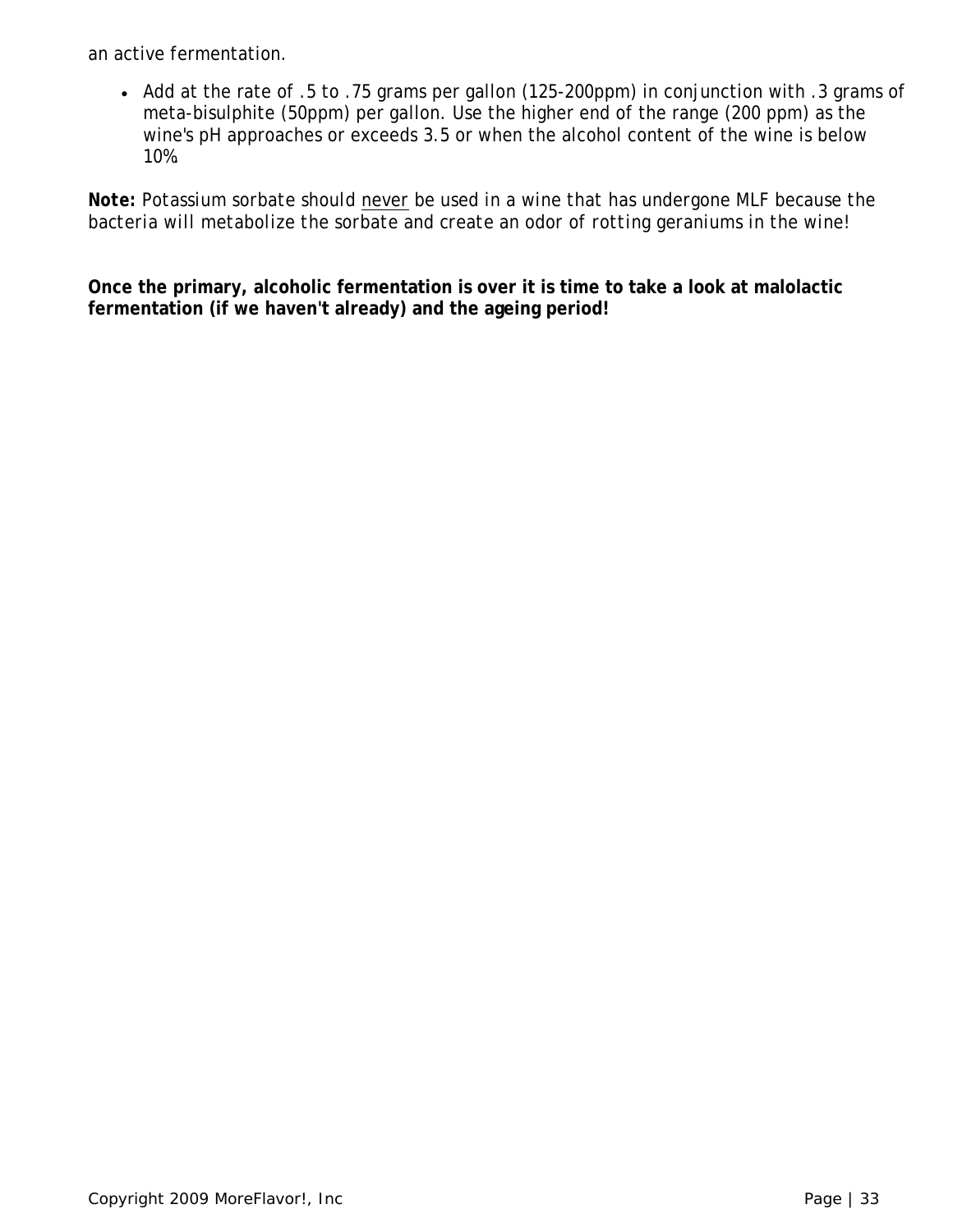# **Chapter 5: Malolactic Fermentation ("MLF")**

**(next 2-6 weeks)**

Once the primary, alcoholic fermentation has finished it is time to decide if you want to do a malolactic fermentation ("MLF"). Unlike for red wines where doing an MLF is considered standard practice for creating a high quality wine, delicious white wines can be made with no, partial, or full ML impact. It is simply a matter of style and personal preference:

- **No MLF**: Wines made without any MLF will focus on the fruit, such as Germanic whites (Riesling & Gewürztraminer) and New World Sauvignon Blancs.
- **With MLF:** Wines that are made with a complete MLF may not have the singular focus of fruit intensity in them, but they make-up for it by their complexity. The MLF adds desirable flavors and aromas while also contributing positively to the mouthfeel of the wine- indeed the white wines of Burgundy, Bordeaux, and the Loire owe a lot of their complexity to malolactic fermentation!
- **Partial MLF:** In recent years, there has been a move to try and get the best of both worlds (intensity of fruit and complexity) by doing partial MLFs. The MLF is initiated then stopped by the winemaker when he/she feels they have gotten enough complexity in their wine without covering-up the original fruit qualities.

*Note: If you do not want to do an MLF, then you will sulfite the wine as soon as the primary fermentation has finished (see below). However, if you do want to do an MLF then you need to*  inoculate the wine with your chosen ML bacteria and let the MLF take place. Once it is done *(fully or partially, whichever you decide) then add sulfite to the wine.*

**A note about MLF and the "Lees"**: If you do want to do an MLF, it is important to make sure you have either all or a portion of the "lees" present. The lees are the layer of sediment made up of spent yeast that, once the fermentation is over, stop working and settle out on the bottom of the vessel. Spent yeast release nutrients into the wine that provide an important source of food for the ML bacteria. Whether you want the full lees or a partial amount is a stylistic decision discussed fully in **section 6.2**, but it will come down to the following:

- **Full lees** requires no racking, you just prepare and add the ML bacteria into the original fermenter.
- **Partial lees** will require you to rack the wine from the fermenter into a new vessel before you begin the ML fermentation. Once this is done you can then add the ML bacteria and start the MLF.

Please refer to **section 6.2** for complete information regarding Lees Management.

# **5.1) Malolactic Fermentation**

The "ML" is a type of bacteria that metabolizes malic acid (the harshest of the three acids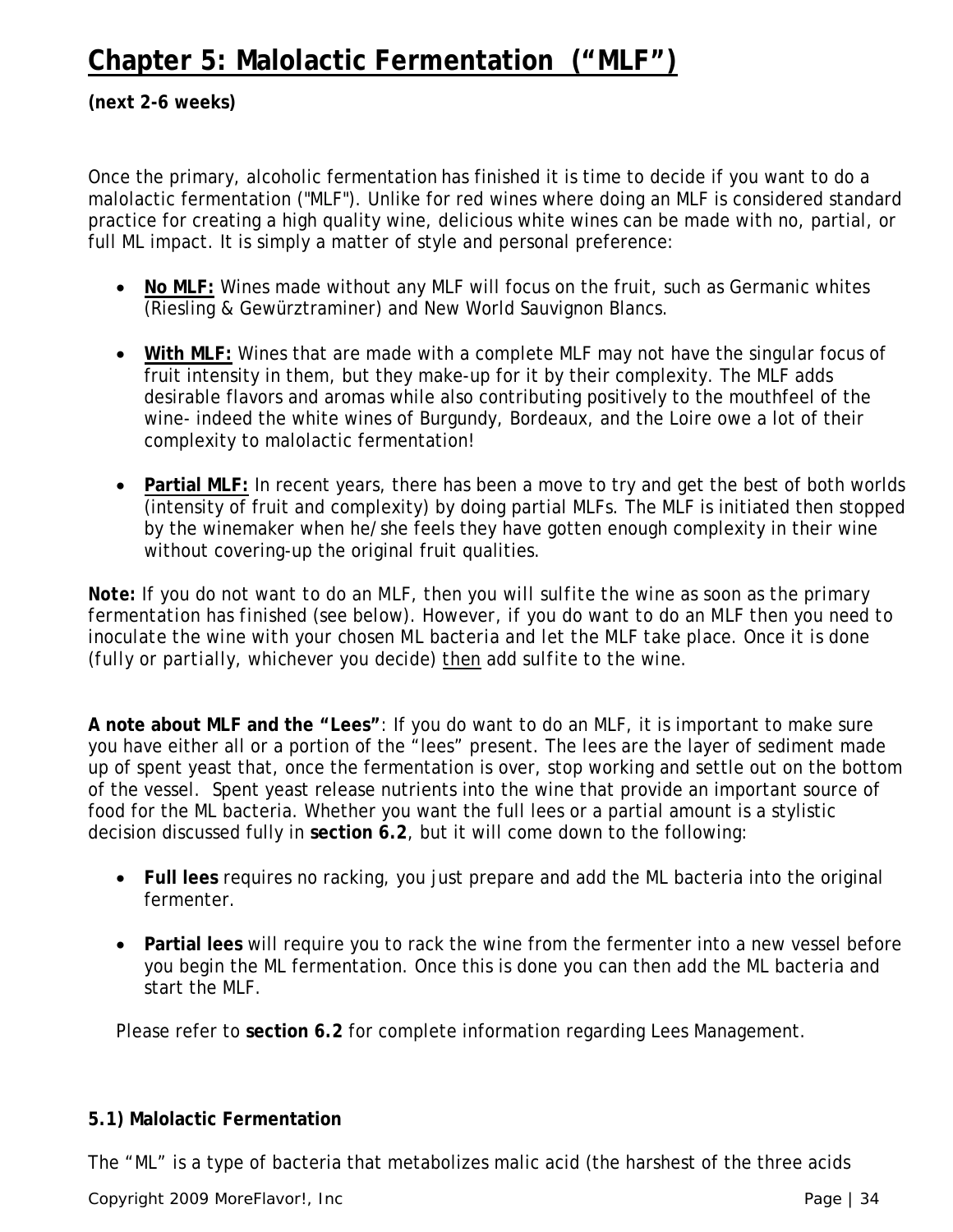naturally found in the grape) and turns it into lactic acid, which has a much softer flavor. The process lowers acidity and causes the wine to become more rounded and approachable. ML bacteria also produce compounds that add to the body of the wine. Given the proper conditions, MLF should take about 2-6 weeks to progress to completion. Adequate nutrients, frequent stirring and correct temperatures will help speed the completion of MLF. More on this below).

*Note:* Because CO<sub>2</sub> is produced during the process, the conversion of malic to lactic acid is *commonly referred to as "fermentation". However, MLF is not a true fermentation because no alcohol is being produced from the metabolism of sugars. Despite this technicality, Malolactic Fermentation, or MLF, is still the accepted term.* 

#### **Important thing to keep in mind when doing a MLF**:

- We're just going to keep saying it If you will be doing an MLF on your wine, it is critical that you NOT add any SO<sub>2</sub> until after the MLF has completed. Adding sulfite before then will impede or possibly kill the ML bacteria.
- CO2: Just like the primary fermentation, MLF creates  $CO<sub>2</sub>$  that will need to be released. Therefore, you will need to make sure that you use an airlock on the top of your fermenter until the bacteria finish doing their job. Once the MLF has completed, you will need to switch over to a solid stopper for the rest of the wine's ageing/storage period.
- **Oak:** Adding oak to the MLF is a great idea for a variety of reasons. It starts the integration of the oak into the wine a little earlier, and the impact of the ML bacteria helps the wood's contribution blend nicely into the wine. In addition, the crevices of the wood create an environment that is excellent for microbial growth. (For more information about using oak in wine, see section **9.9**)

# **Step-by-step guide to a successful MLF**

These next sections will explain and guide you through the individual steps necessary to successfully carry out a Malolactic Fermentation in your wine. (For complete, in-depth information on MLF, see section **9.10**, or download MoreWine!'s in-depth manual on Malolactic fermentation from our website: www.morewinemaking.com/manuals).

# **5.2) Prepare and add the ML bacterial culture into the wine**

ML bacteria come in various forms, most commonly as a freeze-dried powder in a packet, though occasionally in a liquid form. Using ML is quite easy to do and is no more involved than hydrating yeast. Each ML bacteria type will have its method of preparation (if needed) and you should check the step-by-step instructions clearly listed on the packageing itself to make sure your bacteria gets hydrated correctly.

**Prepare the ML bacteria as follows:** For every 1 gram of bacteria being added to the wine, you will be adding 20g of Acti-ML to 100mL of distilled water at 77°F (25°C). After sitting for 15 minutes, gently but thoroughly stir this solution into your wine. The following example will use the 2.5g (most common) size ML bacteria packet to illustrate this.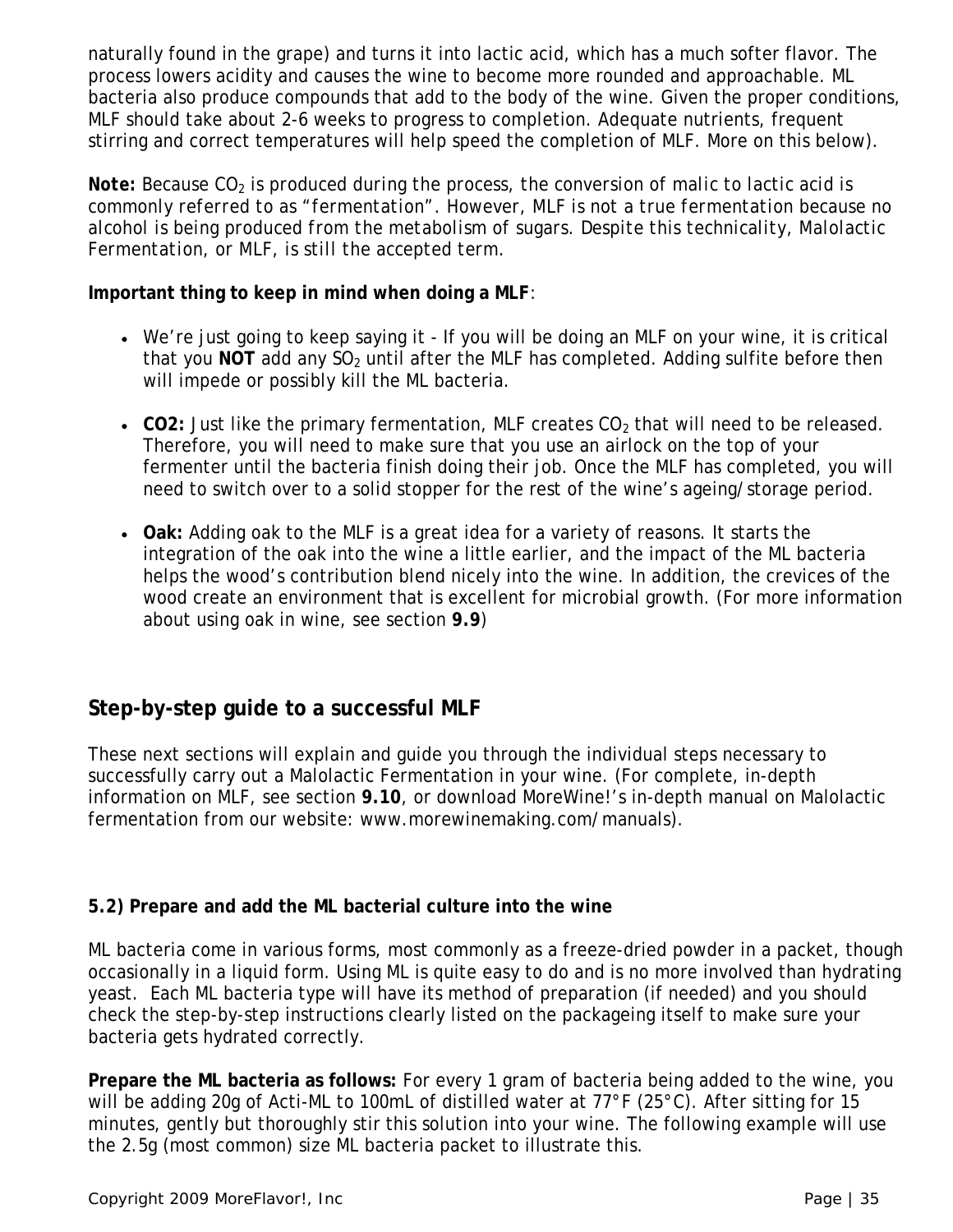1. In a sanitized container: dissolve 50g of Acti-ML\* into 250mL of distilled water at 77°F (25°C). A 500mL Erlenmeyer flask (Y410) makes for a good choice of container.

*\*Note: The addition of Acti ML into the hydration water for ML bacteria is done for the same reason we use Go Ferm for yeast hydrations: it ensures that our bacteria are getting the best start possible. Since this feeding occurs outside of the wine, it also prevents other unwanted organisms that may be in our wine from being able to benefit from this food source.*

**Important:** only use the "Acti-ML" nutrient in the hydration water; other ML nutrient formulations contain ingredients that in the concentrated dosage levels found in our hydration formula can actually harm the bacteria during the delicate hydration process.

- 2. Add the bacteria (2.5g) to the solution and gently stir/swirl to break up any clumps if needed. Wait 15 minutes.
- 3. Add the entire bacteria/nutrient solution into your wine and mix it throughout the entire wine volume.

*Note: It is a good idea to stir the bacteria starter solution just before adding it into the wine. This ensures that any of the nutrients and/or bacteria that may have settled-out during the 15 minute soaking period do not get left behind in the hydration vessel.*

#### **5.3) Manageing the MLF**

- Once the bacteria get introduced into the wine, the Malolactic Fermentation has begun. You need to gently stir the **entire** contents of the wine vessel twice a week. This means getting the lees at the bottom of the fermenter back up into solution with each stirring. Thorough stirring prevents the bacteria from being buried at the bottom of the vessel. It also separates the nutrients from the lees in suspension so the bacteria can benefit from them.
- If possible, keep the wine at around 65-70°F to help the bacteria do the job in a timely fashion. If it gets colder  $\left($ <60°F $\right)$ , they may slow down or even stop altogether depending on the bacterial strain and other conditions in the wine.
- During an MLF, you need to be very careful about exposing the wine to oxygen at all times. The amount of  $CO<sub>2</sub>$  being produced by the MLF is much lower than during primary fermentation. It cannot be relied upon to help protect the wine from oxygen exposure. Furthermore, during MLF, you do not have the protection of  $SO<sub>2</sub>$  yet. Therefore, if you have access to it, it is a good idea to flush headspaces with inert gas  $(CO<sub>2</sub>)$ , or Argon) each time you stir the wine (see **9.5** for complete information on using inert gas).

# **5.4) After 2-3 weeks, begin checking with Chromatography**

Around the second or third week, start paying close attention to your secondary fermentation and begin testing to measure your progress. The easiest home method of testing MLF progress is a Chromatography Test Kit (MT930). The reason to test the wine before fermentation has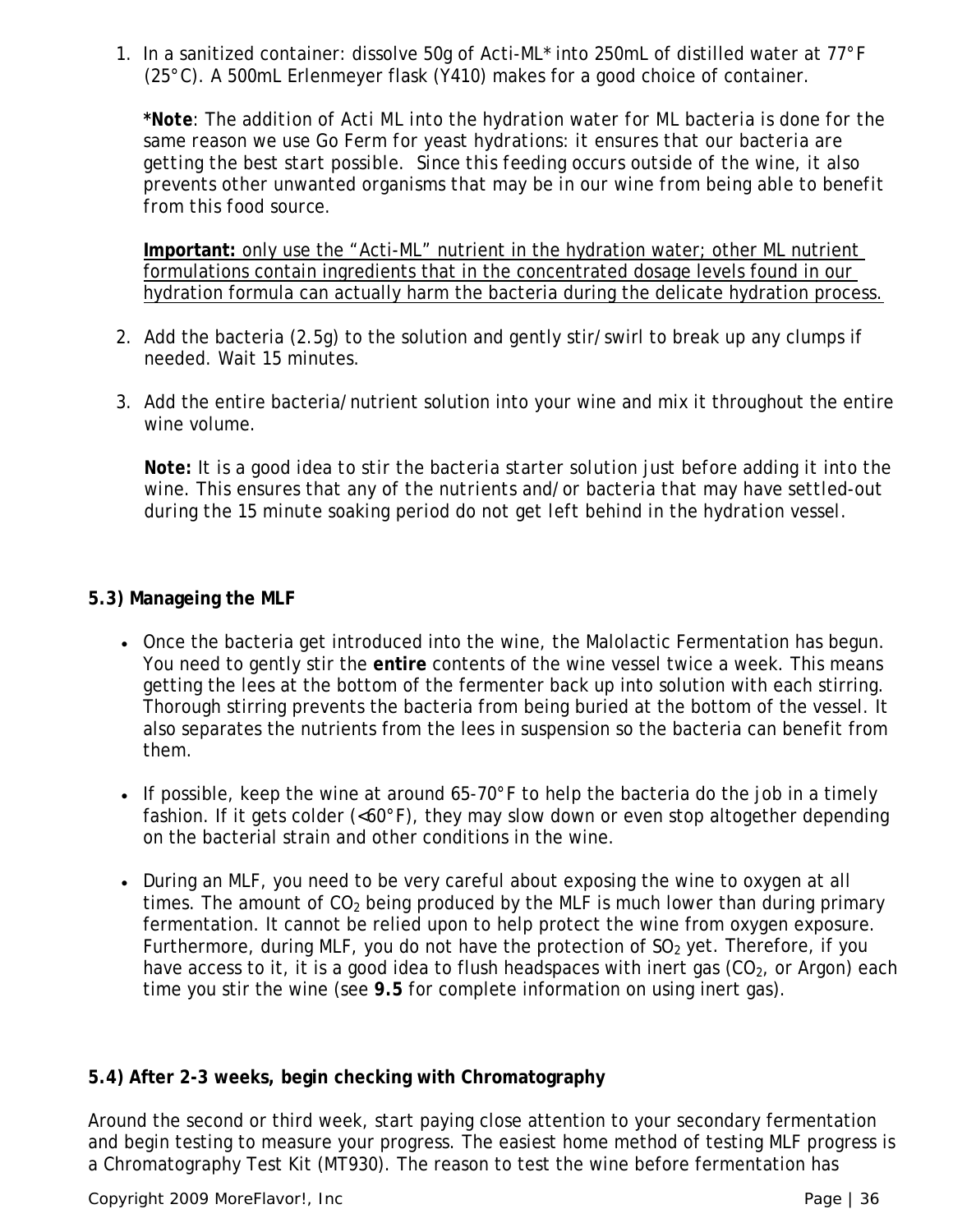finished is to gauge the strength of your bacteria. If there is still quite a bit of malic acid present (as indicated by a bright malic spot on the chromatogram) and fermentation is slowing down, the bacteria may be telling you that they are having a hard time finishing. Keep stirring as you normally would and check it again in a week. If at that time you are not seeing any more of a decrease in the spot and the signs of activity are weaker than they were during the previous week, we recommend feeding the bacteria with an ML nutrient Acti-ML (AD347) at a rate of .75g/gallon in order to help them complete the fermentation. However, if the second test shows a smaller spot and you still see signs of activity, this is perfectly normal. If this is the case, you don't need to add any more nutrients, as anything not used by these desirable bacteria could be used by undesirable ones at some point in the future. Just keep stirring and working the wine as you normally would until all signs of fermentation have finished. Test again to make sure it has completed.

#### **Quick reference guideline of the steps needed for a successful MLF:**

When the sugars fall to 0° Brix (once the initial fermentation is over): decide how much lees you want to work with and (see section **6.2**), then:

- Prepare the bacteria as per the instruction listed above.
- If possible, try and maintain the about 65-70 $^{\circ}$  F. If it gets colder (<60 $^{\circ}$ F), the bacteria may slow down or even just stop altogether depending on the specific strain and the wine's conditions.

*Note: Different brands of bacteria will have slightly different temperature tolerances, but around 70°F represents an ideal range for any ML bacteria to work in.*

- During the fermentation, stir the lees back up into the wine twice a week. If you don't happen to have a Lees Stirrer (WE590), you could use a rod or dowel. Stainless steel or food-grade plastic would be preferable. It is best to avoid wood, as it is difficult to sanitize given its porosity. Overall, lees stirrers are highly effective and inexpensive, we strongly suggest investing in one.
- Once you have initiated your MLF, you need to let it go through to completion in the interest of quality wine. It is often difficult to re-initiate a stuck fermentation, but if you follow the steps as noted above, chances are you won't have to try.
- After 2-3 weeks begin checking for completion with a Chromotography kit.
- Dose the wine to the correct  $SO<sub>2</sub>$  level as soon as MLF has finished. With the wine protected, you can safely rack off of the lees into your carboys, tanks or barrels and begin the ageing process.

*For in depth information on SO2 additions see section 9.4*

**These next few months will consist of tasting/monitoring the wine to be sure no problems develop, oak level/integration, lees management, checking pH/TA balance as wine evolves,**  and maintaining proper SO<sub>2</sub> levels.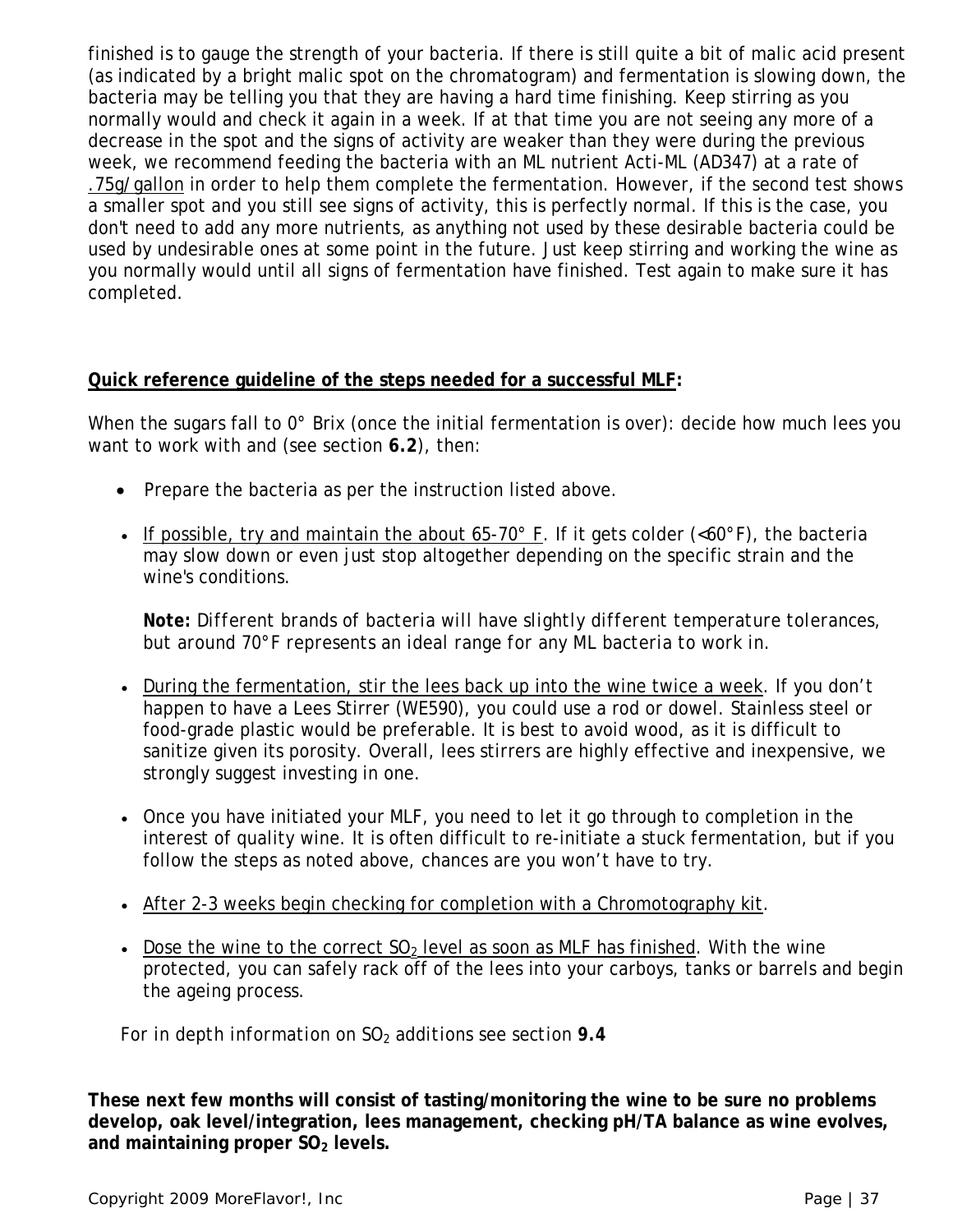# **Chapter 6: Ageing/Storage & Lees Management**

## **(next 6-12 months)**

With the fermentations over, we need to test/correct the  $pH/TA$  and  $SO<sub>2</sub>$  in order to prepare the wine for ageing/storage. Once this is done, depending on the style of wine we are aiming to create, we will either be periodically racking off of the lees to minimize its impact on the wine, or we will be stirring the lees back up into the wine at regular intervals to create complexity and mouthfeel. We'll get to this in a moment, but first let's take a look at getting our wine ready for ageing/storage.

#### **6.1) Preparing for ageing/storage**

#### **6.1a) Adjust SO2 Levels**

Once the fermentations (primary & MLF) have completed, we need to prepare the wine for the ageing/storage period. Adding a specific amount of  $SO<sub>2</sub>$  into the wine and mixing it thoroughly is the first step. By adding sulfite, you are establishing protection for the wine that will help guard it against oxidative browning and potential spoilage organisms. From this point until bottling, you need to maintain a level of  $SO<sub>2</sub>$  protection in the wine at all times.

*Note: The precise amount of SO<sub>2</sub> needed is based on the wine's pH (see chart below). So, if you will be adjusting the TA /pH of the wine post MLF, keep this in mind when calculating your SO<sub>2</sub>* addition. A good working method is to add the SO<sub>2</sub> addition into the wine, test and correct the *TA/pH, then adjust the SO<sub>2</sub> as needed based on the new TA/pH value. For a complete explanation of SO2 management, see section 9.4*

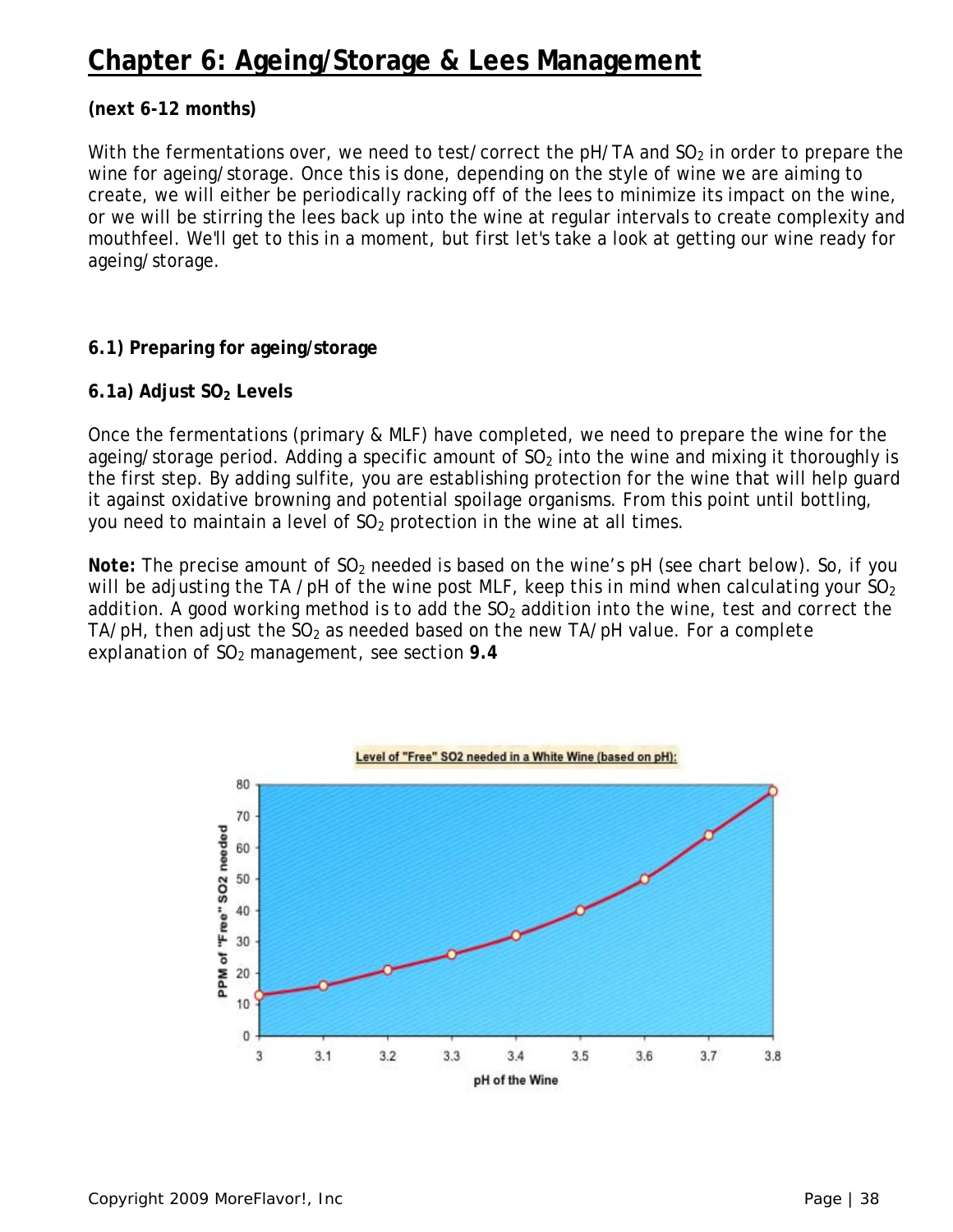#### **6.1b) Adjust TA and pH If Needed**

Once the correct  $SO<sub>2</sub>$  level has been established, check the TA and pH to see if they need to be adjusted. During the MLF, TA will drop along with a corresponding rise in pH. Once it finishes you will need to test and taste the wine to see if the drop in acid is acceptable, or if it will need to be corrected. White wines should end up in the 3.2-3.55 pH range, but ultimately, your palette will be your guide. For a review of adding acid to adjust the TA and pH, refer back to section **2.8b**.

## **6.1c) When Transferring: Carry the Oak Through!**

If you have used any oak cubes or staves in the primary or secondary fermentations, they will still have a good amount of life left in them. If you feel you could still use more oak impact in your wine after tasting it at this point just keep them in the wine (if racking, carry the oak through with the transferred wine into the ageing/storage vessel).

*Note: At the end of fermentation the oak will probably be coated with yeast, bacteria, and tartrates (acid deposits that naturally settle out of the wine over time). In order to allow the oak compounds to continue being extracted during ageing/storage you may need to rinse these deposits off in order to re-expose the wood. Hot water (between 140-170 F) and a sanitized, food-grade brush work well for this. Although oak and other woods are typically naturally*  antibacterial, we recommend sanitizing the clean wood with a light SO<sub>2</sub> solution (no citric acid) *before returning the wood to the wine. Alternatively you could also microwave them with a little bit of clean water until they reached a slight boil (allow to cool first before adding back into the wine).*

## **Helpful Hints on the Timing of Additions & Racking:**

For this first adjustment/racking of the wine post fermentation we recommend adding the  $SO<sub>2</sub>$ (and any other needed additions) directly into the original fermenter with a thorough stirring. This will get the necessary protection started immediately in the wine as it enters the ageing/storage period of its life.

**All future adjustments/transfers:** Whenever you need to do any future racking it is a good idea to test your wine for needed additions (especially  $SO<sub>2</sub>$ ). Any additions can easily be added during the transfer. **By consolidating multiple tasks into the same winery operation, you can limit the amount of times that the wine comes into contact with oxygen and possible contaminants**. In addition, making your addition(s) at the time of a transfer allows the wine to mix itself nicely as it fills the receiving vessel. You can take advantage of this by adding your addition(s) to the bottom of the receiving container before, or in the early stages of the transfer.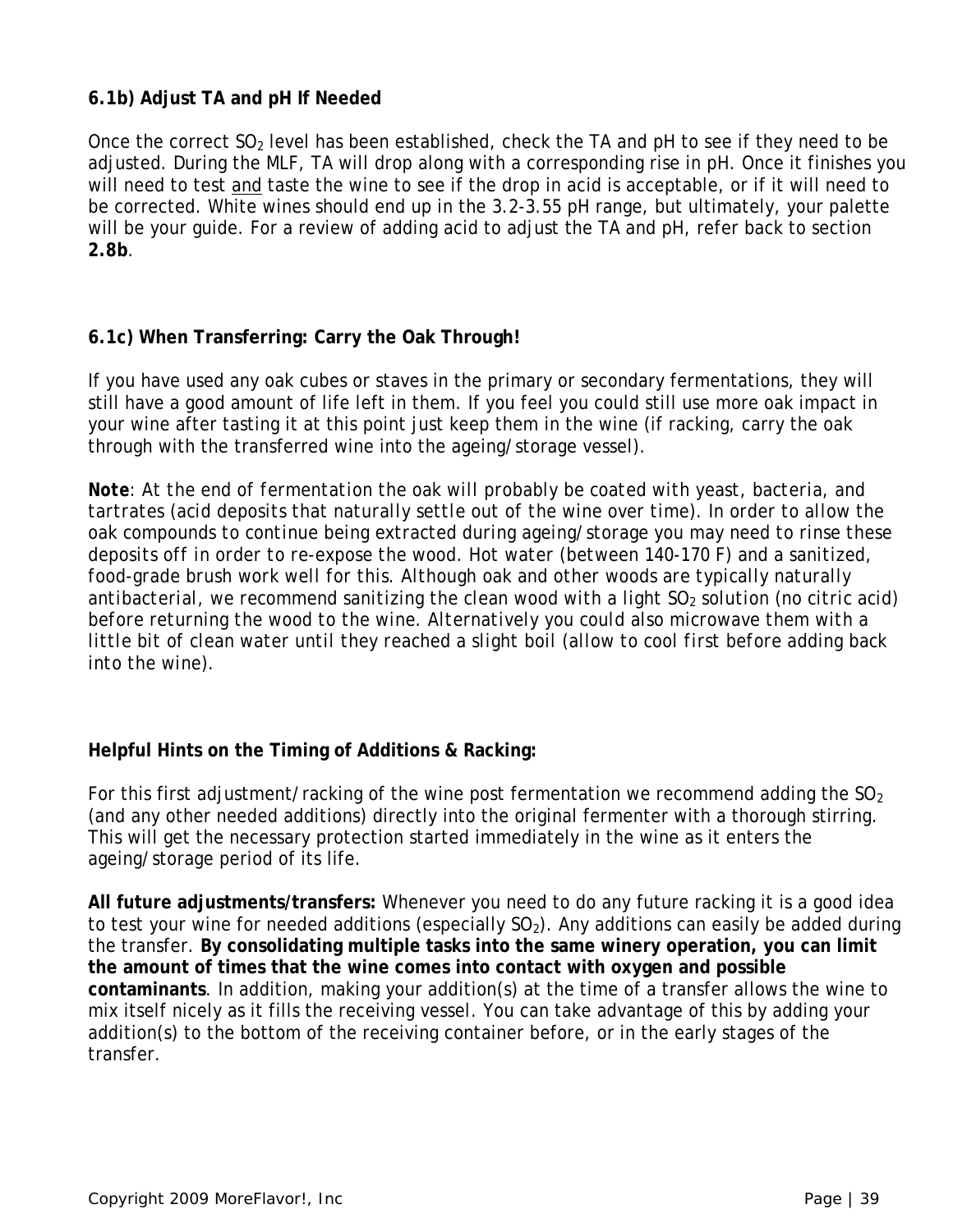# **6.2) The Lees: Formation, Management, & "Sur-Lie" Ageing**

At the end of the fermentation(s) there is a large population of yeast (and possibly ML bacteria) in the wine. Once they run out of sugars or are inhibited by an  $SO<sub>2</sub>$  addition these organisms become inactive and settle out at the bottom of the fermenter forming a layer of solids called the "lees".

If during a white wine fermentation; A) the yeast did not get the proper nutrition it required, B) the wine was not stirred daily to release the volatile sulfur compounds created by the yeast during fermentation, and/or C) the temperature was allowed to run warm (≥70 F) the yeast become stressed and produce  $H_2S$  as well as other undesirable compounds. If this happens, when the unhappy yeast settle out to form the lees at the end of fermentation, the source of these negative sulfur compounds is localized and concentrated at the bottom of the vessel. The longer the wine stays in contact with these undesirable compounds the more it will incorporate themto the point of spoiling the wine pretty quickly. Therefore a good safe-guard to avoid creating sulfur problems in our wines is to quickly rack off of the lees as soon as fermentation is over. This is the approach that is recommended in most white winemaking texts.

However, it would be a shame to just leave it at that and proclaim that "all lees are bad". If we adopt proper white winemaking protocols like removing the press solids pre-fermentation, use nutrients, stir the entire lees daily, and control the fermentation temperature, chances are you will not have any negative, sulfur compounds at the end of fermentation! This is a good thing because when there are no undesirable sulfur compounds in the lees they can be a fantastic source of positive attributes. If managed correctly, working with clean, untainted lees can bring complementary flavors and aromas of honey, nuts (hazlenut, almond), toasted bread, and spice to a wine. The lees can be used to create complexity and a creamy mouthfeel in the wine while helping to better integrate oak, fruit, tannins, and acidity into a unified whole. The yeast lees maintain a reductive capacity for 6 weeks post primary fermentation which means their presence in the wine helps to protect it from oxidation at the beginning of the ageing/storage period. Finally working with the lees can actually help a wine become both more heat and cold stable when preparing for bottling.

The compounds responsible for creating most of these positive reactions are proteins that come from the yeast (and ML bacteria), called "mannoproteins" and "polysaccharides". Yeast (and ML bacteria) are like little water balloons in that they have an outer skin that retains a liquid center. This liquid center contains various proteins. When the cell dies, the balloon eventually breaks open in a process called "autolysis," releasing proteins into the wine. Much in the same way cream cheese can smoothly coat the rough texture of a piece of toast, making it more unctuous in the mouth, autolysis proteins help round-out and smooth-over the potential edginess that tannins, firm acidity, and undesirable polyphenols can sometimes create in our wines. Working with these proteins is a very powerful tool that white winemakers can use to raise the quality of their wines.

As fantastic as all the benefits of working with the lees are, it is important to remember this technique may not be suited for every wine. If you are trying to create a very delicate, light wine that just highlights the gossamer essence of your grape, having a noticeable impact from the lees may actually detract from the targeted style. In this case you may be best served by not doing any lees contact during the ageing/storage period. One winemakers "complexity" may be another's "masking-over/shellacking of the original fruit"! In the end, just how much lees contact (if any!) we choose to employ comes down to personal preference and the style of wine we are making. There is no right answer. The important thing to come away with after reading this section is to understand that working with the lees is just a tool and as long as the benefits and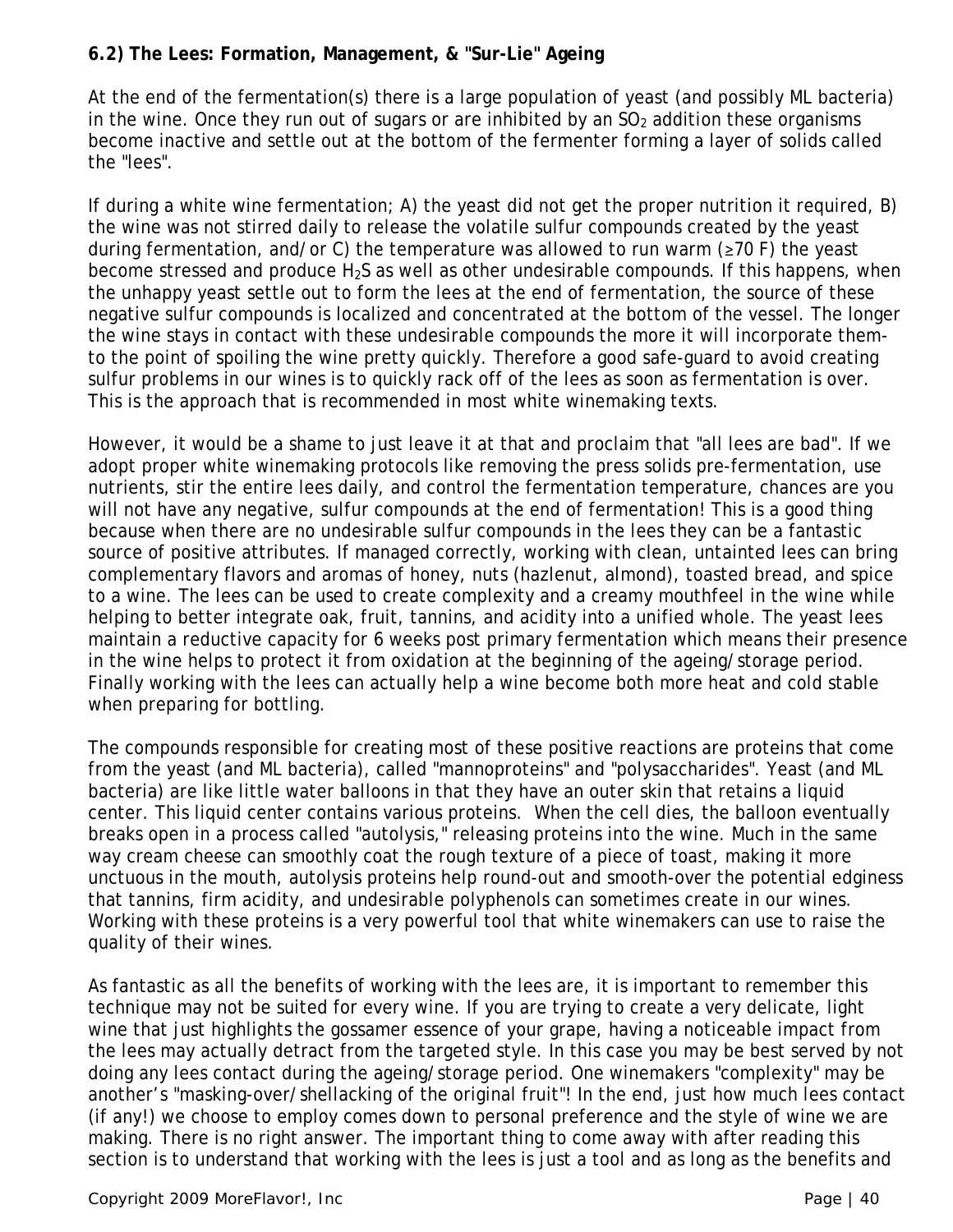drawbacks of using this tool are understood, it can be modified to fit our needs. Often in winemaking, the best decisions are not purely black or white, but lie between the two extremes in a well-informed shade of gray! Experiment, taste often, and if you don't like what is going on, all you need to do is simply rack off the lees.

**If you will be ageing on the lees ("sur-lie") here are some important points to keep in mind:**

- **Only wines that finish fermenting with no reduction can provide suitable lees for sur-lie ageing**. This means there can be no burnt match, rotten egg, garlic, onion, or funkiness in the wine. If there are sulfur problems, we recommend you do not use the lees for ageing and should rack off of them ASAP.
- By racking off of the press solids during the juice preparation, providing proper nutrition to our yeast (and bacteria), keeping temperatures ≤65 F, and stirring daily during the fermentation we maximize our chances of getting a clean fermentation and lees. This makes a better wine and gives us the option of a sur-lie ageing if we choose to.

*Note: If you do have a sulfur problem and need to rack off of the lees, it is still possible to get some beneficial protein impact into your wine: Specially inactivated yeast products such as Opti-White, Sur Lie (Bio-Lees) and Noblesse can be used to help positively modify the aromas and flavors of your wine during ageing/storage. Keep in mind the amount used*  post fermentation will be much less than the amount added at the beginning of *fermentation: 0.1 - 0.5 g/gal A quick bench trial will help find the best ratio for your wine. Remember, be conservative with your addition amount: as with any addition, it is easy to add more later but hard to remove if you use too much!* 

• **It is important to stir the wine 3-4 times a week during the first 3-4 weeks**. Each time you stir the wine you will need to get the entire lees back up into suspension. The wine will have a stronger tendency to become reduced (make  $H_2S$ ) in these first few weeks post fermentation. By stirring often, you are continuously exposing the entire wine volume and lees to a small amount of oxygen (2-5 mg/L) and this helps to counter-act the reduction. Because the rate of the reactions that cause oxidative flaws (browning, flat flavors, etc.) are slower than the rate of yeast oxygen scavenging and  $SO<sub>2</sub>$  binding, the wine is protected and will show no oxidative flaws. However, the reduction power of the yeast lees to absorb oxygen diminishes in roughly 6 weeks. After this point, the  $SO<sub>2</sub>$  will be doing most of the protection duties in the wine.

*Note: If you do not have lees in solution then you will want to limit the wines exposure*  to oxygen at all times (as well as maintaining proper SO<sub>2</sub> levels and sparging with inert *gas if possible).* 

- Maintain proper SO<sub>2</sub> levels at all times during sur-lie ageing, even in the beginning when the lees are helping to scavenge any oxygen that gets introduced into the wine. Remember that required SO<sub>2</sub> levels are determined by the pH of the wine (see 9.4).
- After the initial 3-4 weeks, the rate of stirring can be reduced as determined by taste and the amount of lees impact desired in the wine. All wines will be different but here are a few theoretical examples: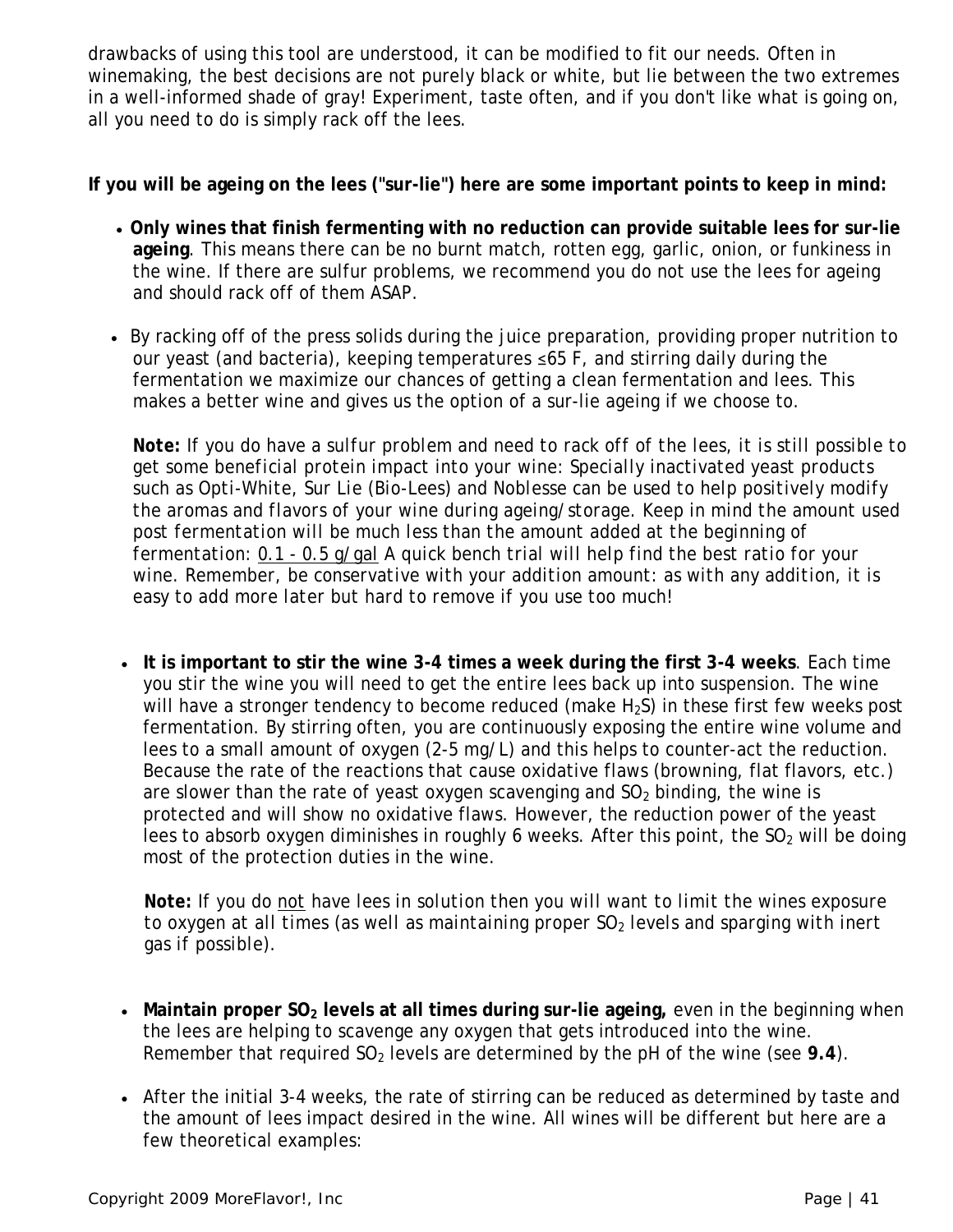- o If **less** complexity coming from the lees is desired: first month: stir 3-4 x week; second month: 1-2 x week; third month: 1 x 1-2 weeks; fourth & fifth months: 1 x 3-4 weeks.
- o If **more** complexity coming from the lees is desired: first month: stir 3-4 x week; second & third months: 2 x week; fourth & fifth months: 1 x week; sixth & seventh months: 1 x 2 weeks; eighth & ninth months: 1 x 3-4 weeks.
- **Stir and taste often to make sure the wine is progressing as you would like it to**. Keep in mind that the rate of autolysis is different between yeast strains, CY-3079 is faster than D-47 for example. Also, the temperature of the wine will affect the rate the proteins are released into it; a wine cellared at 65 F might be ready after 6 months, whereas a wine cellared at 55 F might require 10 months to reach its ideal potential. Faster is not always better!
- If at any time during the sur-lie ageing process you start you detect an H<sub>2</sub>S problem **you will need to rack off of the lees ASAP!** Keep in mind that a wine that seemed fine at the end of fermentation can still develop sulfur problems during ageing! This is why it is important to carefully smell and taste the wine at each stirring when ageing on the lees.

**If you will not be ageing on the lees then you will be racking 2 or three times during the entire ageing process (maybe once every 2-3 months) to separate the wine from the lees and help clear it out.**

# **6.3) First Transfer (Lees Management Begins)**

Once the correct  $TA/pH$  and  $SO<sub>2</sub>$  levels have been adjusted, the lees will have been stirred-up during the addition and the wine will be cloudy. We can either transfer the wine now to our ageing/storage vessels or we can wait. The timing and how we carry out this racking will determine the amount of lees we end up with in our ageing/storage vessels after the transfer:

- 1. If you will **not** be working with the lees and are trying to keep the wine as clean as possible, rack after a large portion of the lees have settled back out after being stirred-up from the  $SO<sub>2</sub>$  addition. Usually in 1-3 days.
- 2. If you will be working with the lees, how soon you rack after the SO<sub>2</sub> addition determines the quantity of lees you will be working with:
	- Full lees desired: We can rack immediately after the SO<sub>2</sub> addition has been made. However, since we will be using all of the lees, it is also possible to not rack at this time and carry out our ageing/storage in the original fermenter (assuming we don't need the vessel).

*Note: We can use the full lees from the fermentation with no problem because we already racked off the press solids during the juice preparation. This eliminated the pulp, skin particles, vineyard residue, etc that could be the cause of H2S formation if present in the lees. If we did not settle the solids out of our juice before the fermentation began, we need to follow the "partial lees desired" protocol below to eliminate them from the wine. The unwanted grape solids are heavier than the yeast and will settle out first after each stirring. Thus they will*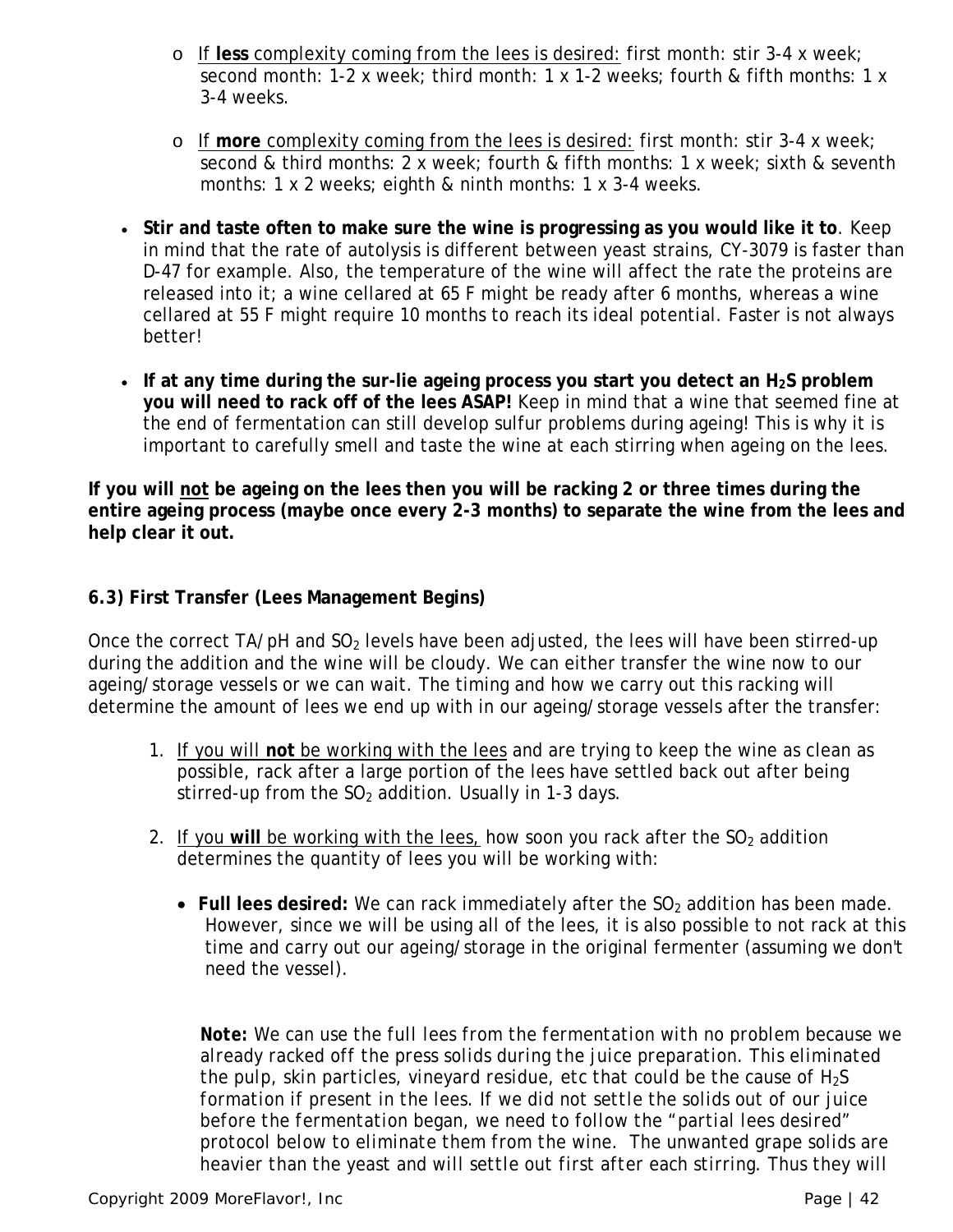*be on the bottom layer when the lees settle back out. Racking only the top layers post settling will ensure the unwanted elements stay behind!* 

• **Partial lees desired:** You can rack before all of the lees have settled back out after stirring in our  $SO<sub>2</sub>$  addition (usually after 12-24hrs), or we can rack after settling completely (1-3 days) and just stir a portion of the lees back up off of the bottom of the vessel during the transfer.

## **6.4) Ageing/Storage**

The French use the term *élévage* to refer to the ageing/storage period in a wine's life. It roughly equates to our term "to raise" in English, as in raising a child. An appropriate term, since our job as winemakers during this stage is to watch over the wine while providing the care and proper environment needed for it to have the best chance of developing positively. Ageing/storage of white wines is made up of three parts: letting the wine continue to work on its own or with our assistance, i.e.: stirring the lees, monitoring its progress both by testing and by tasting/smelling, and carrying out a series of rackings for clarification if needed (except when ageing sur-lie). Each of these elements work together as a complete system that allows us to keep the wine safe as it continues its maturation. Throughout this period, winemakers will need to properly maintain the  $SO_2$  levels, hold the temperature at a constant  $55^{\circ}$ F (see the "Temperature" section below), and taste the wine every 4-6 weeks to monitor its evolution (or at each stirring if ageing sur-lie to monitor the lees impact and  $H_2S$  formation).

*Note: If you are working with barrels, you need to maintain the humidity at around 65-75% as well as top-up the barrels each time they are tasted. For complete information on working with barrels, see our MoreWine! Guide to the Use and Care of Oak Barrels online*: www.morewinemaking.com/manual.

*Helpful tip re: toasted oak and wine: Yeast metabolize vanillin and furfural (the strong vanilla and butterscotch/caramel aromas and flavors found in toasted oak) during fermentation. So if you would like to use oak yet want to avoid the vanilla/butterscotch notes from overpowering your delicate white wine, we recommend fermenting in contact with the oak (either in your barrels, i.e.: "barrel ferment", or adding the oak cubes/staves directly into the vessel at the start of fermentation). Fermenting with oak also gives a really nice structure to the wine and provides a nice head-start on integrating the fruit, acidity, alcohol, and mouthfeel of the wine right from the beginning.* 

#### **Understanding Polymerization and the need to remain vigilant**

It is important to remember that wine is never static. It is always moving, shifting, and alive; it continues to develop throughout the entire ageing/storage period whether we are involved or not. At work is a phenomenon called *polymerization*. Essentially the process of smaller molecules connecting up to create larger ones, polymerization creates more complex flavor, aroma, and structure.

While we have all heard that complexity is good in a wine, realize that just because a wine gains in complexity does not mean that it will always be better. The following two examples illustrate how polymerization can be either positive or negative: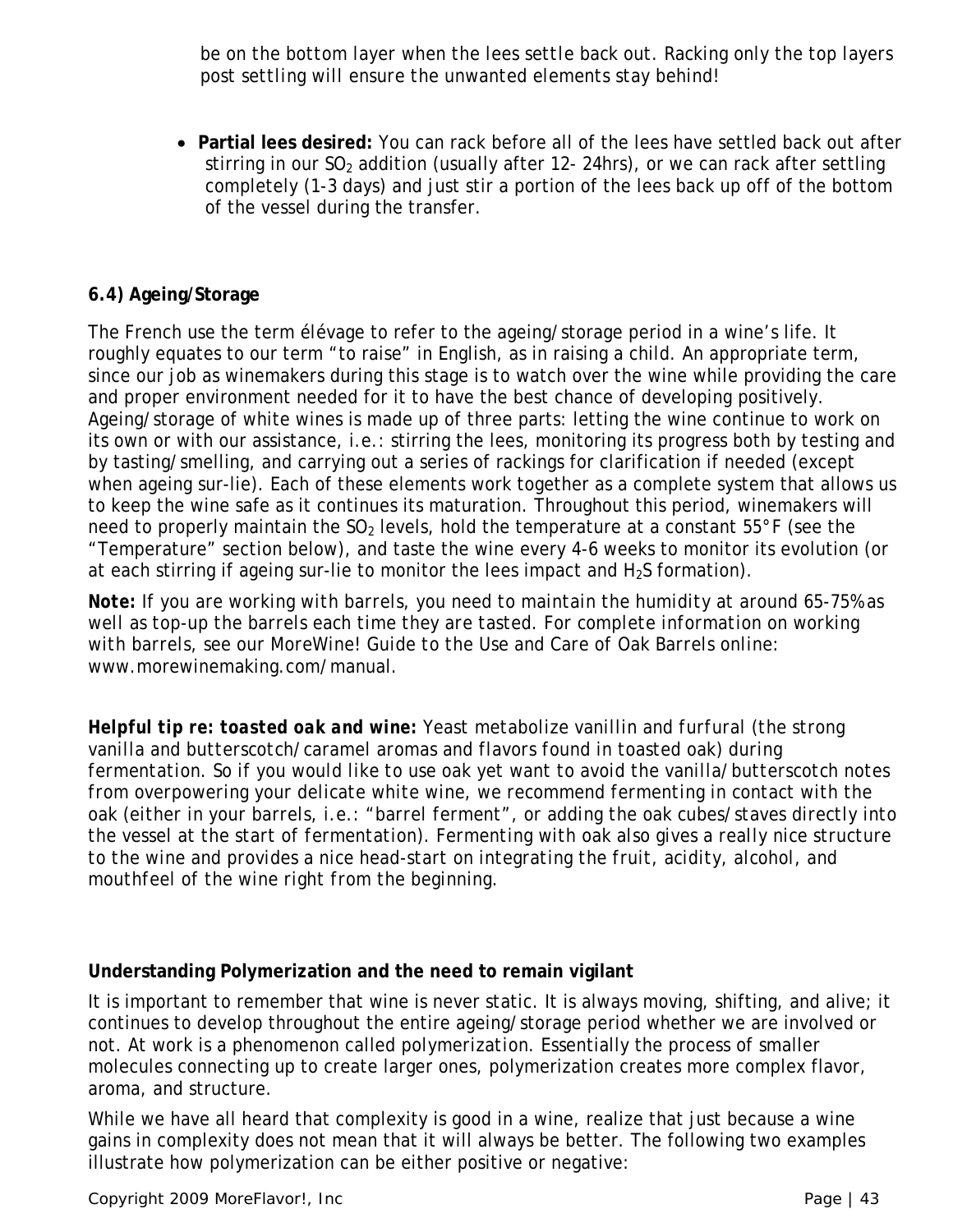- On the positive side, a well-made white wine that has the right amount of polymerization will have a soft, round mouthfeel, with no edginess coming from either the acidity or alcohol. If any oak was used then the tannins and aromas will be also be well-integrated into the wine.
- On the negative side, a wine that has an untreated  $H_2S$  problem will also experience a transformation. When the  $H_2S$  molecules eventually polymerize together to become mercaptans, it's an even bigger problem than the original  $H_2S$ .

Both of these are examples of a wine gaining complexity, but they couldn't be further apart in terms of their desirability. In addition, polymerization can cause a wine that seemed sound just after fermentation to develop problems (such as  $H_2S$ ) during the ageing/storage period - yet another reason to keep checking in with the wine as it ages. The important thing to take from each of these examples is that, whether good or bad, wine will continue to evolve/polymerize as it ages. We have to constantly pay attention to the process in order to not get caught offguard by any potentially negative developments.

**Now that we have an idea of how constant polymerization in wine creates the need to monitor it, let's look at the other elements involved in developing the wine. We'll first look**  at temperature and later focus on SO<sub>2</sub> management.

# **Temperature (control)**

Temperature plays a large role in the speed at which complexing reactions take place; at higher temperature the process is accelerated, at lower ones they are slowed. There are pros and cons to both high and low ageing/storage temperatures:

## **Warmer wine/cellar temperatures**

**Pros:**

• Warm temperatures of >60°F cause the polymerizing reactions to happen at a faster rate. This can be convenient; it saves time, making the wine ready for bottling/consumption earlier.

**Cons:**

- Higher temperatures can cause an imbalance in the ratio of compounds that are being extracted from the oak (if you are using oak) or the lees (if you are ageing sur-lie) and integrating into the wine. This can lead to the wine becoming overloaded and out of balance. The following analogy can help illustrate this: If, while in the process of making gravy, we gradually add flour into the simmering broth a little bit at a time, everything becomes well integrated and we get a nice, smooth gravy. However, if we add the entire amount of flour as a single condensed dump, we can see that the broth has difficulty integrating the elevated amount of flour. The broth becomes overloaded, and we end up with lumpy gravy. The same happens with wine and oak or lees. In this case, the temperature of the wine/barrel determines the rate of extraction of compounds coming from the wood into the wine. If the temperature is too high then we get a larger percentage of compounds – most notably tannins - being introduced into the wine in a short period of time. So, just like the gravy reacted to the flour, we run the risk of overloading the wine before it can gracefully integrate these extracted compounds.
- Elevated temperatures promote quicker oxidative reactions if the wine becomes exposed to oxygen. This often creates a rapid loss of free  $SO<sub>2</sub>$  levels that leave your wine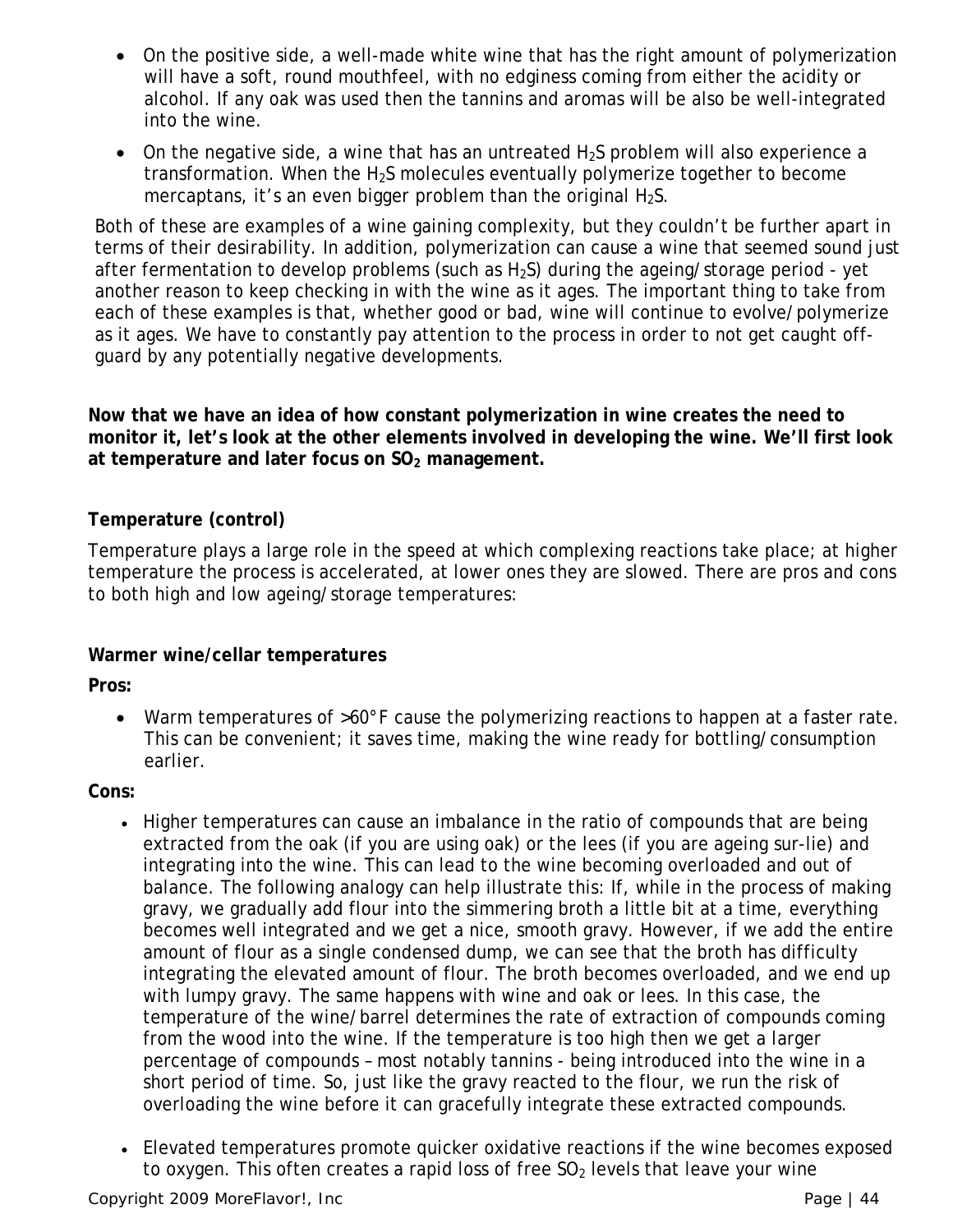unprotected. When this happens quickly, there is a shorter window in which you can catch the problem and address it. Even if you do catch the problem, while it is still treatable, the wine will have a more serious flaw than it would have if it had been stored at a cooler temperature.

• Finally, the rate of microbial spoilage becomes accelerated at higher temperatures. Again, this means that if there is a contamination problem, the impact of that infection will be more advanced by the time you realize it and take corrective action.

#### **Cooler wine/cellar temperatures**

**Pros:**

• Cooler temperatures of <50°F slow down and limit the activity of microorganisms. This is quite helpful if the wine becomes exposed to any spoilage organisms. If the wine is cold enough, they will not be able to establish themselves enough to cause damage. This is extremely useful in keeping wines with residual sugar and wines that have had no/partial MLFs from re-fermenting during ageing/storage.

*Note: Cold temperatures will not necessarily kill these microbes; the cold just retards their rate of reproduction. If they are present and the SO<sub>2</sub> is not correctly maintained, the microbes can still come out of "hibernation" and spoil your wine if it were to warm up again.*

**Cons:**

- When wine is kept at cooler than normal cellaring temperatures (<55°F) the complexing reactions are slowed down and the amount of time the wine needs to become ready for bottling takes longer. This does not have an ill effect on the wine; it just ties up carboys, tanks and barrels that will not be available if you happen to need them before the wine being stored in them is finished.
- Cooler temps increase the amount of gas that can remain saturated in a solution. For winemakers, this means that you need to be careful when racking cold wine in order to avoid picking up too much oxygen on the transfer. Purging headspaces with inert gas will help to limit any oxidative uptake problems.

## **Ideal wine/cellaring temperature**

The ideal cellar temperature is a compromise between the two extremes. For white wines this equates to maintaining 55°F. This allows the wine to be cool enough to limit microbial growth while effectively regulating the extraction of compounds from the oak, the lees if sur-lie, and the rate of polymerization. However, if you are storing a wine that has enough development and do not want any chance of biological activity from taking place (maybe there is some RS, or a partial MLF), then <50°F is a better temperature for holding the wine.

## **6.5) SO2 Management**

*Sulfur Dioxide*, or *SO2*, is a chemical compound used by winemakers to help keep their wine protected from the negative effects of oxygen exposure as well as spoilage microorganisms. Sulfur Dioxide is known by a variety of different names to winemakers, the most common being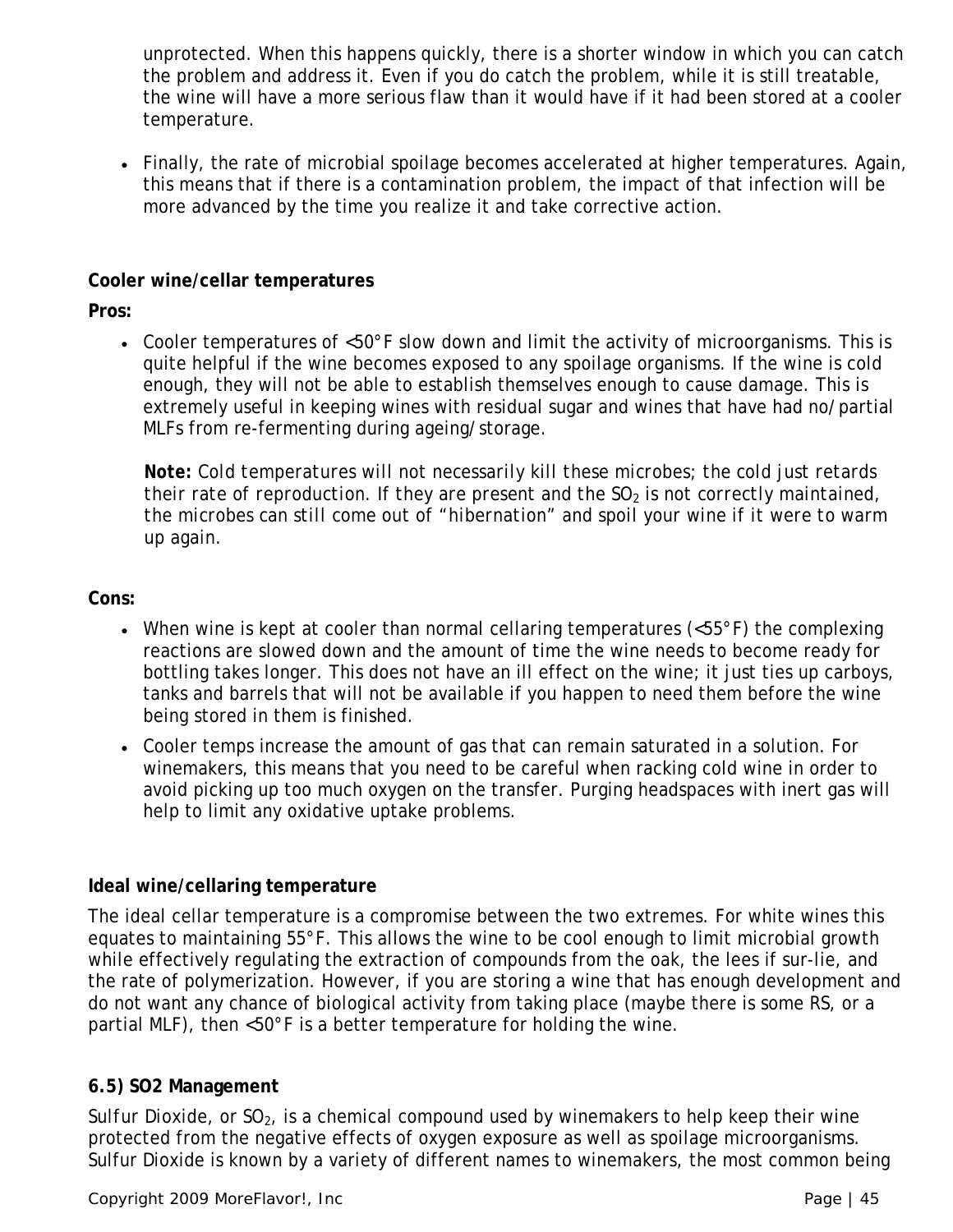"SO<sub>2</sub>", "Metabisulfite", and just plain "Sulfite." In winemaking, the SO<sub>2</sub> concentration in a wine is measured in Parts per Million, or ppm, which refers to the number of **Parts** of Sulfite **per Million** parts of wine. This unit of measure is equivalent to mg/L, or milligram of SO<sub>2</sub> per Liter of wine.

Sulfite Management is one of the toughest aspects of home winemaking to master, but also one of the most critical aspects of creating a high quality wine – commercial or home-made. Proper sulfite levels in a wine create a protective buffer that helps the wine withstand any accidental oxygen or microbial exposure that may occur during the ageing/storage process. The sulfite acts as an intermediary force that quickly intercepts and reacts with the offending element or organism before it can damage the wine. However, this is a one-way ticket. Once the sulfite becomes used-up, it is no longer available to react with future threats. In its most basic form,  $SO<sub>2</sub>$  management simply comes down to understanding how to create and maintain a small, stable reserve of *free SO<sub>2</sub>*. However, just having a generic amount free SO<sub>2</sub> in a wine does not guarantee you are safe. When we go back and look at the SO<sub>2</sub> chart back in section 6.1a, we see that the free  $SO<sub>2</sub>$  levels required to protect a wine are pH dependent. As the pH goes up, a higher free  $SO<sub>2</sub>$  level is needed to protect the wine. This means that you can have 25 ppm free  $SO<sub>2</sub>$  in your wine, but if your pH is above 3.3, the wine is still not adequately protected... Let's take a moment to examine the nature of sulfites and how we as home winemakers can best manage them in order to help us make the best wine possible.

The basic timeline of sulfite additions needed to keep the appropriate levels is actually not as simple as it might seem. Many of the solids and chemical compounds in the wine interact with sulfite, and their concentration/presence has a direct effect on how any given sulfite addition behaves. To begin with, no two wines are ever the same; each one possesses a unique ratio of chemical compounds and solids that are present at varying concentrations. Depending on winemaking techniques, handling, or even sanitation issues, the differences can be quite pronounced. Because of the differences between two seemingly identical wines, they will often end up with different free  $SO<sub>2</sub>$  levels after equal sulfite additions. This is important because it means that if we want to be accurate in our sulfite management, each wine will have to be evaluated individually once the  $SO<sub>2</sub>$  has been added. Then, based on test results, additional sulfur can be added to achieve the target level. The simple formula used to make sulfite additions is a great starting point, but we cannot rely on this theoretical calculation alone in order to achieve our desired free  $SO<sub>2</sub>$  level - it must be tested and corrected if we want accuracy. *Remember: It does not matter whether based on your calculations you have added enough SO2 to achieve 35 ppm free if your test lets you know you only have 10 ppm free in the wine!* 

The discrepancy mentioned above between what we've calculated on paper and the amount of free  $SO<sub>2</sub>$  we actually wind up with in the wine is coming from a phenomenon known as "binding" and is based on the fact that when sulfur is added to a wine, portions of the addition react with and become chemically bound to the aldehydes, acids, furfural, sugars (glucose), solids, yeast/bacteria, etc. Binding continues until all of the various reaction-able elements in the wine have either become bound up or there is no more free sulfite to interact with. This binding action actually serves to protect the wine; as long as there is free sulfur present, it is available to react with and effectively neutralize both oxidation and microbial spoilage threats. In effect, free  $SO<sub>2</sub>$  can be viewed as an insurance policy that the winemaker takes out in case the wine has any problems during its lifetime: As long as you have the recommended amount of free  $SO<sub>2</sub>$  your wine is protected.

*Note: Barrels and tanks with headspace tend to lose their free SO<sub>2</sub> more quickly than do fully topped inert vessels, due to the wine's interaction with oxygen in the environment/headspace.*  In addition, even if there is no oxygen exposure, free SO<sub>2</sub> levels can still decrease gradually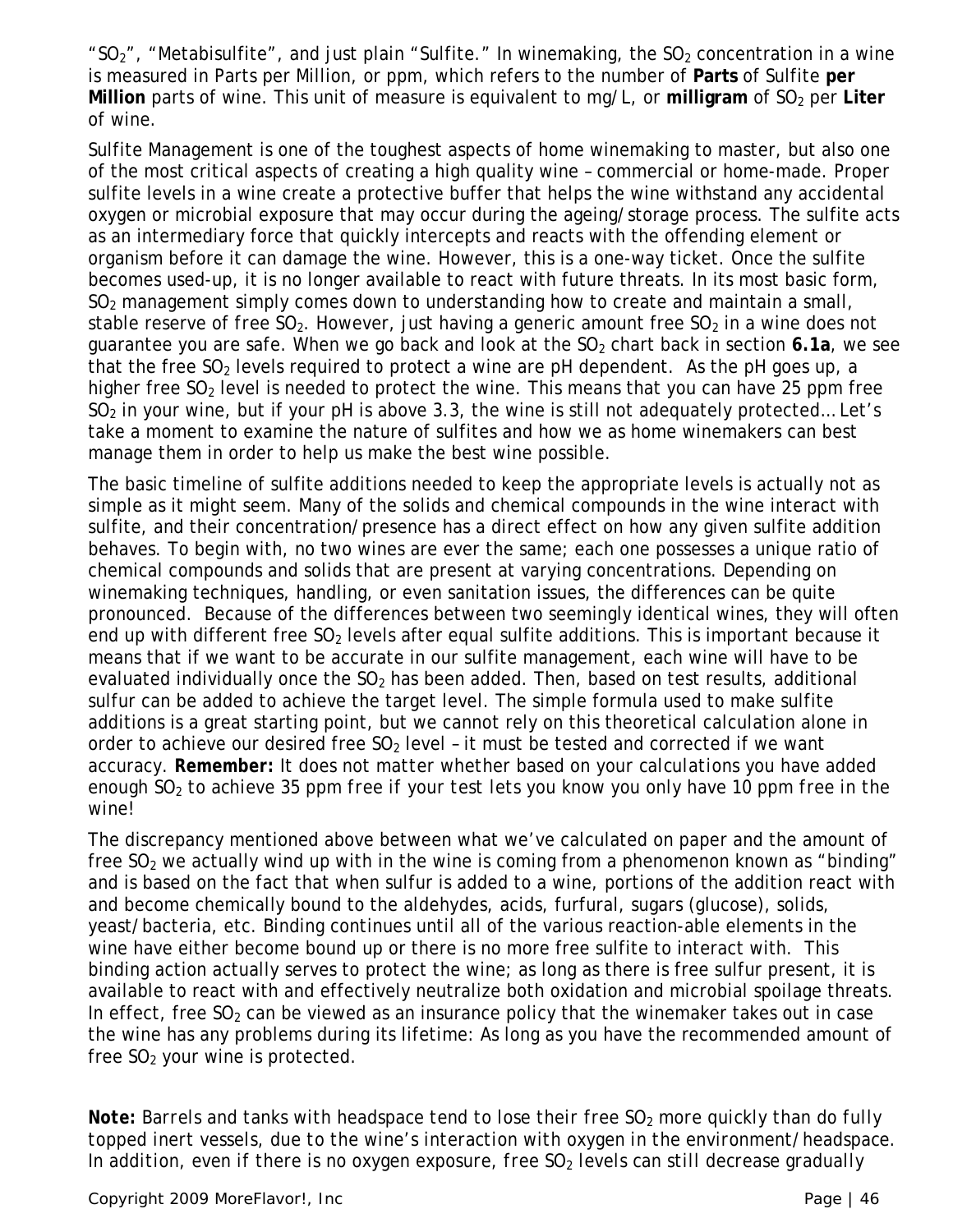*during ageing due to normal chemical reactions taking place in the wine as it continues to evolve. Therefore, it's a good idea to check the free SO<sub>2</sub> levels of all of your vessels even if they are topped-up and have not been opened since you last checked them.* 

Maintaining this reserve of free sulfur means that once a wine starts to lose its free  $SO_2$  content, we are obligated to add more to raise it back up again. Yet, there can be too much of a good thing. If we don't monitor our amounts and keep adding sulfur to the wine in an effort to maintain the required pool of free  $SO<sub>2</sub>$ , it is possible to add so much that the sulfur becomes detectable in taste, negatively impacting the wine. This is one of the fine lines that we as winemakers walk, one more example of the junction between artistry and science that is winemaking. We need to have a sufficient quantity of sulfur present in order to maintain the free  $SO<sub>2</sub>$  levels needed to protect the wine, but we don't want the levels to be so high as to be noticeable when we drink it. Therefore the goal of proper sulfite management in winemaking is learning to create the required amount of free  $SO<sub>2</sub>$  in the wine while using the lowest total amount of sulfite possible. In order to help us do this it is important to take a further look into the implications of the binding process.

*Please bear with us. We know that this is complex, but we have found again and again that increasing your understanding makes it more likely that you will be able to respond to a problem situation quickly and correctly. If you feel like your head is spinning a little bit from all this, we recommend that you go get a glass of wine – or in extreme cases perhaps even coffee…* 

Ok, back to it: Post fermentation, when we make our first  $SO<sub>2</sub>$  addition (by calculating, testing the results and correcting to our desired level if necessary) we establish our starting point for free  $SO<sub>2</sub>$  in the wine. If the wine remains completely sealed, apart from the normal and slight drop in the free SO<sub>2</sub> levels, the level of free SO<sub>2</sub> will remain fairly stable over time. However, as soon as we start to open the vessels up for tasting, testing, blending, fining or topping up barrels, we will begin to see a drop in the free  $SO<sub>2</sub>$ . This drop can be slight or quite drastic depending on how the wine is being handled. There are three main causes of the binding phenomenon responsible for a drop in the wine's free  $SO<sub>2</sub>$  levels: aldehyde formation, spoilage organisms, and the introduction of solids into the wine.

- **Aldehydes:** When a wine is exposed to oxygen the alcohol in it oxidizes into chemical compounds called aldehydes. Aldehydes are a class of chemical compound that bind with  $SO<sub>2</sub>$ , resulting in lower free  $SO<sub>2</sub>$  levels. In fact, there is a snowball effect often associated with aldehyde formation: As the aldehydes develop and react with the free  $SO<sub>2</sub>$  in the wine, less  $SO<sub>2</sub>$  is available to intercept oxygen. As a result, the incoming oxygen then reacts with more alcohol to create more aldehyde – and so on and so forth. This is the most common cause of a drop in a wine's free  $SO<sub>2</sub>$  and the most common cause of oxygenrelated spoilage that we see in homemade wines.
- **Spoilage Organisms:** If conditions are favorable and spoilage organisms contaminate the wine, this can create a cell mass that binds with the  $SO<sub>2</sub>$ . The end result is a lower free sulfur level in a wine. Most commonly these organisms will be A*cetobacter* (vinegar bacteria), *Lactobacillus*, or *Pediococcus*. Spoilage problems usually gain a foothold when depleted free  $SO<sub>2</sub>$  levels - usually due to excessive oxygen exposure - make the wine vulnerable.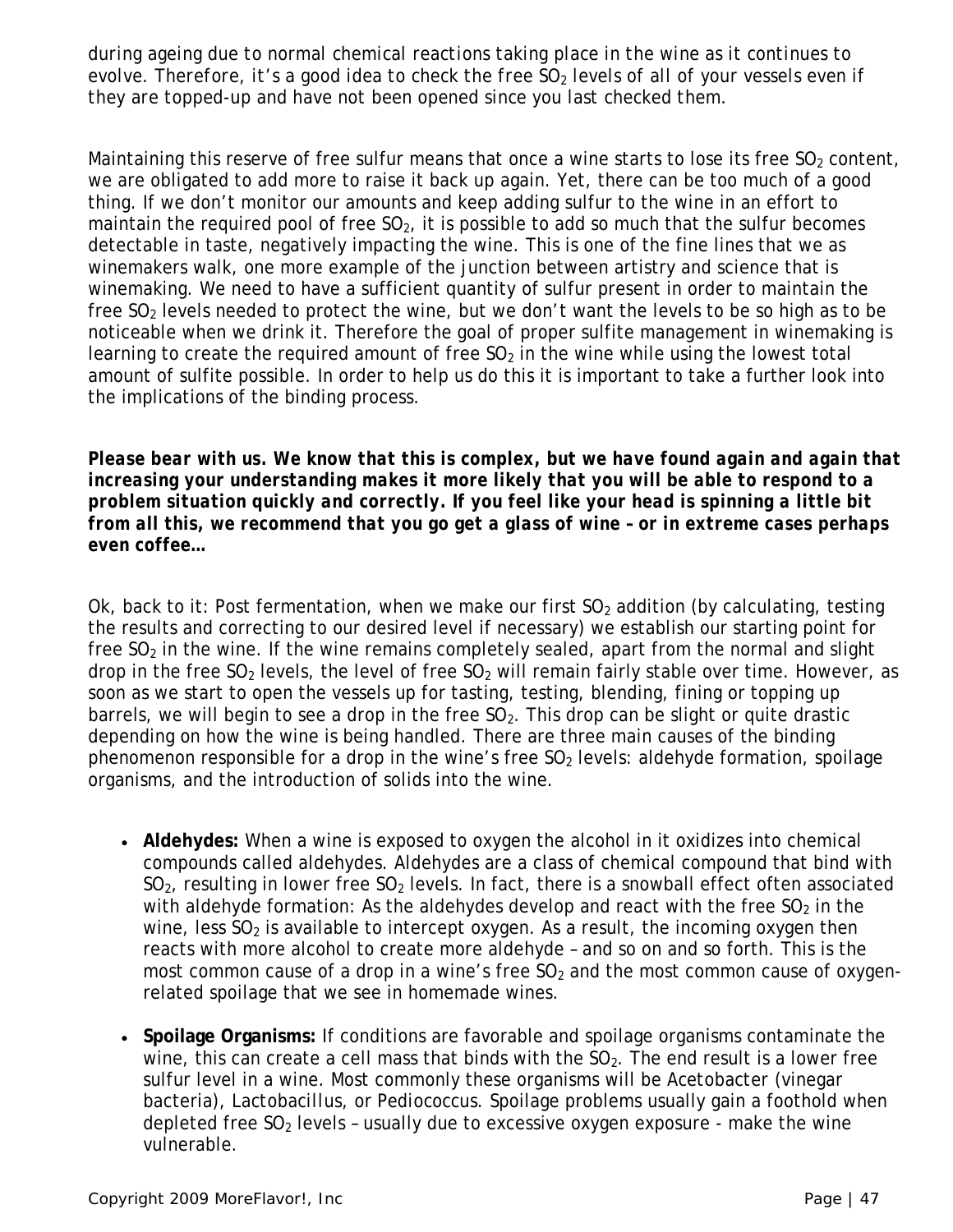• **Introduction of solids:** Any time we add solids into our wine, such as oak (which, being porous, also brings some oxygen with it), tannins, specialized yeast products, fining agents, etc. we will have some amount of binding going on, lowering the free  $SO<sub>2</sub>$ .

Now that we have taken a closer look at the elements that can bind-up our free  $SO<sub>2</sub>$  levels, we can focus on how to eliminate or at least minimize the impact they have on our wine. For each of these three problems, (essentially large losses of sulfite concentration) there is a corresponding course of action we can take to counteract potential ill effects.

- **Aldehyde formation:** Since aldehydes form when alcohol oxidizes, if we eliminate or limit the amount of oxygen the wine comes into contact with then we also effectively eliminate or limit the amount of aldehyde that gets formed in our wines. This can be accomplished by flushing any air spaces that the wine will occupy with inert gas. Examples of these "air spaces" include the headspaces of vessels, transfer lines, pump cavities, filter housings, etc.
- **Spoilage Organisms:** Good sanitization practices and being vigilant about keeping free SO<sub>2</sub> at the required level will help to keep any microbial issues at bay. This not only keeps the wine from developing off flavors from unwanted microbial action, but also limits the total  $SO<sub>2</sub>$  additions to a minimum, lessening the risk of a negative sensory impact from  $SO<sub>2</sub>$ .
- **Introduction of solids:** Finally, when adding any solids into the wine, realize that a small portion of the sulfite will become bound to the newly introduced element in the wine. Therefore, we will need to add a little bit more  $SO<sub>2</sub>$  to compensate for this. After its initial impact on sulfite levels, your oak or other additives should not continue to adsorb portions of future SO2 additions.

Hopefully, the information in this section will help you to better understand how maintaining proper sulfite levels in a wine is about more than just doing a calculation and adding it to the wine. The actual quantity of sulfite needed to maintain the recommended free levels in a wine is never a fixed, "one size fits all" amount; it will be different for each of our wines. The way that individual elements in the wine interact and bind with the  $SO<sub>2</sub>$  needs to be understood and taken into account if we hope to create the stable free  $SO<sub>2</sub>$  level needed to protect our wines during élévage. However, remember that stable sulfite levels in a wine do not mean you can suddenly become negligent with your handling. As we have seen, improper handling of the wine will only cause the binding reactions we are hoping to avoid and as a result, the free  $SO<sub>2</sub>$  will drop and force us to keep adding more and more sulfur into our wines. By understanding how the system works, you are now better to able to prevent this scenario.

For a complete explanation of how to calculate the exact amount of SO<sub>2</sub> needed for our wines, *along with further information on sulfur management, see section 9.4*

# **6.6) Tasting and Adjusting During Ageing**

Throughout the entire maturation period we need to occasionally check in on the wine's progress by testing and tasting it. We like an interval of roughly every 4-6 weeks. What we are looking for is the following: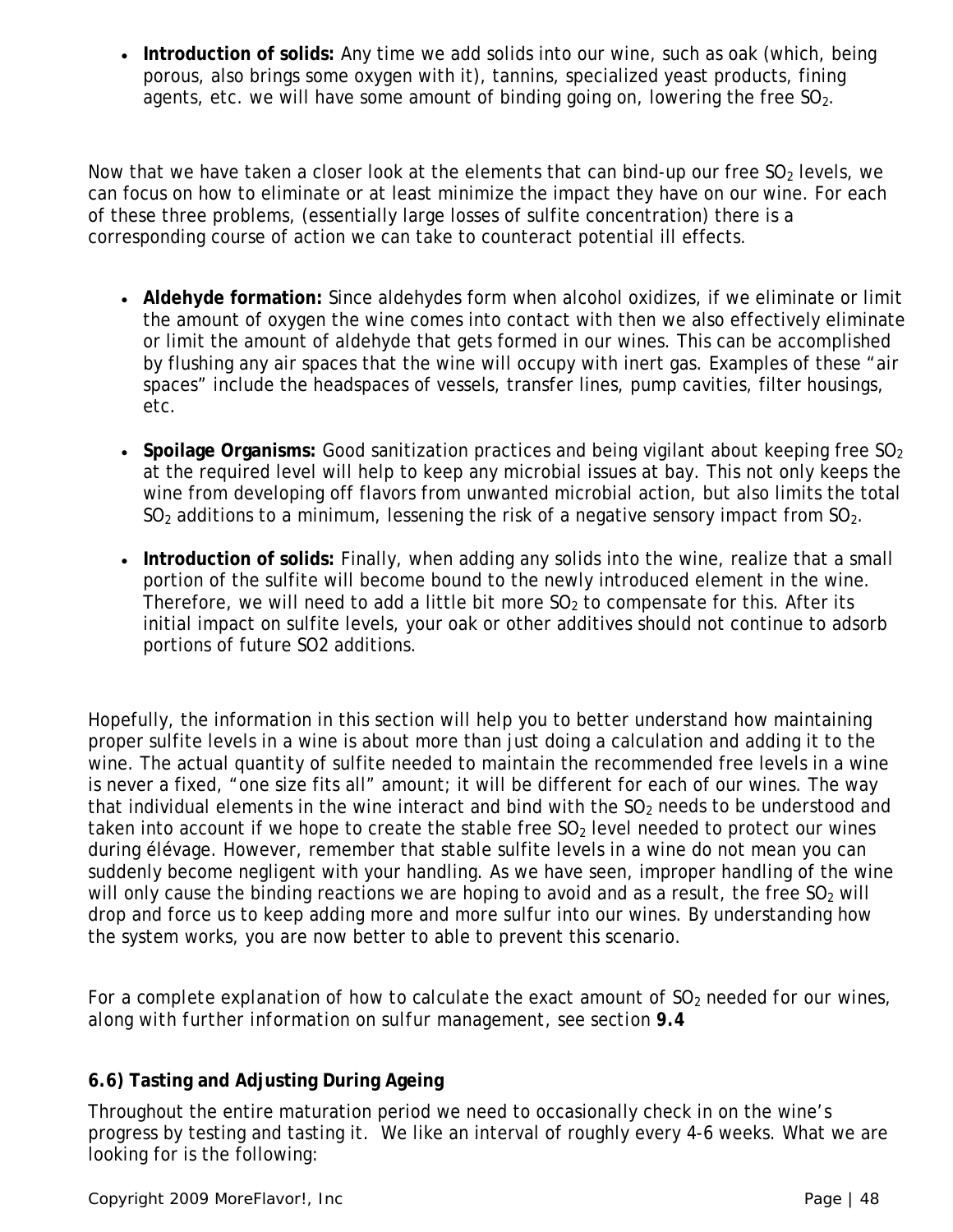• **Is everything all right?** Is the wine still fresh and fruity? Or, are there any funky, undesirable flavors or aromas developing since the last time you checked the wine? If there are any problems, they will need to be dealt with ASAP, because *the longer problems are left uncorrected the harder they are to remedy*.

*Note:* In the midst of analyzing/troubleshooting, don't forget to check both the SO<sub>2</sub> *levels and the pH/TA to see if these have shifted from the last time the wine was tested. This will help you – or us - to figure out what is going on with the wine if there is a problem.* 

- **Assuming there are no signs of spoilage, then how is the wine developing?** You'll want to look at a few different aspects of the wine to check to see if there's anything that you want to alter or adjust.
	- A. **pH/TA:** How does the wine taste? Is it too acidic or too flat? Check what you taste against the pH and TA results. If you need to raise the pH because the wine is too acidic you can use one of the two products:
		- Potassium Carbonate used at a rate of 3.8 grams per gallon will raise the pH by approximately 0.10 units (a bench trial is highly recommended). When you use Potassium Carbonate you will need to chill the wine to below 40°F for a minimum of two weeks. Potassium Carbonate requires cold temperatures in for the treatment to be effective. Chilling the wine also has the beneficial effect of making the wine cold-stable at the same time. *However, if the wine cannot be chilled then the Potassium Carbonate will never drop out and remain in solution, thus ruining the wine. So do not use Potassium Carbonate unless you can chill the wine to at least 40F for a twoweek period.*
		- Calcium Carbonate used at a rate of 2.5 grams per gallon will raise pH by approximately 0.10 units (a bench trial is highly recommended). Calcium Carbonate does not require cold to work; in fact cold temperatures delay settling (so make sure it has dropped out of a wine before you cold-stabilize it). However, Calcium Carbonate can takes months to precipitate out of a wine and it can effect flavor more than Potassium Carbonate. So, if possible it is recommended to use Potassium Carbonate to reduce acidity in your wines.

When done with either Potassium or Calcium Carbonate, rack it off of the deposit, double check the pH, TA% and  $SO<sub>2</sub>$  level and return to the normal ageing/storage schedule.

 If the wine is too flat and could use a little brightening-up, it can be remedied by a Tartaric acid addition. (3.8 grams per gallon raises the TA by approximately 1.0 g/L, a bench trial is highly recommended to determine the best dosage rate).

*Refer to section 9.2 for a complete explanation of raising or lowering the pH/TA.*

• **Mouthfeel/Structure:** How does the wine seem when you roll it around in your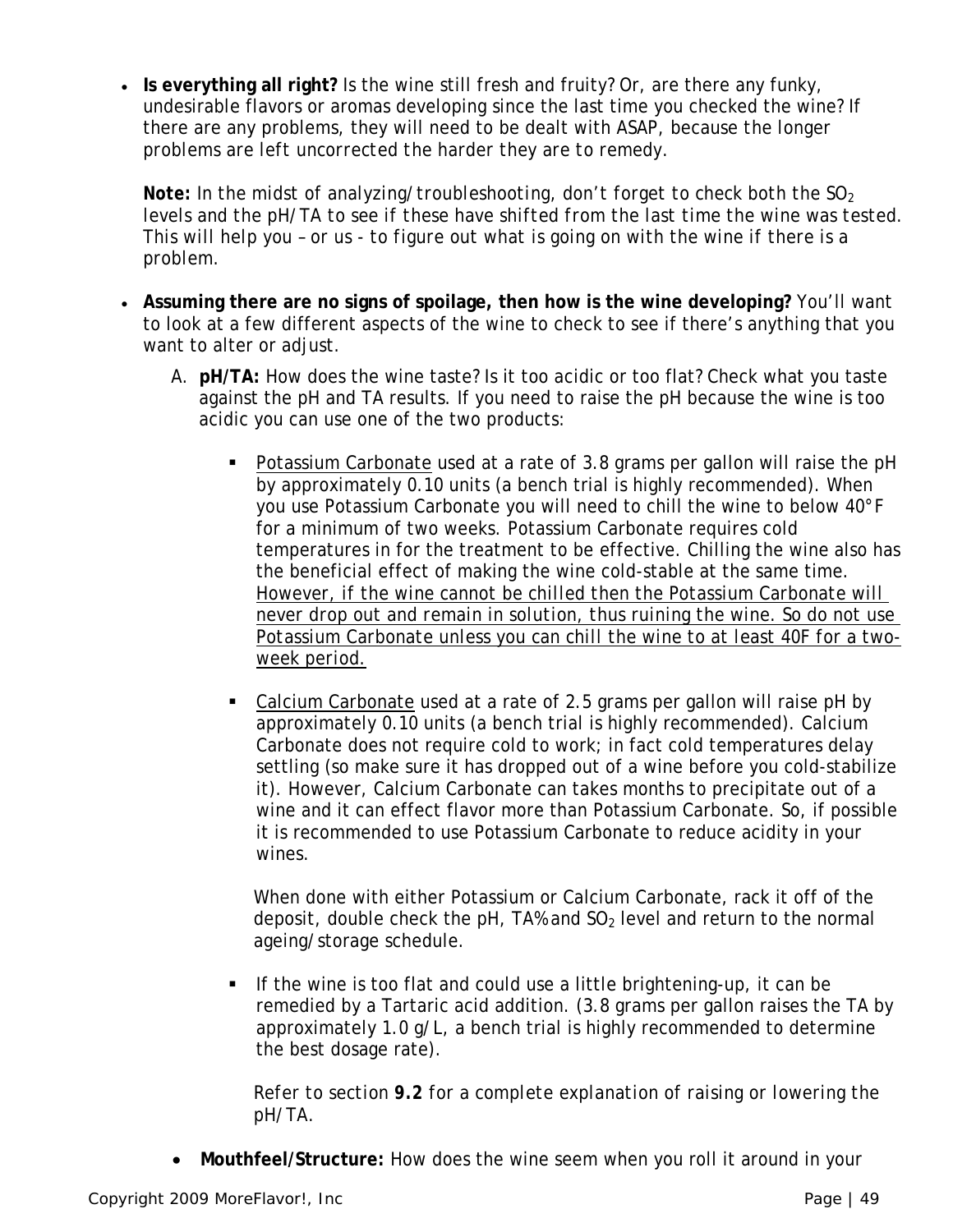mouth? Is it thin or full? Depending on the varietal and the style of the wine being made thin may be perfect - a delicate Riesling, for example. However, if you are looking for a wine that is a little more full then you may want to look at using a small amount of yeast-derived additives such as Opti-White, Noblesse, Sur-Lie, or enological tannins to help round things out.

*Note: If you are ageing on the lees, just keep stirring to gain fullness.*

• **Tannin/Oak Extracts/Level of Barrel Impact:** If you are using oak, each time you taste the wine you need to pay attention to how well the tannins, flavors and aromas coming from the toasted oak are interacting with the wine. It is always easy to add a little more oak or tannin to the wine if the levels are not high enough, but be careful to not over do it. The only way to tone it down is by blending it out with another wine that has less oak/tannins.

#### *For more information on using oak in winemaking, see section 9.9*

*Note: Due to the complexity of wine, the only way to precisely gauge how much of each product is needed to achieve your desired results for any of these addition/adjustments is to do a bench trial. This cannot be stressed enough: the place to find out that the 0.2 pH rise in your wine that was supposed to come from a 2 g/L addition of Potassium Carbonate has now resulted in a 0.4 pH shift due to an unforeseen buffering reaction is in the test bottle and not your entire wine volume...* 

*For complete information on bench trials, see section 9.7*

## **6.7) Additional Transfers**

**If you are not working with the lees:** Depending on how much sediment has settled out during ageing, you can choose to rack the wine off the deposit during its maturation to help promote clarity. If you are careful during racking and don't stir-up a lot of sediment when you transfer the wine you will probably only need to do this once or twice.

**If you are working with the lees:** You will only be racking it once the desired lees impact has been reached.

We recommend, if you are so equipped, purging the transfer lines and the receiving vessel with inert gas before making any white wine transfer. This will keep the wine from excessive contact with oxygen and thus retain more of the wine's aromatic character. The following basic check list should be gone over before any racking:

- Test your free SO<sub>2</sub> level. Make sure you have at least a portion of your free level in the wine *before* you make your transfer. This will serve as an internal protection during the transfer in case of oxygen exposure or potential spoilage organisms. Once the transfer is complete make sure to bring the free  $SO<sub>2</sub>$  up to the required level before closing the wine up for the next 4-6 weeks.
- **If you made any acid adjustments, it would be a good idea to test the TA and see if it needs more**. However, don't just go by the numbers alone, taste the wine and see what you think it needs, if anything at all.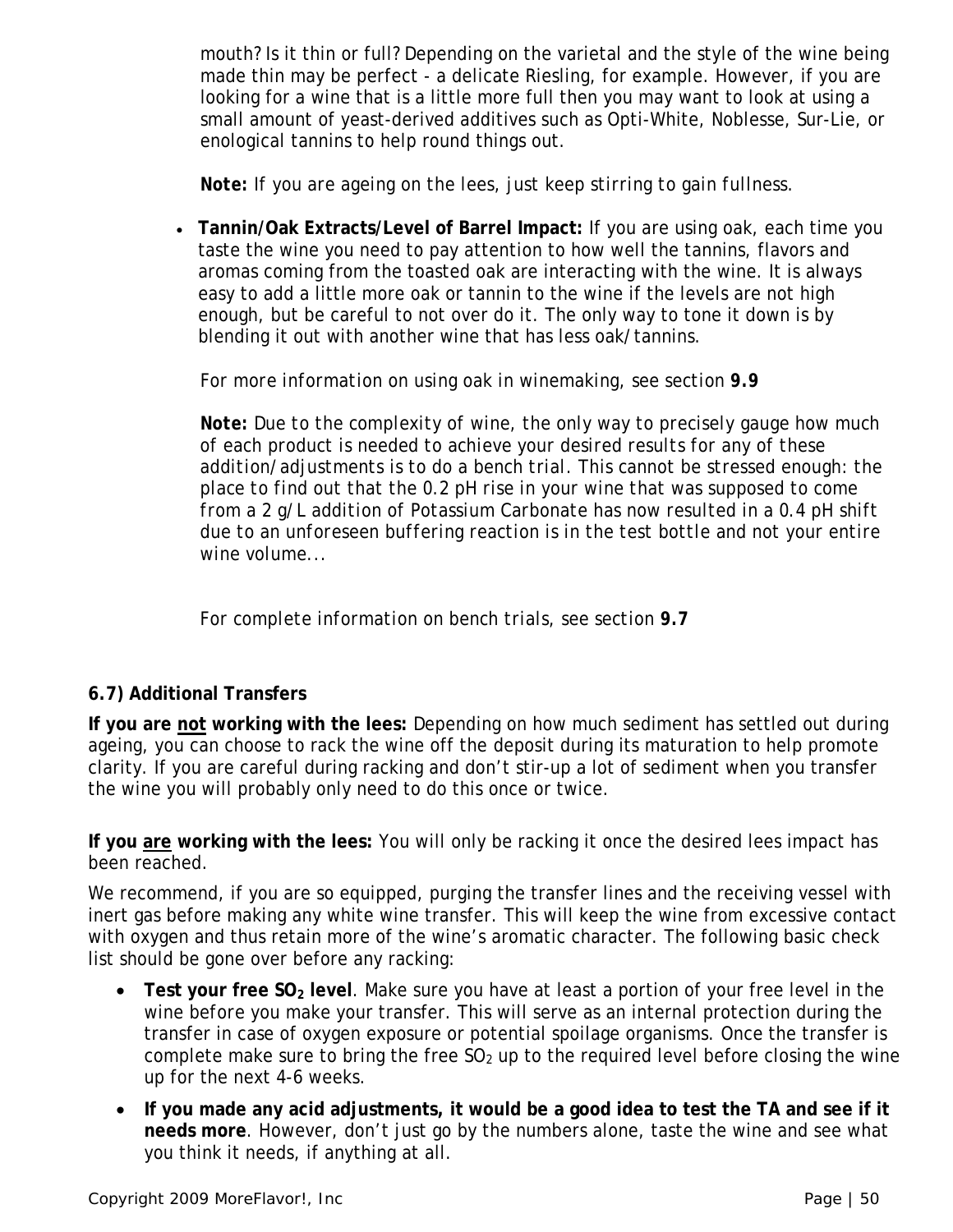• **Check the amount of oak/tannin integration.** Oak compounds are continuously being released from the wood into the wine throughout the ageing/storage process. It is important to monitor their integration into the wine during this period so that the oak character does not become too strong, overpowering the wine. In general, if you use the recommended level of oak in your wines (1.5 - 2 oz. of oak cubes per 5 gallon carboy, or actual barrels themselves), and taste/monitor the progress every 4-6 weeks, you will be able to avoid accidentally over-oaking your wine.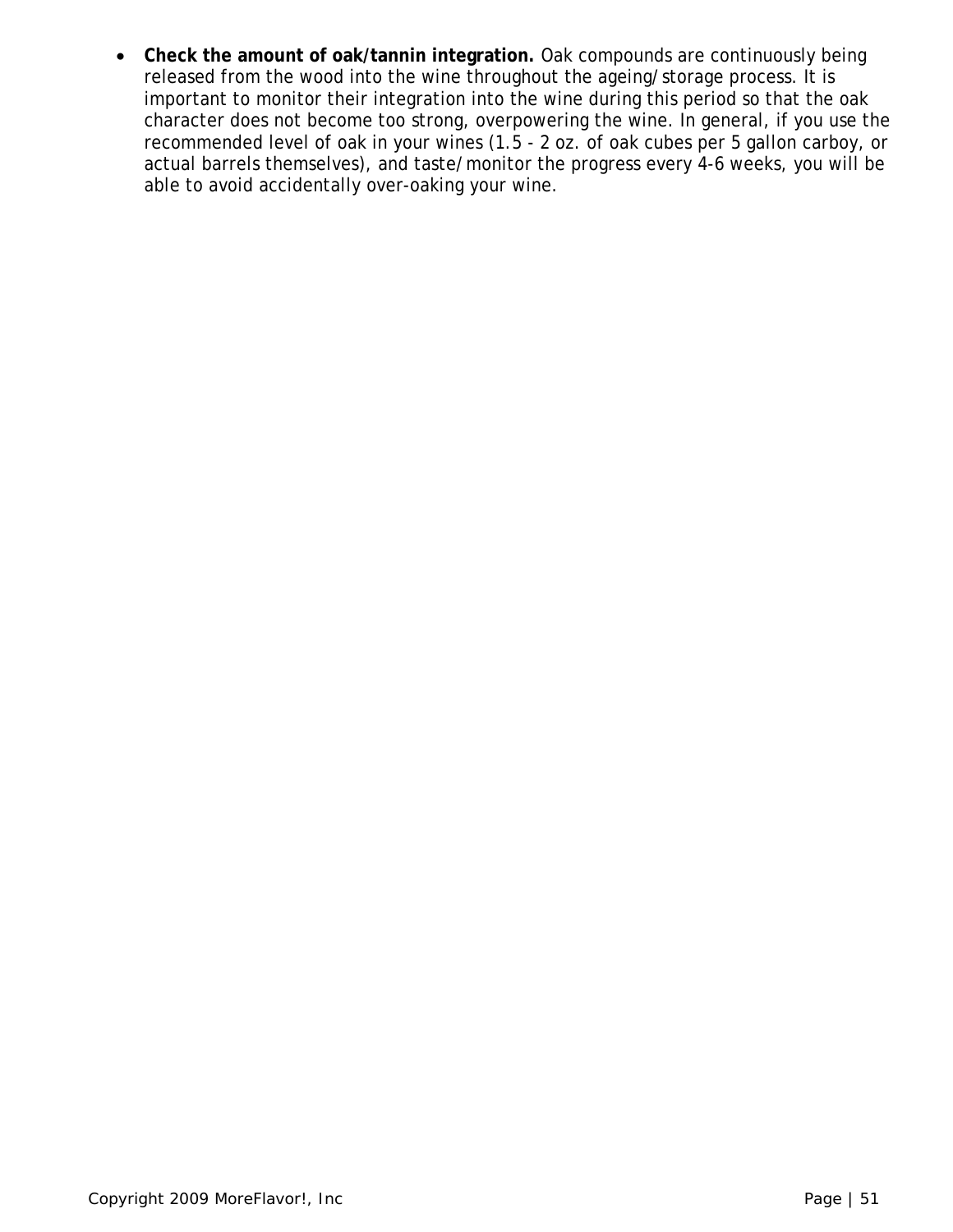# **Chapter 7: End of Ageing / Bottle Prep (Fining/Filtration & Stabilization)**

# **7.1) Fine-Tuning, Clarification (Fining/Filtration), Stability!**

At some point in the next 6-12 months, depending on the type of wine you are making, the wine will have come together enough to be considered finished. If you are making a straightforward, fruity wine that does not have any oak in it and is not being aged on the lees then you will usually have a rounding of the flavors around 6 months post fermentation. If you are making a more complex wine that involves oak and/or sur-lie ageing then it usually takes around 9-12 months before all of the elements integrate properly. In all cases, the ultimate guide to when to prepare the wine for bottling is when it tastes right to you! As soon as you like where the wine is, the end of the élevage/maturation period is nearing, signaling the beginning of the bottling process. Even though we have been testing the wine throughout the ageing/storage period, (along with tracking and correcting any problems), run the numbers a final time. There will be no going back and adjusting the wine once it is in the bottle. The following checklists will help guide you through the steps needed to prepare the wine for bottling.

## **Pre-Bottling Checklist**

If the wine tastes fine and you are happy with the level of clarity and are not worried about stability (see below), an SO<sub>2</sub> test is all that's left to do (see 6.5 & 9.4). Once this has been taken care of, we can proceed to the actual bottling of the wine. However, more likely than not, there will be one or two elements that need our attention before we can bottle the wine:

**1) Check The pH/TA:** How is the wine's acidity? If the pH/TA needs to be corrected you should do it now. Keep in mind if you will be cold-stabilizing your wine (see below, **7.3**) you will need to double-check the pH/TA once again after the treatment is over because this procedure will cause the pH/TA to shift by an unknown amount.

- Lower the pH: If the pH is high (above 3.5) then you will want to lower it before bottling by adding tartaric acid: 3.8 g/gal (1 g/L) raises the TA by 0.10% (see section **9.2**).
- Raise the pH: If the pH is low (below 3.2) and the wine tastes harsh and edgy, you may want to consider raising the pH it by adding potassium carbonate and chilling the wine: 3.8 g/gal (1 g/L) lowers the TA by *about* 0.10%.

*Note: Using potassium carbonate requires that the fermenter be stored cold (below 40 F) for several weeks after the application. During the period of cold stabilization the tartaric acid drops out as potassium bitartarate. Calcium carbonate can be used in a similar manner and does not require cold stabilization. However it can adversely affects flavor if you are trying to make an adjustment of more than 0.3 pH units, and takes a month to precipitate out of solution.* 

**Note:** Every wine will react differently to the same amount of potassium carbonate. The only way to know for sure how much is needed for the desired pH shift in your specific wine is to do a bench trial before treating your entire wine volume (section **9.7**).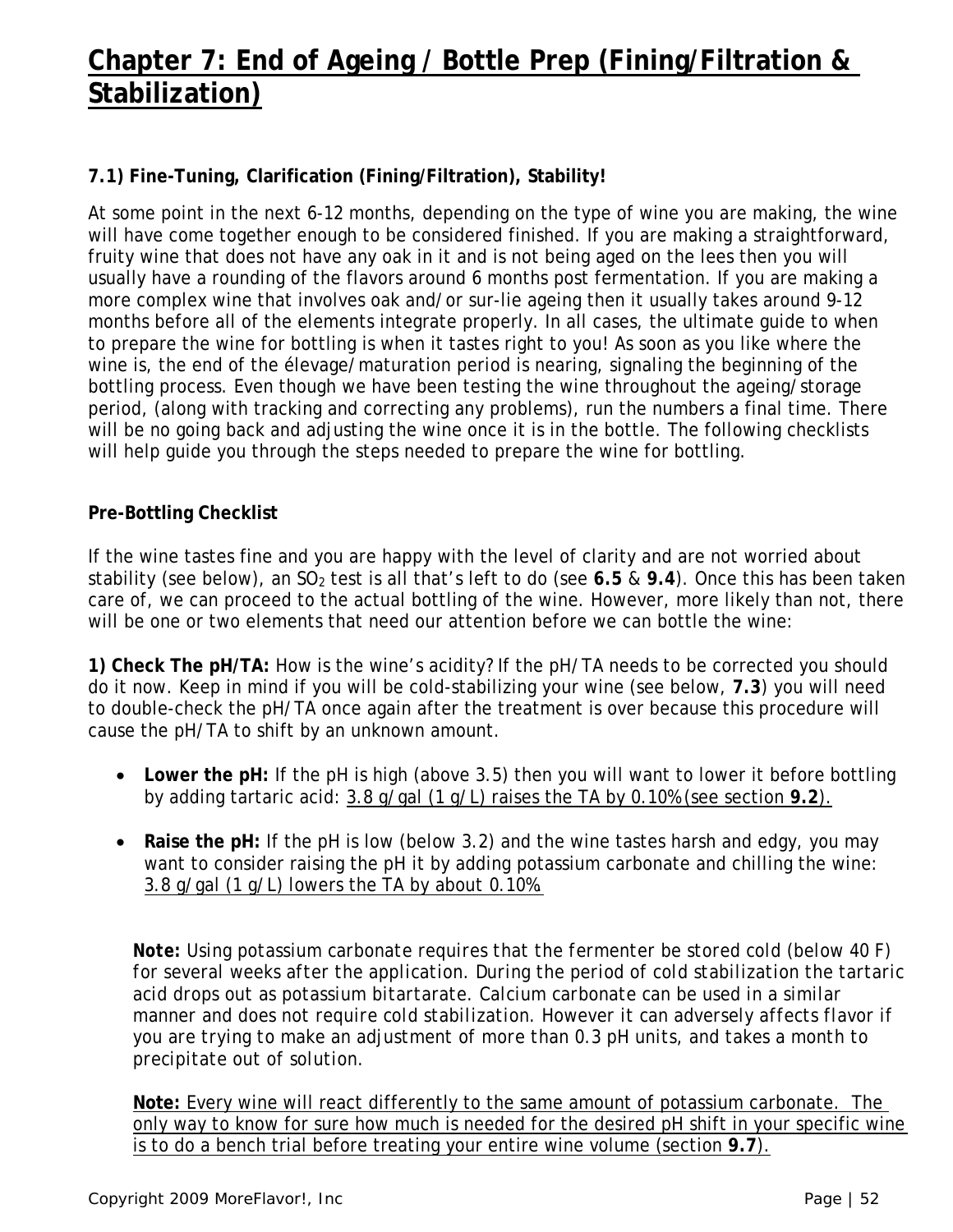**2) Check the clarity:** Is the wine's clarity satisfactory? If you will be heat stabilizing the wine as part of the pre-bottling preparation (see below, **7.3**), then the bentonite/light gelatin fining used in this procedure will have the added benefit of making the wine brilliantly clear. If you are not concerned with heat stability and/or don't mind if the wine is not crystal-clear, then careful racking during the ageing/storage period may be enough to clear up a white wine enough to bottle. Keep in mind that clarity does not equal stability: it is possible to have a crystal clear wine that is not heat stable.

*Note: If you are keeping some Residual Sugar in the wine or have had no/partial MLF, we highly recommend filtration at 0.45 microns Absolute (see the next section). This filtration will also serve to clarify the wine.*

**3) Check the Residual Sugar %:** In general, the Residual Sugar (often just RS for short) level does not need to be adjusted for a dry white wine. The juice usually ferments dry and is left where it stopped. However, in cases where RS is desired in the wine, this should be tasted and adjusted just prior to bottling. In addition to having proper  $SO<sub>2</sub>$  levels we encourage you to consider a sterile filtration in order to guarantee the microbial stability of the wine. If you don't filter the wine it is possible to pick up a spoilage yeast or bacteria during the ageing or bottling period and any Residual Sugar could be used a food source- allowing them to spoil the wine. *Running your wine through a sterile filter (0.45 microns Absolute) as it goes into the bottle will effectively remove all yeast and bacteria from the wine so that the Residual Sugar will remain untouched.* (For complete information on filtration, see **7.2 B** below)

**4) Check the free SO<sub>2</sub>:** The final treatment: make sure that your free SO<sub>2</sub> is at the correct level; adjust if needed (see *sections 6.5 & 9.4).* 

**5) Check the stability of the wine:** Most commercial white wines are tested/treated to be both hot and cold stable. This allows the wine to keep its taste and appearance unaltered even when exposed to extremes of hot and cold temperature. A stable wine also holds-up better over time in the bottle. Heat stability is done by fining the wine with bentonite, cold stability is done by subjecting the wine to ≤40 F for at least two weeks. For complete info on stability treatments, see section **7.3** below.

# **7.2) Fining and Filtration**

Both fining and filtration are treatments that can be done to further polish or finish the wine just before bottling. Fining works by introducing an agent to the wine that physically binds with a targeted element, most commonly tannins or proteins. Once the reaction finishes and the agglomeration precipitates out to the bottom of the vessel, the wine is racked to remove it from the sediment. Filtration works by passing the wine through a material that contains a series of very small holes (or "pores") similar to a coffee filter. Liquid and particles small enough to fit through these holes are allowed to pass through; particles that are too large get held back and are effectively removed from the liquid. Depending on what is going on in our wines, we may decide to do one, both, or neither of these treatments. It all comes down to our personal winemaking philosophies and whether or not we feel the wine needs maintenance. Let's take a quick look at both fining and filtration before we move onto bottling.

## **7.2 A) Fining**

A white wine is usually fined in order to soften a harsh or astringent character, to improve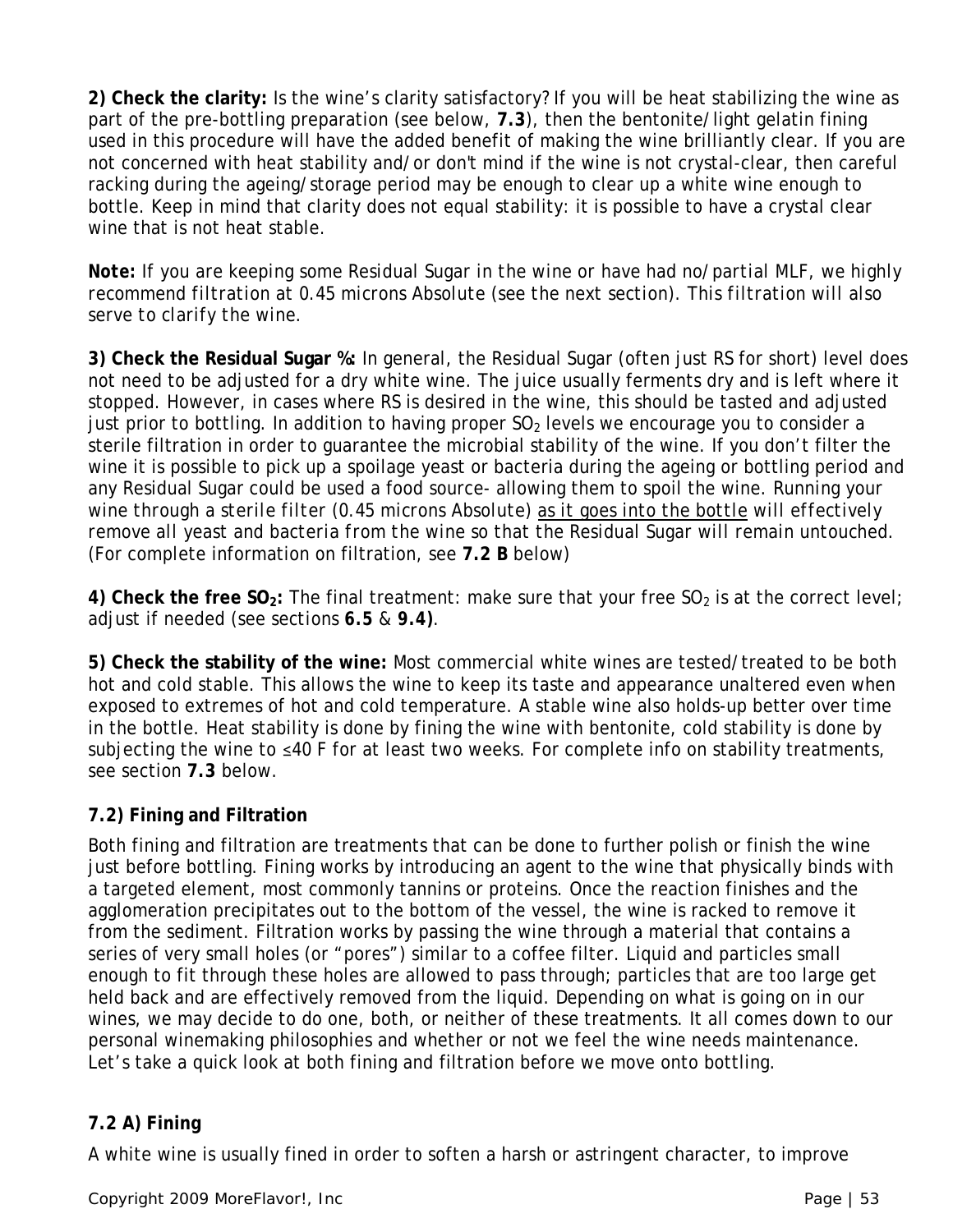clarity, and/or to create heat stability. Fining agents should be used at the lowest possible dosage needed to achieve the desired effect. Over dosage can often create a loss of mouthfeel, aroma and/or flavor. Due to the complexity of the chemical structures in wine, different fining agents will be more or less effective at achieving a desired result. We strongly recommend conducting a bench trial first to determine which product gives the results you are looking for. Then, once this has been decided, do a second trial to determine the ideal dosage rate that will give the desired results for the least amount of product used.

## Subtractive fining treatments

Subtractive fining agents work by physically removing offending elements from the wine. (Addition by subtraction.)

• **Bentonite** is a special type of clay that is used to remove proteins from wine. Bentonites for winemaking are either sodium-based or calcium-based. Sodium-based bentonite is added to a small amount of water and allowed to swell for 24 hours until it become a thick slurry that is then added to the wine. Calcium-based bentonites are made to be added directly to the wine. This is a very effective treatment, but there is a downside: depending on the type of Bentonite used the lees can be very fluffy and result in a loss of wine volume when the treated wine gets racked off of the deposit. Sodium based Bentonite is very fluffy and for that reason is usually accompanied by a light gelatin or silica-gel dosage to help compact the final treatment lees, reducing volume loss. Calcium based Bentonites are not quite as effective as Sodium based ones, so you wind up using a bit more to get the job done. However, they have the benefit of being very compact in the final lees so there is little loss of wine post treatment. Calcium based Bentonites also benefit from a light gelatin or silica-gel dosage not for compacting the lees during settling, but for clearing out any fine particles that may be slow to settle once the main deposit has dropped. Once added to the wine, the reaction product is allowed to settle out and the wine is then racked away from the deposit.

Bentonite reacts most effectively at 60-75 F, so if possible allow the wine to warm up to 60-65 F for the fining. Once the reaction takes place go ahead and cool the wine back to the desired cellar temp.

*Note: you can do both a cold and hot stabilization by warming the wine to 60-65 F, doing the bentonite fining, and then cooling the wine to ≤40 F. The cold and the potassium bitartrate crystals that form will help compact the bentonite/protein lees and will help minimize loss of wine volume!* 

(for more information on bentonite and heat stability see below, **7.3 B**)

• **Gelatins/Isinglass** are specially purified proteins that can be used to reduce tannins and help clarify a wine. Depending on the specific type, gelatins are mixed with either hot or cold water to form a solution, which gets mixed into the wine. After waiting the prescribed time, the wine gets racked off of the sediment.

*Note: there are many types of gelatin available to winemakers; some are generalized and have a "blanket" effect of working on the entire range of tannins in the wine, while others are more specialized and target a specific type of tannin/polyphenol. Make sure*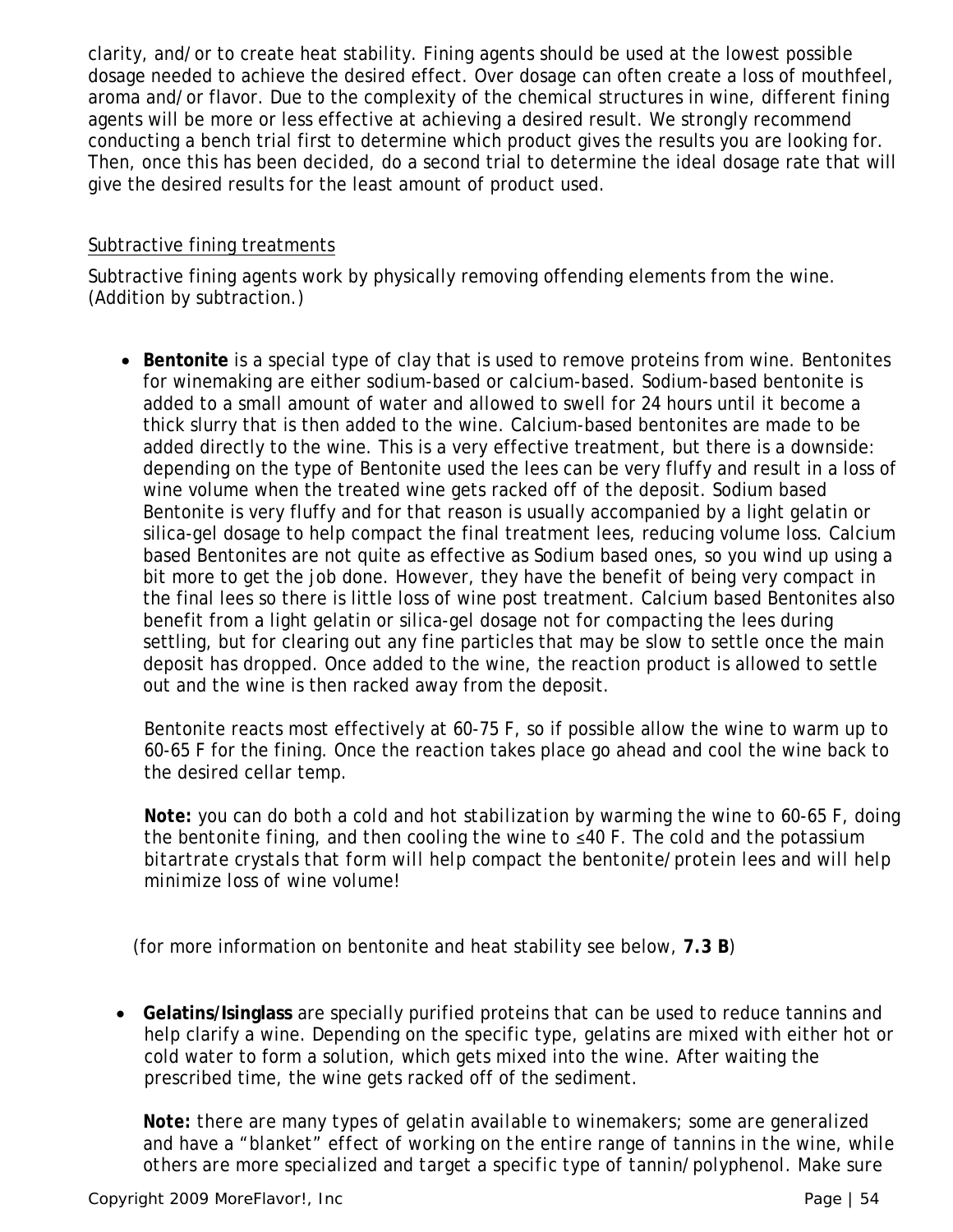*the one you use is designed to give the results you are looking for. In white wines, we recommend using "Ichtyocolle"* **(FIN74)** *for clarification and for helping compact bentonite treatment lees.* 

• **Casein (Potassium Caseinate), "Casei Plus" (FIN70)** is a milk-derived protein that is used to reduce astringency and soften a white wine's tannin structure (i.e.: removing the aggressive oak character from an over-oaked wine). In addition, casein can also be used for removing browning from oxidative reactions. Once added to the wine, Potassium Caseinate is quick to settle and the treated wine can usually be racked in 4 days.

#### *Note: If used to correct browning from oxidation, casein is often more effective when used in conjunction with PVPP*.

• **PVPP** (Polyvinylpolypyrolidone) is a synthetic polymer that is used for removing bitter and astringent oxidizable polyphenols (the compounds responsible for wine turning brown when it oxidizes!). PVPP can be used preventatively (as it is when it is used as part of "**Polylact"** to treat the pressed juice pre-fermentation) or as a cure for removing bitterness and brown color from oxidized wine.

#### *Note: If used to correct browning from oxidation, PVPP is often more effective when used in conjunction with casein*.

• **"Polylact" (FIN73)** is a specialized blend of casein and PVPP in a pre-mixed, easy to use solution. Use it anywhere you would use either PVPP or casein, such as removing bitterness and as a curative or preventative treatment for oxidized browning in whites, rosés, and fruit wines. Can be used in both musts and finished wines (see product descriptions for directions/dosages).

## Additive treatments (A.K.A.: "coating")

The following treatments are considered to be "additive" because instead of removing the offending element, they work by coating or adding to the molecular structures that are responsible for creating the perception of harshness in the wine. While this may seem counterintuitive, "additive" treatments are often able to modify the aggressive/harsh character(s) you were trying to eliminate so that the need for further fining can be reduced or even unnecessary. Since the "coating" of tannins is an additive process, there is no danger of stripping anything out of the wine during the treatment. However, the one caveat to additive treatments is that if overdone, they can overpower subtle elements in the wine. Once again, bench trials and a conservative approach to your additions will help to avoid any problems.

• **Oenological tannins** are used during the ageing/storage period to help develop mid-palate structure and positive mouthfeel characteristics in the wine. These tannins can be used to help round out a thin or aggressive wine. In addition, oenological tannins also add a layer of protection against oxidation.

*Note: some oenological tannins are designed only for use during fermentation and others are specifically made for the ageing/storage period. So, make sure you choose the right one for the task at hand.* 

o Galalcool SP (TAN150): Can be used during fermentation to minimize reductive odors and enhance mouthfeel. It is usually used for white wines, but can be used for fruit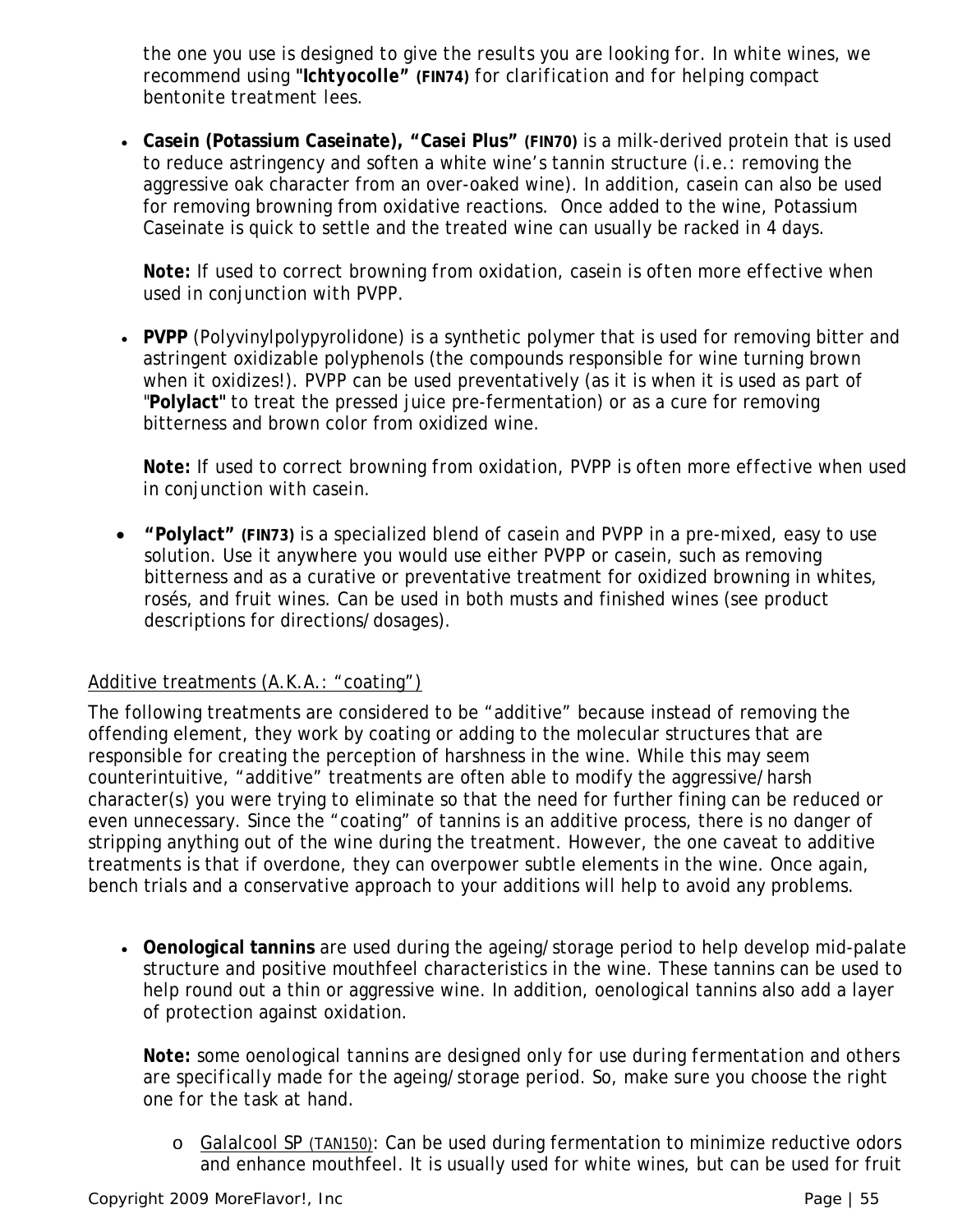wines and mead, as well.

• **Toasted Oak (chips/cubes)** is an economic source of wood (also called *ellagic*) tannin that will help stabilize color and add body during fermentation. Toasted oak will also give some finished flavor complexity to the wine. Can be used with enological tannins as a spice/flavor component. (For a complete explanation on the use of oak in winemaking see section **9.9**)

> -Dosage rate for chips/cubes is 1-4 lb per 1000 lb of fruit (or 1.6 to 6.4 ounces per 100 lb of fruit), with the low end being used for stabilizing color and structure, and the high end being used to minimize vegetal characteristics.

• **Opti-White/Sur-Lie** are specially designed, yeast-derived protein fractions that can be used to add mouthfeel, body, and perceived sweetness to a wine. Normally used in the fermentation, these products can also be used to round harsh/aggressive tannins and bright acidity in finished wine during ageing/storage. Like tannins, Opti-White/Sur-Lie (Bio lees) add a layer of protection against oxidation to help protect the wine during the ageing/storage period.

*Note: When Opti-White/*Sur-Lie *additions are overdone, they can create a candied sweetness that comes across as artificial. Watch out for this during your bench trial.*

## **7.2 B) Filtration**

There are two reasons to filter wine: aesthetics and microbial stability. On the aesthetic side, filtration can make a wine more polished both in the glass and in the mouth; often creating a rounding effect that softens the wine's edges. If your wine is sound with no flaws, then you can decide if you want to further shape your wine by filtering it. However, if you have residual sugar or Malic acid left in the wine, or there was a problem with Acetobacter or Brettanomyces during the ageing/storage period, then filtration is no longer an artistic decision; it becomes the only way to guarantee microbial stability for the wine.

Pore sizes of filters are measured in microns. Typical winemaking sizes are 5, 3, 2, 1, and .45 micron media. The smaller the holes, the "tighter" the filter is said to be. Filtration's guarantee of microbial stability comes from the fact that the pore size of filters can be made smaller than the actual yeast and microbes themselves. As the wine passes through the filter the larger microbes become stuck and are removed from the wine. *Note: 2-micron filters are used to remove yeast, and .45-microns are needed to remove bacteria.*

Filters are rated as being "Nominal" or "Absolute". A nominal filter will remove most particles that are equal or greater than the rated micron size. An absolute filter will remove all particles larger than the micron rating. Nominal filters are cheaper than absolute ones, and if you are only doing a general cleaning up of the wine, a nominal filter may be all you need. However, if you are filtering to remove either yeast or bacteria, you will need to rely on an absolute filter. Note that an absolute filter is only needed at the final filtration of the wine (usually during bottling, right before the filler to minimize exposing the sterile wine to contamination).

The effect that filtration has on wine becomes more pronounced as the micron-size becomes smaller. Filtration does remove certain elements from a wine; however, these are often elements that are worth losing. Filtration can stress a wine and cause it to temporarily "fall apart" right after the process. However, just as with "bottle shock", filtered wines put themselves back together just fine over the following weeks.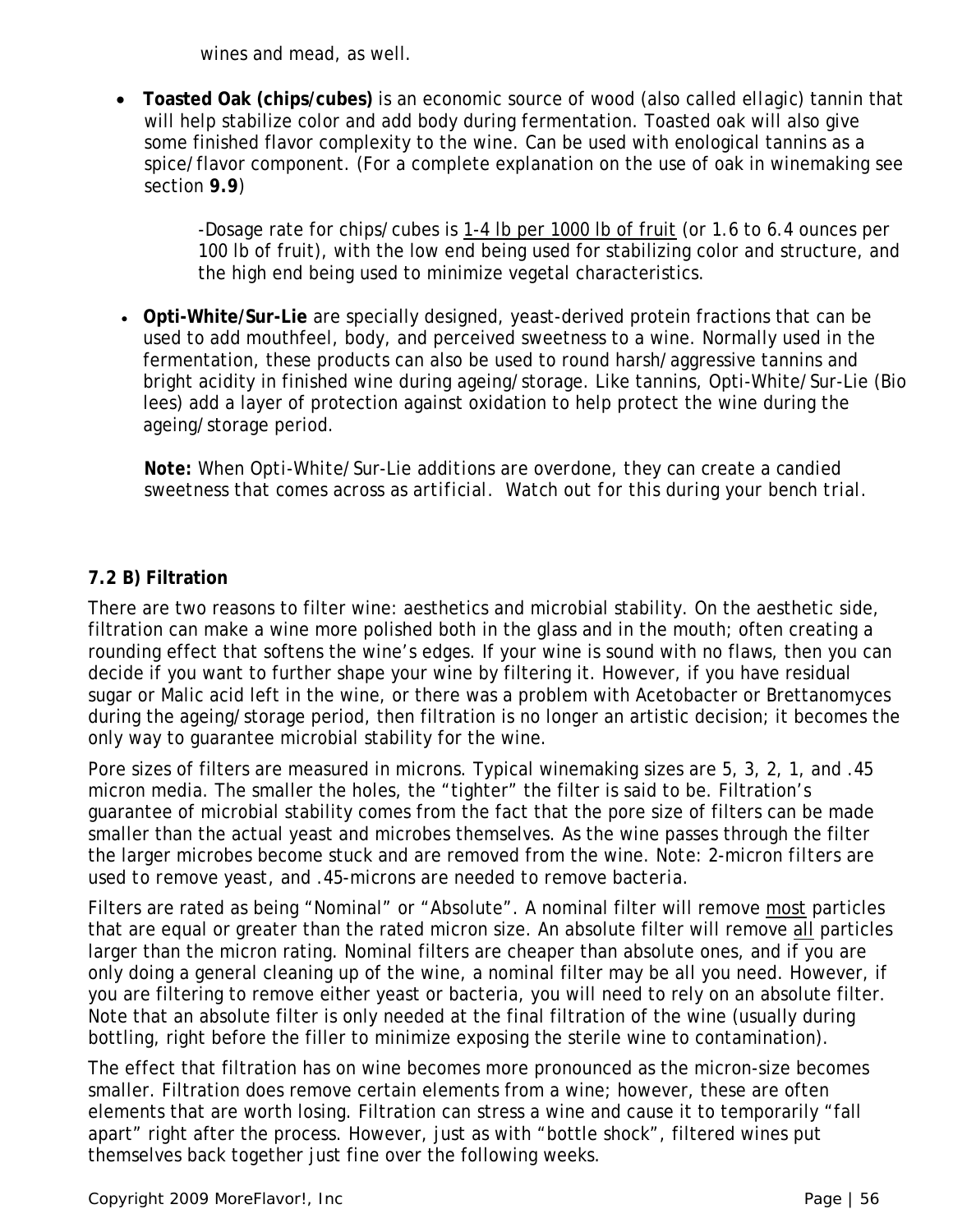Filtration set-ups are based on the two different forms of filtration media: cartridges and pads. Cartridges use housings, whereas pads require a "plate and frame" set-up. Both require a pump to move the wine (*note that small lots can also be done without a pump using a keg and pressurized gas if you have this equipment*). Cartridges are more expensive than pads because they are more intensive to produce, but they can be cleaned and stored for future use. Pads are cheap but they can only be used one time. Both pads and cartridges are tried and true, and choosing between the two technologies just comes down to personal working preferences: cartridges are clean to work with but they are more expensive and time intensive for maintenance. Pads are economical and somewhat messy, however when you're finished you just toss them.

*Note:* O*nly cartridges can provide .45 Absolute ratings. In other words you cannot achieve a sterile filtration using a plate and frame set-up with pads.* 

## Filtration Summary

In the end, filtration is a very effective winemaking tool that can be used to gently polish a wine or to make sure it is microbiologically stable. However, the initial investment for the housing(s) or the plate and frame system make it a bit of an economic hurdle for the beginning winemaker. Fining requires no equipment and offers a cheap way to clarify a wine and have control over its tannin profile. Fining is the only way to achieve heat stability in a wine- as filtration does not remove the proteins responsible for heat instability. The only caveat is that fining is not very selective. You need to be careful about preserving the balance of all of the elements. Finally, keep in mind that the two actions are not mutually exclusive and a light fining is often done to improve a wine's filterability.

#### **7.3) Stabilization**

Depending on the style of wine you are making you can begin preparing the wine for bottling as early as 6 months. However, bottling somewhere in the 7-12 months range is most common for white wines. Remember that these timings are only generic guidelines; the only criteria that matters here is that you like the way it tastes.

While you could just bottle the wine now, it is recommended to consider stabilizing your white wine before it goes into the bottle. Not doing so creates a situation where the wine could change its taste and appearance over time as it ages. Two main criteria for stabilizing a white wine are cold stability and heat stability. Let's take a closer look at each of these.

## **7.3 A) Cold Stabilization**

If an unstabilized bottle of wine becomes cold (i.e.: chilled in a fridge before being served) it can trigger a crystallization reaction between the potassium and the tartaric acid which combine to form a deposit of crystals (potassium bitartrate, A.K.A.: "tartrates"). When this occurs the pH of the wine will shift. Depending on how extreme the shift is, the wine can end up tasting out of balance and it is impossible to correct unless you open the bottles, treat the wine and then rebottle the entire lot. Best to address this before bottling to avoid this scenario.

• Cold stabilization is done by just exposing the wine to temperatures as close to freezing as possible (32F - 0C) for a minimum of two weeks (longer will not hurt the wine, it just will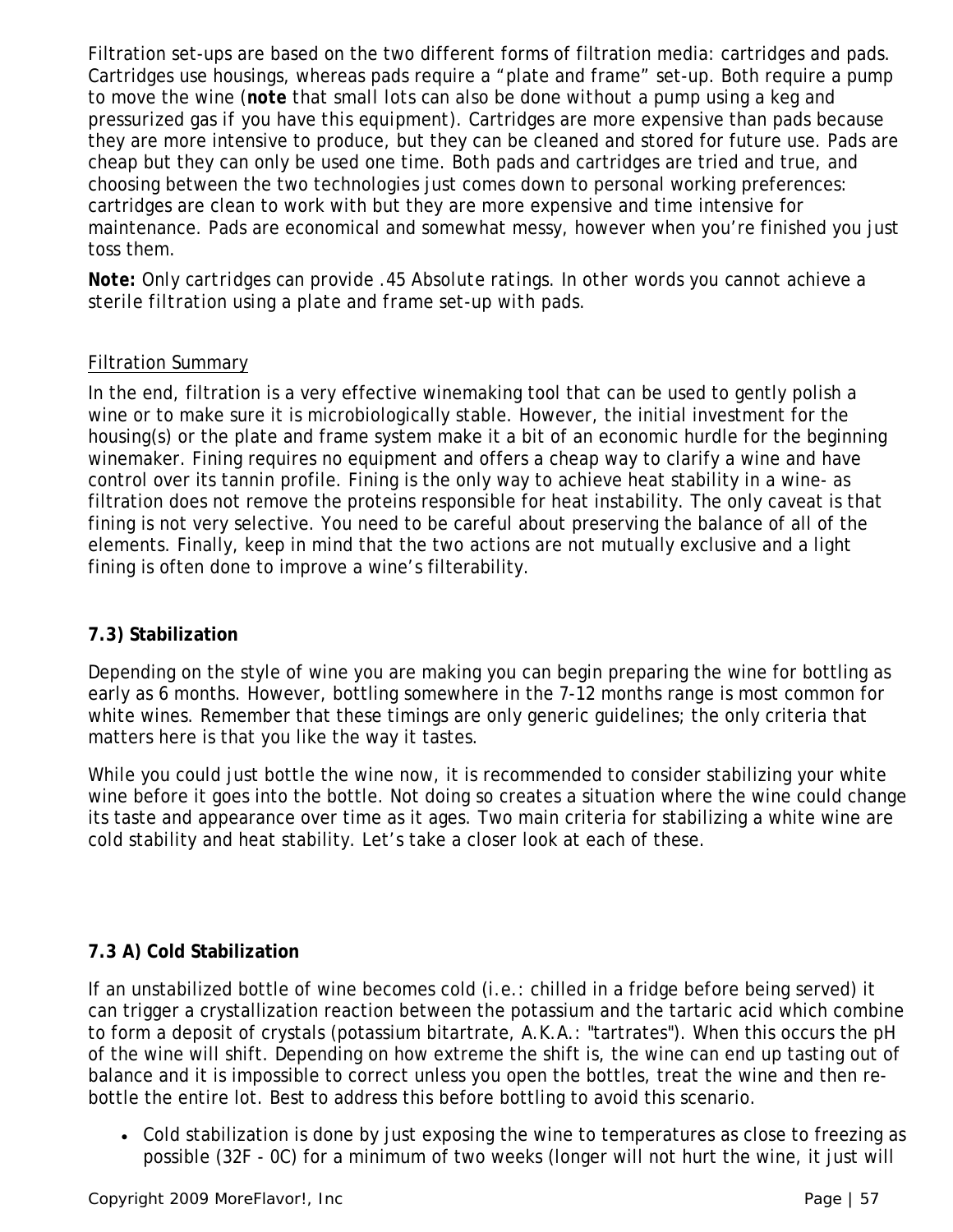slow down the ageing process). A minimum of 40 F for two weeks is necessary for successful stabilization.

*Note: if you happen to have a way to chill the wine to 32 F within a 12 hour period, you will become stable after only 4 days and do not need to wait for the two weeks it usually takes.* 

• Ageing on the lees can actually build tartrate stability into the wine so that a less extreme precipitation of tartrates is seen in wines which are lees aged as compared to those that are not. This is a colloidal stability that comes from the polysaccharides and mannoproteins extracted from the yeast during the lees ageing process.

## **7.3 B) Heat Stabilization**

If an unstabilized wine has an excess of protein, this protein can come out of its solubilized form, flocculate and deposit at the bottom of the bottle. Usually this happens fairly quickly when an unstable wine becomes sits at a warm temperature for a couple of days. It can also happen at cellar temps, but usually takes a longer period of time to develop because cooler temps delay the flocculation reaction. Either way the result is that a wine that was clear going into the bottle now contains fluffy, white clumps that swirl back up into the wine each time the bottle is moved, just like a snow-globe. Depending on how extreme the reaction is, the effect on the wine's taste can be negligible to definitely detectible – though usually not enough to ruin the wine. However the visual impact is always pronounced and negative.

As we've seen, protein is removed by **bentonite**. Protein has a positive charge, and bentonite clay has a negative charge. When exposed to each other the two opposites attract and stick to each other like a pair of magnets. Clear wine will go cloudy when bentonite is added as the charged reaction pulls the protein out of solution. The protein/clay reaction product will then settle out at the bottom of the vessel, forming a deposit that the clear wine will need to be racked off of. By weight, sodium-based bentonite is more reactive than calcium-based bentonite but creates very fluffy lees so we have a higher wine loss post-treatment. Calcium-based bentonite lees are more compact so we get a lower wine loss when we rack off post-fining, but calcium-based bentonites can be less effective so you often use more of the product to get the job done.

#### *Helpful Hint: The deposit for either type of bentonite can be condensed by the use of a small amount of gelatin, such as "Ichtyocolle" (FIN74) which also helps to clear the wine out.*

Bentonite is a powerful tool. If you use too much of it your wine will indeed be stable, but you will strip out flavours and aromas at the same time! Determining the least amount needed to achieve stability is critical when planning to make your wine heat stable. The amount of bentonite needed to stabilize a white wine depends on the type of grape, vineyard location, growing practices, and vintage. In addition, the way the fruit is handled during pressing and crushing also has an effect on the final protein content of the wine (more movement/exposure time on skins = more protein). In short, each wine will have to be tested individually because there is no other way to know. This is done by doing a stability test (see below). Interesting Different bentonites will have a differing effectiveness as well as their own organoleptic impact on the treated wine. Each bentonite has a different molecular make-up, and each wine has a series of different proteins in varying ratios that make up the instability. This means that one type of bentonite may need a dosage rate of 4 g/gal to achieve stability, whereas another type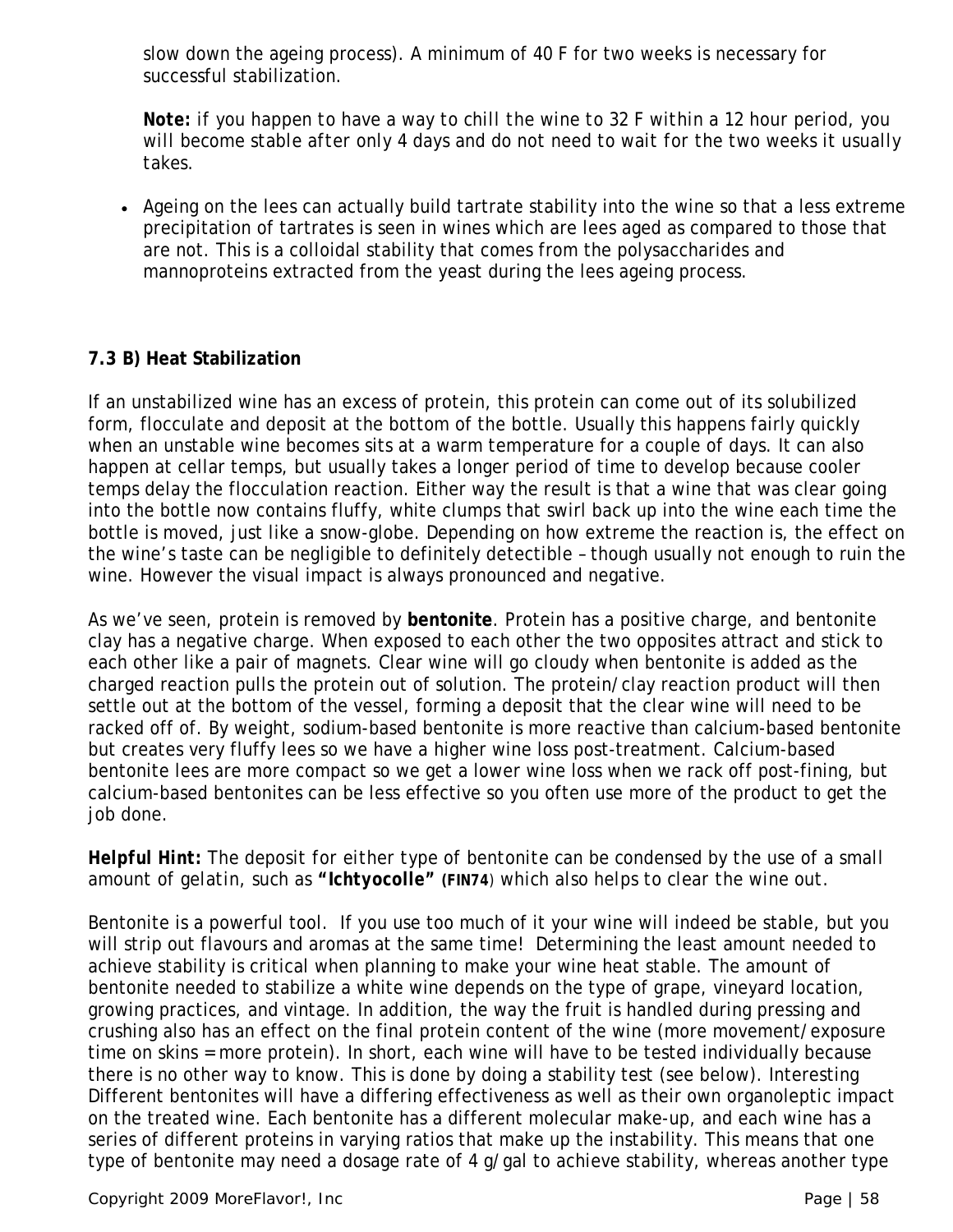of bentonite may need only 1 g/gal. As previously stated, using the least amount needed to achieve stability is important to avoid altering the original wine's desirable characters too much. So bench trials are best done in 2 parts: 1) which product is best at preserving desirable qualities of your wine, then 2) how much of this one is needed to make the wine stable. Or just use the most effective one and call it a day.

#### **Heat stability test protocol**:

- Fine filter a 100 mL sample of wine (a coffee filter works great for this). If the sample is not filtered, other forms of precipitation may settle out with the protein and it will be difficult to get an accurate assessment of the results.
- In a non-reactive container, heat the sample of wine to 176 F (80 C) and hold it there for 10 minutes.
- Turn off the heat, let the sample cool for 15 minutes.
- Place the sample in a laboratory flask which can go from hot to cold without cracking
- Place the flask in the freezer for 4-6 hours.
- Take out the sample; let it come to room temp.
- If the sample shows any haze or precipitation it is not heat stable. You will need to use bentonite (or more bentonite if you are checking the effectiveness of a treatment) to fine the wine.

All fining, by nature, alters the wine. A good way to think about this is to use an analogy of a house of cards. As the wine ages its various elements become increasingly interconnected through polymerization and a balance is struck in the overall equilibrium of the parts. The longer we go the higher we build. However, when we remove one of these pieces by fining (for example: to remove a protein that could potentially cause a haze in the bottle) we cause a shift in the structural balance of the wine and the wine will have to put itself back together again. Depending on how much of the compound that was removed, this can be a slight shift or the wine can change dramatically.

The best time to fine for the purpose of removing a large portion of proteins is in the juice phase. Since this is before the wine has started to put itself together, removing protein at this stage does not create a loss of aromatic quality. Later when it is time to heat stabilize the wine, since we already removed some of the protein during the juice preparation, the amount of protein which remains to be removed will be reduced. This means that less bentonite will be needed and the wine will be less altered by the heat stabilization process.

Additionally, ageing on lees can build stability into the wine such that up to 50% less bentonite is needed.

## **Timing of treatments**

• If you will only be doing cold stabilization, then this can be done during the ageing of the wine at any time. In cold climate areas, carboys and tanks are allowed to cool down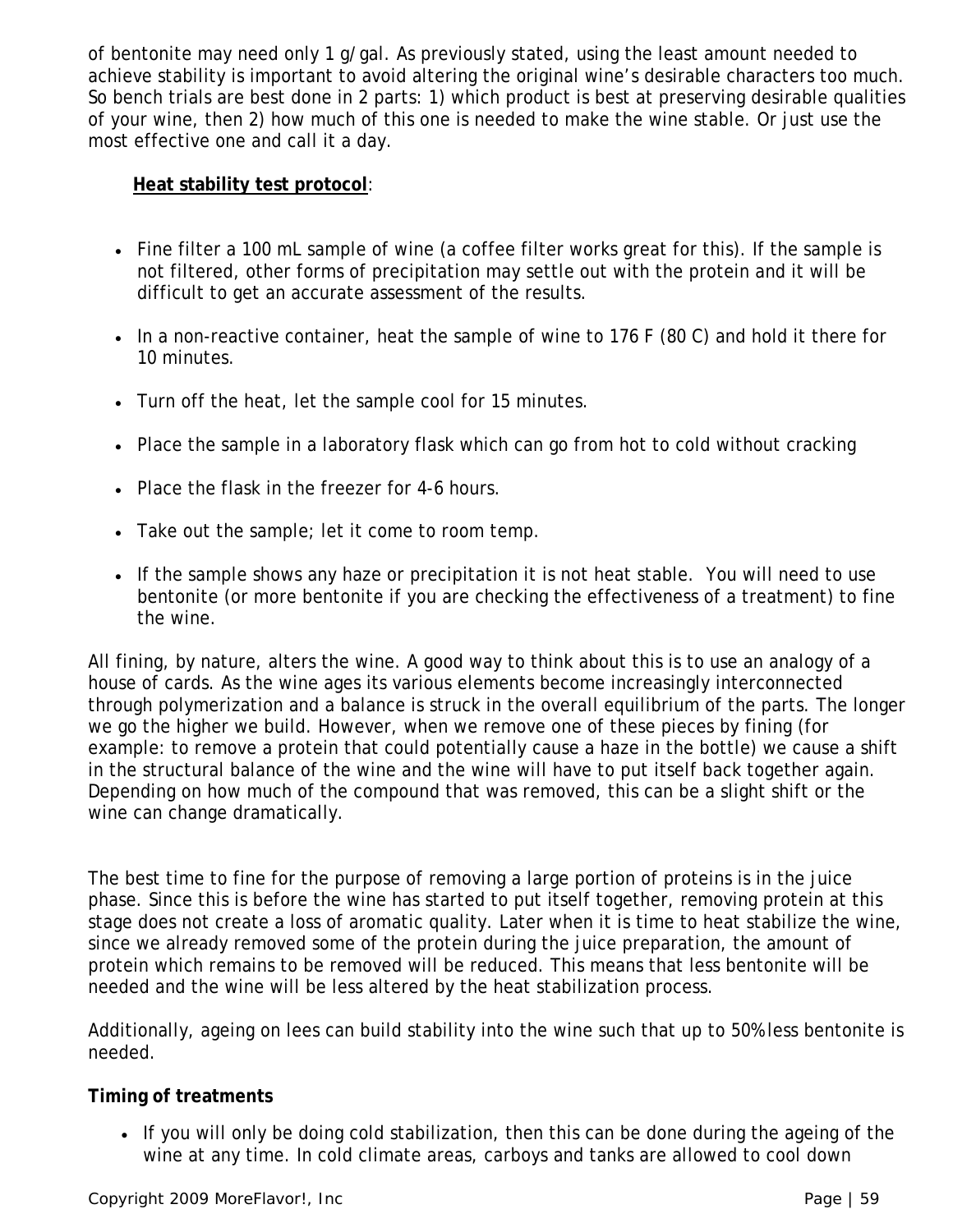during winter by being left in unheated garages or sheds. However you do it, the wine must be at least below 40F for 2-3 weeks. If you can achieve colder temps it may not take quite as long to stabilize.

*Note: Air conditioned cellars are not cold enough to properly cold-stabilize a wine. You may see a little bit of tartrates being formed at cellar temperature during ageing, but more will be thrown when it finally gets cold enough.* 

• If you are doing both cold and heat stabilizations, then we would like to suggest the following order. Bentonite is more effective at room temp (65-70F). The benonite reactions are quick and once complete they settle better with cooler temps. So, whenever you feel that the wine is ready to start prepping for bottling, allow the wine to come up from cellar temp (50-55F) to 65-70F and treat in with bentonite/gelatin. Stir the wine the next day to encourage complete reactivity with the fining products. On the third day start to cool the wine and begin cold stabilization. The tartrates that will settle out during cold-stabilization will form a crust on top of the bentonite finings and along with the gelatine/silica gel will help to compact the fluffy bentonite lees - thus minimizing wine loss.

#### **Post fining: rack off the fining lees, decide on filtration**

Once the wine has cold stabilized you should have clear wine sitting on top of a layer of crystals that form a crust on the bottom and occasionally the sides of the vessel. If you also heat stabilized then you will also have a layer of bentonite/protein lees under the crystal crust. Now you need to rack off of these to remove them from the wine. If working with small vessels that will be moved before racking, be careful about agitating the wine too much during the transport to keep the lees from swirling back up into the wine and making it cloudy again. If possible, move the vessel a day or two before racking so that what little bit of sediment that is released back up into the wine during movement has time to settle back down again before you begin your racking.

#### **Filtration**

At this point you will have a very clear wine but if there was a partial or no MLF then it will not be stable. You can choose to leave the wine as is and just rely on SO2 to keep you safe, but **the only 100% guarantee for microbial stability for wine with RS% or no/partial MLF is .45 micron "Absolute" filtration.** 

*Note: Lysozyme is a product that can be used in the winemaking process to delay or avoid MLF. However, you should not bottle with residual lysozyme in the wine, because it is a protein and can cause heat instability in the bottle. If you use it during winemaking then it should be fined out with bentonite before you bottle!*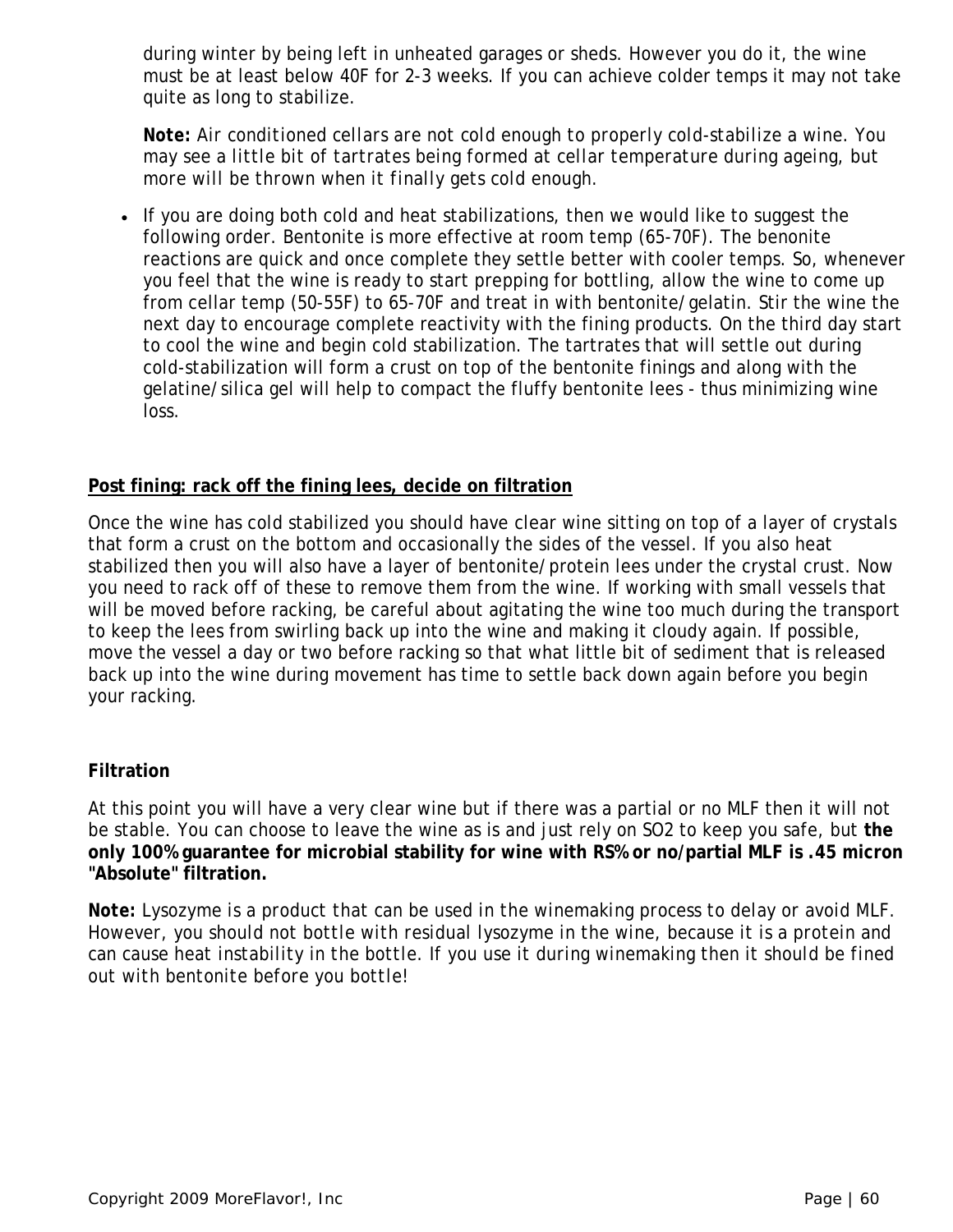# **Chapter 8: Bottling**

# **Bottling the wine**

Once we have gone through the pre-bottling check-list and the wine has undergone any needed treatments, we are ready to bottle the wine. Make sure that the bottles are rinsed clean, sanitized, and that your corks (W430) and corker (W405) are at hand. Then, bottle the wine using one of the following methods:

- **Basic racking cane set-up:** You can use your same racking set-up (R310) to bottle the wine by attaching a bottle filler attachment (B420) to the end of the transfer tube. This simple set-up gives you an economic way to fill single bottles at a time. This is great for doing small lots.
- **Enolmatic filler:** Since the Enolmatic bottle filler (WE620) uses a vacuum to move the wine, two positive things happen; the wine avoids damage caused by pumps, and oxygen exposure is greatly reduced. In addition, the Enolmatic has the ability of adding an optional in-line filter assembly (WE628) so you can actually filter the wine using the same vacuum during the bottling operation. By performing these two operations in one pass this limits the amount of times the wine gets agitated and exposed to the elements. The only caveat to the Enolmatic is that it is a single spout, but if you are only doing a couple of carboys at a time it is really great. Fill rate is around 20 seconds per 750mL bottle.
- **Express Fill:** (WE651, WE652) For lot sizes that are larger than a few carboys, the Express Fill is your best option. 2 or 4 spout machines feature a closed pathway and self-priming pump. An optional built-in sparging option allows you to flush your bottles pre-fill with inert gas at the push of a button- an important advantage for preserving fruit and delicate aromatics when bottling both reds and whites! The specialized digital flow controller regulates the accuracy of the flow to within +/- 1.5mL. Manual mode allows for toppingup bottles or filling odd sizes (example: connect a bit of tubing and you can fill magnums). Fill rate is 200 bottles/hour for the 2-spout, and 400 bottles/hour for the 4-spout.

*Note: Regardless of the filling method used it is important to fill the bottles so that when the cork is inserted there will be a 1/2 inch of airspace between the cork bottom and the wine.*

*Helpful hint: Whatever bottling method you use, if you have access to inert gas we recommend flushing the bottles with gas before you fill them. This extra step will limit the oxygen exposure to the wine and will help maintain the delicate fruit and overall freshness of your wine as it goes into the bottle!*

#### Alternative, non-traditional bottling options

• In addition to corks and wine bottles, wine can be bottled using 16 or 22 oz "beer" bottles with a crown cap. This is a good way to set aside small samples for future evaluation. Remember that crown capped bottles do not need to be stored on their sides- in fact the caps will degrade if in constant contact with the wine itself. So, store them upright to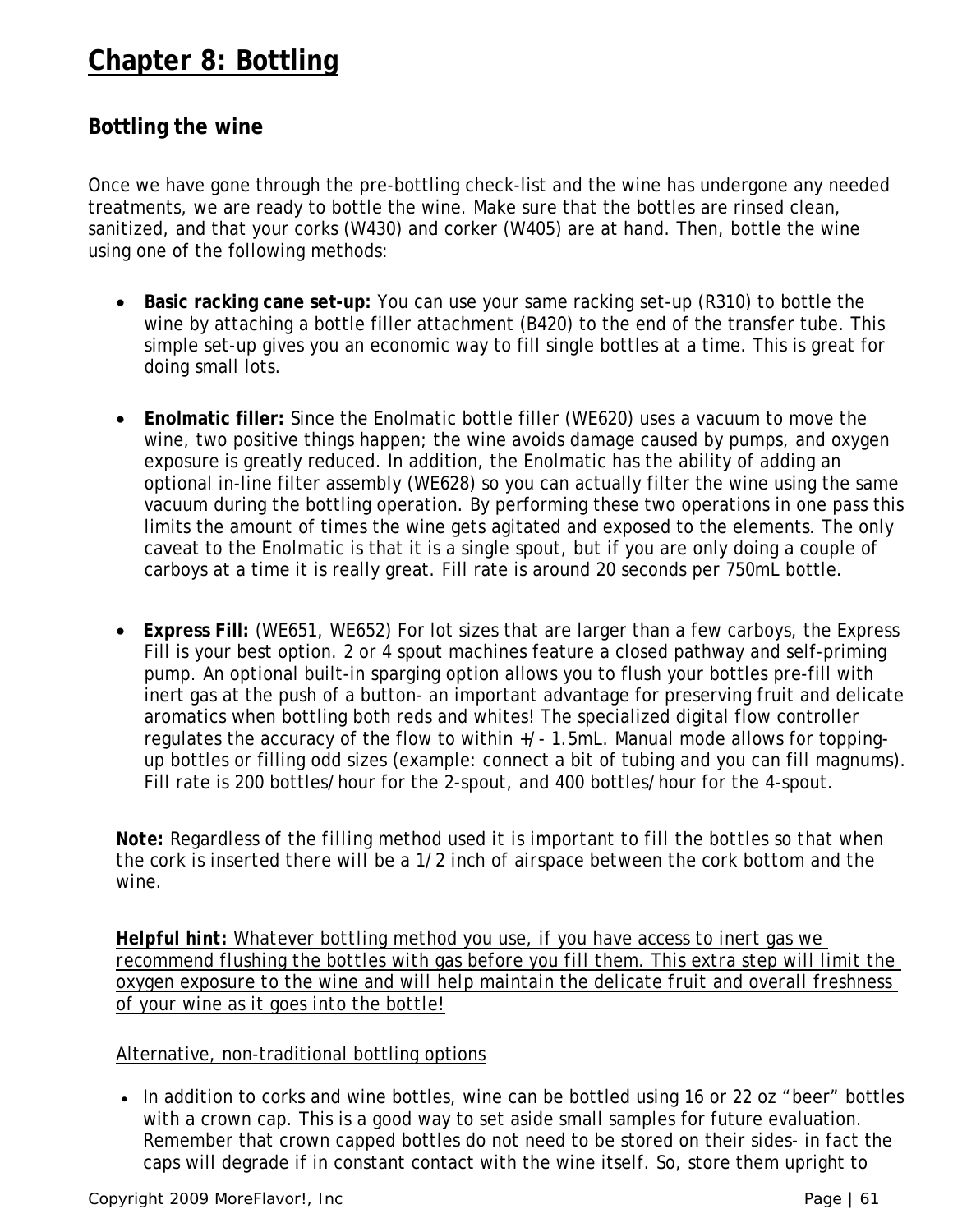avoid any problems and you should be fine.

• Your wine may also be kegged, which is a great method for storing top-up wine for other vintages if needed. Using kegs also allows you to take off a glass without having to open a whole bottle, and if you want more than just a single glass you can always fill a carafe.

Once bottled, it will take about two months for the wine to get over the shock of the sulfite addition and bottling process, so you really should wait to try it. When you finally do taste the product of your labors, know that it is only going to get better as it ages. Some wines may take a few years before they really come into their own. True, it might be quite drinkable now, but only with ageing will it acquire all those extra flavors and an added complexity. So, knowing this, you might want to try and set some aside. You will be happy that you did. After all, up to now you have worked for the wine; now let the wine finally start to work for you.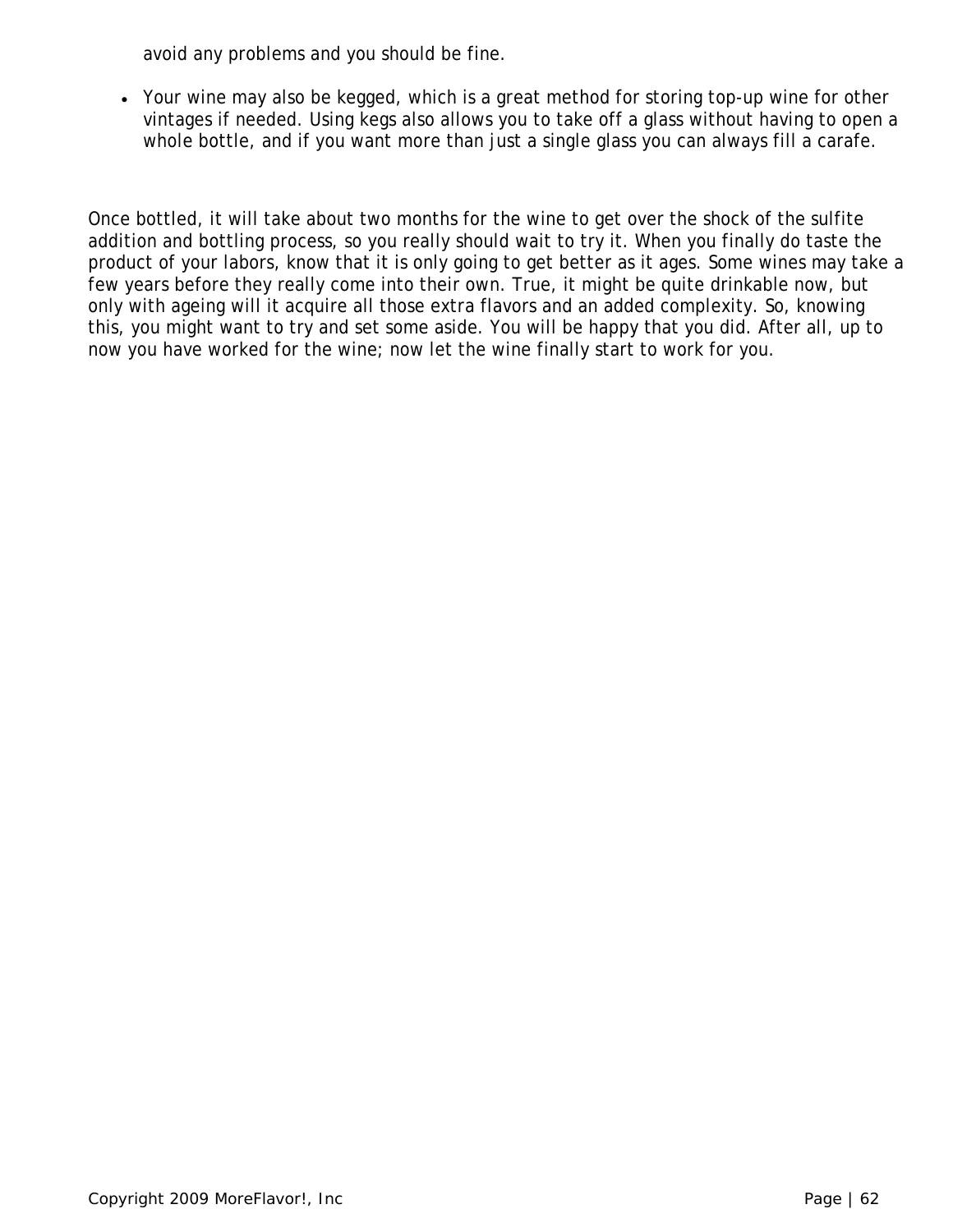# **Chapter 9: Expanded Information Section**

# **9.1) Must Adjustments**

#### **A few notes on the Dilution and Chaptalization of Must**

- Use filtered water rather than straight from the tap if you can avoid it. Chemicals found in tap water (ie: chlorine) could possibly contaminate the final flavor of your wine or even be a precursor to TCA formation (cork taint)! A good source of clean water in a winery can be simply and conveniently achieved by attaching our filtration kit (FIL32) to a garden hose.
- Whether you are raising your starting sugars or diluting them, the process requires you to add water to the must. Dilution only requires water; chaptalization is achieved by dissolving sugar with a small amount of water. Water additions will also dilute your TA, which should be taken into consideration. Unless you have a very high acid/low pH must to begin with, you will want to compensate for this potential loss of acidity. To every liter of water used for either dilution or chapitalization, add 6 grams of tartaric acid. This gives the water you are using a TA of 6 g/L (0.6%TA) to prevent it from adversely affecting the acidity of your must. However, if you have a very high acid/low pH must to begin with it is possible that diluting the existing acidity by not adding acid to the water used for the sugar correction will work in your favor.

#### **To** *acidulate* **the adjustment water:**

6 grams of tartaric acid per liter of  $H_2O$ ,

23 grams of tartaric acid per gallon of  $H_2O$ .

#### **Reducing Sugar Content**

Once you decide that you need to add water to lower the ºBrix, how do you know how much water will be needed? The equation and example below will show you how to do this.

*Like any other addition to the juice or must, add a portion of the amount you think you need, mix it in, and retest the must to make sure you don't overdo it. It is much easier to add the rest of your addition right after than it is to compensate back after over-doing it.*

#### **Equation for diluting your must:**

This calculation is a 2 step process. Because Brix is a measure of *concentration* of sugar, meaning the total amount of sugar is fixed, we are first going to calculate what the total volume of liquid is that it would have to be dissolved in to give us our desired Brix concentration (**DB**). Next we will determine the difference between that volume and the volume of juice that we have to start with, which will tell us how much to add.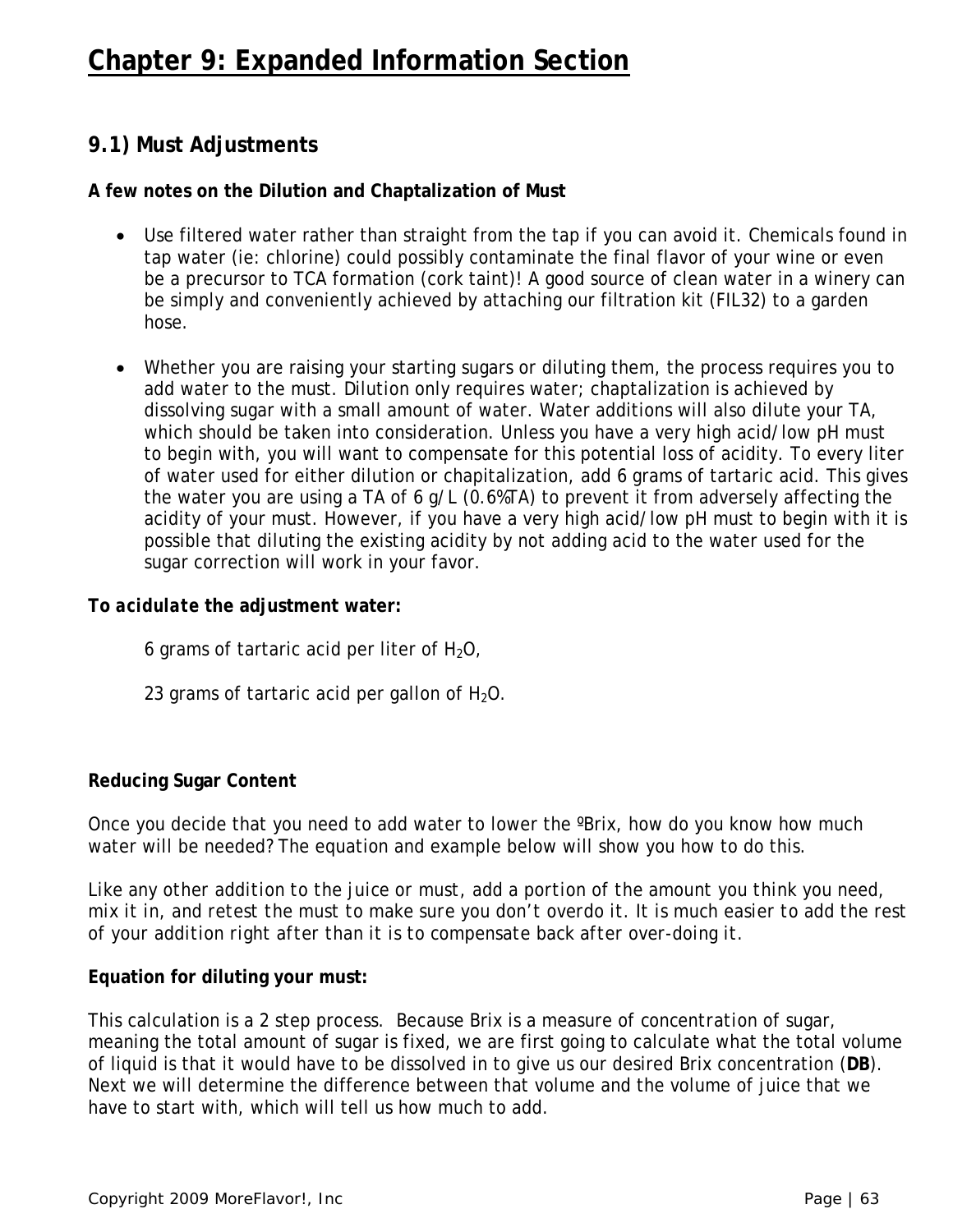**OB** = the **O**riginal **ºBrix** of the must or juice

**L1** = volume (in **L**iters) of the juice\* in the **undiluted** must that will become wine

**DB** = The **D**esired **ºBrix** you want the must/juice to be diluted to

**L2** = volume (in **L**iters) of the juice\* in the **diluted** must that will become wine

**Y** = volume (in liters) of acidulated water needed to dilute the must or juice to the desired ºBrix level, **DB**.

Equation 1: *(L1 x OB) / DB = L2* Equation 2: *L2 – L1 = Y*

So, putting it together in an example: Let's say we have 8 gallons of Sauvignon Blanc must at 25ºBrix. How much acidulated water do you need to add to dilute this to 23ºBrix?

Equation 1: *(L1 x OB) / DB = L2* L1 = 30.28 liters *(1 gal = 3.785 liters; 8 gallons of must x 3.785 = 30.28)* OB = 25 *(original starting ºBrix)* DB = 23 *(desired ºBrix level)*

(30.28 liters x 25 ºBrix) / 23 ºBrix = L2, L2 = 32.91 liters

Equation 2: *L2 – L1 = Y*

 $32.91 L - 30.28 L = Y$  $Y = 2.63$  liters

We need to add 2.63 liters of acidulated water to our must to lower it to 23°Brix. In keeping with our practice of adding tartaric acid to the water used in the dilution, we can say that 2.63L of water x 6 g/L =  $15.79g$  of tartaric acid should be added to the water prior to using it to dilute the must.

# **9.2) About Acidity and Adding Acid to Must/Wine**

Acidity in wine grapes is the product of several organic acids naturally found in the fruit. Tartaric and Malic make up the lion's share of these acids. We mostly focus on them during winemaking. Depending on when the fruit was picked and how the wine was made, these acids will be present in varying amounts. The concentration of these acids determines how tart/sour the wine will be, as well as how long the wine will remain stable after bottling. As a result, adjusting the acidity of a wine/must involves lowering or raising these concentrations.

Acidity has several functions in a wine/must. The tartness helps to balance the fruity, sweet elements that would otherwise become too cloying if not present. Acidity also helps to trick our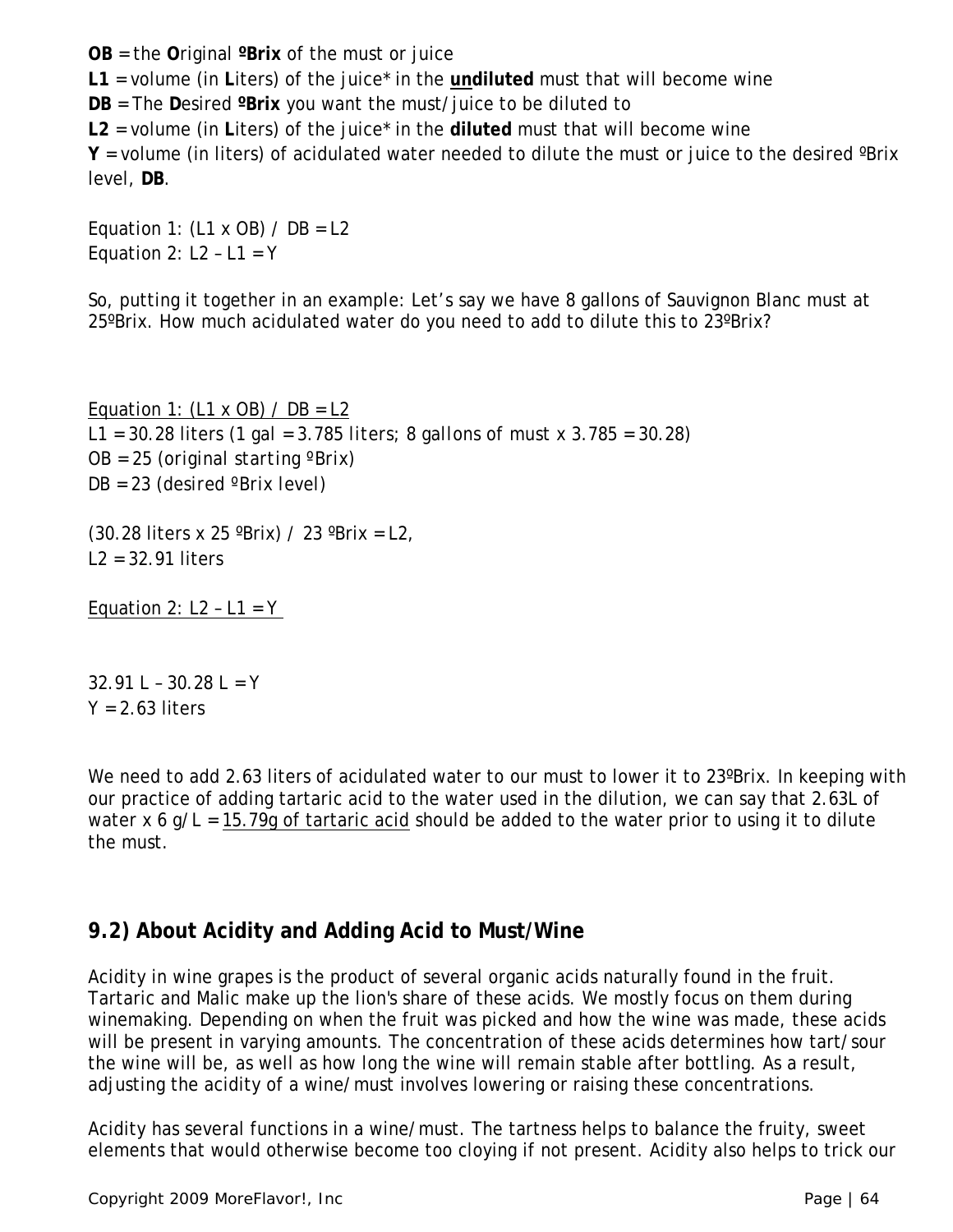palates into perceiving the alcohol in wine as a sweet component, rather than a burning sensation. It also creates a harsh environment that helps keep the wine from becoming spoiled by microorganisms (both from a pH perspective and because the acidity makes  $SO<sub>2</sub>$  more effective). Finally, acidity in wine promotes good ageing characteristics and helps ensure that the wine will hold up well in the bottle during its years of ageing/storage.

There are two ways to look at acidity in a winemaking: TA or pH:

- The TA is a measure of the actual physical grams of acid in one liter of your wine and is expressed as "\_q/L of acid", or in tenths of a percent of acidity as in "0.1% total acidity". Both terms are equivalent and can be used interchangeably by moving the decimal point; e.g:  $6.5$  g/L = 0.65% TA.
- The pH is a measure of how strong the acids are in relation to all of the other compounds in a wine/must. The lower the value, the more strongly acidic the sample will be; i.e: a pH of 3.3 is more acidic than 3.9. In winemaking, most pH values will be between the 3.0 and 4.0 ranges, with most of the focus happening in the range of tenths between these two ends ("3.\_ pH"). While the TA will tell you how much physical acid there is in the wine/must, the pH tells you how this acidity will be perceived.

To illustrate how even a single added element can alter the perception of acidity, let's use the following example: you squeeze the juice of one lemon into a glass of water and taste it. At this point the combination of only lemon juice and water will be quite sour. However, if you add some sugar to it, the sharpness gets balanced out, you have lemonade. The amount of acid has not been altered, yet the perception of the acidity has shifted from sour to tart and refreshing.

This same type of modifying phenomenon is also taking place in the must/wine but in a much more complicated fashion. A complex variety of different compounds are responsible for not only altering the perception of the acidity, but for defining how the wine will react to any changes made to its acid structure. Because the ratio of these modifying compounds varies for each must/wine, it is difficult to predict exactly how the pH will shift as a result of a calculated acid addition or reduction.

While both TA and pH can be used to measure and discuss acidity, they are not directly related to each other in a predictable manner. If you add 1 g/L of Tartaric acid to a wine/must already containing 6 g/L, you TA test will clearly reflect this addition and let you know there is 7 g/L of acid present. However, when testing how the same sample for pH, it's highly unlikely to get a 'one-to-one' reaction. A pH of 3.7 will not go straight to 3.6. We could even get a final pH of anywhere from 3.65 to 3.5! That extra 1g/L has interacted and balanced out with all of the other elements in the must/wine, accounting for the final pH value. The only way to know for sure how the wine/must's pH will react to an acid adjustment is by doing a bench trial. When this is not possible it is recommended to make a partial addition, test/taste the results, and then add the balance if needed.

#### In Practice

Generally, if either TA or pH is within the recommended ranges, the other will be as well.

When adding acids, a wine will more gracefully absorb large acid additions during its earlier stages than it will as time goes by. Therefore, if you do need a large acid adjustment, we recommend making a relatively large correction early on (preferably in the must), so that you only need to make minor changes later on.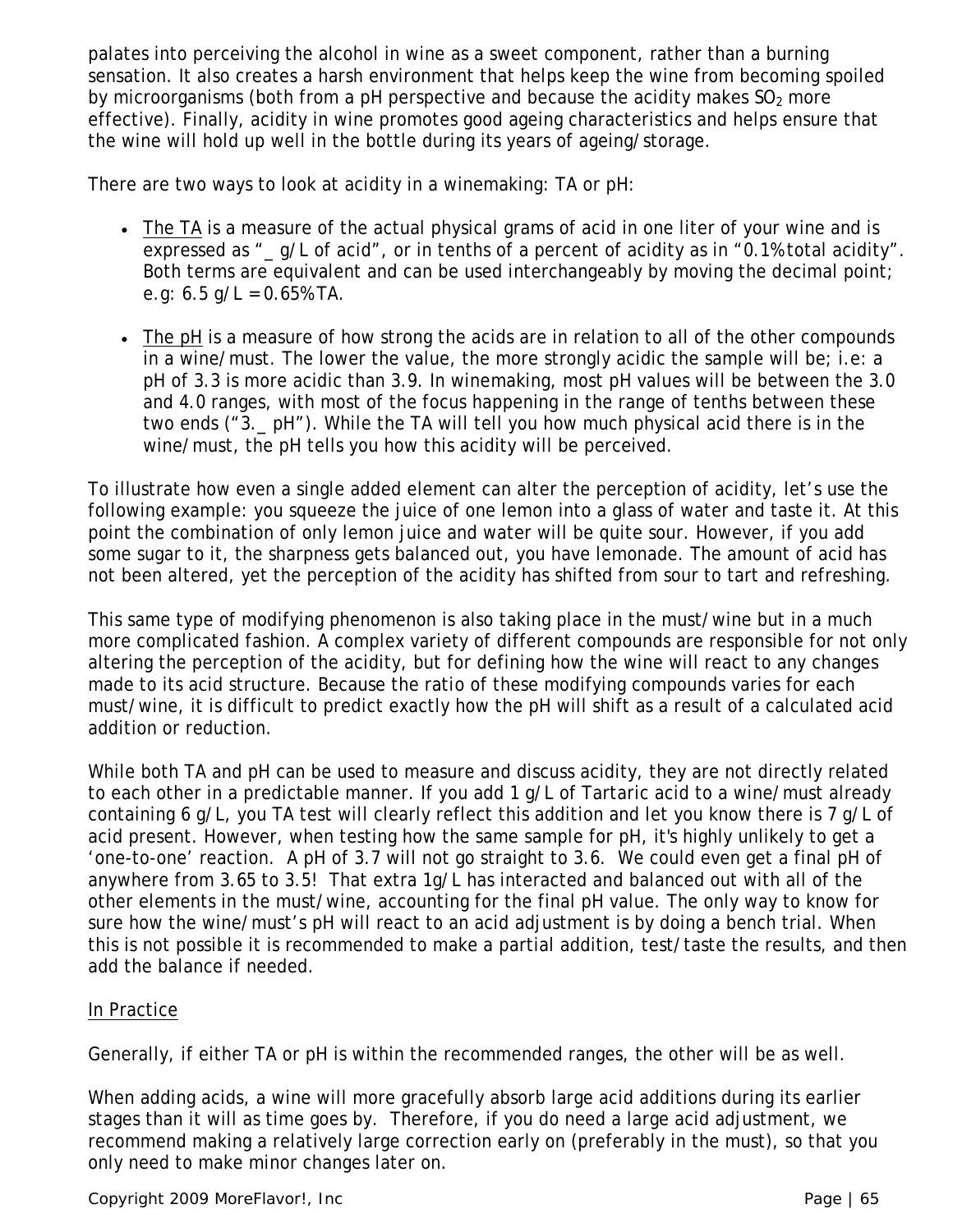Acid additions become more apparent in wine as it ages and the fruitiness starts to fade. An adjustment that seemed just right early on might end up being a little too tart in six months to a year. As a result, when making large adjustments to your must or wine, it's best to use a conservative, two-step approach: make one addition now (in the middle range of what you are shooting for), then, if it needs it, add a little more later.

 Another thing to consider: TA will drop 0.5-1.0 g/L (0.05-0.1%), or possibly even more, as a natural result of fermentation. Additionally, if you choose to do a Malolactic Fermentation this will lower your TA by another 1.5-4.0 g/L (0.15-0.4%). As a result, it's important to consider both the TA of the must prior to fermentation as well as the techniques you will be using when making additions at crush. If you are not sure of your approach, shoot for the 7g/L TA range for the must and go from there.

Whatever amount you decide on, it's a good idea to mix the acid in a small portion of juice, wine or even warm, chlorine-free water before adding it to the must or wine. You want to make sure that the acid crystals are completely dissolved before the addition goes into the wine so that your correction will be evenly and thoroughly mixed throughout the whole volume of liquid.

# **9.3) Complete Must Adjustment Example: ºBrix, pH, TA**

For this example, let's put everything together by taking a look at how we might deal with 25 gallons of Chardonnay must that is at 25.5º Brix, with a pH of 3.6 and 5g/L TA. Fruit with these starting numbers will definitely need some work before yeast can or should be added. The first step is to dilute the sugars, and *then* tackle adjusting the pH and TA. Adjusting the sugars first is advisable because the amount of water needed to make the dilution is usually much greater than the amount needed to make a pH and TA adjustment. Once the sugars are within the desired range, we can then go ahead and address the pH and TA without notably impacting the ºBrix at that point.

**1 A) Adjust the sugars:** With the must at 25.5ºBrix, let's look at dropping this to 23ºBrix. Using our equation (introduced in section 8.1) we come up with the following:

 $OB = 25.5$  (starting  $\text{?Brix}$ )

L1 = 94.62 liters (25 gal of must x 3.785 (1 gal = 3.785 L) =  $94.62$  liters

 $DB = 23$  (desired  $\textdegree$ Brix)

Equation 1: (94.62 liters) x (25.5°Brix) / (23°Brix) = 104.91 liters (L2)

Equation 2:  $(104.91$  liters) -  $(94.62$  liters) = 10.29 liters  $(Y)$ 

So, we will need to add 10.29 liters of water to the must to drop it to 23 ºBrix.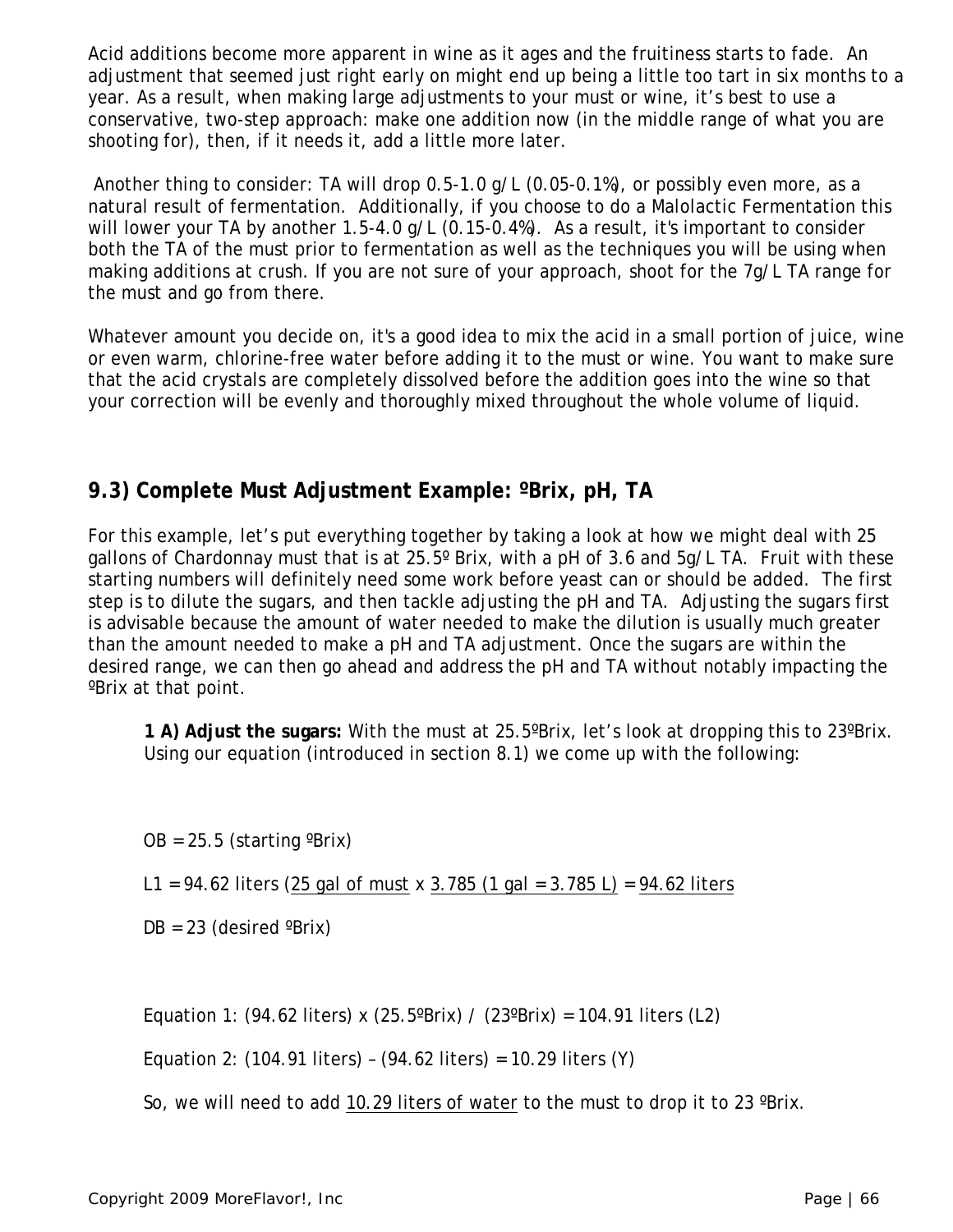**B) Acidulate the adjustment water**: In order to try and keep the must as consistent as possible when making the water addition, we will need to acidulate the water. This is done by adding 6 grams of tartaric acid to every liter of water used to dilute the must. It helps to heat some of the water to dissolve the acid crystals completely and then add the rest of the dilution water.

-For our 10.29 liters of water: 10.29 liters x 6 grams =  $61.74$  grams

So, we will need 61.74 grams of Tartaric acid to acidulate our dilution water.

• **Looking at the pH and the TA:** With a pH of 3.6 and a TA of .50, we want to lower the pH and raise the TA. Fortunately, we can do both by adding tartaric acid to the must. However, we must be careful not to overdo it. Must/juice is very complex. Each wine's unique make-up will cause it to respond to the adjustment in a unique way when making additions to the pH and TA. Two different wines with the same exact pH and TA will respond differently to an equivalent acid addition. Yes, the numbers are important, but ultimately, they only give you an idea of the boundaries you're working in, not absolute answers. A good analogy for this is thinking about driving at night: Not testing your pH is like driving in the dark with your headlights off- you have no idea which direction you're going. Testing not only illuminates the road ahead, but it also lights up the reflectors and paint lines. You can see where you are going along with the boundaries that promote safe driving. Furthermore, since it is quite difficult to know how any must or wine will react to an acid addition, we cannot express enough that it is always best to add a portion of the amount you think you need, then taste and test to be sure. It is very easy to overdo things. With a patient and measured approach, you'll be saved from having to fix an overcorrection. Once you have tasted the partial addition, you can decide if the rest will be needed.

Let's discuss the method we'll use to lower the pH from 3.6. Our goal is a wine that finishes around 3.3-3.4 pH. If we will also be doing an MLF (raises pH), then we could add enough acid to bring the pH to 3.2. Once the completed MLF brought it back up to 3.3-3.4ish, we'd be in great shape.... on paper. However, in reality, adding enough acid to create a .40 pH drop is quite intense and we may find ourselves shooting even lower than our targeted range of 3.2 by accident. In addition, the taste will be very sharp. This much artificially introduced acid will have a hard time integrating harmoniously into the wine. As stated before, it is true that large acid adjustments are ideally made during the must stage, but there are limits.

With that in mind, it is probably best to compromise and target the acid adjustment to end up in the 3.4 pH range. Calculate the amount of tartaric acid needed to raise the TA of the must by 2 g/L (or 0.2%). Given our original figure of 5g/L, our TA will be 7 g/L along with a drop in the pH to around 3.4. The numbers won't line up perfectly like this once the addition is made, but it will put you into a generally acceptable pH and TA range. When tasting after the addition, it's possible that it will be in balance already. Your original "too small" addition may be all that is needed. As with any addition, even smaller ones, we should still effect it in a conservative manner. Add a portion of the addition, mix, test, and taste. Decide if the rest is needed.

**Note:** Besides being safe, this incremental acidulation *while tasting* will teach you how the balance of the must changes as the pH and TA come into the correct range. This will help you to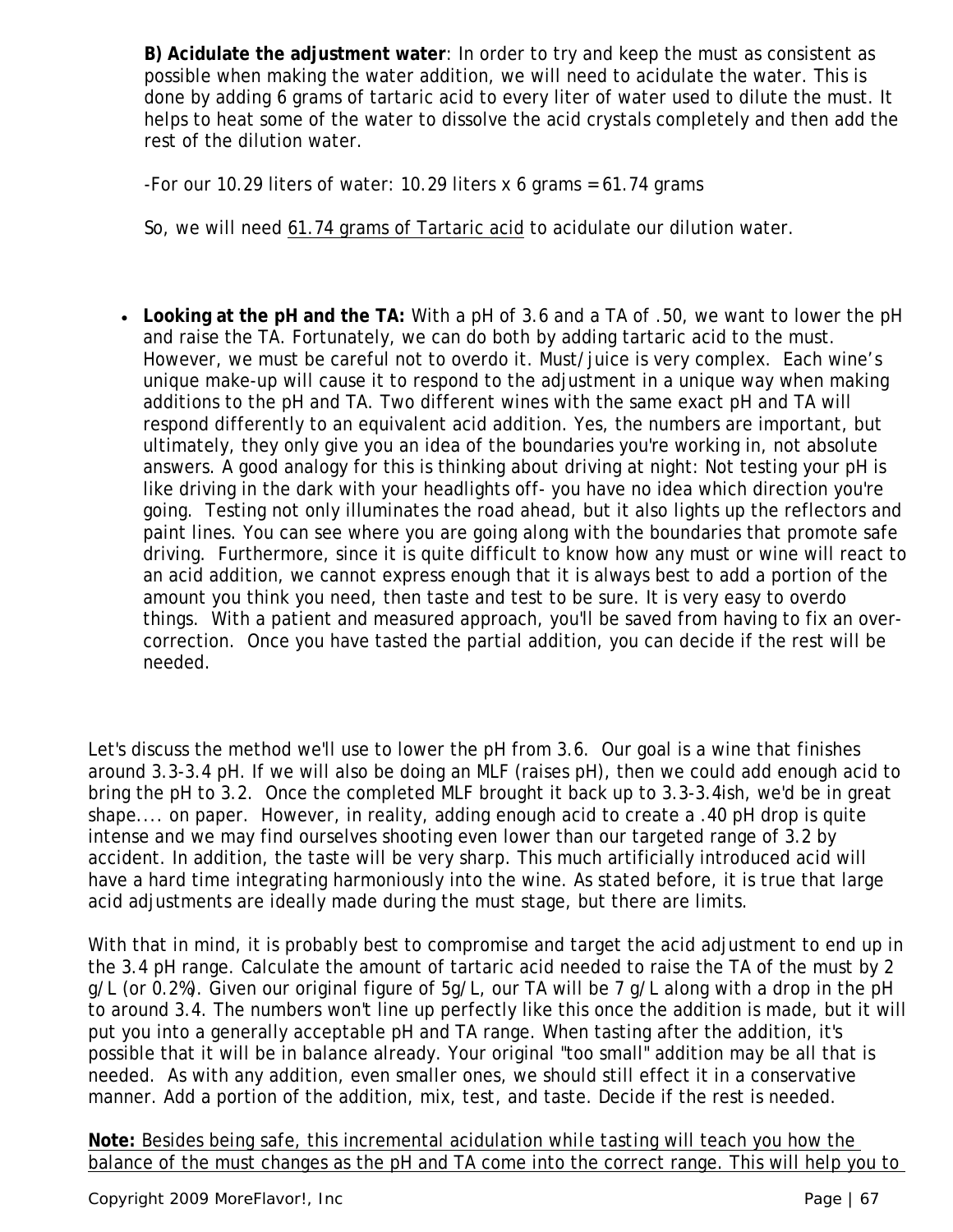develop your palate for the future- not only for must adjustment, but for the finished wine as well!

• Adjust the pH / TA: Since we already did our calculations for lowering the <sup>o</sup>Brix earlier, we can use our new juice volume obtained when we corrected the ºBrix level:

(94.62 L orig. volume of must) + (10.29 L dilution volume) = **104.91 L**. (or 27.7 gal)

So, for our  $104.91 \text{ L}$  (27.7 gal) of must, we are going to look at acidulating by 2.0 g/L TA (0.2%)

Since: 3.8 grams Tartaric Acid per US Gallon raises TA by + 1 g/L (or .1%)

Then, we can just do the following calculations to determine how much Tartaric Acid will be needed:

Gallons: (27.7 gal) x (7.6 grams, from: 2 x 3.8 grams per gallon) = **210.5 grams**

Liters: (104.91 liters) x (2 grams per liter for .2% TA) = **209.82 grams**

*If you don't have a scale:* 1 level teaspoon Tartaric Acid per US Gallon raises TA by +1.2 g/L (0.12%) 1 tsp Tartaric acid = 5 grams.

Dilute the addition in just enough warm water to dissolve the crystals completely. Add a portion to the must. Mix thoroughly, test and taste. Add the rest if needed.

In the end, to correct our must starting at 25.5°Brix with a pH of 3.6 and a TA of .5, we added 10.29 liters of water acidulated to 6.0 g/L TA (with 61.74 grams of Tartaric Acid). This brought the ºBrix to around 23º without changing the TA or pH of the must.

With the dilution was finished, we were able to hone in on the pH and TA. Because of the inexact nature of TA and pH adjustments, we saw a combination of the "art and science" of winemaking. Sugar dilution techniques are relatively straightforward and easy to predict. TA/pH adjustment involves a number of factors, ranging from unpredictable end results to judgment calls regarding the size of acid additions. We didn't make the full "on paper" addition of the quantity needed (+4 g/L% TA or 0.4%), which may have been too extreme. The actual ending amount of acid used (+ 2.0 g/L TA, or 0.2%), was a safe compromise that placed both the pH and the TA within acceptable ranges and was verified by taste. More can be added later if needed.

# **9.4) Testing SO2**

It is important to start this section with some information. Potassium Metabisulfite ("Sulfite", "Meta", "SO<sub>2</sub>") (AD495) is used in winemaking in the post-crush/pre-inoculate stage for killing unwanted bacteria and wild yeast, thereby effectively creating a "clean slate" for the more desirable and  $SO<sub>2</sub>$ -tolerant cultured yeasts to get in and do their job. It's used as a general sanitizer at all stages of the winemaking process. Post-ferment, it also prevents the enzymatic browning of white wines and guards against premature oxidation in both reds and whites. It preserves freshness and colour and it stabilizes a wine, thereby extending the shelf life of your labors. If a wine does not contain the required amount of  $SO<sub>2</sub>$ , chances are that it won't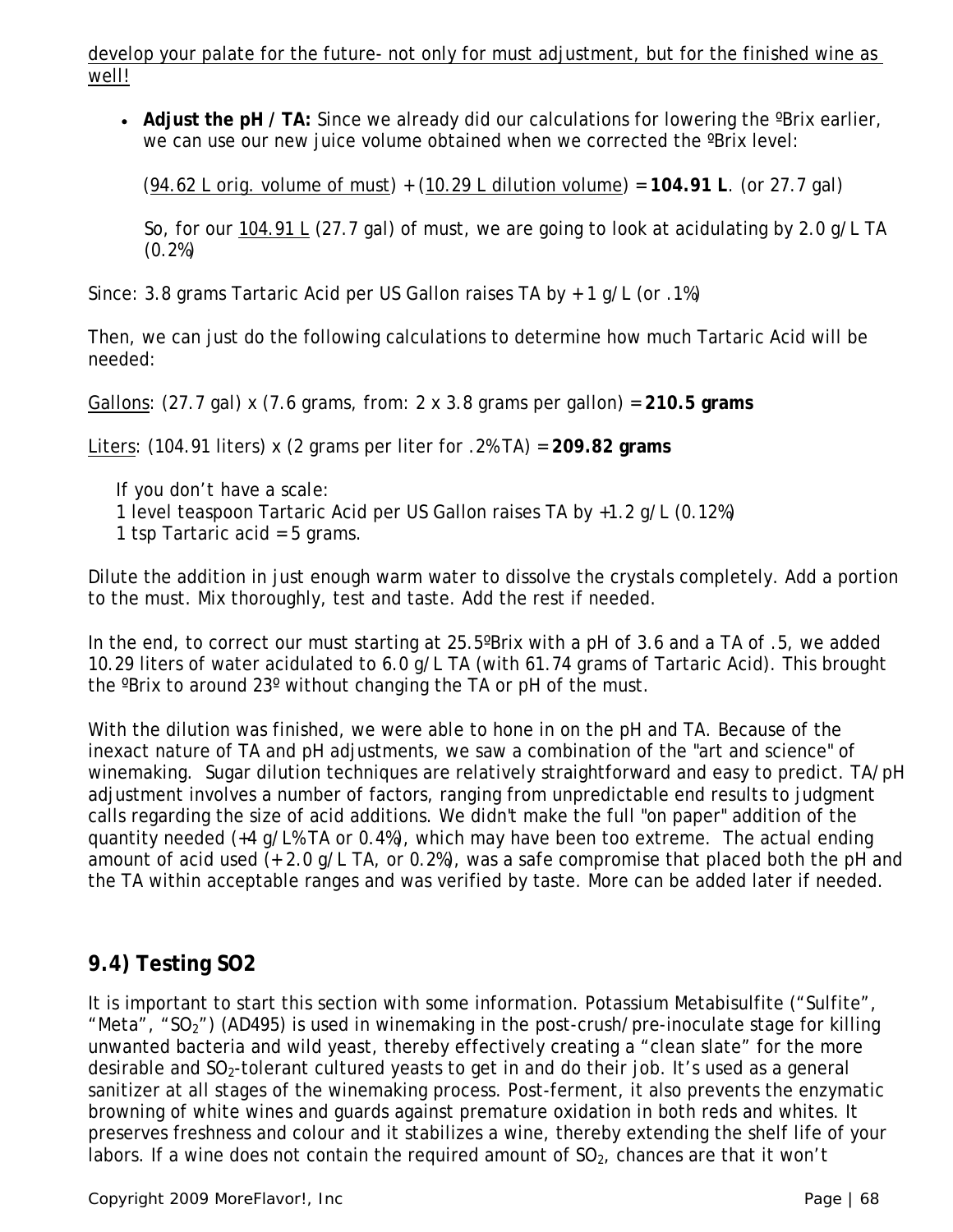gracefully make it past one year in the bottle (depending on the pH). As all wine benefits from the ageing process, wouldn't it make sense to try and understand what we need to do to in order to make sure it will go the distance?… Of course it would. And therefore, I invite you to read on and enter the exciting world of sulfite additions!

To begin with, the actual amount needed is quite small, and is referred to as "ppm" (parts per million). There are two forms of sulfite that you need to be aware of: *Bound SO<sub>2</sub>* and *Free SO<sub>2</sub>*. When you make your  $SO<sub>2</sub>$  addition, a portion of it binds with elements in the must or wine (acetaldehyde, yeast, bacteria, sugars, and oxygen) and is referred to as *bound*. The rest of the addition remains unbound and is referred to as *free*. It is this latter portion that we are interested in because only the free  $SO<sub>2</sub>$  brings you all of the previously mentioned benefits that your wine both needs and deserves.

The goal with  $SO<sub>2</sub>$  additions is to try to use the least amount needed in order to attain a beneficial saturation level (0.8 ppm molecular  $SO<sub>2</sub>$  for whites), while trying to avoid adding too much, which would flaw the wine by giving it a sulfite smell and/or taste. What makes adjusting

to this ideal level interesting is that the actual amount of  $SO<sub>2</sub>$  that will end up as free after you make your addition actually varies in direct relation to the pH of the must or wine! In short, the higher the pH the more  $SO_2$  will be needed, and conversely, the lower the pH the less  $SO_2$  will be needed to attain the ideal level. Take a moment now to look at the following chart and you will see how this all comes together:



So, by now you are asking "What does all this really mean to me?", and more importantly, "How do I use this information?"….Well, it's actually fairly straightforward. To begin, you will need to test the must or wine for its "free"  $SO<sub>2</sub>$  level. There are a few ways to do this: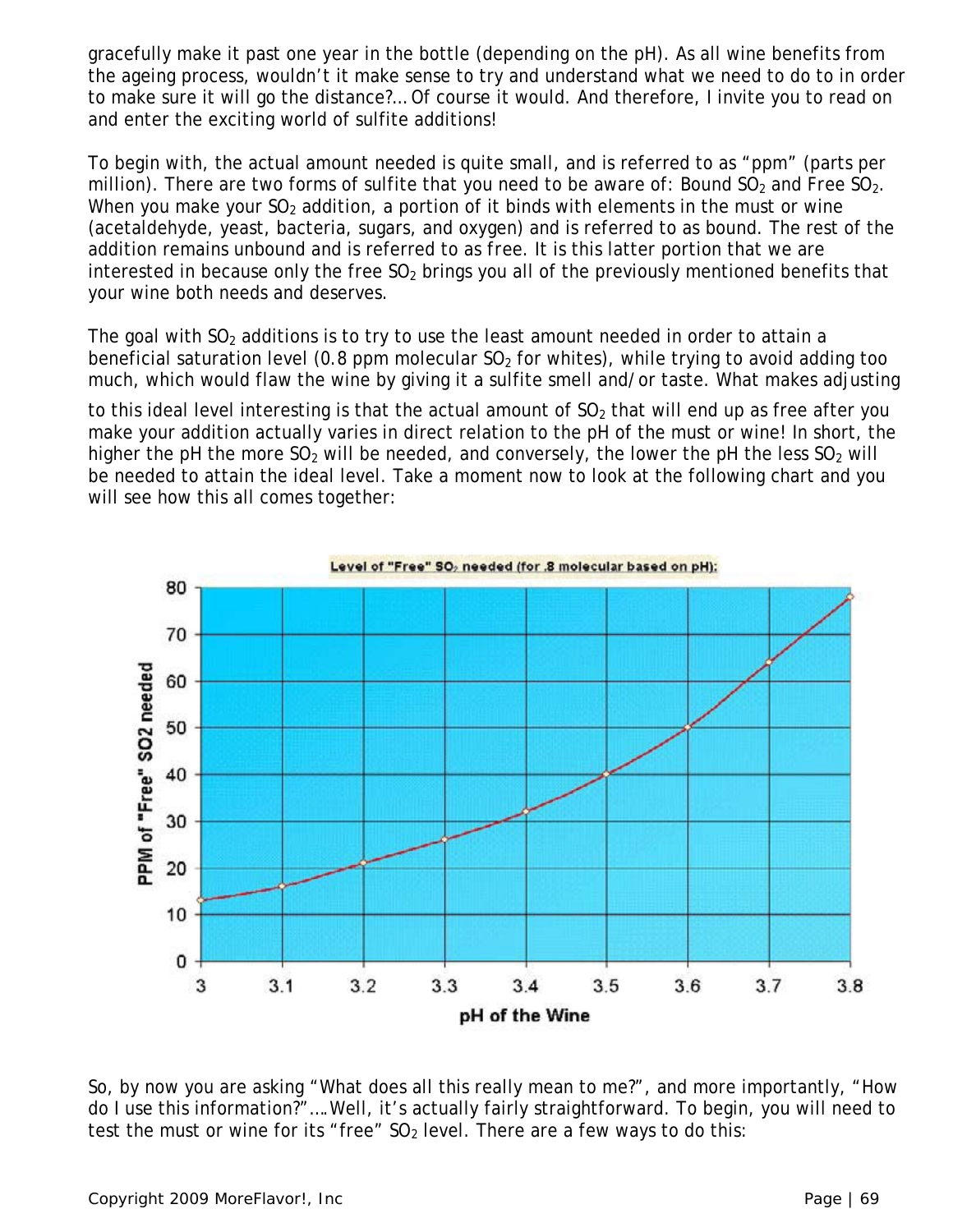• **"Titrets":** By far the simplest solution for the home wine-maker would be to use a kit made by CHEMetrics. It is a Ripper-method titration cell and it's manufactured under the brand name "Titrets" (W510).These are relatively cheap and fairly easy to use, but they are not very accurate. However, reliable  $SO<sub>2</sub>$  testing set-ups do require a bit of an investment. As a result many folks choose to accept this inaccuracy and use the following work around: While the exact ppm of "free  $SO_2$ " given by the endpoint of the test may not be correct, this result still can serve as an accurate reference point to figure out how much of an  $SO<sub>2</sub>$  addition wound up being "free". To do this, you test your sample before you make an  $SO_2$  addition and note the endpoint. Next, you make your  $SO_2$  addition, then test again. Then, all you need to do is to subtract the first tests' ppm (pre  $SO<sub>2</sub>$  addition) from the second (post  $SO_2$  addition), and you will get an accurate indication as to how much free  $SO<sub>2</sub>$  remained after you made your addition.

If you are making a small amount of wine and will consume it quickly, then taking a risk that the Titrets will be close enough to get the job done is probably fine. However, if you are making larger volumes that will represent a significant amount of time and money we recommend you make the investment in an accurate  $SO<sub>2</sub>$  testing set-up.

- More Wine!'s A.O set-up (MT130): This is a manual, wet lab  $SO<sub>2</sub>$  testing set-up. 15 min/test.
- Hanna SO2 Titrator (MT680): Fully automated, very easy, free  $+$  total SO<sub>2</sub> out of the box. 2 min/test.

Following the directions, test the must or wine with your sulfite test kit and find out where the "free"  $SO<sub>2</sub>$  level is. Now, if you happen to know your pH, you can then reference the chart and see exactly where the must or wine's ideal sulfite level should be. The difference between these two numbers<sup>\*</sup> will be what you will want to make up in order to bring the "free"  $SO_2$  in the must or wine up to the appropriate level (\*Note that, contrary to what you may think, this is indeed applicable to the must at the time of the crush because  $SO<sub>2</sub>$  is often used in the grapegrowing process and it may already be present even if you have not added it, yet..). So far, so easy… However, you can't just add in the difference as a straight quantity because, as you will remember, a portion of your addition will become "bound" and therefore will be useless to you...So, knowing this, how do you make sure that your  $SO<sub>2</sub>$  addition will contain the exact amount of the "free"  $SO<sub>2</sub>$  needed? Well, you could bite off the end of a bag and shake it until the billowing cloud "looked about right"…, or, if you're not feeling lucky that day, you could opt to use the following equation!:

> PPM of "free" SO2 needed x 3.785 x Gallons (US) of wine you are adjusting 0.57 (the actual % of  $SO<sub>2</sub>$  that will become "free" in your addition)

#### So, as an example:

If your sulfite test kit indicates that your wine has a "free"  $SO<sub>2</sub>$  level of 12 ppm, and say that it is a red with a PH of 3.5, then you know that according to the handy chart, a red with a PH of 3.5 would ideally like to have a "free"  $SO<sub>2</sub>$  level of 24ppm. So,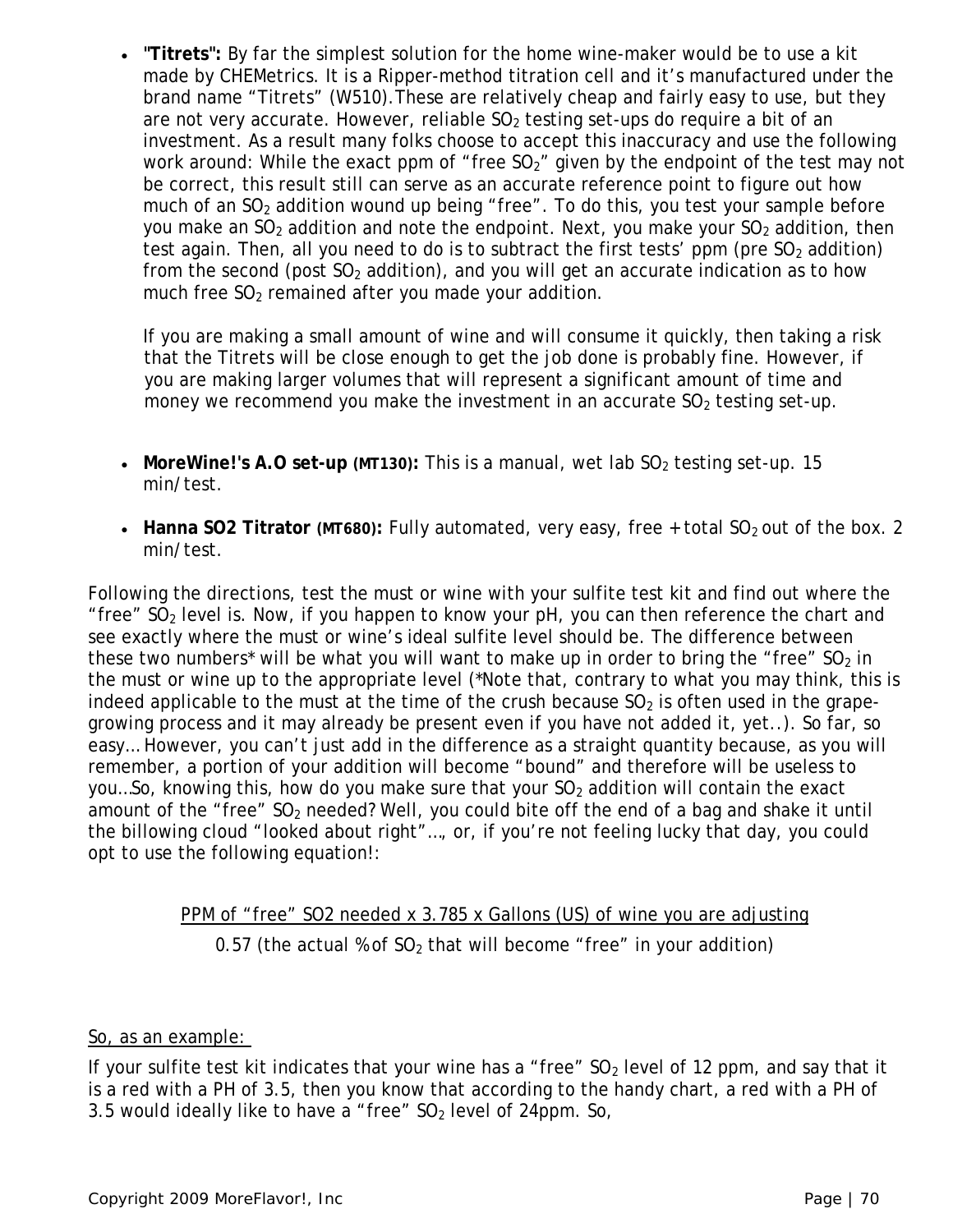24 (where the ppm of "free"  $SO_2$  should be according to the chart based on the wines pH)

-12 (what the actual sulfite level of your must or wine is currently at, based on your test)

= 12 This is the amount of "free" SO<sub>2</sub> that you will want to add in order to bring it up to the ideal level. So, let's plug it in to the equation:

**\****Note: It is important to note that the number you get for the " ppm of "free" SO2 needed" for your adjustment needs to have its decimal point moved three places to the left before you plug it in to the equation! In this example, the 12 ppm of "free" SO<sub>2</sub> needed to be added goes into the equation as .012…*

**.012** x 3.785 x 5.5 (say you have 5.5 gallons) = **.438** grams of meta

0.57

So, the magic number to add in order to get your 12 extra ppm of "free"  $SO<sub>2</sub>$  (to bring you up to the 24 ppm that you needed), is .438 grams.

# **If you don't have a scale**:

 $\frac{1}{4}$  tsp SO2 per 5 gallons (US) = 50 ppm. Fudge accordingly.

1 tsp  $SO2 = 5.9$  grams.

You can also make a 10% stock solution and add it via a graduated 5 ml pipette: In a 750 ml bottle (standard wine bottle size), put in 75 grams (circa: 12 tsp) of potassium metabisulfite. Fill the bottle ½ full with warm water shake until crystals are dissolved, then top up with cold water. Add it according to the following table:

**Amount of 10% SO2 Solution Needed to Add:**

|                     | 10 ppm: | $30$ ppm: | 50 ppm:   |
|---------------------|---------|-----------|-----------|
| Per Liter:          | .18 ml  | .53 ml    | .88 ml    |
| Per Gallon<br>(US): | .67 ml  | $2.00$ ml | $3.33$ ml |

# If you don't have a pH meter or an SO<sub>2</sub> test kit:

Typically, you can just add 50 ppm  $(1/4$  tsp per 5 gallons) of SO<sub>2</sub> at the crush. On the other hand, if there were rotted or blistered clusters mixed in with your grapes, or you run your tests and find that you have a high sugar/low acid/high pH must, then you may want to add as much as 80-100 ppm for this first addition. True, this sounds like a lot to add, but keep in mind that the must just after the crush will have a lot of solids in solution, so a good portion of the 80-100 ppm  $SO<sub>2</sub>$  will become bound at this stage. (However, you will want to keep the  $SO<sub>2</sub>$  levels low if you will be doing a MLF (depending on the strain). In this case, do not add more than 50 ppm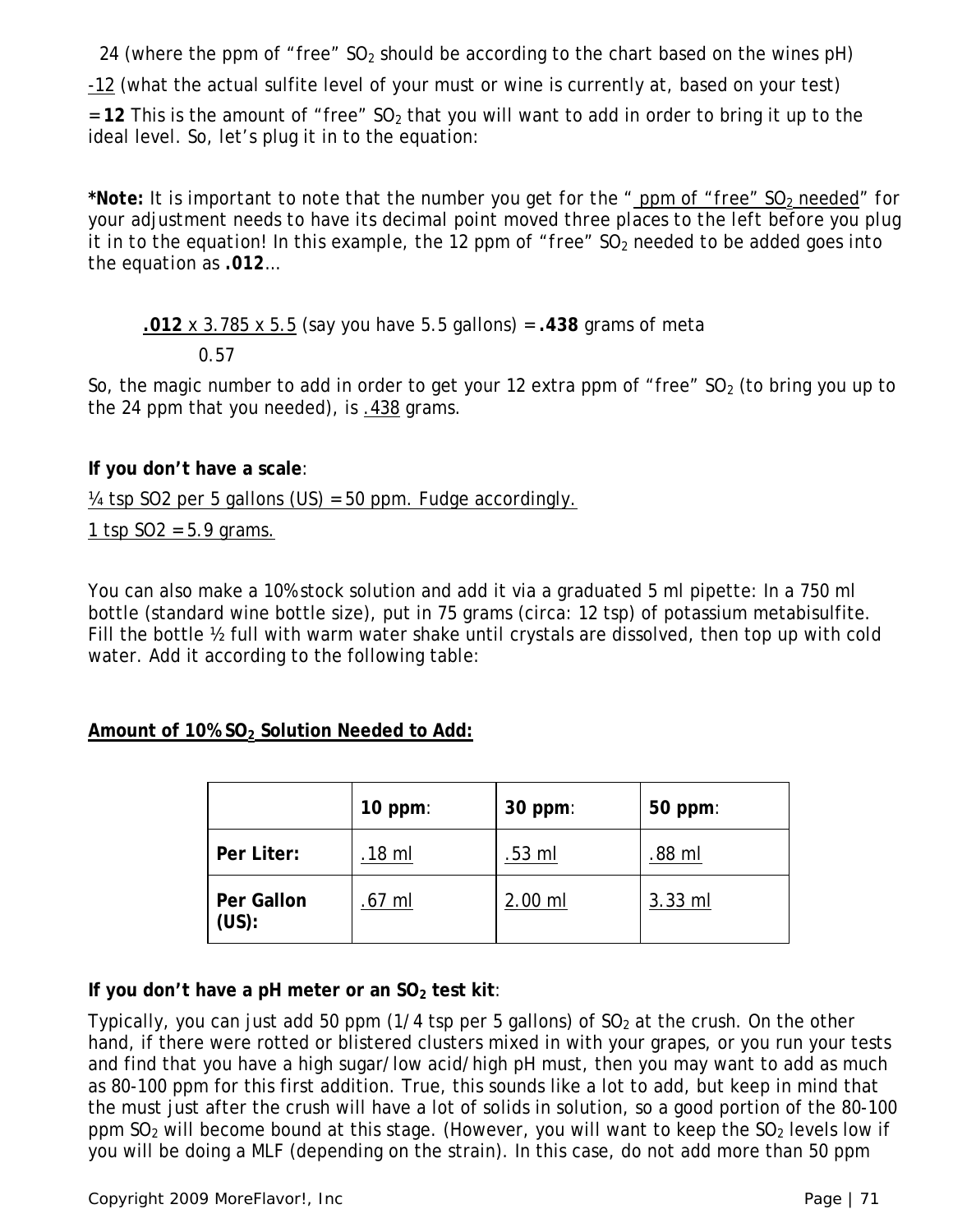before you ferment).

Post-ferment (and if the MLF is done), you may also want to augment the  $SO<sub>2</sub>$  level during your transfers, but by very little (25ppm…). Finally, you will add another 40-50 ppm at bottling time. By doing this you will only be maintaining a generic level of  $SO<sub>2</sub>$ , and you obviously run the risk of having it be too much or too little. Still, this is still far better than not doing it at all.

Just an important reminder: with all the benefits of potassium metabisulfite comes a need to respect its nature. Its fumes are highly caustic and care should be used when handling it (depending on how sensitive you are to it, you may want to use rubber gloves). You should avoid breathing it and do not get it in your mouth, or eyes.

# **9.5) Inert Gas and Winemaking**

Any space in a carboy, tank or barrel that is not occupied by liquid is filled with gas. As we all know, the air around us is actually a mixture of gases, roughly 20% of which is oxygen. We have all heard of a flawed wine being described as *oxidized*. Oxygen can react with unprotected finished wine to create undesirable imperfections like browning, loss of freshness, sherry-like flavors and aromas, and VA (vinegar). Unless you are in a situation with a guarantee of temperature stability, as with a glycol-jacketed tank, or a temperature-controlled tank/barrel room, vessels that are completely "topped-up" should maintain a small headspace at the top. This compensates for expansion and contraction of the liquid due to ambient temperature changes (remember things expand when heated and contract when cooled). Since gas compresses more readily than liquid, no significant additional pressure is exerted on the storage vessel. This is why you see a ¼-1/2" space below a cork in a finished bottle of wine, and also why it is recommended to leave a 1" gap below the stopper in a sealed carboy. However, if the headspace is not present, as the temperature rises and the wine expands, the resulting pressure will not be mitigated by the gas' ability to compress and the full force of the liquid will push up against the lid/bung. Depending on how extreme the shift in temperature is and the volume of wine, this pressure can be enough to either bow the lids/walls of tanks outward and/or push bungs out entirely. While it may seem like an extreme result, this can and does happen. The opposite is also true: when a storage vessel gets cold, the liquid (i.e.: wine) inside contracts and this forms a vacuum. If there is no headspace in the storage vessel to help compensate for this negative pressure, then it's possible that the force of the vacuum will suck the bungs or lids back into their respective carboys or tanks. In extreme cases vessels may actually implode! Besides creating a loss of wine and a mess, your wine has now become exposed to the elements and potential spoilage. In order to prevent this scenario from happening, it is best to leave headspace at the top of your vessels if the wine will be exposed to any temperature variance during its ageing/storage.

However, this poses a problem: how do you create a space for expansion and contraction while avoiding any negative oxidative reactions? The answer lies in being able to replace the oxygencontaining air in the headspace with an *inert gas*, such as Nitrogen, Argon or CO<sub>2</sub>. Unlike oxygen, inert gas does not react with wine to create any negative characteristics. In addition, Argon and  $CO<sub>2</sub>$  are actually heavier than air and winemakers can use this property to their advantage<sup>\*</sup>. When done correctly, purging headspaces (also referred to as *flushing* or *sparging*) with either of these gases can remove oxygen by lifting it up and carrying it out of the storage vessel, much like the way oil floats on the surface of water. Inert gas will have effectively displaced the oxygen in the vessel and the wine can now be safely held during its ageing/storage with no ill effects. The trick to successfully achieving this level of protection lies in understanding the techniques needed to effectively create this blanket. Let's take a closer look at just what's needed to do so.

Copyright 2009 *MoreFlavor!*, Inc **Page 172**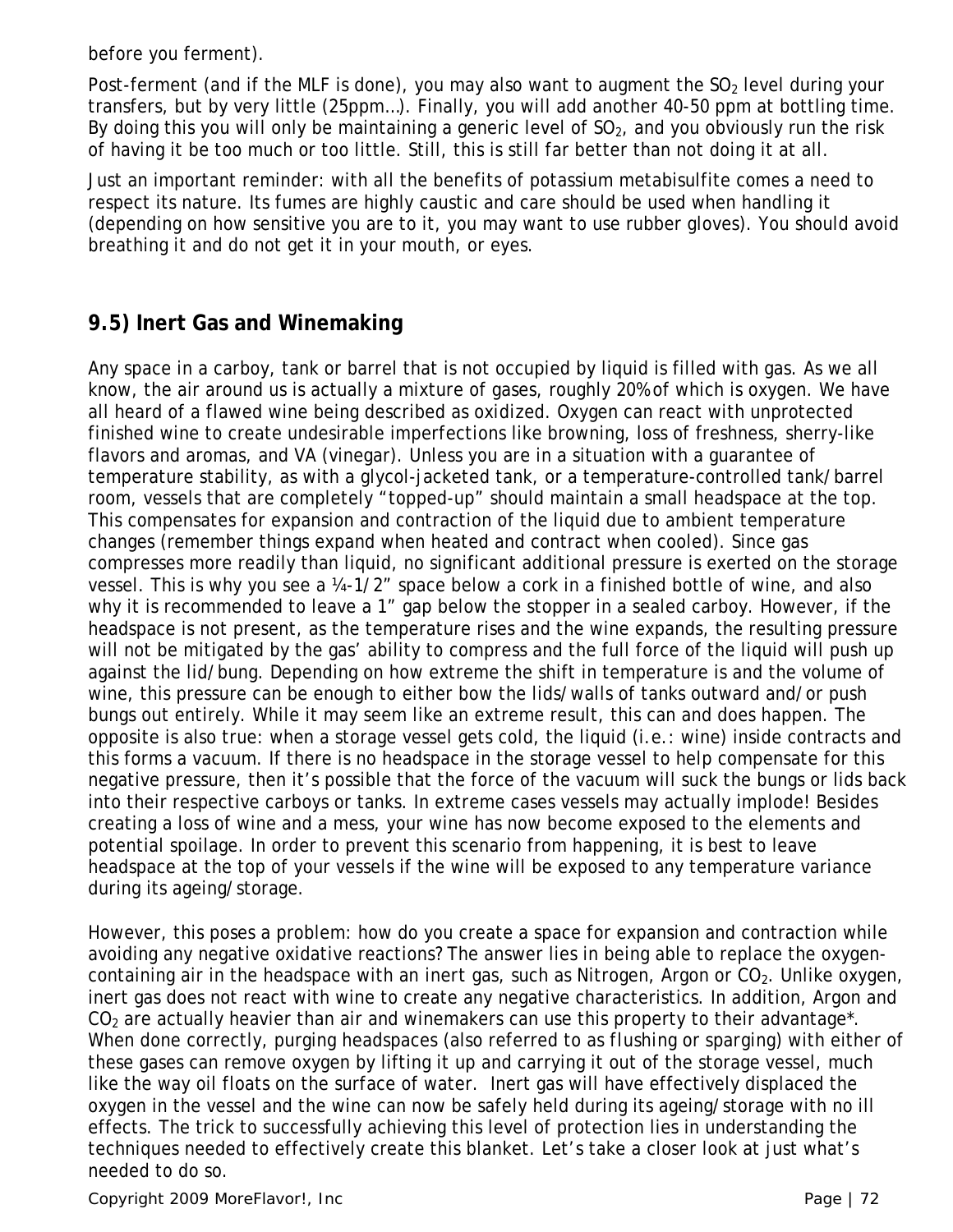**\*Note:** *Nitrogen is actually lighter than air and while it is perfectly safe for use in winemaking from a non-reactivity point of view, unless you are using a sealed tank that will never be opened during the wine's storage, the fact that it will not act as a protective blanket makes it a poor choice for purging headspaces.*

## *Recommended steps for creating a protective blanket of inert gas:*

• Avoid turbulence: The key to creating an effective blanket with  $CO<sub>2</sub>$  or Argon lies in understanding a basic physical property of gases: they readily mix with each other when agitated. In the case of a mixture containing a heavy gas and a lighter one, we get a "snow globe" type of effect. When there is no movement the elements remain separated (the heavier gas forms a layer below the lighter one). When the mixture becomes agitated the heavier "snow" mixes back up into the solution (the gases combine). However, once the agitation stops, eventually the heavier "snow" (the heavy gas) settles back out again.

It's the ability for heavier and lighter gases to temporarily combine that winemakers need to be aware of. We use Argon or  $CO<sub>2</sub>$  to protect our wines because these gases are inert and are heavier than air - they possess the ability to exclude oxygen from interacting with the wine. However, if oxygen from the ambient air becomes mixed into our Argon or  $CO<sub>2</sub>$ while we are dispensing it, then the inert gas will no longer be pure and we will not be getting the same level of protection we thought we were.

When purging headspaces with inert gas, the flow rate of the gas as it exits the tubing will determine the make-up/purity of the final volume of gas that you will end up with. The stronger the delivery force, the less pure the dispensed gas will be. To better understand this, think of the following analogy: let's say the pure gas coming out of the tubing is like cream being poured into a clear cup of coffee. Pouring at a high flow-rate causes a lot of turbulence and as the cream and coffee roll and swirl around in the cup they quickly mix themselves together. On the other hand, if we gently pour the cream into the coffee at a slow enough rate to keep the turbulence to a minimum, we can see that the cream will form a layer in the coffee that remains there until we stir it. Dispensed  $CO<sub>2</sub>$  and Argon gases behave just like the cream does. In order to create that pure, unmixed layer we will need to make sure that our method of delivery takes steps to avoid turbulence as much as possible.

The ideal flow-rate needed to achieve this is a gentle bleed, similar to a warm breath that fogs up a window, rather than an extended, strong, blast we would use to blow out the candles on a birthday cake. The flow should feel soft to your skin. This will generally be just about the lowest setting your regulator can be set to and still flow. Depending on the size of your tubing this usually means between 1-5 PSI.

• The diameter of the tubing will determine how fast you can safely flow your gas: We would like to achieve the highest volume of gas that can be delivered while maintaining the low-turbulence flow rate needed to avoid mixing the gas with the air we are trying to get rid of. Any size tubing can be used to deliver an effective blanket of inert gas; the amount of time it takes will increase as the diameter of the delivery tubing decreases. To illustrate this, let's take a look at two different scenarios using an analogy of filling a bucket with a garden hose.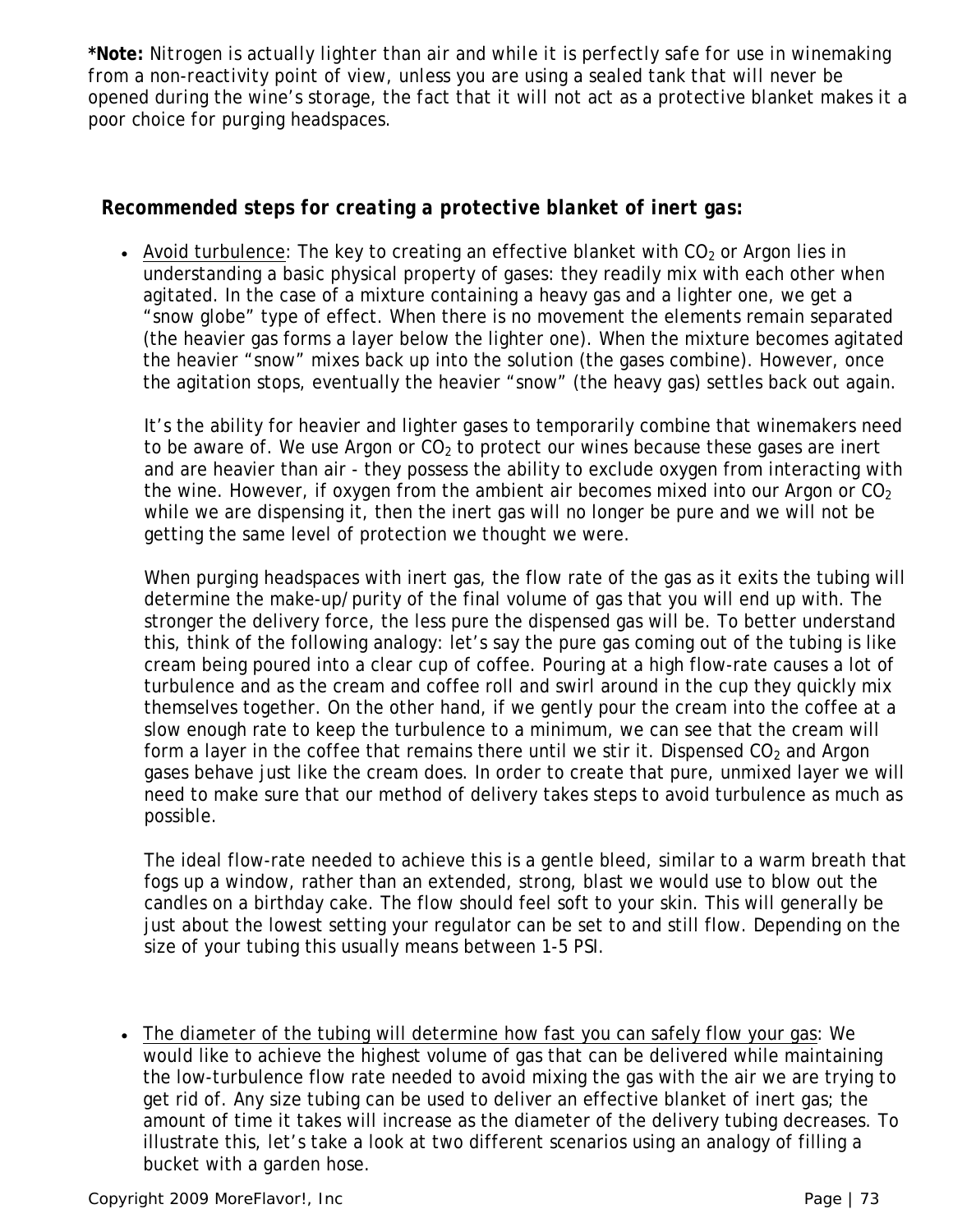For the first example, imagine we have the spigot turned on and the water is flowing freely out of the end of the hose. We can see that although a large volume of water is being delivered, the stream only travels a few feet before it hits the ground. We have a large amount of water being delivered under low turbulence/force. If we were filling a bucket, then we could do so quickly and with little splashing.

In our second scenario, without increasing the flow-rate at the spigot, if we partially cover the open end of this same hose with our thumb, the stream now becomes forceful enough to shoot across the yard. Filling our bucket in this style would generate quite a bit of unwanted splashing/turbulence and in order to avoid this we are forced to turn down the flow-rate. As a result, the time it takes to fill our bucket has just become longer than it was in the first scenario.

Therefore, we can see from the two above examples that if we wanted to speed up the sparging process while not compromising the gentle flow needed to create an effective blanket, we should look to expand the diameter of the output tubing. This can be done by simply attaching a small length of a larger diameter tube to the existing gas line that is running from your regulator.

• Laminar is best: Instead of aiming the flow of gas directly at the surface of the wine, the best way to deliver it with the least amount of turbulence is to have the flow be situated parallel to the surface of the wine, or *laminar*. This way, the inert gas will be less likely to churn-up and mix with the ambient air on delivery, because it will not "bounce" off the surface of the liquid. The gas will behave more like fog rolling over a landscape- creating a nice, thick, pure blanket of protection over the wine.

A simple and effective way to achieve this is by attaching a diverter at the end of your gas tubing. For working in carboys, an aerator attachment (BE510) works well. For barrels and tanks, a large stainless "T" works great: providing both the greater diameter output needed to be able to safely sparge at a quicker rate, and an added weight that will help keep the tubing straight while it's being positioned for use.

#### **Putting it all together:** *MoreWine!s* **recommended method for sparging a headspace with inert gas**

Adjust the regulator to create a flow-rate that will be as high as you can go while still maintaining a soft, low-pressure bleed. Turn off the gas.

- Lower the tubing<sup>\*</sup> into the vessel to the purged so that the output will be close to the surface of the wine, around 1-2" from the surface is good. (A flashlight can be helpful here.)
- Turn on the gas and begin sparging
- Using a lighter, hold and lower the open flame until it goes just below the rim of the vessel. If it stays lit, then there is still oxygen present and you will need to keep filling. Eventually the inert gas level will reach the rim and all of the oxygen will get floated out. Keep checking with the lighter test until eventually the flame goes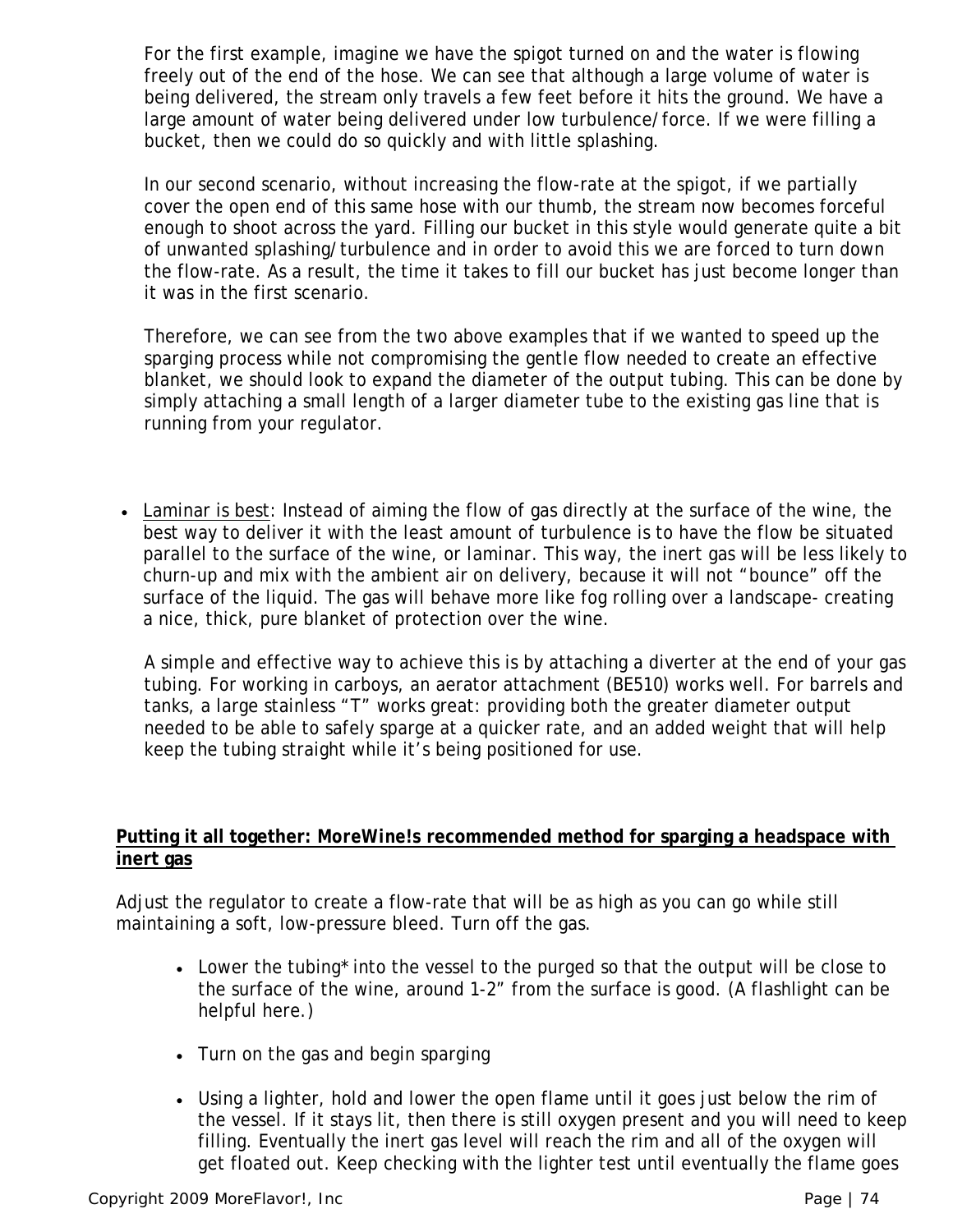out, indicating a lack of oxygen (note: for barrels or tanks with small openings, BBQ or "candle" lighters, along with 12" fireplace matches work well).

• Once the flame has gone out, your headspace is now safely purged with inert gas.

*\*Note: Remember to sanitize the diverter and whatever length of tubing that may come into contact with either the surfaces of the vessel or the wine ("Star-San" (CL26) works great for this). That way, in case the tubing slips and comes into contact with the wine as you are lowering it into place you will not contaminate the wine.*

#### **Some Final Notes on Using Inert Gas**

In order to use inert gas you will need to make the investment in a small gas set-up. This is quite simply a small tank of  $CO_2^*$  (D1050), Nitrogen<sup>\*\*</sup> (D1054), or Argon (also D1054), a regulator (D1060 for  $CO<sub>2</sub>$ , and D1070 for both Argon and Nitrogen), and some tubing (D1704).

**\*Note:** *CO*<sup>2</sup> *is only to be used for a non-pressurized headspace. If you will be using gas to push the wine (filtration, serving from a keg, etc.), you will want to use Nitrogen or Argon. The reason for this is that CO<sub>2</sub> will go into solution under low pressures and the other gasses will not. In other words, if you use CO*2*, you could inadvertently carbonate your wine! On the other hand, if that was what you were after, this would be a perfect way to do sparkling wines for the home wine-maker!*

A final bonus to having a gas set-up is that not only can you flush half-consumed bottles of wine (thereby preserving their flavor better than if they are just left to react with the oxygen that entered the bottle when you poured it); you could even use it to push the wine in a kegging system (KEG420). The beauty of the kegging set-up is that you can use gas-pressure in place of a pump for a gentler filtration, pull off a single glass of wine without having to open up an entire bottle, blend at any time in the ageing process, and best of all, store your wine in an entirely enclosed system! Once again, no oxygen contact!

## **9.6) Transferring/Racking**

In winemaking, transferring the product from one container to another is referred to as *racking* and can be done in one of three ways:

## Siphoning

With small volumes, racking is usually done by gravity using a simple siphon set-up. This is a good, low-cost solution that works well and is ideal if you only have a couple of carboys. However, there is a catch: since siphoning relies on gravity, the transferring vessel must be situated higher than the receiving one in order for the process to be effective. If you are using a vessel larger than a carboy, this setup may not be physically possible. An alternate method of transferring the wine will be preferable. In addition, siphon set-ups are pretty slow, which may or not be a factor for you if you happen to be working with larger volumes.

#### Pumps

For situations where a gravity transfer is not possible or you are working with larger volumes, you will need a pump. There are different kinds of pumps that are suited to different jobs. Some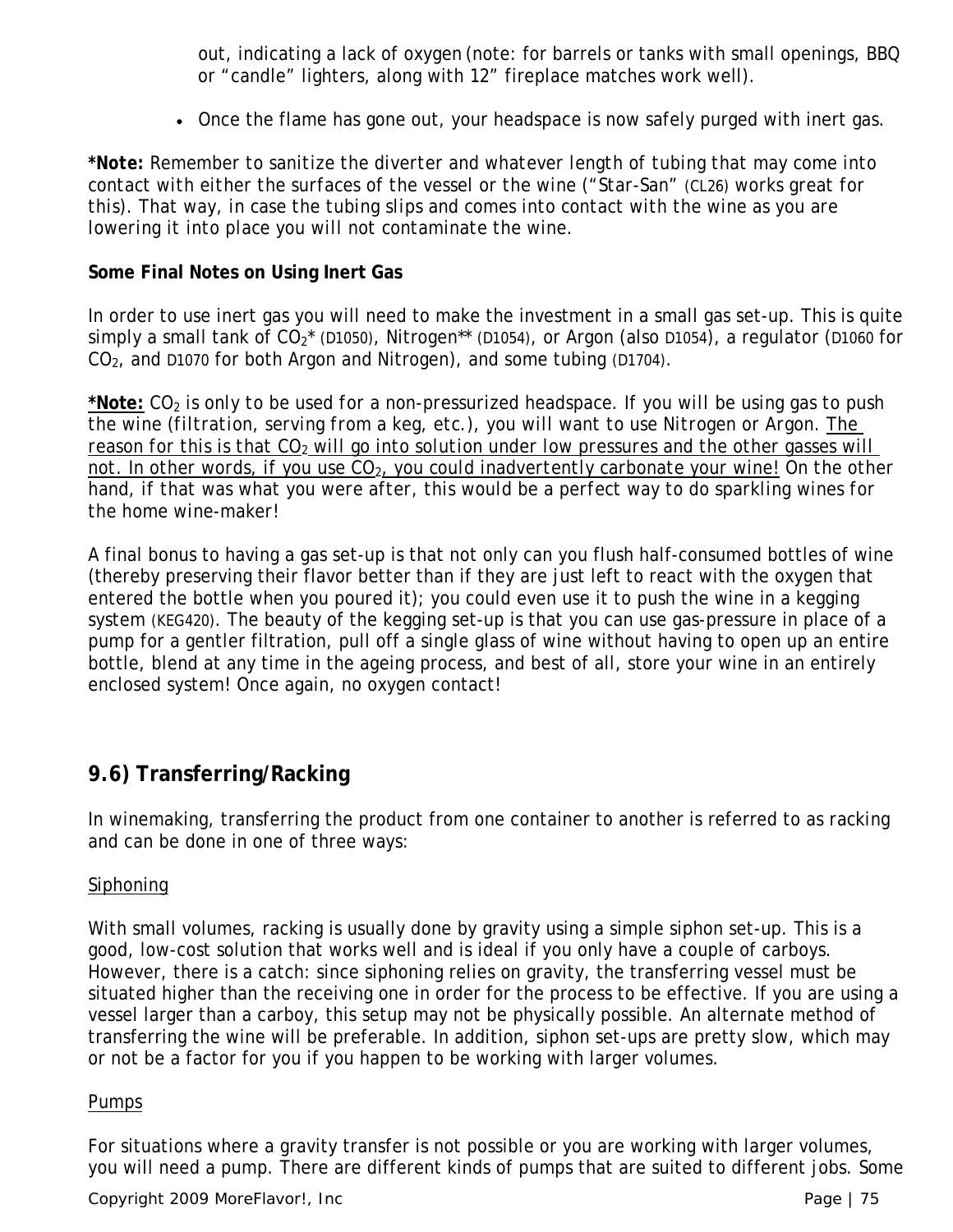are made for must transfers and "pump-overs" (pumping wine from the bottom of the vessel back over the cap during fermentation) because they are able to pass solids. Others are made solely for pumping liquid, and are used for wine transfers, barrel work, mixing/stirring tanks, filtering and bottling.

Pumps are very helpful and are indeed convenient to have around. That said, they do have some potential drawbacks. Any pump will introduce some level of physical agitation to a wine. At strong enough levels this handling can become damageing to the wine's structure. In addition, if not set up correctly some pump styles will stop flowing the wine even though the pump is still running. This is due to an air/gas pocket forming in the pump head and is referred to as *cavitation*.

When investigating which pump might be best for you, the following questions are a good place to start: Will the pump be used for fermentation (must) or cellar work (liquid only)? This will determine which kind of pump you may need. Will you only be working with carboys or perhaps doing a lot of larger barrel/tank work? This will influence what kind of flow-rate/throughput size you may be looking for. In any case, a *MoreWine!* specialist will be happy to help you choose the most appropriate model that will best address your specific winemaking needs.

#### Pressurized Gas

For barrel work, one of the most ideal systems for moving wine is a barrel transfer tool that uses pressurized gas to push the wine instead of a pump (R657). This is a very gentle and effective way to move wine between barrels. The downsides to gas are that it can only be used with barrel-tobarrel transfers, it requires a gas set-up, and it uses a large volume of gas.

## **9.7) Bench Trials**

## What, Why & When

A bench trial is a small-scale trial meant to simulate the addition of an additive or fining agent to a larger volume of wine.

The idea is that by trying an addition or fining out on a small scale, you can try a range of dosages, or even different products, without having to treat all of your wine. This allows you to accurately determine the exact process and dosage that will have the optimal impact on your wine allowing you to move forward and perform this process on your whole batch.

Ideally, we'd be doing a bench trial ahead of the addition of any product that has a dosage *range* rather than a fixed dosage that is appropriate. Indeed, this is most additions in winemaking. For example, most of us have seen how fining agents like bentonite come with a range of potential dosages on the package rather than a predetermined "correct" dosage level. You may have also read about how there is a danger of stripping away much of a wine's character when performing a fining, including bentonite. Wouldn't it be nice to know exactly how much bentonite will take care of your hazy wine so that you don't have to risk stripping out more flavor, aroma and color than necessary? Enter the bench trial.

Bench trials should be performed immediately ahead of a fining or addition procedure. Your wine is always changing. If you wait too long after a trial to make the actual addition or fining, the effect may be different from what you experienced in the trial itself. This means that you might schedule a bench trial for egg white fining a week ahead of the actual fining, but plan on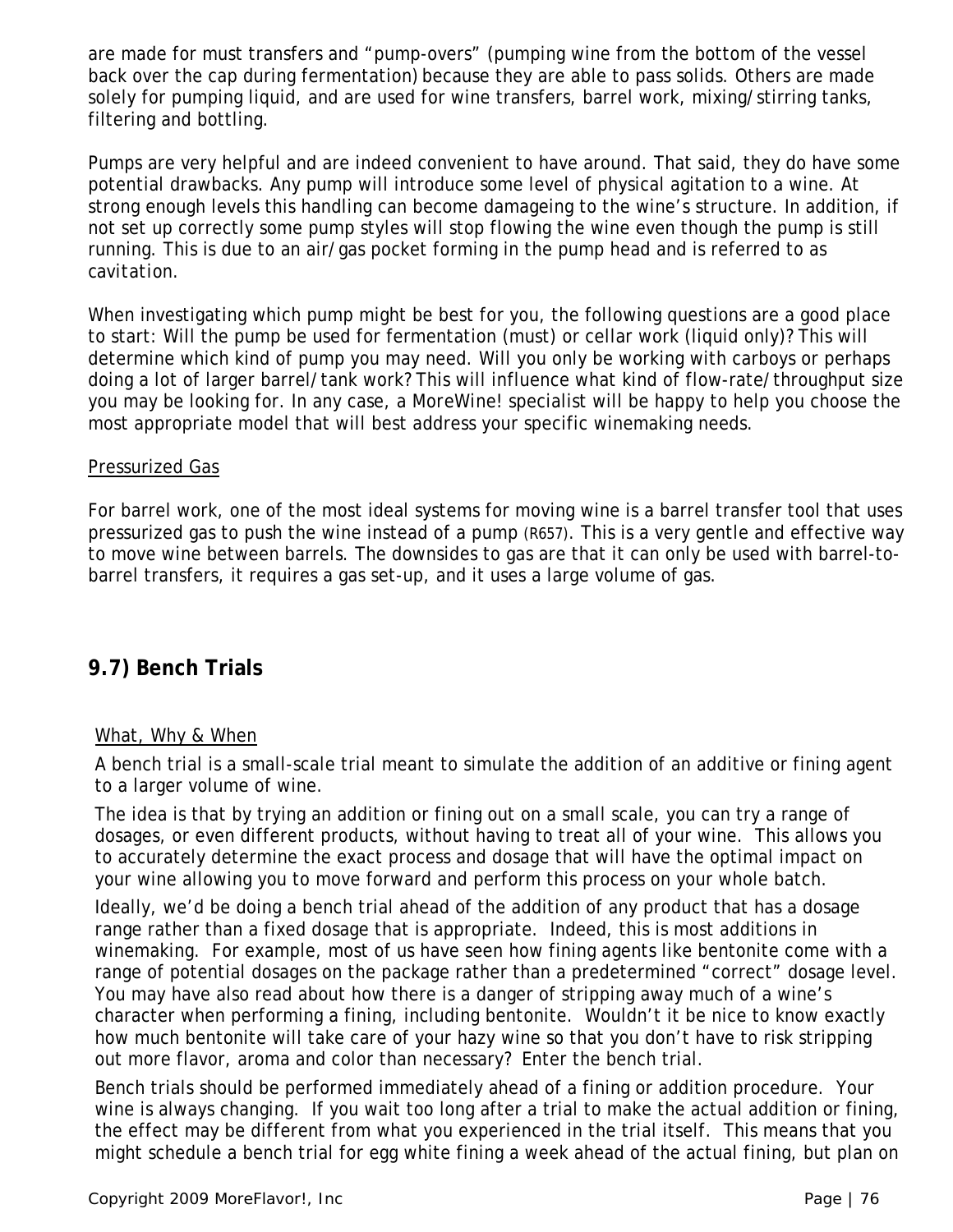doing a TA addition trial just 2-3 days ahead of when you plan on making the addition to the whole batch of wine.

## How To

The bench trial process can be broken down into 6 basic steps: 1) Determining your sample volume, 2) Determining your range of dosages for the trial, 3) Scaling the dosages down to your sample size, 4) Creating a model solution, 5) Dosing the samples and 6) Evaluating the results. Let's go through these step by step.

- **1) Determine your sample volume.** There is no perfectly correct sample volume for a trial. The correct volume depends on how much wine you have to work with, how small the dosages of the product you're trying are and how exact you can be with a pipet and scale. So, select a larger sample size if you have plenty of wine to work with, if the additive or fining agent needs a very small dosage or if you feel that you may not be too accurate with measuring out the test dosages. Remember that the smaller the sample and/or dosage are, the more significant any small error on your part becomes. If you are trying to measure out 10 mL of liquid and are off by 1 mL, that is a 10% error – pretty significant. However, if you are measuring out 100mL of liquid and are off by 1 mL, a 1% error is not such a concern. We recommend sample sizes anywhere from 50 mL up through 500 mL.
- **2) Determine your range of dosages.** Most additives and fining agents have a recommended range of dosages for treating wines.For instance, *MoreWine!*'s unique, pre-soaked bentonite product Albumex can be added in a range between 1 and 3 g/L of wine. Your first step is deciding how many samples you are going to run. We typically run 4 or 5 samples. Remember to always keep one untreated sample off to the side as a control. Also, it is a good idea to try to keep the step between the dosages uniform. If we were running a trial with Albumex, 5 samples and a control would be a good idea. The dosages for the samples would be 1 g/L, 1.5 g/L, 2 g/L, 2.5 g/L and 3 g/L. You may have noticed that we are working with the metric system here. While it may take some getting used to, it's the best and easiest way to do this. If you're having trouble wrapping your head around it, try keeping the conversions page at the end of this manual handy while you're working out your dosages.
- **3) Scale down the dosages to your sample size:** As we mentioned in the previous step, the dosages that you choose will likely be in terms of grams/liter, or perhaps in oz / gallon, though metric units are recommended. No matter what units you use, it is unlikely that you'll be running the trial on samples as big as 1 liter (or 1 gallon). You'll need to do a little math to scale down the dosage to match your sample size. The basic idea here is that you ask yourself the following question: "If I want to achieve a dosage of 1 g/L, how much product do I weigh out for my 50mL sample?" Since 50mL is 5% of 1L, you also need 5% of 1g, which is 0.05g. The easiest way to set up the math is as follows: (Dosage)x(Conversion Factor)x(Sample Size)=(Amt of Product for Sample). For example;  $(1g/L)x(1L/1000mL)x(50mL) = 0.05g$ . Notice how both the terms for L and mL cancel out leaving only g in the end. If you ever wind up with a unit related to volume at the end of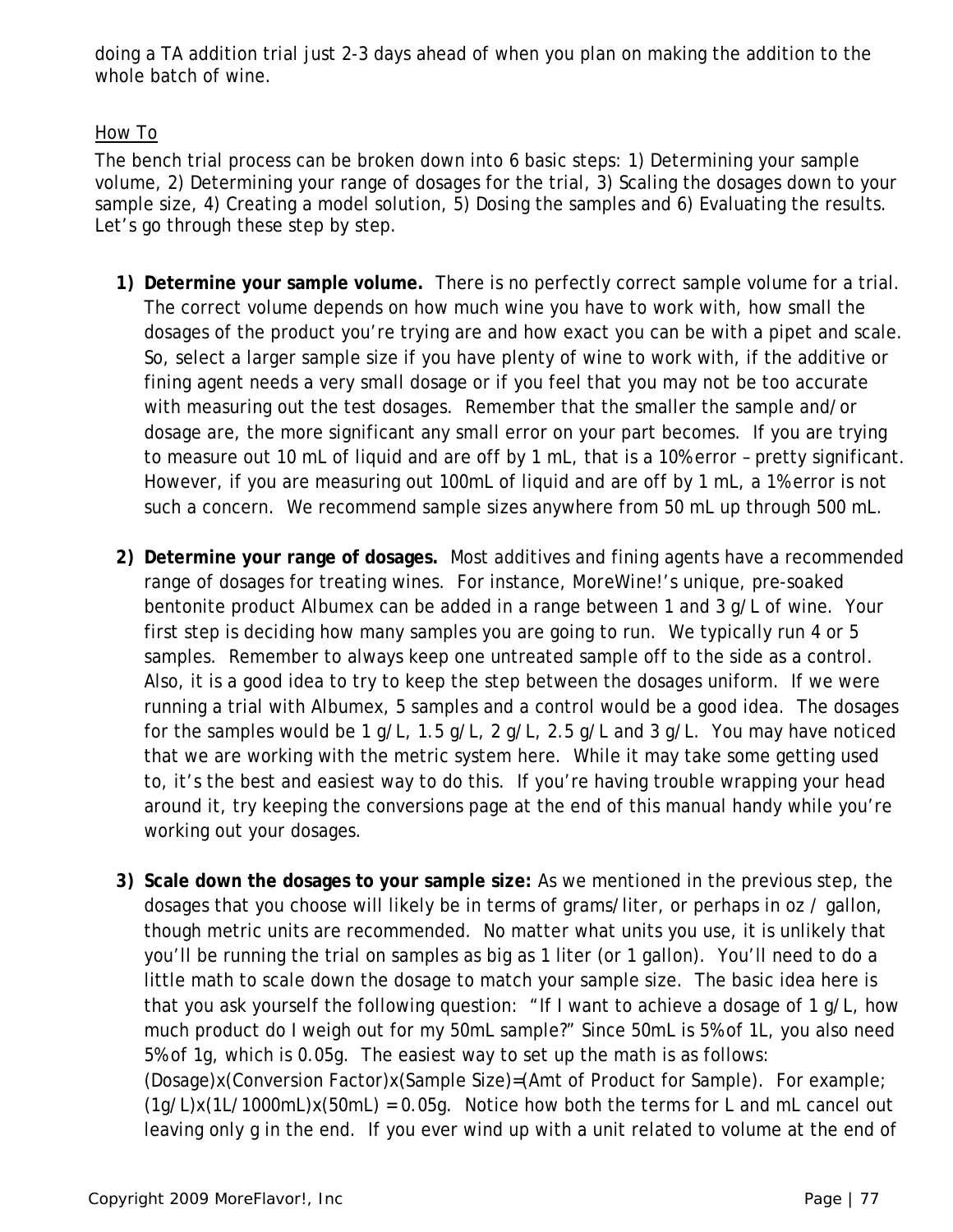the equation then you know that you've made a mistake somewhere and need to go back to the start.

- **4) Create a model solution:** Most of us don't have a scale that can weigh down to 0.05g accurately. Even a scale that claims to have a resolution of 0.1g will not weigh out accurately until you have at least 0.5g on the scale, unless you are using a very advanced laboratory scale that costs thousands of dollars. How do we get the small amount of product that we need for the trial? The answer is to create a solution of the product you are trying and add a measured amount of it to each sample. This is also very straightforward. The first step is to take a look at the range of dosages: is the increment between each dose more or less than 50% of the first dosage? In our Albumex example it is exactly 50%: the first dose is 1g/L and the dose rises by 0.5g at each step. When the increment between doses is 50% or more of the original dose, you want to set up the solution so that 1mL of the solution is equivalent to the smallest dosage itself. For Albumex this means that you'd create a solution where 1mL of the solution would add 0.05g of Albumex to your 50mL sample (equivalent to 1 g/L addition). To make the second sample, where you need 0.075g of Albumex (50% increase over the first dose, 1.5 g/L), you then just add 1.5mL of your model solution. In order to create the model solution you must first determine how much of the product you are testing you wish to have contained in 1mL of the model solution. In our case the answer is 0.05g. Weigh out 1g of your product and dissolve it in 10mL of water. Note that a graduated cylinder is the best tool for this. Now you have a model solution where each mL contains 0.1g of Albumex: (1g/10mL)x(1mL)=0.1g. To reach your desired 0.05g/mL then simply cut this solution with another 10mL of water, cutting the amount of Ambumex in each mL in half to 0.05g. Now, If your interval between doses is less than 50% of the initial dose(dosages of 0.5g/L, 0.6g/L, 0.7g/L, etc, for example) then it is best to make a solution where each mL will contain enough to make up the interval rather than enough to make the initial dosage.
- **5) Dose your samples:** Now that you have made up your model solution it is time to add the doses to the samples. This is probably the easiest part of doing the bench trial. Simply add enough mLs of the model solution to each sample in order to achieve the dosage rate that you are looking for. In our example with Albumex, this would mean adding 1mL to the first sample, 1.5mL to the second, then 2mL, 2.5 and finally 3mL to the last sample. The easiest way to do this is with a pipette. However, you must take care not to add too much model solution or you will have to discard the sample and start over. A good technique for this is to fill a pipette to a given level, then seal the end with your finger tip. Since you have to push pretty hard to get a good seal, it is possible to allow liquid out of the pipette by simply reducing the pressure you're using to keep it sealed. You should not have to actually take your finger off the pipette in order to allow liquid to flow. Try practicing this with water a bit and you'll get the hang of it pretty quickly.
- **6) Taste your samples:** Now for the fun bit. After allowing enough time for the product you're testing to work, you want to come back and taste the samples to see which dosage (if any of them) you liked the best. It is a good idea to do this tasting with one or two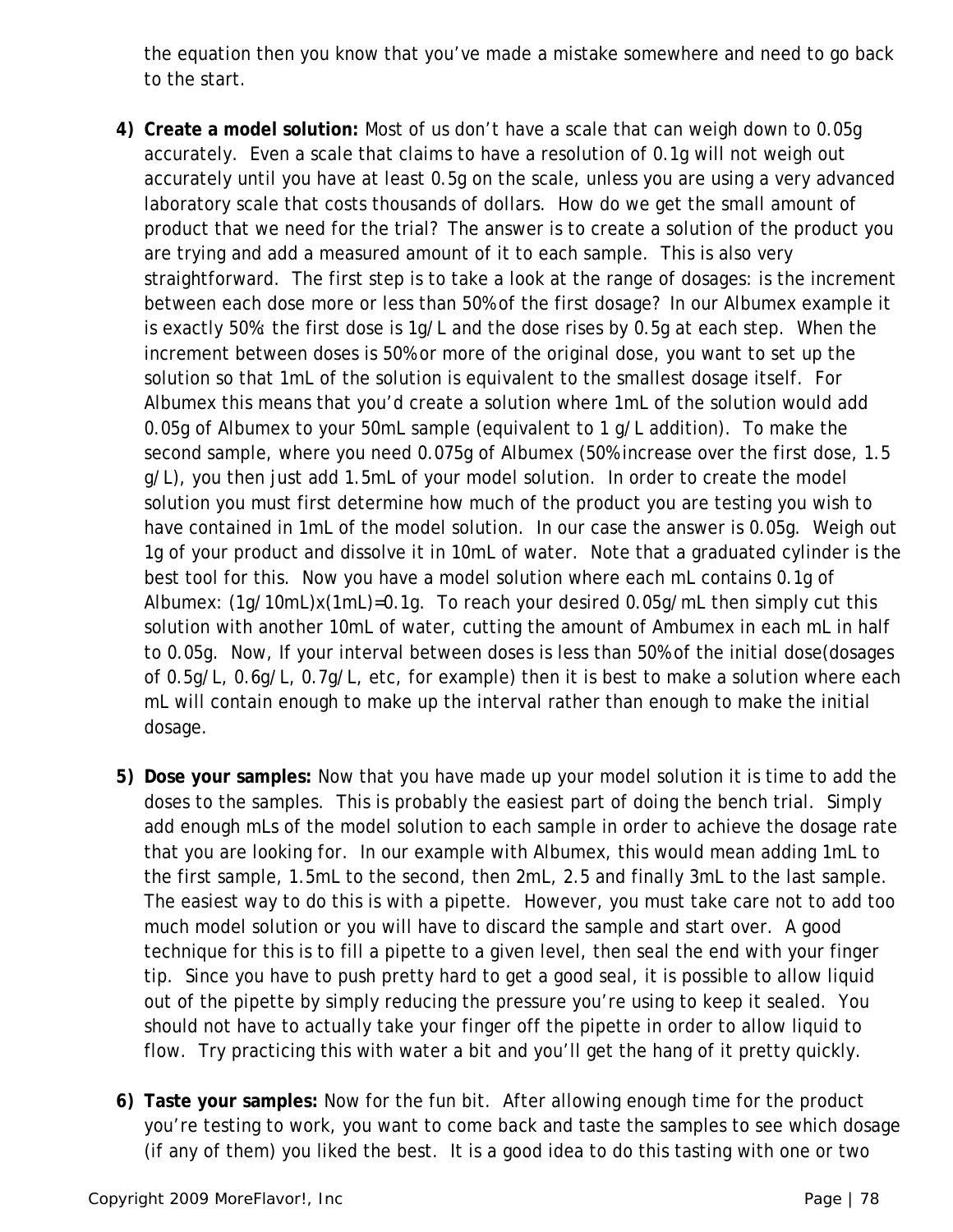other people there as well – many palates are better than just one. Here's an important note: ideally you would be able to leave your samples for as long as it normally takes the product to work. With many additives, you would want to flush out the sample vial with Argon gas prior to closing them up. If you do not have the equipment necessary to do this, then you really only want to allow the sample to sit for about 24hr or it will begin to oxidize while you're waiting for the product to work. It is acceptable to taste the samples after 24hr, but recognize that you will not be getting a fully clear picture of products benefits or negatives. If this is the case for you, it is best if you only add about half of whatever dosage you decide on as best when you treat your whole volume of wine. Allow enough time for this addition to work completely, and then taste the wine again to evaluate whether or not you think a further addition is necessary. We can promise you that in some cases it will not be.

## Tips and Tricks

Finally, here are a few general tips and tricks to keep in mind:

- 1) We'll keep saying it: get comfortable with the metric system. It makes all of the math for scaling up and down much easier, as everything works on the same base 10 system.
- 2) Invest in a decent scale that measures in grams and has a resolution down to 0.1g. our MT351A is a perfect choice.
- 3) Erlenmeyer flasks are not marked exactly and should not be trusted for exact measurements of volume. They typically have  $a + 5%$  error. Measuring your liquid with a pipette is always best. We have pipettes that measure up to 50mL with very high accuracy.
- **4)** A 50mL or 100mL graduated cylinder is pretty much required if you want to do this correctly.

# **9.8) Complete Yeast Hydration and Nutrients**

Whether we realize it or not, yeast hydration is the first moment that we as winemakers have a direct effect on the ultimate success of our finished wines. Properly hydrated yeast is healthy yeast, and the initial health of our yeast does determine its ability to gracefully ferment our wines. Learning to properly hydrate yeast is a cheap insurance policy that is 100% guaranteed to make better wines. Properly hydrated yeast are more apt to create a full expression of beautiful flavors and aromas than poorly treated yeast - even in well managed fermentations. In fermentations that are more challenging - due to high initial sugar levels or elevated temperatures - a healthy, properly hydrated yeast is better able to work through these problems, often finishing these difficult fermentations without stopping early and with a minimum of off-flavors. Ultimately, when we go to weigh the pros and cons of taking the time to do a proper yeast hydration, there are no cons. It's just a good idea based on sound winemaking theory. Moreover, it's straightforward and easy to learn. Let's take a moment to review the whole hydration process. Time spent now learning this simple technique will reward you many times over in the future and be well worth the effort. We talk to winemakers every year who tell us that they never thought all of this was necessary until the year they had a stuck fermentation…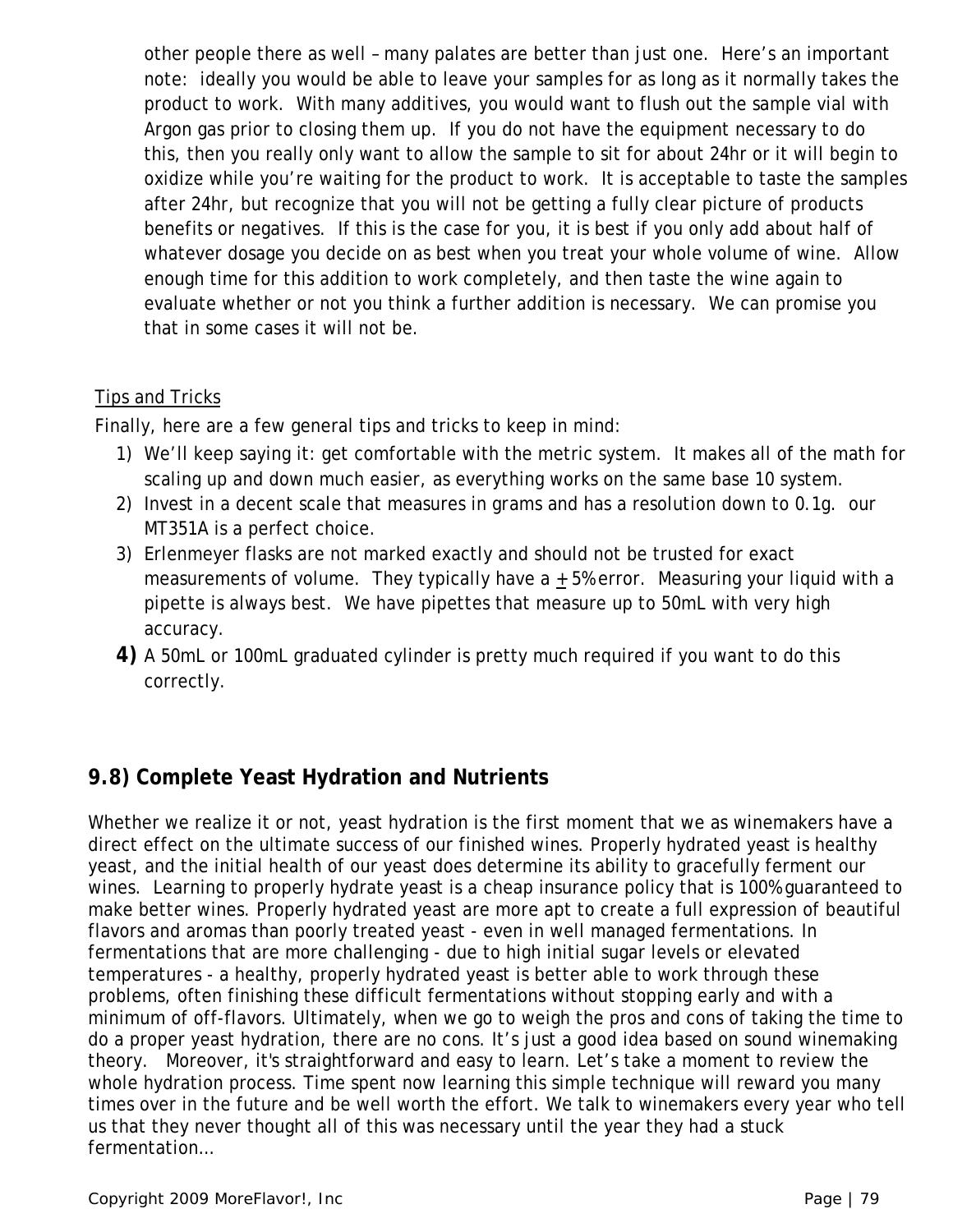#### **Yeast Hydration:**

Successful hydration essentially involves bringing together four separate elements in a specific set manner: nutrients, water, temperature, and yeast. Each one of these elements has its own considerations and is worth reviewing individually before we bring them all together to make our final, unified protocol.

**Nutrients**: "**Go-Ferm**" was specially designed to aid the hydration process and is added directly into the water used to hydrate the yeast. This represents a new approach, opposite the old method of adding nutrient directly to the must. By feeding our yeast Go-Frm outside of the must, we are able to eliminate potential problems early-on: the binding-up of yeast nutrients by SO2 (thus making them unavailable to the yeast), and the possible depletion of nutrients by other organisms that may have gotten into the must before the yeast have reached the celldensity needed to begin fermentation (again, lowering the level of nutrients ultimately available to the yeast). "**Go-Ferm**" additions ensure that the yeast receive all of the nutrient addition without any interference. This translates to the start of a clean and healthy fermentation.

**Water:** In general, the presence of minerals, or the "hardness" of the water has a greater impact on the hydrating yeast than anything else. Basically, around 25+ppm mineral content is needed for yeast to avoid negative reverse osmotic effects. If the hydration water has very little or no hardness, the natural concentration of minerals found inside the yeast's own cell is higher than in the surrounding liquid. Since water always flows in the direction of the higher concentration of minerals, a reverse osmotic effect will cause water to keep flowing into the yeast cell until it ruptures due to stress. This makes using distilled water a bad idea when hydrating yeast and is not recommended. Along these same lines, if using bottled or filtered water, check and make sure that there are some minerals present to avoid any problems, if possible. Fortunately, the minerals found in **Go-Ferm** help to mitigate this problem quite a bit when using low-mineral content water for hydration (yet another plus to using the **Go-Ferm**!).

Interestingly, potable tap water usually has more than enough mineral content and works quite well for the yeast hydration water. Yes, there are some chemicals that have been added during its processing to make it potable, but the usual 0.5 ppm chlorine and <0.5 ppm flouride content does not adversely effect the yeast. Although not as technically "pure" as filtered/bottled water, clean tap water winds up being a good and economical choice to use for yeast hydration.

**Temperature:** The ideal temperature for hydration is 104º F. This represents the best balance between the water being warm enough to maintain an ideal elasticity of the yeast's cell membrane, while not being hot enough to damage the cell itself. While higher temperatures are definitely not recommended, slightly lower ones are acceptable. When the hydration water starts to go below 95º F, there is a lack of adequate heat required to make the cell wall fluid enough to fold back out and reform itself during the delicate, yet critical hydration process. As a result, parts of the cell wall can remain permanently wrinkled and the yeast will never fully recover from the folded, crinkled form it took when it was dehydrated. In the end, the yeast will essentially be mortally damaged and it will eventually die. If you can try and target the 100º F - 104º F range for your hydration water you will be doing both yourself and the yeast a great favor.

**Yeast:** When the yeast has been introduced into the hydration water, it will take a few minutes to come to life. From a visual standpoint, after around 15 to 20 minutes you will usually start to see activity in the liquid. In general, it will look like a low level boiling or simmering kind of motion, with a few bubbling "eruptions" happening at the surface from time to time. The amount and strength of this activity will actually vary quite a bit from strain to strain, which is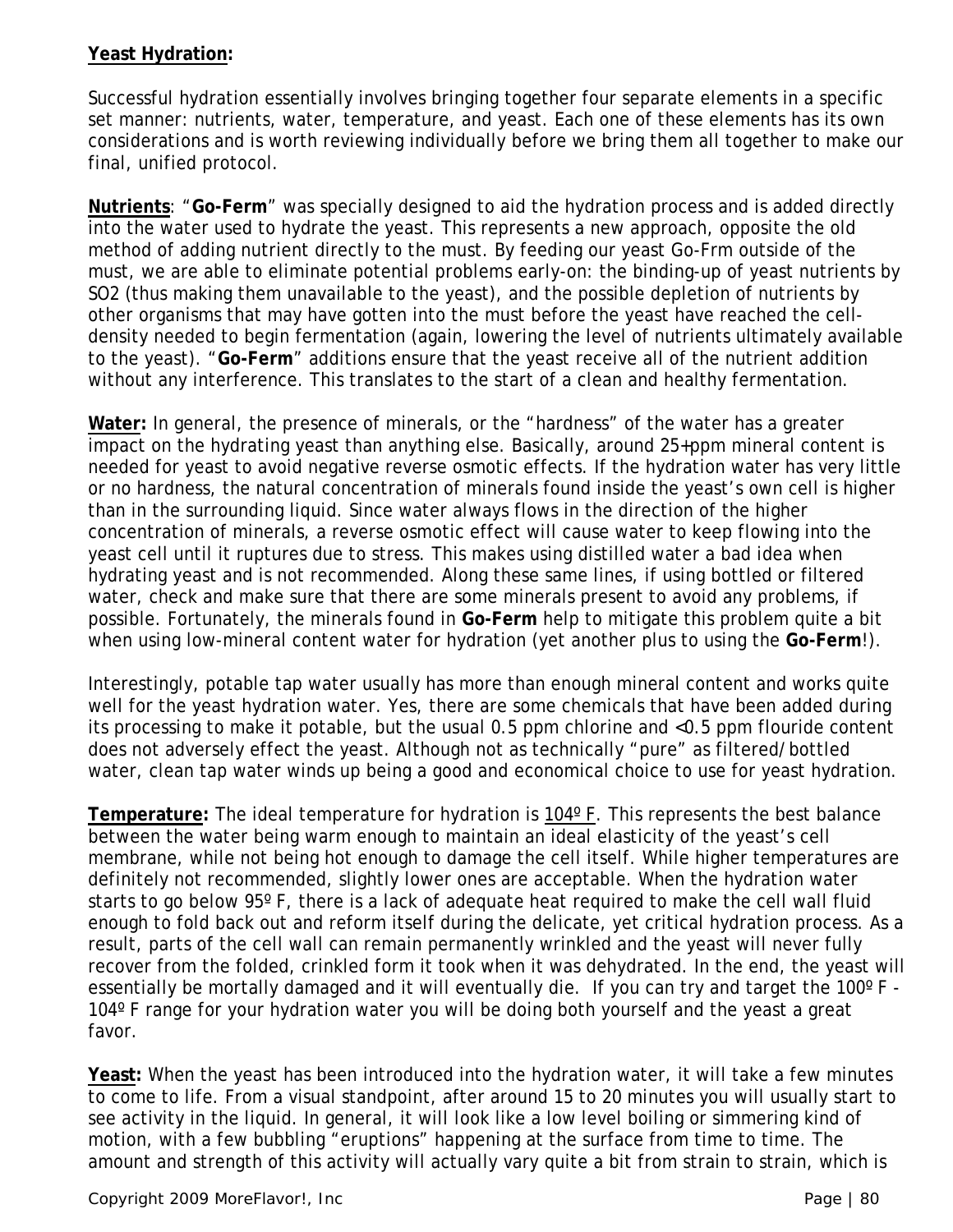perfectly normal. More importantly, foaming is not an indication of viability. Some yeast are actually very mellow at their start, but they will eventually kick in and be every bit as effective as another strain that was foaming like crazy during its hydration phase. The bottom line is this: each one of these strains was chosen after years of extensive trials, and if they didn't work they wouldn't be on the market. So just enjoy the fact that, like people, they each have their own unique and endearing personalities and this just adds to the whole winemaking experience.

**\*Note:** *Once the yeast has been introduced into the hydration water, you need to be aware that the clock is ticking. The yeast will soon completely use up whatever stored energy they previously had in them from their preparation at the factory to complete the hydration process. From this point on, if they don't get the nutrition they need they will quickly begin to starve, deteriorate and lose viability. It's best not to prolong this moment, so begin feeding them immediately. Fortunately, the timing of this critical feeding is based on an easy-to-read indicator: once you begin to see signs of activity at around the 20-30 minute mark, the yeast are letting you know that they are hungry and ready to be exposed to the must. You should never let the hydration process extend beyond 30 minutes without giving them food.*

#### **Recommended Yeast Hydration Procedure:**

Now that we have a better understanding of each of the individual elements involved in yeast hydration, let's bring it all together into a unified protocol we can actually use.

**Dosage Rates**: The amount of water and Go-Ferm needed for the hydration water is based on the quantity of yeast being used, and this in turn is determined by the initial sugar concentration of the must. In general, for fermentations with initial ºBrix levels of up to 24.5º, 1 gram of yeast per gallon of must is sufficient.

However, when you start looking at must that is 25ºBrix and above, an elevated sugar level (which will later become an elevated alcohol%) represents a higher degree of stress that the yeast will endure as they try to survive in this difficult environment. As a result, fewer viable cells will make it to the end of the fermentation than would have with a lower starting ºBrix. Since we know that we will be incurring a higher percentage of loss in our yeast population, we highly recommend to adopt a "safety in numbers" approach and raise the addition rate to 1.2 grams of yeast per gallon of must. Since we added 1/5 more yeast, we will add 1/5 more Goferm and water as well:

**For every 1 gallon of must:** 

| Up to $24.5$ $\textdegree$ Brix: | 25 °Brix and<br>above: |
|----------------------------------|------------------------|
|                                  |                        |
| 1 gram of Yeast                  | 1.2 grams of Yeast     |
| 1.25 grams Go-Ferm               |                        |
| 25 mL $H2O$                      | 1.5 grams Go-Ferm      |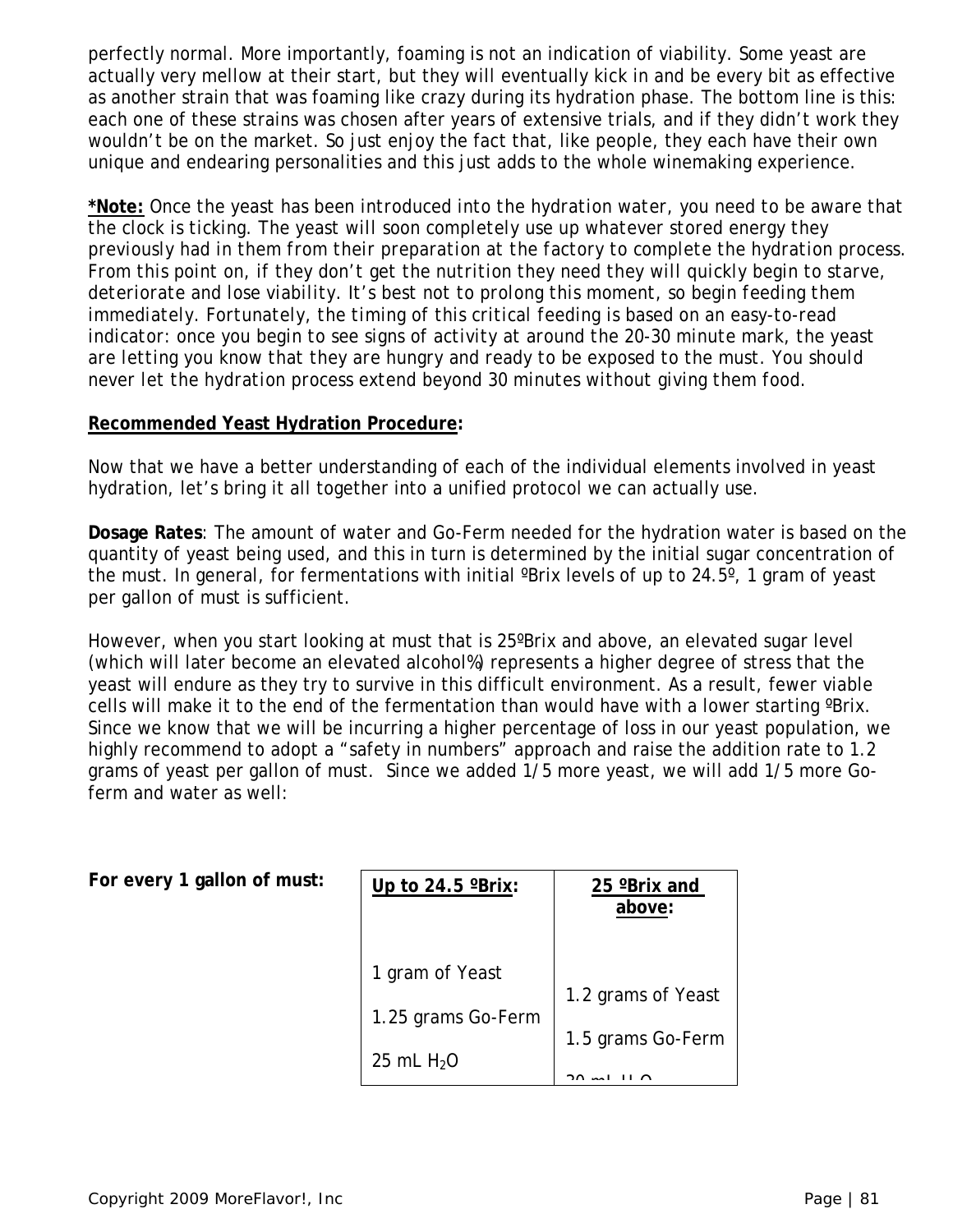#### **MoreWine's recommended protocol for successfully hydrating Active Dry Wine Yeast**

#### • **The volume of H20 needed = 20 x the weight of the Go-Ferm addition**

For this calculation you need to know that the definition of a gram is the mass of one mL of water. When you calculate the total number of grams of Go-Ferm needed, you can multiply this number by 20 resulting in the number of mLs of water to use for the re-hydration. Using clean potable water, calculate the amount needed and heat it to **110º F (43ºC). (**110º F is an arbitrarily chosen number. You want a temperature higher than 104ºF for your initial water because mixing in Go-ferm and the yeast will lower the temperature. 110º F should get you very close to 104º F. ) *\*Remember that the hydration water needs to have sufficient mineral content, and that filtered water or from the tap is fine. Do not use distilled because it has no mineral content whatsoever.* 

## • **The amount of Go-Ferm needed = number of grams of yeast being used x 1.25**

Add the required amount of "Go-Ferm" to the heated water. Mix it in well so that there are no clumps, and let it stand until the temp of the mixture falls to **104º** F (40ºC). You can also adjust the temperature of the water downwards by just adding a little bit of cold water to the solution until it falls to **104º** F. Having slightly more than the calculated amount of water is not a big problem. If you use significantly too much water, the yeast and Go-ferm will not be in close enough contact to make the process effective.

- Add the required amount of yeast to the mixture. Stir it gently to break-up any clumps. Wait 15-30 minutes, stir a second time. *\*Do not go beyond 30 minutes in the hydration solution or the yeast will begin to starve.*
- At this point you will start to see yeast activity. You will want to add a portion of the must/juice into the yeast mixture equal to 1/2 the volume of the yeast starter. This not only helps the yeast become accustomed to the pH, TA, ºBrix level (sugar), and temperature of the must, but lessens any shock the yeast may encounter upon being pitched. Newly awakened yeast are not yet completely hardy and need to adjust themselves to your must. By introducing must/juice early on, you create a buffer zone between the water (pH of around 7.5), and the must (pH of around 3.5, presence of a great deal of sugar,  $SO_2$ , etc...). This ensures that your initial population will be well adjusted, healthy and as vigorous as possible right from the start.

 **Helpful Note:** Since you have just fed the yeast with a little bit of the must, they are OK to wait a little while before being pitched. This available pause may be quite helpful if you would like to do an acid correction on the must before you start the fermentation. Since they have just been fed, you can safely delay the inoculation, do your correction, and finally pitch without compromising the health of the yeast.

• After a 10-15 minute wait, the yeast should be ready to introduce into the must. However, if the temperature difference between the yeast starter and the must is over  $18^{\circ}$  F, you need to bring the yeast to within 18º F of the must temperature. Otherwise, you run the risk of damageing the health of the yeast due to cold shock. Using the cooler must, just add a portion of it into the yeast starter until you achieve a 15º F drop. Wait at least 20 minutes (longer is better, but often not practical during winemaking) before repeating the process as often as needed until you are finally within 18º F of the must temperature. Now you can safely introduce the yeast into the must.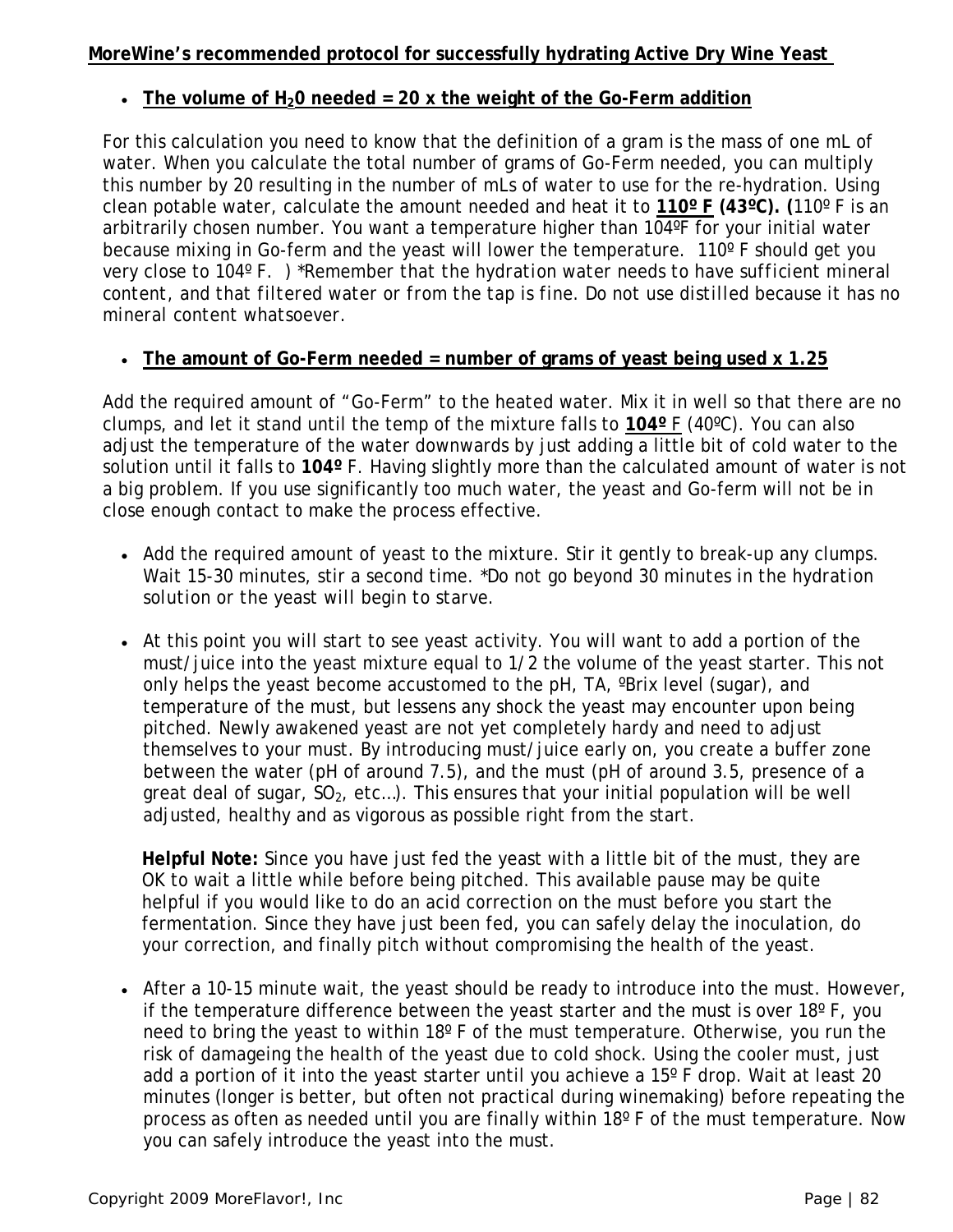• When you are ready to inoculate the must, disperse the yeast completely throughout the entire volume, not just over the top layer. In the past you may have heard that the yeast should be spread out over the surface of the must in order to have access to oxygen. This is not the case. In reality, between the oxygen that has been saturated into the must from mechanical processing of the fruit, the amount picked up during the hydration process, and the elements found in the Go-Ferm addition, the yeast already has all the nutrients it needs to get off to a great start without beginning on top of the must. In fact, it's often beneficial to spread the yeast through the entire volume of the must to decrease the chances for any spoilage organisms to take control.

#### **A Recommended Guide to Yeast Nutrient dosages during fermentation:**

A day or so after you have inoculated your yeast into the must, you will begin to see the first signs of fermentation. With white wines you will see a prickling activity, often with some foam on the surface. With red wine, you will see the formation of the cap. Whether you are doing whites or reds, we recommend doing a first feeding at this point.

• **Fermaid-K (#1):** 1 gram of Fermaid-K per gallon of must. Combine the amount needed with a small portion of warm water and stir until dissolved. Mix thoroughly into the wine.

During the course of the fermentation, must becomes a difficult place for the yeast to work in: the alcohol level starts to rise. (slowly becoming more and more toxic) All of the nutrients that were present at the beginning of the fermentation (both naturally found in the must and coming from the first Fermaid-K addition) start to become depleted. A second "**Fermaid-K**" feeding is then necessary at 1/3 sugar depletion (usually an 8-10ºBrix drop) so that the nutrients required by the yeast to maintain healthy metabolism all the way through to the end of fermentation are available to them. The second addition timed to an 8-10º Brix drop will help the yeast before they become stressed. As a result, you should avoid signs of a stuck or sluggish fermentation (not to mention excessive VA and Hydrogen Sulfide production!).

• **Fermaid-K (#2):** 1 gram of Fermaid-K per gallon of must. Combine the amount needed with a small portion of warm water and stir until dissolved. Mix thoroughly into the wine.

When trying to understand the whole yeast/nutrient interaction, it may be helpful to think of the following analogy: "**Go Ferm**" & "**Fermaid-K (#1)**" are the complete breakfast that is eaten on the morning of the 20-mile race. The "**Fermaid-K (#2)**" addition is the energy bars and sports drinks that are consumed at the mid-way point to help get you to the finish line!

**A quick summary of the complete process, using an example of 8 gallons of** 

**24.5ºBrix must (1 gram yeast/gallon):**

#### **Example of volumes needed:**

-You are inoculating 8 gallons of must. This would mean that you would be using: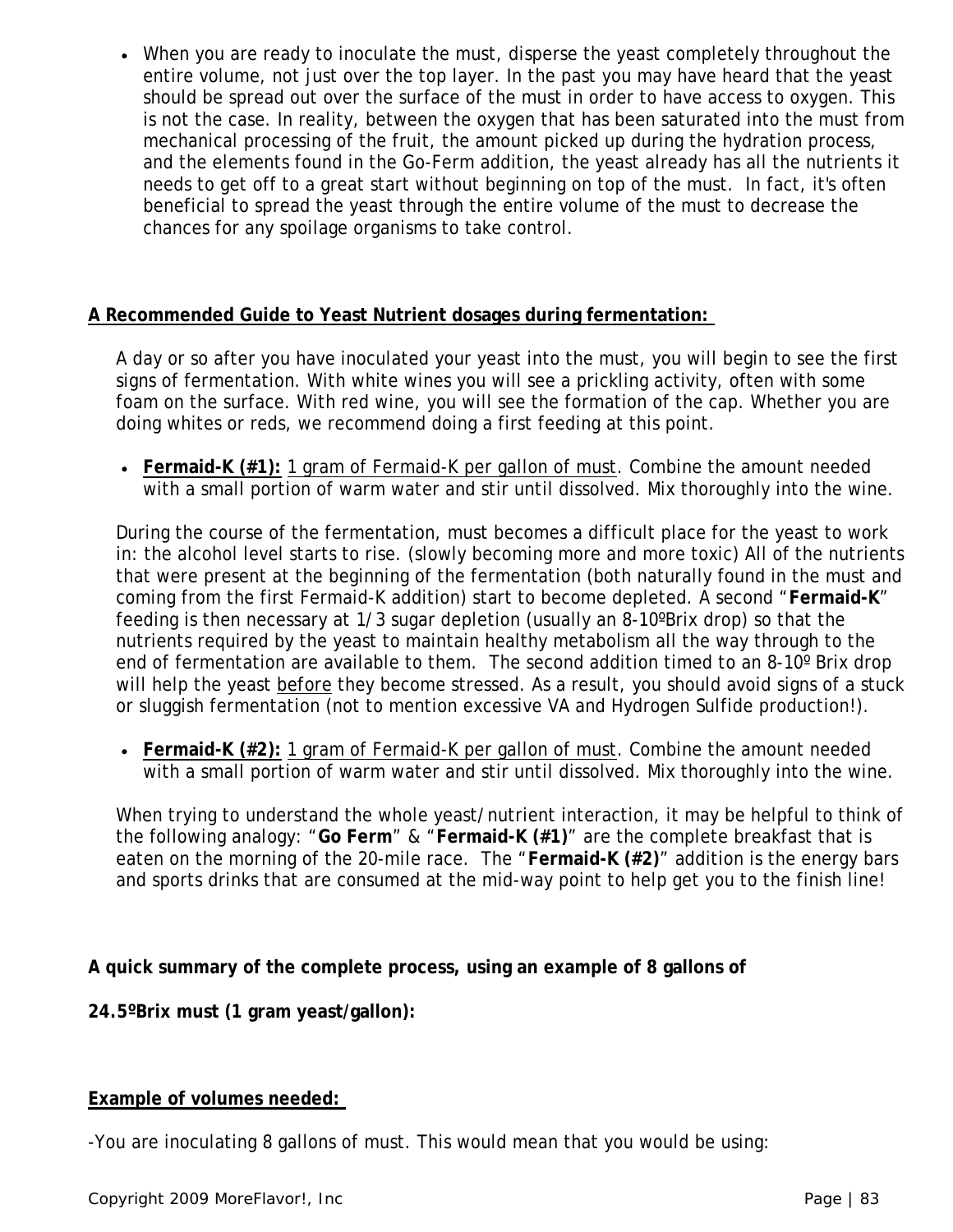**A)** 8 grams of yeast

- **B)** 10 grams of "Go Ferm"
- **C)** 200mLs of water at 110º F
- **D)** About 100mls of must/juice
- **E)** 8 grams of "Fermaid-K" at first signs of fermentation
- **F)** 8 grams of "Fermaid-K" at 1/3 sugar depletion
	- Combine water and **Go-Ferm**, wait or adjust to **104º F**
	- Add yeast. Stir gently, wait 15-20 minutes. Stir again.
	- Add 100 mLs of must to the starter. Wait 15-20 minutes until signs of activity.
	- Mix thoroughly into the must. (Make sure to be within 18° F of the temperature of the must when inoculating. If not, adjust accordingly.)
	- At first signs of fermentation, add **Fermaid-K (#1):** 1 gram per gallon of must.
	- At 1/3 sugar depletion (8-10**ºBrix** drop), add **Fermaid-K (#2):** 1 gram per gallon of must.

Now watch your temperatures, get the lees up on each punch cycle, and enjoy the process!

## **9.9) Oak**

Toasted oak has been an integral part of winemaking for centuries, and for good reason. Its unique combination of structuring tannins along with the sweet toasty vanilla, butterscotch, floral, smoke, and spice elements perfectly compliment the fruitiness of the fermented grape. Oak and wine support each other in a way that truly brings out the best that both can offer. As winemakers, the more we can learn about using oak the better we become at crafting our wines. This is because just as with any good chef, the ability to create a work of art is based on how well we have understood the individual components that went into to making it. So let's first take a closer look at the complexities of the wood itself, and then we can focus on its use during winemaking.

## **All About Oak**

American oak (*Quercus alba*) has about 21% non-tannic phenolic content while its French (and Hungarian) counterpart (*Quercus robur*), contains around 14%. However, French (and Hungarian to a lesser content) has 2.5 times the extraction of total phenolics than does the American oak. In everyday English, this means that American Oak will be much more perfumed, but French and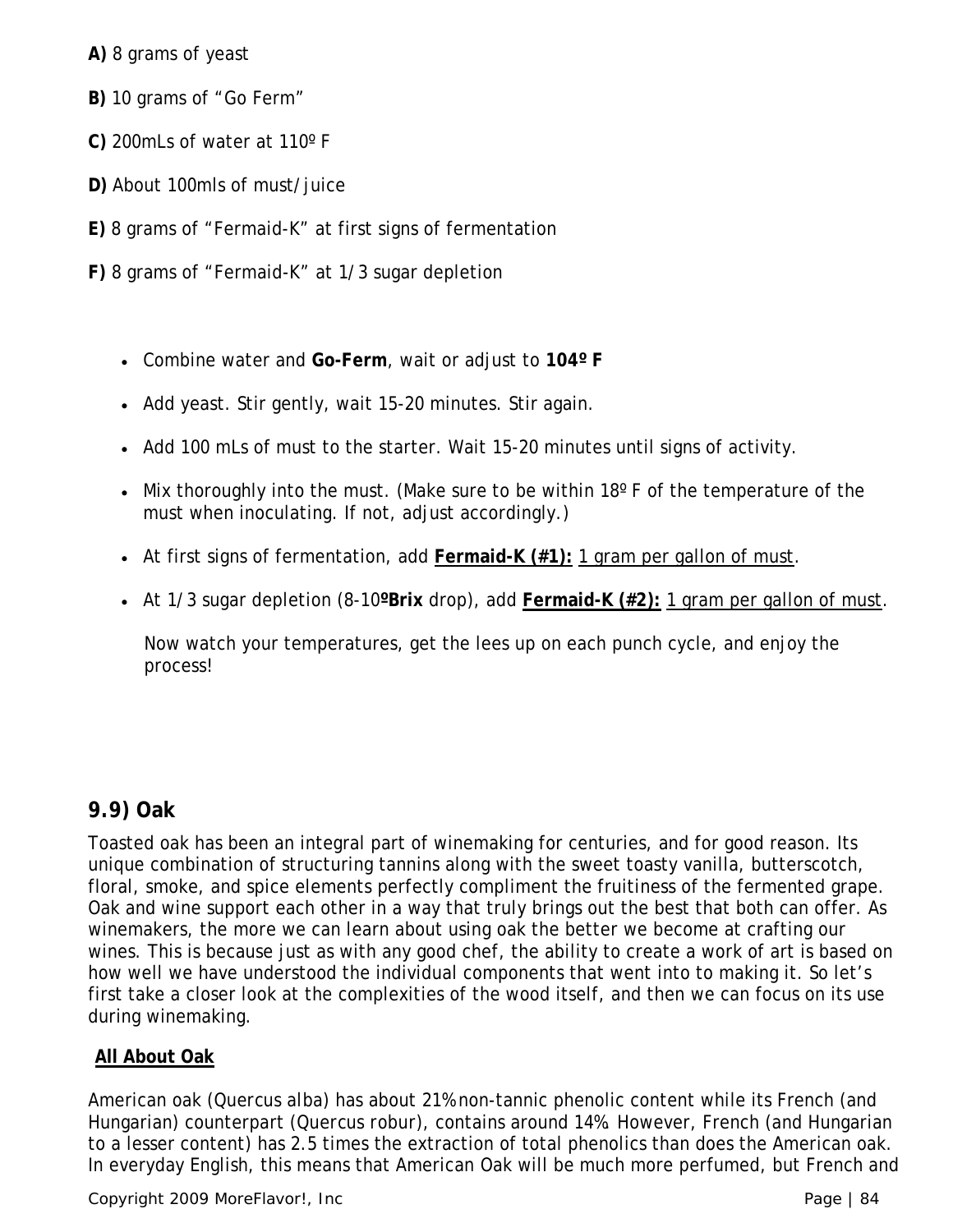Hungarian will generally have better inherent structuring abilities. Other than these basic differences, the two different species generally react in the same way to toasting (more on this later).

The way in which the raw wood is processed has a major affect on the final flavor and aroma profile of the oak, regardless of species variation. When oak for winemaking is cut, it has to undergo a period of drying and conditioning before it can be used, and this is referred to as *seasoning*. This period usually lasts between 2 to 3 years and basically involves stacking the staves in the open air and letting the elements (rain and sun) work its magic on the oak. The stacks are usually stacked and re-stacked throughout this period so that the staves on the top one year are at the bottom during the next year, and so on. This is done to in order to better equalize the seasoning differences that exist between the top of the stack (more exposure to sun and air) and the bottom (more moisture and less light). All throughout the seasoning period, basically what is going on is that various fungal micro flora attack and colonize the wood. As they do so, they release a series of enzymes that are responsible for the following desired reactions: the wood extract becomes lighter in color and less astringent, the harsher and bitter elements of the wood are greatly reduced, and various positive aromatic compounds are boosted; including vanilla, clove, and especially coconut. Besides being interesting on its own, what is even more fascinating about all of this is that it turns out that the amount and ratio of these compounds that are transformed in the wood turns out to be site-specific. In fact, experiments done at the Bouchard cooperage in France with the same wood that was seasoned in two different regions and then brought together and identically coopered to the same toast level in the same facility produced two different sets of flavors and aromas! This was directly attributed to the differences in the seasoning conditions of the two woods. Therefore, in addition to species differences, it is important to keep in mind that the way in which a wood is seasoned also will affect the final qualities of the oak once it is toasted.

As for the toasting itself, it should be noted that the duration and the intensity of the heat during the coopering and toasting process has a tremendous effect on the amount of individual compounds that are produced in a barrel, even from the same woods which have received the same seasoning. However, this being said, there are in fact some basic, generalities for how some of the various compounds in oak will behave when they become toasted. Understanding these can only help when trying to decide which level of toasting will be more apt to give the desired character to a particular wine:

**Hemicellulose:** A class of compounds comprised of several simple sugars that when toasted give caramelized products which have a sweet, toasty quality and which help to contribute to the "body" of a wine. The more intense the heat, the "darker" the caramel flavors become.

- *Furfural* is "sweet" and "caramel-like",
- *5-methyl-furfural* is more of a "butterscotch" type of flavor.

**Lignin:** is made up of two building blocks: *Guaiacyl* and *Syringyl*. Sweet vanilla increases up to a medium plus toast, but then it starts to decrease as the heat is raised towards a more heavy toast or a char. Interestingly enough, with the higher heat also comes the appearance of more smoke and spice (clove) notes.

- *Vanillin* is vanilla,
- *Guaiacol* is "smoky",
- *4-methyl-guaiacol* is "spicy" & "smoky",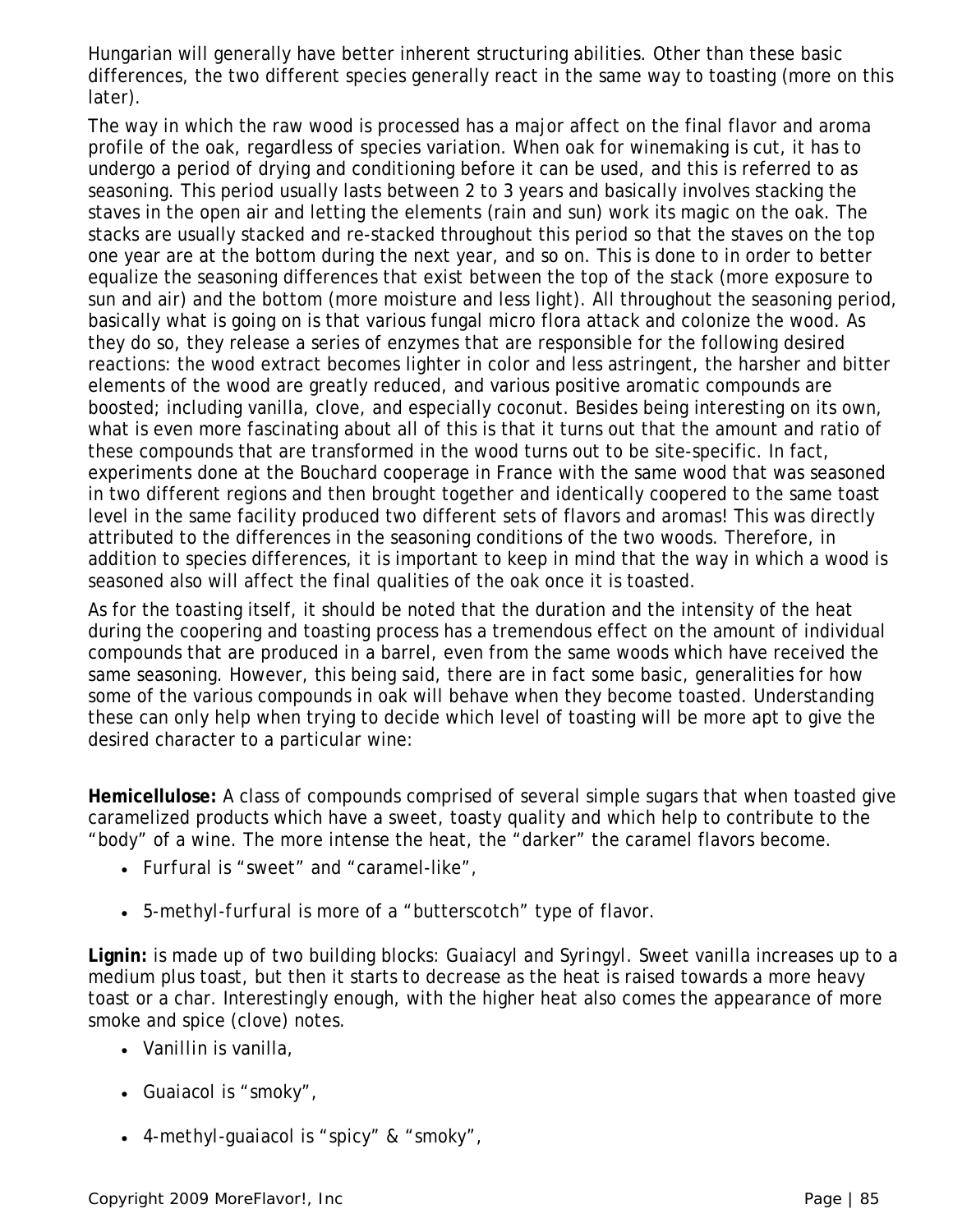• *Eugenol* is "clove-like".

**Lipids:** are made up of the oils, fats, and waxes found in the wood and are responsible for the oak lactones. Seasoning greatly increases the level of lipids in the wood. With toasting levels up to medium/medium plus, the level of oak lactones increases, however it breaks down and decreases after that as the heat is raised further.

- 3. *Cis-oak lactone* is "woody" and "fresh oak" like,
- 4. *Trans-oak lactone* is "coconut-like"

#### **Summing-up, some applicable generalizations of toast levels on oak:**

- The lower the toast, the more tannins ("structure") and lactones ("coconut") will be present in each of the oaks.
- The higher the toast, the more spice and smoke notes will be present
- The deeper the toast, the more deep the caramel tones will be (moving into butterscotch at medium plus).
- Vanilla will increase up through a medium-plus toast and then decrease with a heavy toast and char
- American oak will be more aromatic, but French oak will give more structure (Hungarian will give less than the French but more than the American).
- The greater the toast level, the lower the lactones ("wood" and "coconut") for all three woods.

Medium plus is the most complex of all of the toast levels, and the most popular. Depending on the wine being made, this may or may not be a good thing!

#### **A comparison of French, Hungarian, and American Oaks**

The following are results from research done at Stavin and should only be used to give an approximation of what each of these three varieties of oak can bring to your wine. Each sample was made using oak cubes with a two-month contact time and evaluated with no bottle ageing. *Please note that due to the complexities of flavor chemistry these findings may or may not translate to your wine 100%. However, this information should be helpful in finding out which type of oak may the best to start with as you refine your oaking tastes.*

#### French Oak Flavor Summary

- All toast levels have a perceived aromatic sweetness and full mouthfeel.
- French oak has a fruity, cinnamon/allspice character, along with custard/ crème brûlée, milk chocolate and campfire/roasted coffee notes\*. (\*Especially at higher toast levels.)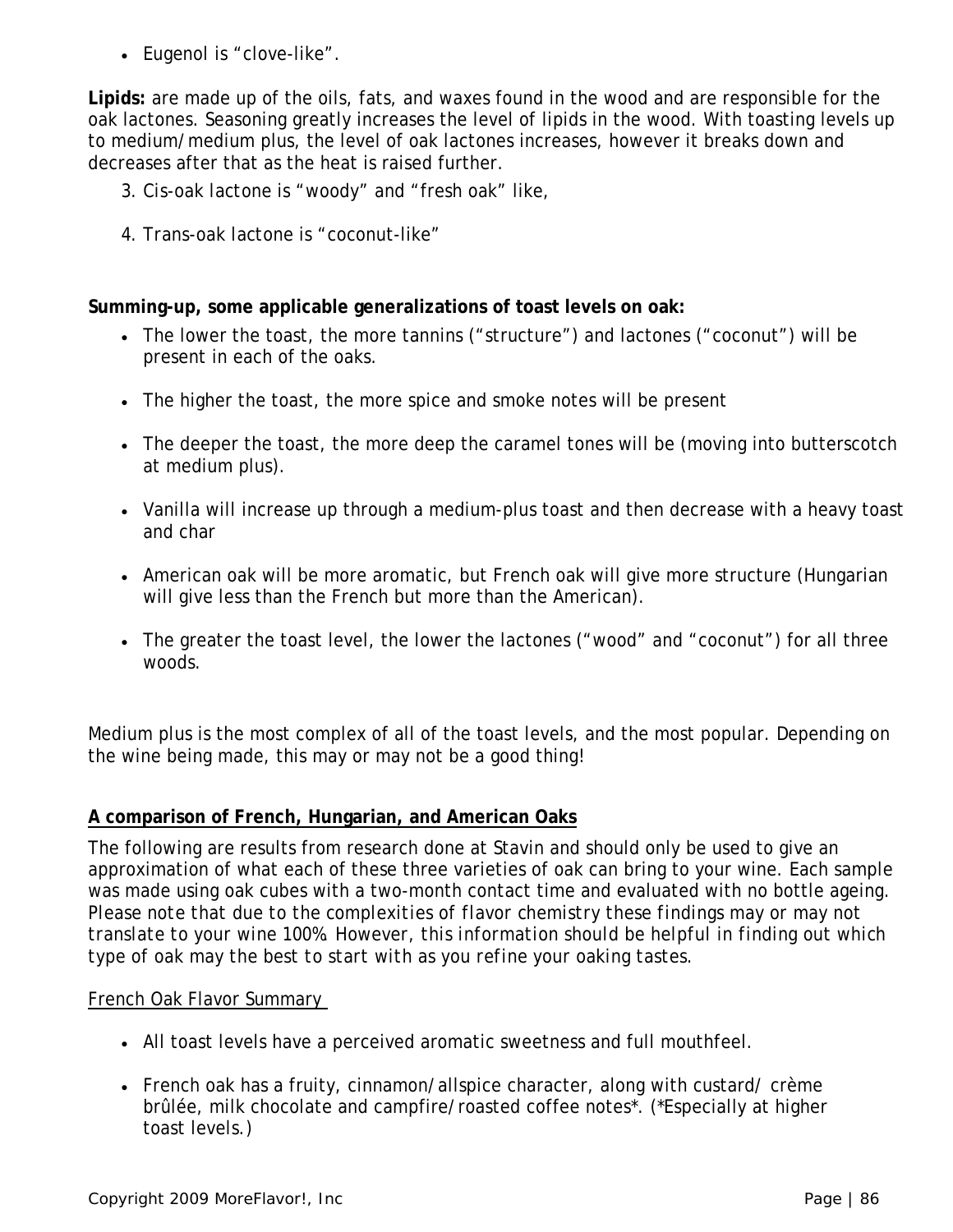• As the toast levels increased the fruity descriptor for the wine changed from fresh to jammy to cooked fruit/raisin in character.

#### American Oak Flavor Summary

- The American oak had aromatic sweetness and a campfire/roasted coffee attribute present in all three toast levels, with Medium Plus and Heavy having the highest intensity.
- American oak had cooked fruit more than a fresh or jammy quality.
- American Oak imparted mouthfeel/fullness, especially in Medium Plus.

#### Hungarian Oak Flavor Summary

- The Hungarian oak at Medium toast displayed a high perceived-vanillan content, with roasted coffee, bittersweet chocolate and black pepper characters.
- Medium Plus and Heavy toast imparted mouthfeel fullness, with only a slight amount of campfire/roasted coffee. Heavy also had pronounced vanillan. At all toast levels, there were unique attributes such as leather and black pepper, not observed in other oak origins.

## **Oak in winemaking: Barrels and their Alternatives**

#### **Barrels**

Up until about twenty or so years ago, when we spoke of oak in winemaking it was understood that we were talking about barrels. Barrels have been in use throughout the ages and have many positive characteristics. They contribute the tannins and flavor compounds we are looking for in our wines, and they have the ability to positively structure our wines by micro-oxidative processes due to the limited porosity of the wood itself. The ideal ratio of wine volume to wood surface area is found in a 60 gallon barrel, and final wine quantities larger than this are often the result of blending a series of these 60 gallon vessels together. Since every barrel is slightly different in its make-up of flavors and aromas, by blending together a larger lot of wine that was aged in several different types of barrels, we can create a greater complexity in the wine than would have been the result of only using a single wood source.

However, there are also some negative qualities to barrels as well. First, they are expensive, and as the majority of their extractable compounds are usually spent within four years they can represent a constant high dollar investment. Second, they require a high degree of maintenance, and being porous they are almost impossible to keep sanitary in cases of microbial spoilage. Still, due to its micro-oxidative capabilities, a barrel will be able to structure a wine better than any inert glass or stainless vessel would ever be able to do on its own.

*For complete information on using barrels, see MoreWine!s Oak Barrel Care Guide.*

## **Beans/Cubes and Stave Segments**

While a barrel itself may best at structuring a wine, its ability to add tannins along with complementary flavors and aromas is no longer unique. Thanks to companies like Stavin,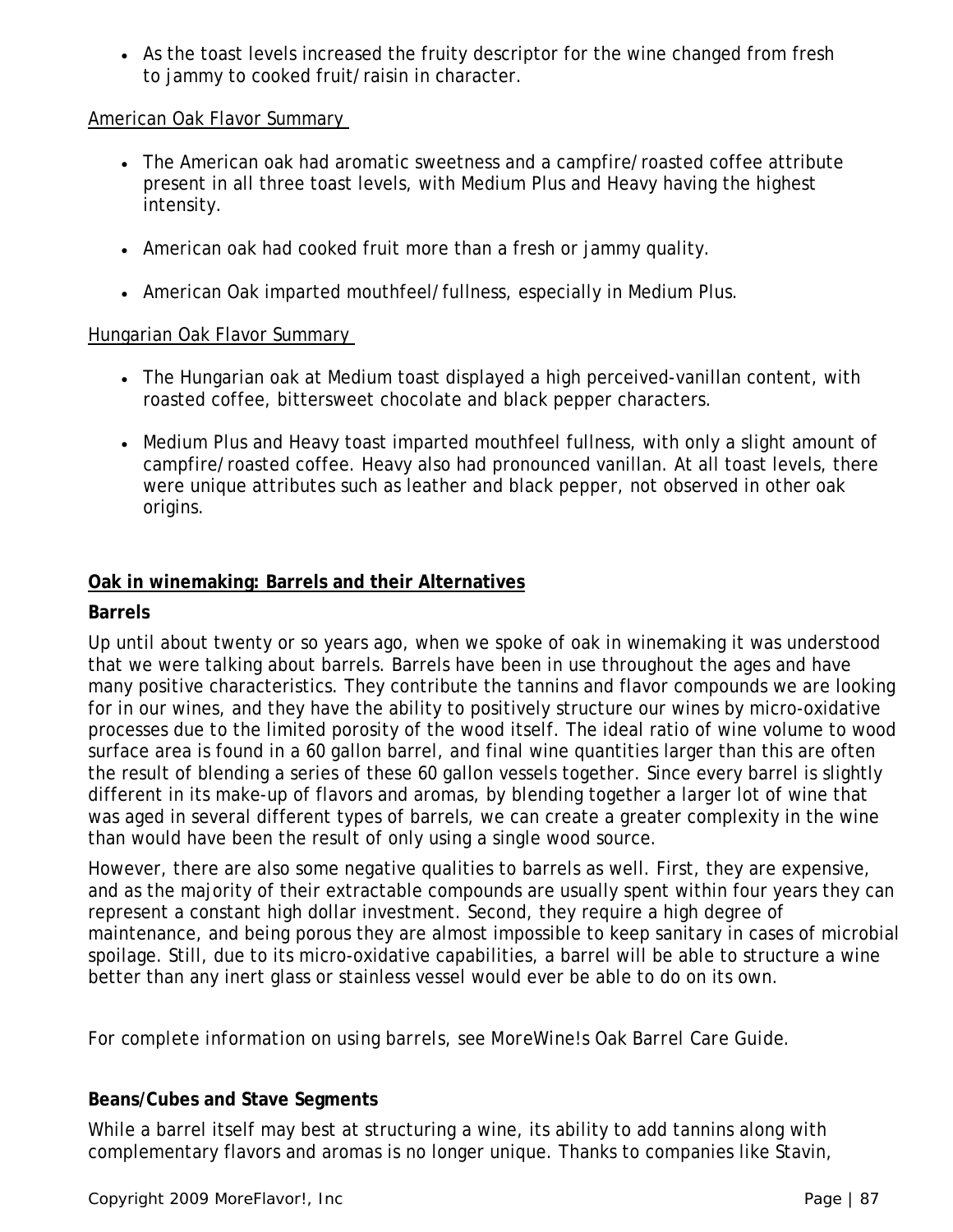modern winemaking now includes alternative forms of oak available as chips, beans/cubes, and staves. Used by many of California's finest wineries, these beans and staves are crafted from carefully selected tight-grain French, American and Hungarian oak that has been allowed to naturally season in the open air for three years. The staves and beans are cut to a precise thickness that takes into account the exact dimensions that the wine will penetrate into the wood from all 6 sides over time, which maximizes the efficiency of the extraction process, meaning that you will get to use 100% of the oak flavors that you paid for. The beans are made from the same exact wood as the staves; the only difference is that they go through the additional step of being cubed. Once sized, both the cubes and staves are traditionally fire toasted using Stavin's proprietary methods. The result is an oak product with a gradation of toasting that gradually delivers a multitude of complex, positive oak flavor compounds into the wine throughout the entire ageing process, just as the highest quality barrels would do, but without the cost or added work associated with a barrel itself.

## **Chips**

When comparing cubes and staves to chips, it is important to keep in mind the following: chips are often made from lower quality, un-seasoned wood and depending on the source this will most definitely come through in the finished wine with various degrees of harshness. That being said, there are exceptions and some sources do get their chips from actual cooperages - instead of a cabinet shop or furniture mill - and the flavors and aromas from these can be quite good. However, the reason why these should be viewed as a tool rather than a complete oaking solution is directly related to their thin shape and size. During toasting, due to their lack of mass chips react quite quickly to the heat and they all toast to a comparable level, leaving them monochromatic with no gradations of color or toast level. Since, when toasting oak, what you see is also what you taste, this lack of gradations unfortunately translates into a lack of complexity in the toasted chips final flavors and aromas. In addition to the toasting issues, the smaller size of the chips makes for a full release of all of their compounds in a very short period of time. This may be great for quickly getting toasted oak components into a fermentation, indeed this is probably the single best use for the chips. However when the ideal scenario is a slow and steady extraction rate over a period of several months to a year or so, unless a winemaker finds himself in need of a quick fix, he should probably forego the chips in favor of the cubes or staves.

## **Alternative Oak products and fermentation**

It is interesting to note that during a white wine fermentation, compounds derived from toasted oak are a highly effective, natural additive responsible for helping to build mid-palate structure, and for getting an early start to building complexity in the flavor and aromas of the young wine. These components can come from chips, cubes, segments or staves and all are effective. However, each will differ in their rate of extraction based on surface area and exposure to end grain (the end grain extracts at a quicker rate than the rest of the wood surface). The extraction rates for the different oaks can be broken down as follows, from quickest to slowest:

- Chips (around 7 days),
- Cubes (2 months minimum, up to 1 year of useful life),
- Segments (3 months minimum, 18 months of useful life),
- Staves (3 months minimum, useful life of 2 years).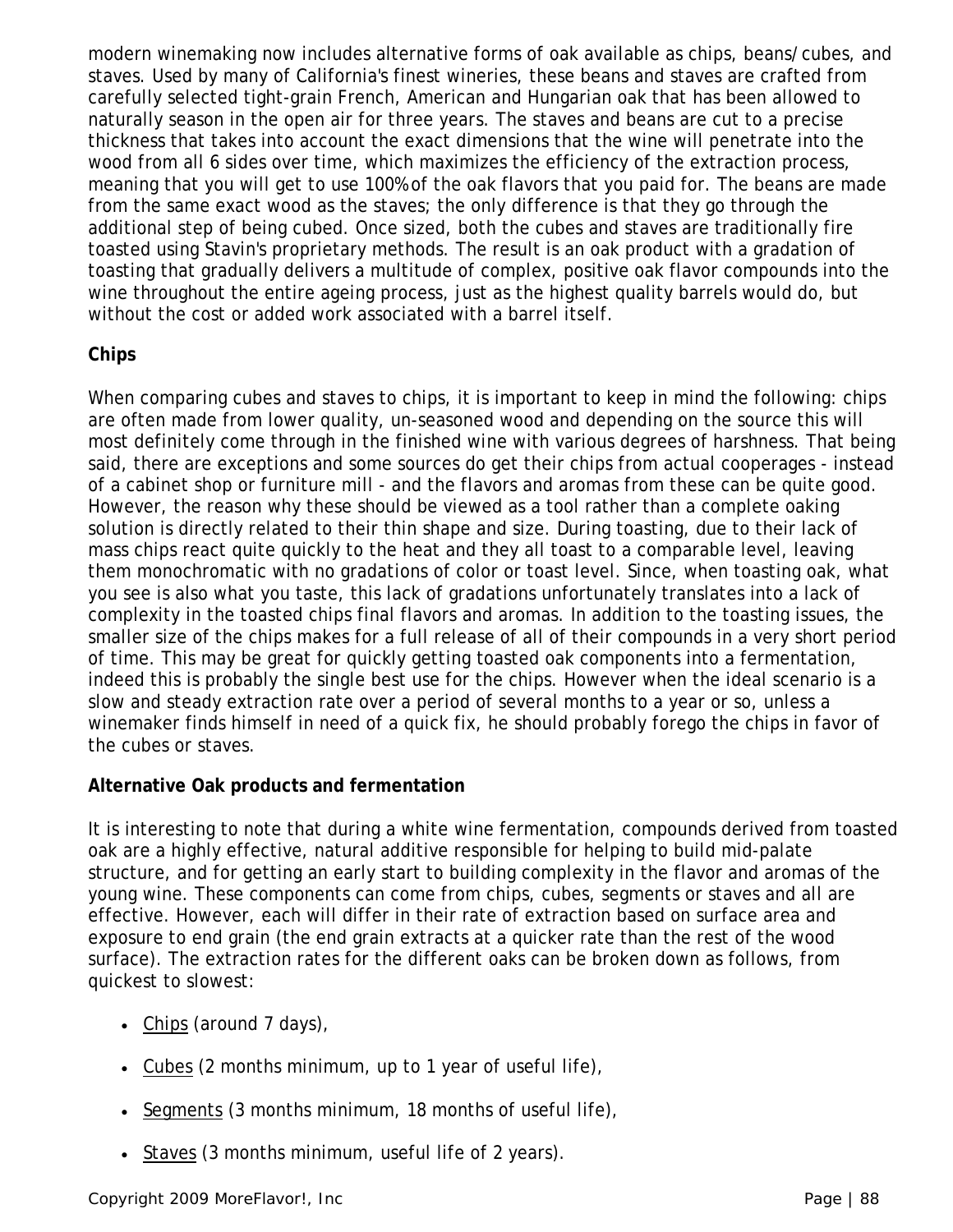So, with the exception of the chips, we can see that once the 2 to 4 weeks of a primary fermentation are over, each of the toasted oak products still have a significant amount of useful life left in them. Therefore, the winemaker has the choice to either continue to use the same oak in a subsequent alcoholic fermentation\*, for instance if you have more grapes coming around the corner; or to just carry the oak through with the wine into the next tank in order to continue the extraction during the structuring and maturation periods.

*\*When saving an oak product to add to an upcoming alcoholic fermentation, it is best to get the next ferment started as quickly as possible to avoid spoilage of the wine-soaked oak if it were to become exposed to oxygen.*

When using toasted oak to help structure a white wine fermentation, it is important to realize that in order to be effective, the oak really needs to be in constant contact with the liquid portion of the must and not get buried in the lees at the bottom of the vessel. This could be a factor if loose wood were being used to structure a second fermentation and it was already saturated enough to sink to the bottom of the fermenter - being buried in the lees will also effectively separate the oak from a working wine! So, with this in mind, it is recommended to use a food-grade nylon bag (usually for the beans and segments) and either weight it down or tie it off in the fermenter so that the wood remains unburied. The nylon bag also makes transferring the oak into the next vessel post-press all that much easier.

#### Stavin's Recommended Oak Dosage rate for Fermentation:

Per the research conducted at Stavin, the minimum amount of toasted oak needed to achieve cross-linking and structuring is: 4-8 lbs per ton (1 ton gives around 160 gallons or 606 liters of must when crushed).

Broken down, this works out to:

.025 to .050 lb per gallon (.4 to .8 ounces per gallon), or (.1 to .2 grams per liter).

*MoreWine!* recommends using: 2 to 2.5 ounces of oak cubes per 5 gallons of liquid wine (not must). More can always be added later, if needed.

## A final note on gaining complexity by blending

Wineries use American, French and increasingly, Hungarian & Russian oak at various ratios in their wines to garner the best qualities that the different woods have to offer. You can easily simulate this by either creating your own blend in a single addition or by using some of one type of oak in one addition, and some of another in a second one.

*Note: that if you happen to have more than one carboy/tank of the same type of wine, it is a great idea to take advantage of this and use a different type of wood or toast level in each of the different carboys/tanks. This way you have a real-world example of how these woods interact with your wine and you can better choose the combinations that will give you the qualities you are after when they are blended together.*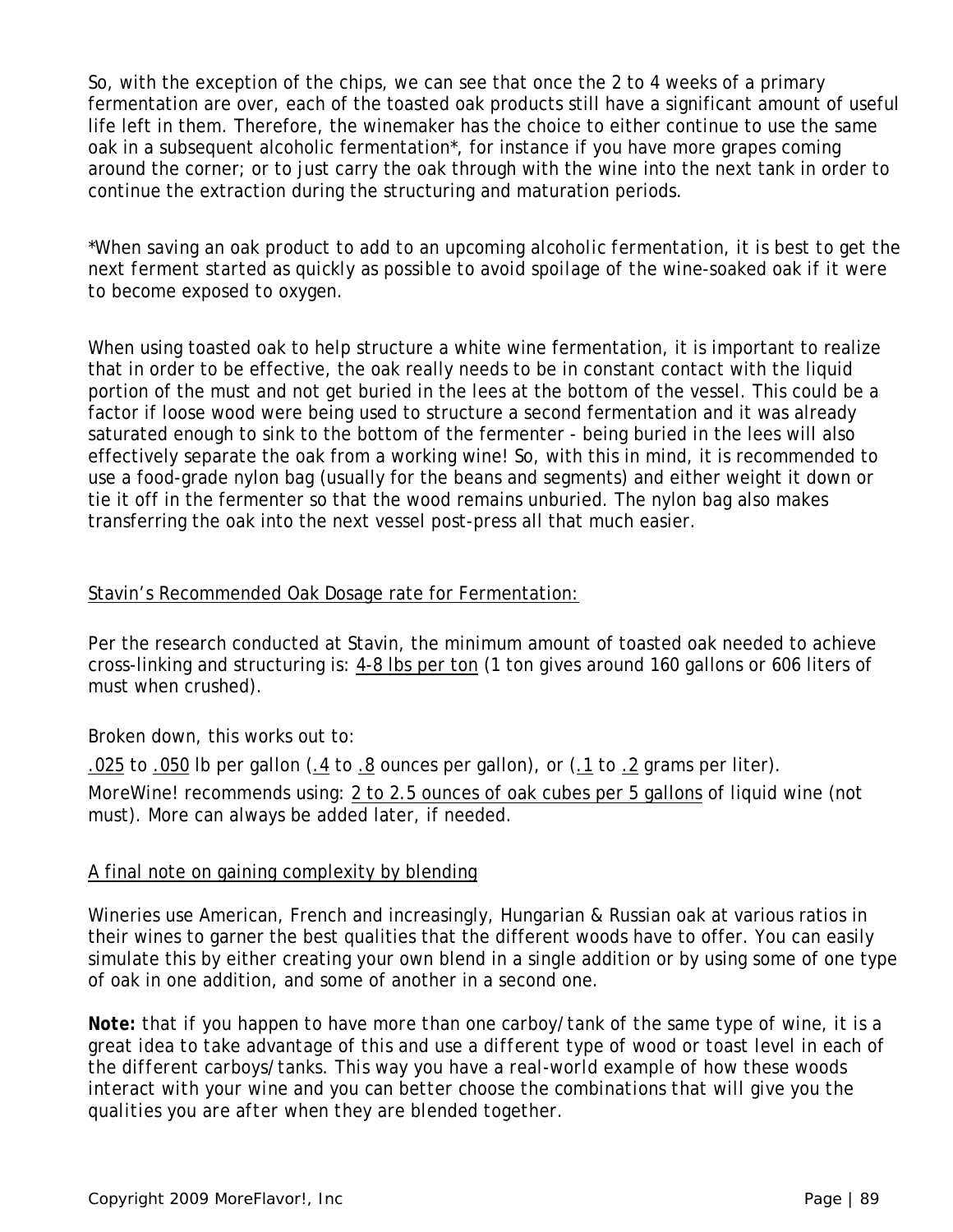## **9.10) Malolactic Fermentation**

It has been speculated that MLF happens in all wines (especially homemade), whether it has been added on purpose or not. In other words, use of an ML bacteria that is known for contributing positively to the wine is strongly recommended for the same reasons as those surrounding the selection of a yeast strain. Using well established strains of yeast and ML eliminate the potential off flavors that can be generated by wild strains. In addition to the positive flavor, aroma, and mouthfeel contributions, another good reason to utilize an MLF is to make the wine stable enough to discourage unwanted fermentation, during the storing, bottling or ageing processes. If there is malic acid present in the wine and the  $SO<sub>2</sub>$  levels aren't high enough, you run the risk of having an unknown strain of bacteria establishing itself. On the other hand, by choosing to preemptively degrade the malic acid with a chosen strain that was selected for its positive winemaking attributes, you can easily avoid potential problems.

In the end, you may choose to not do an MLF and that is also perfectly acceptable. Just know you will just have to be especially vigilant about your sanitation as well as maintaining proper SO2 levels in the wine at all times in order to prevent a wild MLF from taking place. You should probably be thinking about sterile filtration at bottling, as well.

#### ML bacteria and acid adjustments

Adjustments in acidity should be done using tartaric acid only. Since ML culture metabolizes specifically malic acid, it makes no sense to keep adding malic acid to the must/wine in an attempt to raise the acidity when the bacteria will just keep eating it and cause the acidity to drop. In addition to being counterproductive, malic acid has a very sharp, unpleasant flavor. Lastly, citric acid will cause the ML bacteria to produce VA (vinegar), making it unsuitable for MLF as well.

- *Note that this is one of the reasons that we recommend against the use of Citric/SO<sub>2</sub> solutions for sanitizing your winemaking equipment.*
- *Note that many pre-made acid blends are equal mixes of citric, malic and tartaric acids, and therefore should be avoided as well.*

#### ML nutrients

Like yeast, ML bacteria benefit greatly from nutritional supplements. A good example would be Acti ML (AD347) by Lallemand, which has been designed to provide specific vitamins and minerals for the ML bacteria. Acti ML is used both in the hydration phase and then later in the actual wine itself if needed. While being not as effective, in a pinch you may also use a generic yeast nutrient formulation as long as it **contains no DAP**. Unlike the yeast, the ML bacteria does not use any DAP, so this should not be a part of any nutrient mix used to feed the ML bacteria. If you are unsure of the formulation of your nutrient set, just use the Acti ML. *Note: Fermaid-K does contain DAP and should not be used for feeding MLFs*.

#### Choosing an ML strain

Initiating an MLF is easier for a red wine than it is for a white. ML culture likes to be in an environment where there is a temperature of around 70-75**º** F and have a rich source of nutrients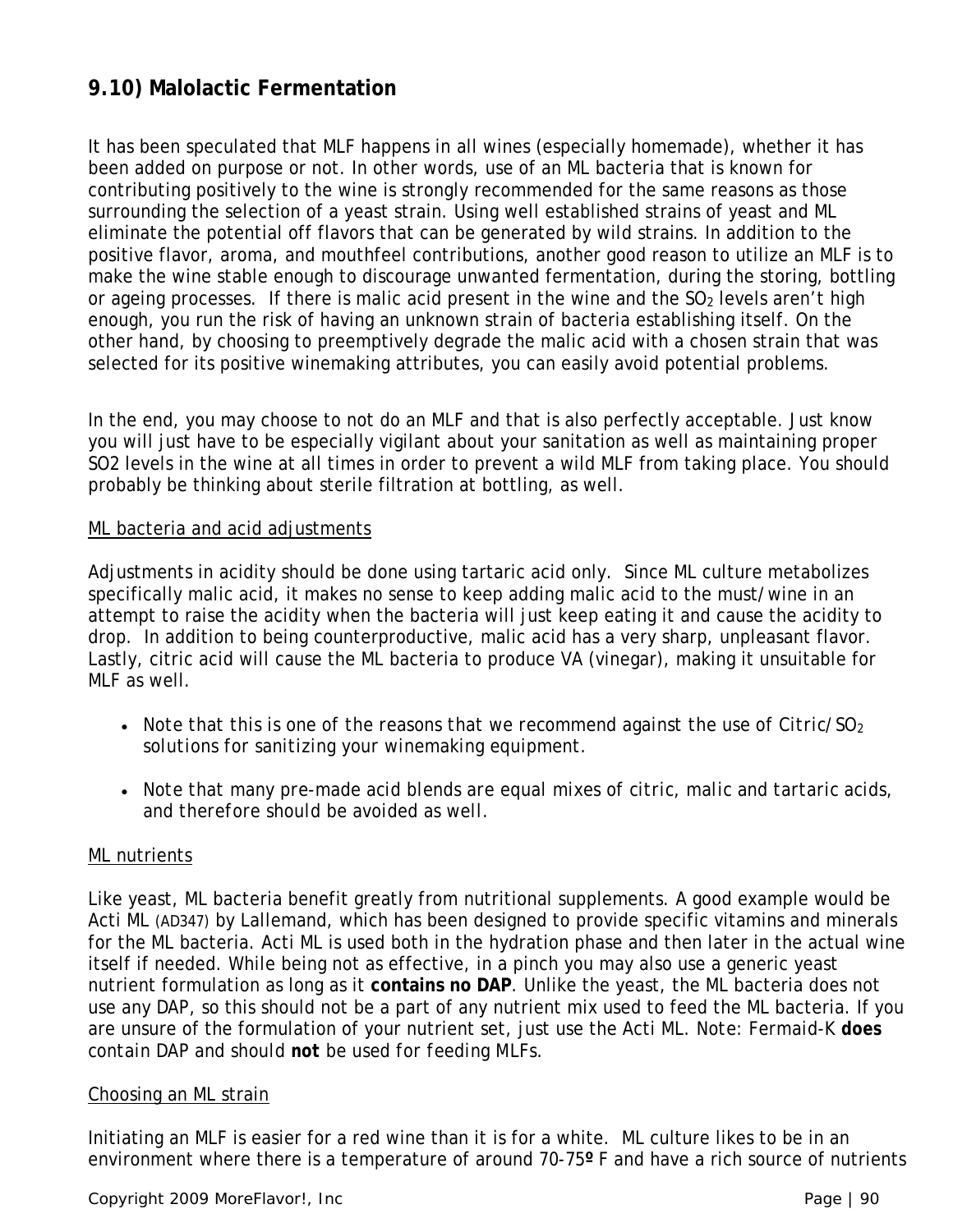(red wine has more nutrients than does white wine because it gets fermented on the skins). They prefer a somewhat low level of  $SO<sub>2</sub>$  as well. That said, each strain of ML has varying degrees of tolerance with regards to each of these factors. For example, Viniflora Oenos will work at temperatures >63**º** F, while Enoferm Alpha will work at temperatures >55**º** F. Both have comparable pH tolerances (min. pH 3.1). As far as  $SO<sub>2</sub>$  is concerned, Viniflora Oenos prefers to have levels under 20 ppm (total), while Enoferm Alpha can tolerate levels of 50 ppm (total). Depending on your wine's conditions (and the availability of various strains of MLB), you may be able to better match the ML to the task at hand. Good examples of this include being able to keep  $SO<sub>2</sub>$  levels slightly higher if you need to on a high pH wine, or not having to raise the temperature of cooler fermenting wines to help the secondary fermentation kick off (Pinot Noir, Beaujolais).

Different strains of ML bacteria each give different qualities to a finished wine. Depending on the style of wine you are making you can not only choose the correct yeast(s) that will give you these traits, but also further reinforce your stylistic goal by the choice of ML bacteria, as well.

## **With ML bacteria there is no danger of over inoculating, only under inoculating!**

The only problems with the amount of bacteria needed to successfully finish an MLF come from not using a sufficient dosage. If the cell count is not high enough in the beginning, the ML bacteria often don't generate enough of a colony to fully complete the fermentation. In order to avoid this problem, always use the recommended dosage rates. On the opposite side of things, if you find yourself with a greater than the recommended dosage rate, don't worry and just use it all. There will be no ill effects, the MLF will only finish that much faster. The only reason why pitch rates are not always used at an elevated level is one of economics, usually only a concern for commercial-level producers. Using more bacteria than is needed just ends up adding a little bit more cost to making the wine, but no harm is done.

The best way to initiate an MLF is to add it at the end of the alcoholic fermentation (this allows the yeast to complete their fermentation without having to compete with the ML bacteria for nutrients).

#### **Oak and ML Bacteria**

If you want to have oak in the final wine, adding it during the MLF is a very good idea. The oak adds another level of complexity that will integrate more subtly into the wine, and the crevices of the wood create an environment that is excellent for microbial growth. Once the MLF has completed, if you are using cubes or stave pieces that were present during the fermentation, just rinse them until the wood is re-exposed. Sanitize the oak with  $SO<sub>2</sub>$  or StarSan and carry it through into the ageing vessel(s).

#### **Chromatograph**y

While there are visual ways to deduce whether or not the MLF has come to completion (namely twisting a carboy to see if there are any small bubbles coming up the sides, or looking for activity at the surface of the wine in a tank\*), the only way to be absolutely sure that the fermentation has finished is to run a chromatography test. A completed MLF and one that has just stuck partway through the process *both look the same to the naked eye*! If you go ahead and add your  $SO<sub>2</sub>$  because you think the MLF has finished and it has not, you may run into potential spoilage problems if the  $SO<sub>2</sub>$  levels drop either during ageing or in the bottles. In addition, your